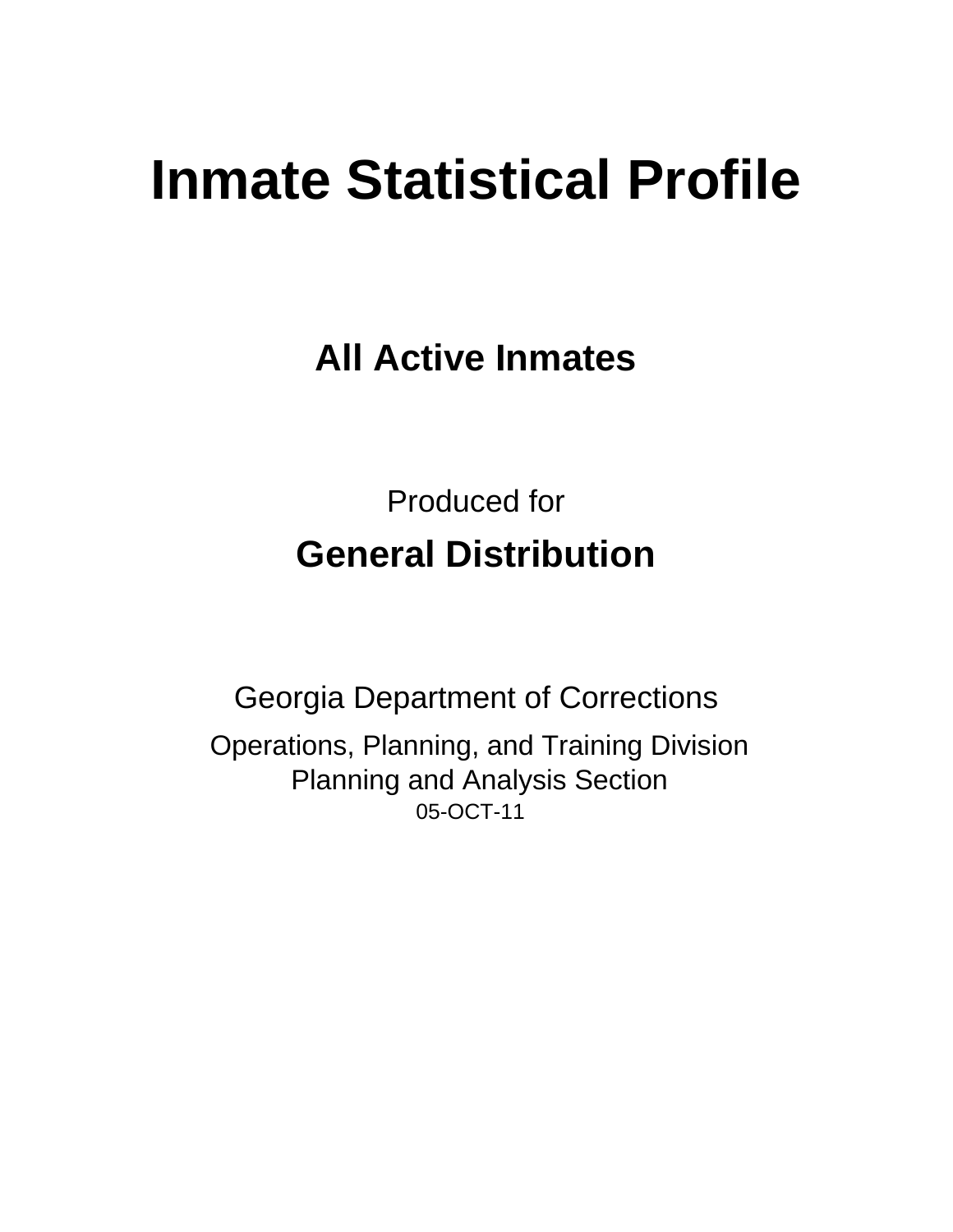## **Inmate Statistical Profile 05-OCT-11**

Contents

**All Active Inmates** 

Produced for General Distribution

## **Table of Contents**

| <b>Demographic information</b>                                       |
|----------------------------------------------------------------------|
| 5 Current age, broken out in ten year age groups                     |
| 6 Race group                                                         |
| 7 Marital status, self-reported at entry to prison                   |
| 8 Number of children, self-reported at entry to prison               |
| 9 Religious affiliation, self-reported at entry to prison            |
| 10 Home county - self-reported at entry to prison                    |
| 15 Socioeconomic class, self-reported at entry to prison             |
| 16 Environment to age 16, self-reported at entry to prison           |
| 17 Guardian status to age 16, self-reported at entry to prison       |
| 18 Employment status before prison, self-reported at entry to prison |
| 19 Age at admission                                                  |
| 21 Height, measured at entry to prison                               |
| 22 Weight, measured at entry to prison                               |
| 24 Military service                                                  |
| <b>Correctional information</b>                                      |
| 25 Type of admission to prison                                       |
| 26 Current / last security status                                    |
| 27 Current / last institution type                                   |
| 28 Institution type - transitional centers                           |
| 29 Institution type - county prisons                                 |
| 30 Institution type - state prisons                                  |
| 31 Institution type - private prisons                                |
| 32 Institution type - pre-release centers                            |
| 33 Institution type - inmate boot camp                               |
| 34 Number of disciplinary reports                                    |
| 35 Number of transfers                                               |
| 36 Number of escapes                                                 |
| 38 Probable future release type of still active inmates              |
| 39 Time served in current (or last) institution                      |
| Educational, psychological and physical information                  |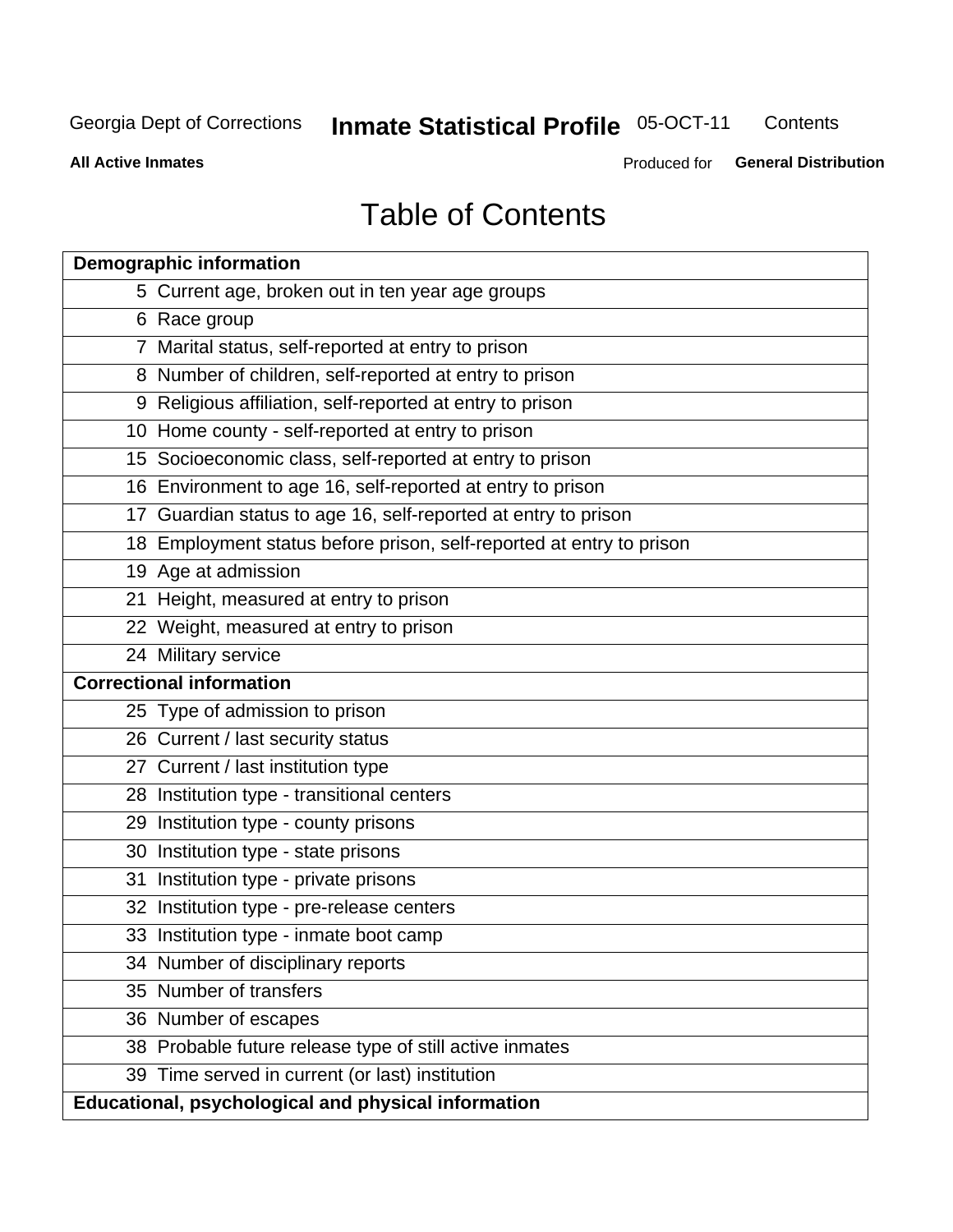## **Inmate Statistical Profile 05-OCT-11**

Contents

**All Active Inmates** 

Produced for General Distribution

## **Table of Contents**

| <b>Educational, psychological and physical information</b>       |
|------------------------------------------------------------------|
| 37 Culture fair IQ scores                                        |
| 40 Highest grade level attained                                  |
| 41 Culture fair IQ scores                                        |
| 42 Wide Range Achievement Test (WRAT) reading score              |
| 43 Wide Range Achievement Test (WRAT) math score                 |
| 44 Wide Range Achievement Test (WRAT) spelling score             |
| 45 Scope of substance abuse - summary                            |
| 46 Scope of substance abuse - detail                             |
| 47 Current / last mental health treatment level                  |
| 48 PULHESDWIT medical scale - 'P' overall condition ('P'hysical) |
| 49 PULHESDWIT medical scale - 'U' upper body                     |
| 50 PULHESDWIT medical scale - 'L' lower body                     |
| 51 PULHESDWIT medical scale - 'H' hearing                        |
| 52 PULHESDWIT medical scale - 'E' vision                         |
| 53 PULHESDWIT medical scale -'S' psychiatric                     |
| 54 PULHESDWIT medical scale - 'D' dental                         |
| 55 PULHESDWIT medical scale - 'W' work ability                   |
| 56 PULHESDWIT medical scale - 'I' impairment                     |
| 57 PULHESDWIT medical scale - 'T' transportability               |
| 58 Criminality in family, self-reported                          |
| 59 Alcoholism in family, self-reported                           |
| 60 Drug abuse in family, self-reported                           |
| 61 Subjected to frequent beatings, self-reported                 |
| 62 Father absent during inmate's childhood                       |
| 63 Mother absent during inmate's childhood                       |
| 64 Inmate diagnosed as manipulative                              |
| 65 Inmate diagnosed as assaultive                                |
| <b>Crimes and criminal history information</b>                   |
| 66 Number of prior Georgia incarcerations                        |
| 67 Prison sentence in years                                      |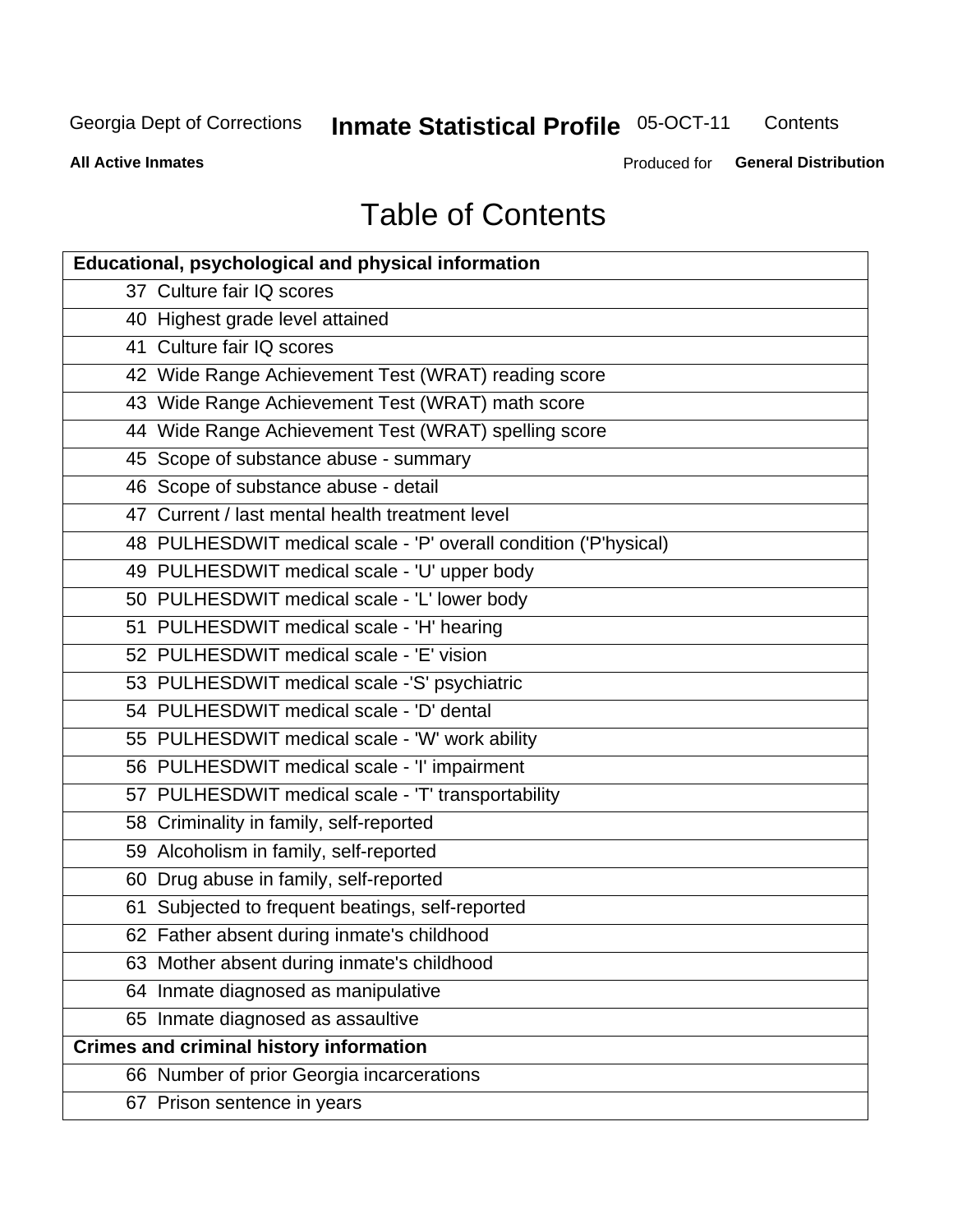#### **Inmate Statistical Profile 05-OCT-11** Contents

**All Active Inmates** 

Produced for General Distribution

## **Table of Contents**

| <b>Crimes and criminal history information</b>                 |
|----------------------------------------------------------------|
| 68 Primary offense, broken out into felonies vs misdemeanors   |
| 69 Primary offense, broken out into six broad crime categories |
| 70 Primary offense, detailed offense code                      |
| 79 County of conviction of primary offense                     |
| 84 Circuit of conviction of primary offense                    |
| 86 Years served (jail + prison) in this incarceration          |
| <b>Medical information</b>                                     |
| 87 Results of most recent HIV test                             |
| 88 Results of most recent tuberculosis test                    |
| 89 Results of most recent syphilis test                        |
| 90 Results of most recent Hepatitis-C test                     |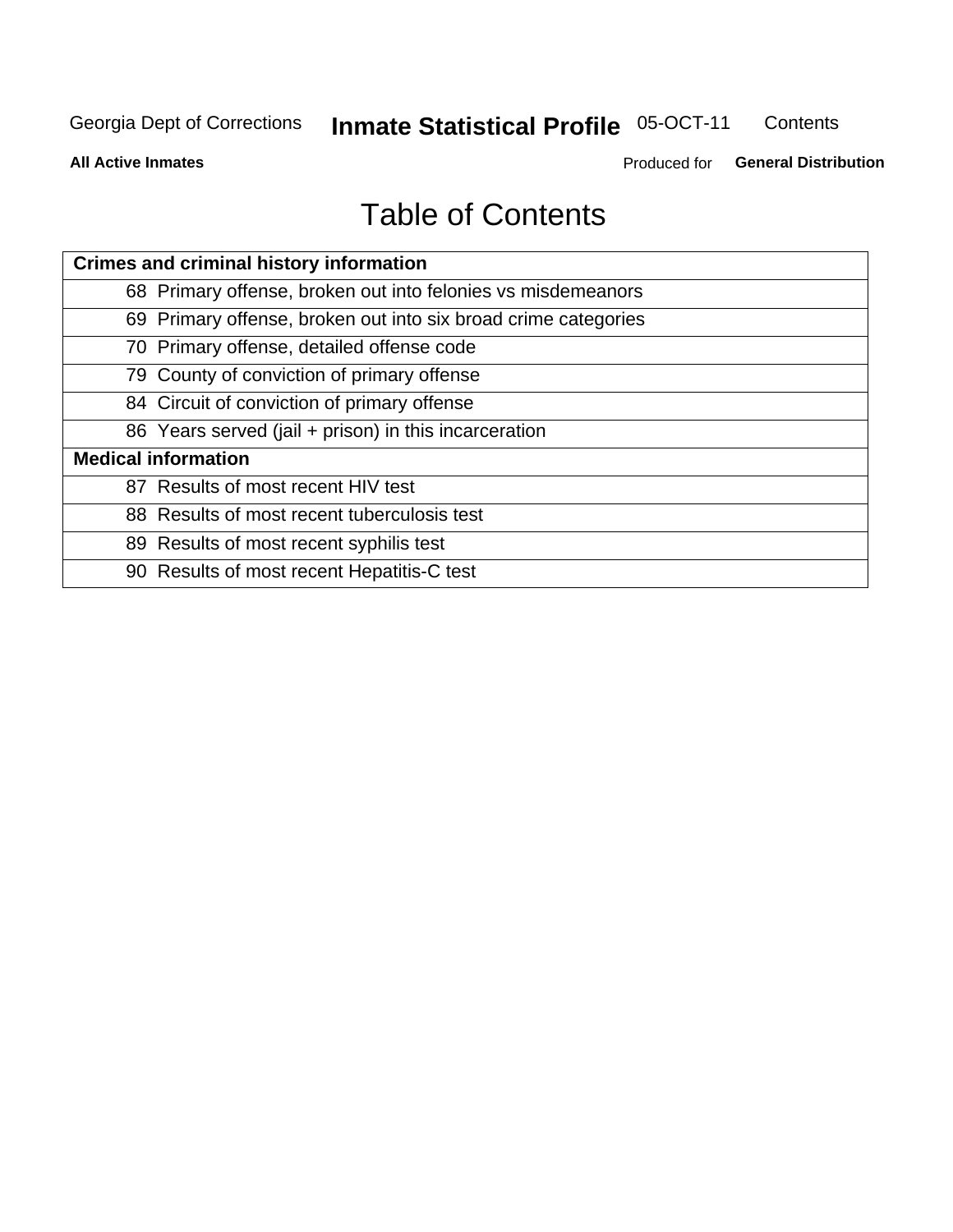#### **All Active Inmates**

#### Produced for General Distribution

## Current age, broken out in ten-year age groups

COL % - percent each COUNT is of its particular column

|                          |              | <b>Male</b> |        |              | <b>Female</b> |          |              | <b>Total</b>  |
|--------------------------|--------------|-------------|--------|--------------|---------------|----------|--------------|---------------|
| <b>Current Age</b>       | <b>Count</b> | Col %       | Row %  | <b>Count</b> | Col %         | Row %    | <b>Total</b> | Col %         |
| <b>Teens (1-19)</b>      | 1,056        | $2.07\%$    | 97.51% | 27           | 0.73%         | 2.49%    | 1,083        | 1.98%         |
| <b>Twenties (20-29)</b>  | 15,627       | 30.59%      | 93.71% | 1,049        | 28.27%        | 6.29%    | 16,676       | 30.43%        |
| <b>Thirties (30-39)</b>  | 14,777       | 28.92%      | 92.42% | 1,212        | 32.67%        | $7.58\%$ |              | 15,989 29.18% |
| <b>Forties (40-49)</b>   | 11,132       | 21.79%      | 91.88% | 984          | 26.52%        | 8.12%    |              | 12,116 22.11% |
| <b>Fifties (50-59)</b>   | 6,112        | 11.96%      | 94.54% | 353          | 9.51%         | 5.46%    | 6.465        | 11.80%        |
| <b>Sixties (60-69)</b>   | 1,503        | 2.94%       | 95.92% | 64           | 1.73%         | 4.08%    | 1,567        | 2.86%         |
| Seventy + (70 and above) | 883          | 1.73%       | 97.68% | 21           | 0.57%         | 2.32%    | 904          | 1.65%         |
| <b>Total Reported</b>    | 51,090       | 100%        | 93.23% | 3,710        | 100%          | 6.77%    | 54,800       | 100.0%        |

| <b>Not Reported</b> | າດດ<br>∠ວສ |                         | ാറ^<br>Z9Z. |
|---------------------|------------|-------------------------|-------------|
| Total               | 270<br>.   | <b>2.742</b><br>- 1 - 4 | 55,092      |

| <b>Mean</b><br>(average)       | 37.20     | 36.74 | 37.17 |
|--------------------------------|-----------|-------|-------|
| Median (middle)                | -25<br>vu | 36    | 35    |
| <b>Mode</b><br>(most frequent) |           | 29    |       |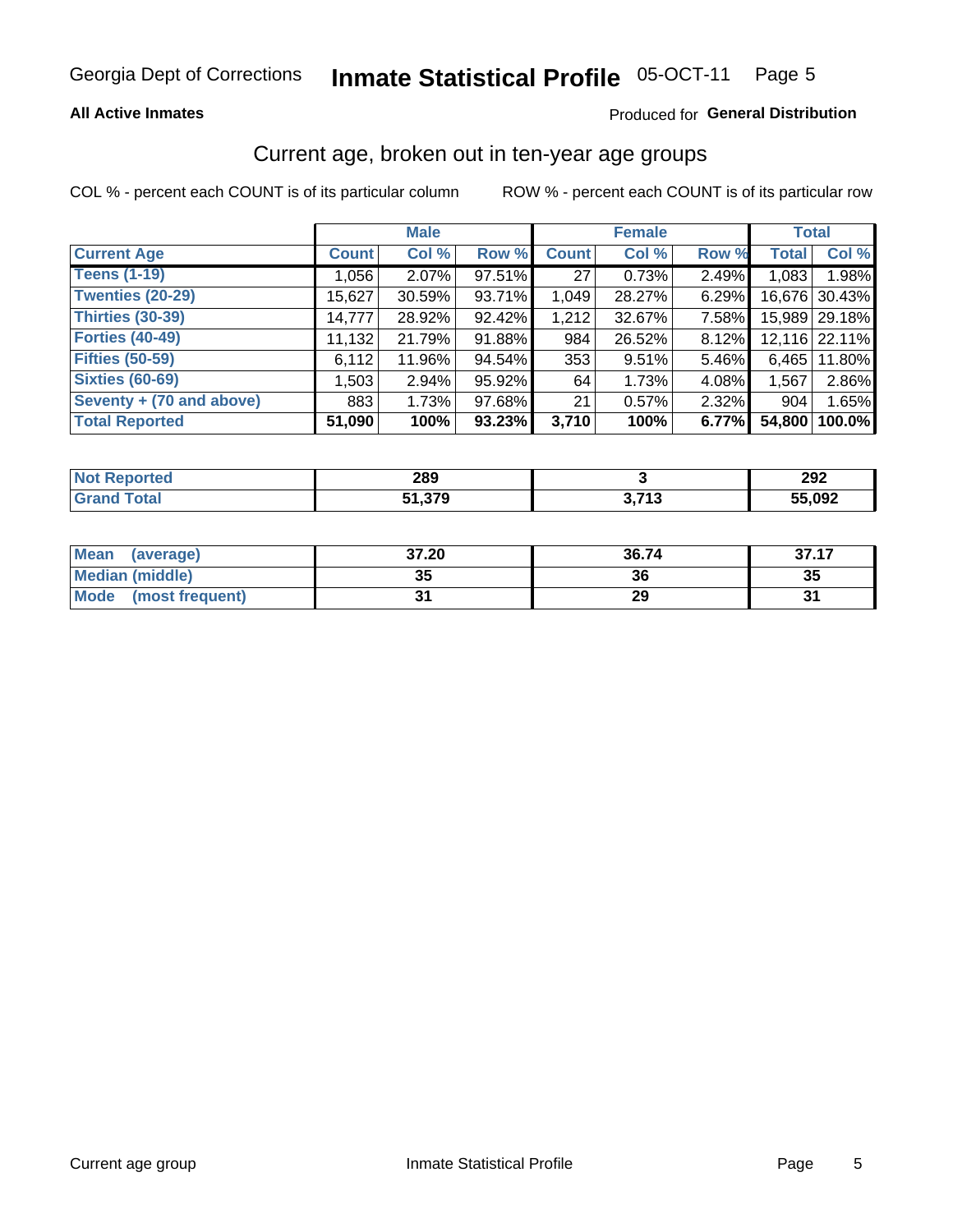#### **Inmate Statistical Profile 05-OCT-11** Page 6

#### **All Active Inmates**

#### **Produced for General Distribution**

#### Race group

COL % - percent each COUNT is of its particular column

|              |                        |              | <b>Male</b> |        |                    | <b>Female</b> |         |              | <b>Total</b> |
|--------------|------------------------|--------------|-------------|--------|--------------------|---------------|---------|--------------|--------------|
|              | <b>Race Group</b>      | <b>Count</b> | Col %       |        | <b>Row % Count</b> | Col %         | Row %   | <b>Total</b> | Col %        |
|              | <b>White</b>           | 16,310       | 31.74%      | 89.29% | 1,956              | 52.68%        | 10.71%  | 18,266       | 33.16%       |
| $\mathbf{2}$ | <b>Black</b>           | 32,522       | 63.30%      | 95.15% | .658               | 44.65%        | 4.85%   | 34,180       | 62.04%       |
| 5            | <b>Other</b>           | 48           | .09%        | 88.89% | 6                  | .16%          | 11.11%  | 54           | .10%         |
| 6            | <b>Asian</b>           | 129          | .25%        | 96.27% | 5                  | .13%          | 3.73%   | 134          | .24%         |
| 10           | <b>Hispanic</b>        | 2,344        | 4.56%       | 96.62% | 82                 | 2.21%         | 3.38%   | 2,426        | 4.40%        |
| $12 \,$      | <b>Native American</b> | 26           | .05%        | 83.87% | 5                  | .13%          | 16.13%  | 31           | .06%         |
| 13           | <b>Native Hawaiian</b> |              |             |        |                    | $.03\%$       | 100.00% |              | .01%         |
|              | <b>Total Reported</b>  | 51,379       | 100%        | 93.26% | 3,713              | 100%          | 6.74%   | 55,092       | 100%         |

| Reported<br><b>NOT</b> |        |      |        |
|------------------------|--------|------|--------|
| <b>Total</b>           | 51,379 | 2742 | 55,092 |
| "Granu                 | E4.    | . .  |        |

| M.<br>____ | . | ------- |
|------------|---|---------|
|            |   |         |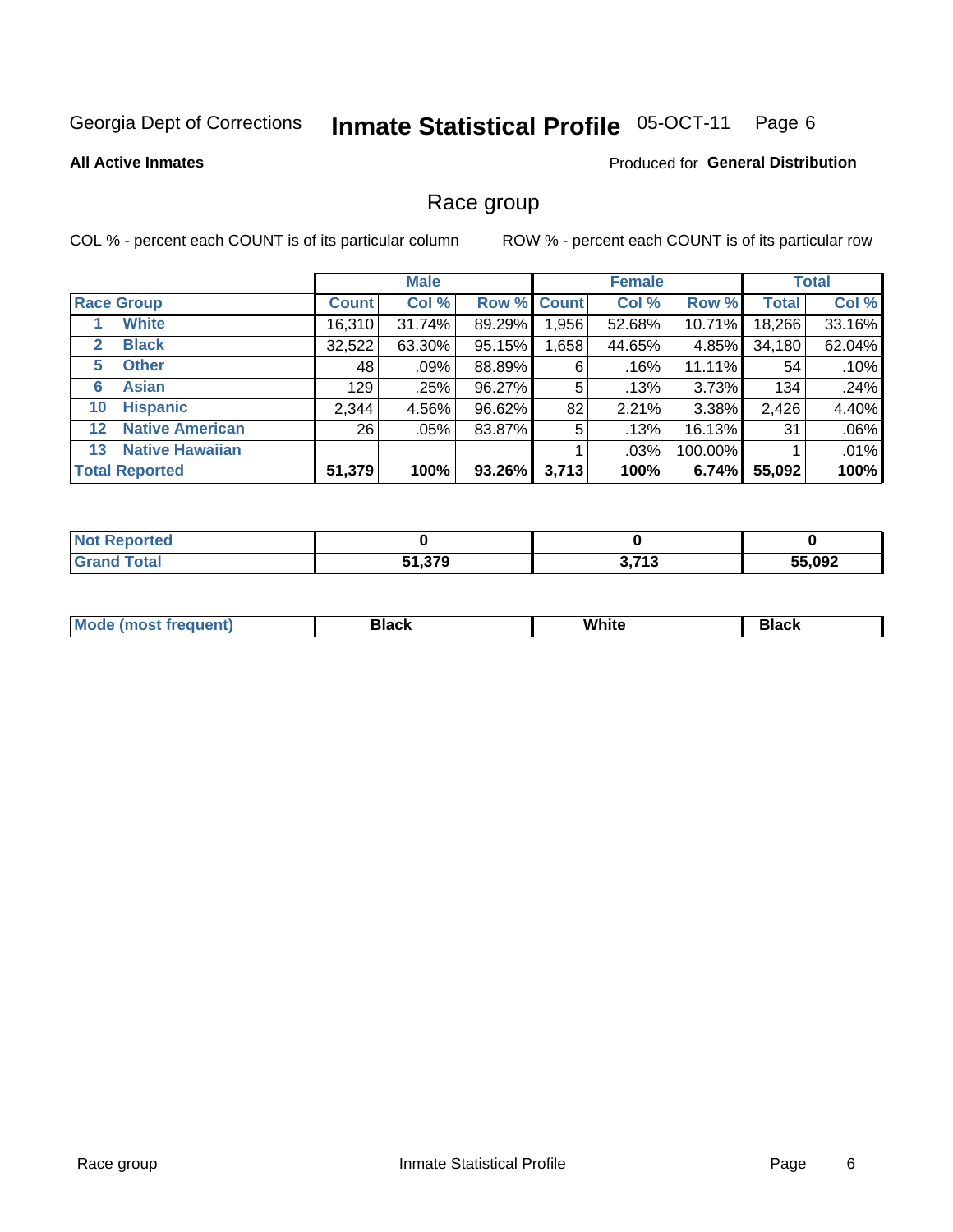#### **Inmate Statistical Profile 05-OCT-11** Page 7

**All Active Inmates** 

#### Produced for General Distribution

## Marital status, self-reported at entry to prison

COL % - percent each COUNT is of its particular column

|                            |              | <b>Male</b> |        |              | <b>Female</b> |          |              | <b>Total</b> |
|----------------------------|--------------|-------------|--------|--------------|---------------|----------|--------------|--------------|
| <b>Marital Status</b>      | <b>Count</b> | Col %       | Row %  | <b>Count</b> | Col %         | Row %    | <b>Total</b> | Col %        |
| <b>Unknown</b><br>$\bf{0}$ | 560          | 1.09%       | 95.08% | 29           | .78%          | 4.92%    | 589          | 1.07%        |
| <b>Divorced</b><br>D       | 4,917        | $9.57\%$    | 88.53% | 637          | 17.16%        | 11.47%   | 5,554        | 10.08%       |
| <b>Married</b><br>М        | 7,121        | 13.86%      | 92.09% | 612          | 16.48%        | 7.91%    | 7,733        | 14.04%       |
| <b>Separated</b><br>S.     | 1,781        | 3.47%       | 84.17% | 335          | 9.02%         | 15.83%   | 2,116        | 3.84%        |
| <b>Unmarried</b><br>U      | 36,536       | 71.11%      | 94.91% | 1,960        | 52.79%        | $5.09\%$ | 38,496       | 69.88%       |
| <b>Widow</b><br>W          | 464          | .90%        | 76.82% | 140          | 3.77%         | 23.18%   | 604          | 1.10%        |
| <b>Total Reported</b>      | 51,379       | 100%        | 93.26% | 3,713        | 100%          | 6.74%    | 55,092       | 100%         |

| <b>Not Reported</b> |      |                    |        |
|---------------------|------|--------------------|--------|
| Total               | .27c | <b>742</b><br>טווט | 55,092 |

|--|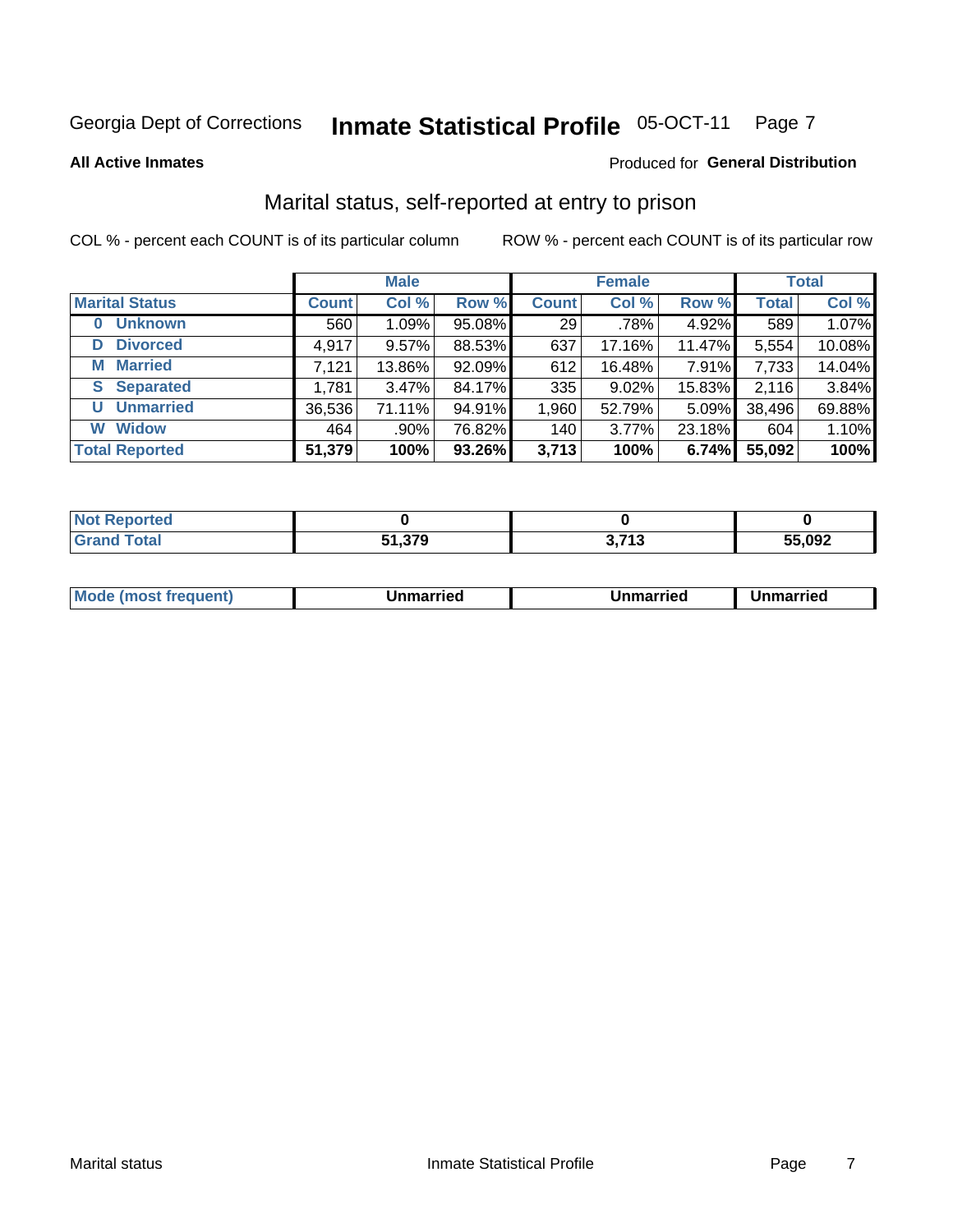#### **Inmate Statistical Profile 05-OCT-11** Page 8

#### **All Active Inmates**

#### Produced for General Distribution

## Number of children, self reported at entry to prison

COL % - percent each COUNT is of its particular column

|                           |              | <b>Male</b> |        |              | <b>Female</b> |        | <b>Total</b> |               |
|---------------------------|--------------|-------------|--------|--------------|---------------|--------|--------------|---------------|
| <b>Number of Children</b> | <b>Count</b> | Col %       | Row %  | <b>Count</b> | Col %         | Row %  | <b>Total</b> | Col %         |
| $\bf{0}$                  | 20,875       | 41.59%      | 94.80% | 1,145        | 30.91%        | 5.20%  | 22,020       | 40.85%        |
|                           | 11,347       | 22.60%      | 94.20% | 699          | 18.87%        | 5.80%  |              | 12,046 22.35% |
| $\overline{2}$            | 8,143        | 16.22%      | 91.19% | 787          | 21.25%        | 8.81%  | 8,930        | 16.57%        |
| 3                         | 4,877        | 9.72%       | 88.85% | 612          | 16.52%        | 11.15% | 5,489        | 10.18%        |
| 4                         | 2,483        | 4.95%       | 90.82% | 251          | 6.78%         | 9.18%  | 2,734        | 5.07%         |
| 5                         | 1,222        | 2.43%       | 92.30% | 102          | 2.75%         | 7.70%  | 1,324        | 2.46%         |
| 6                         | 605          | 1.21%       | 91.53% | 56           | 1.51%         | 8.47%  | 661          | 1.23%         |
| 7                         | 282          | 0.56%       | 91.26% | 27           | 0.73%         | 8.74%  | 309          | 0.57%         |
| 8                         | 147          | 0.29%       | 92.45% | 12           | 0.32%         | 7.55%  | 159          | 0.29%         |
| $\boldsymbol{9}$          | 87           | 0.17%       | 96.67% | 3            | 0.08%         | 3.33%  | 90           | 0.17%         |
| 10                        | 58           | 0.12%       | 89.23% | 7            | 0.19%         | 10.77% | 65           | 0.12%         |
| Over 10                   | 71           | 0.14%       | 95.95% | 3            | 0.08%         | 4.05%  | 74           | 0.14%         |
| <b>Total Reported</b>     | 50,197       | 100%        | 93.13% | 3,704        | 100%          | 6.87%  | 53,901       | 100%          |

| rtec<br>NO  | ,182   |                         | 191<br>1 J I |
|-------------|--------|-------------------------|--------------|
| $C = 4 - 7$ | 51,379 | <b>742</b><br>. .<br>J. | 55,092       |

| <b>Mean</b><br>(average)       | 1.34 | 72 | l.37 |
|--------------------------------|------|----|------|
| Median (middle)                |      |    |      |
| <b>Mode</b><br>(most frequent) |      |    |      |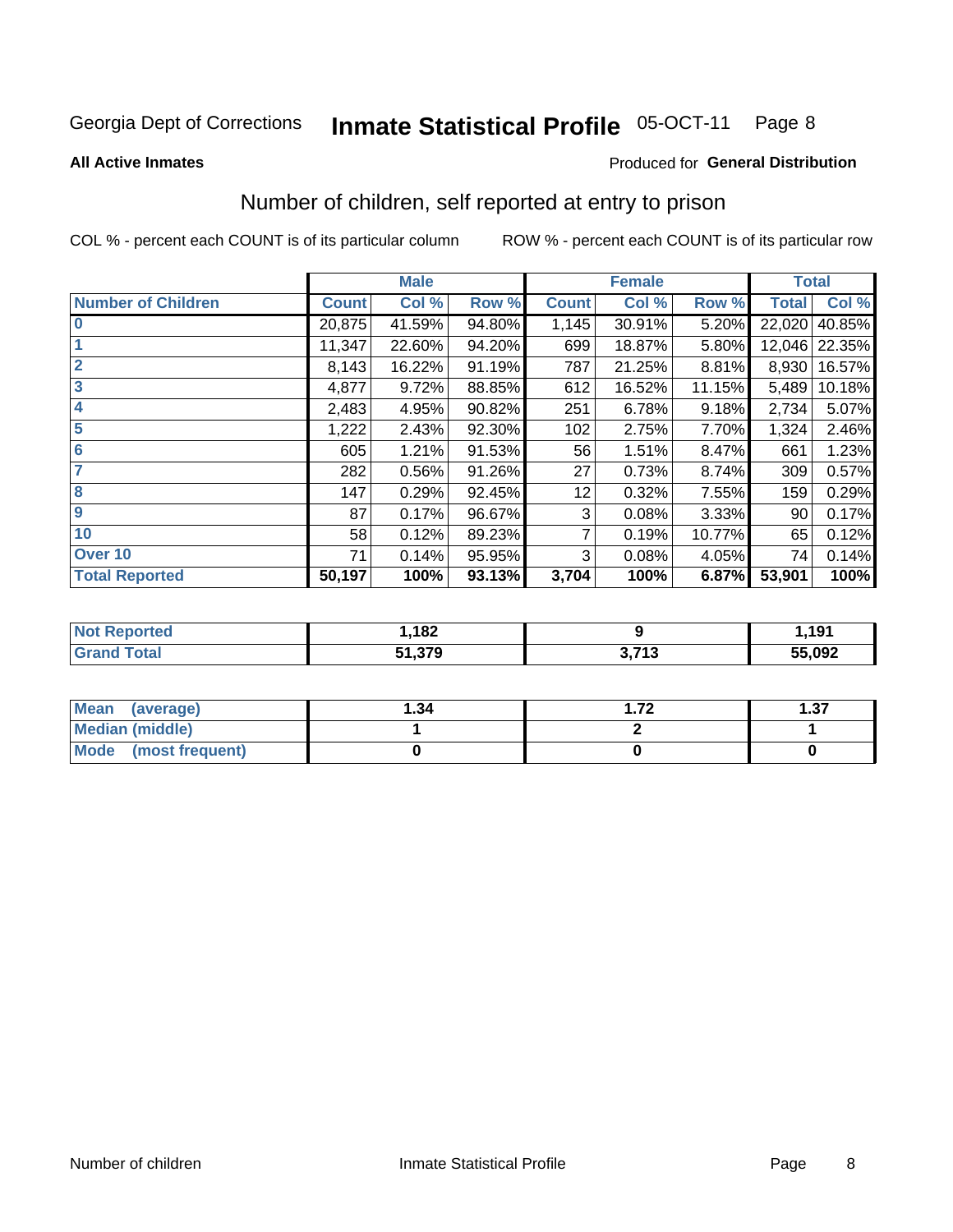#### **Inmate Statistical Profile 05-OCT-11** Page 9

#### **All Active Inmates**

#### Produced for General Distribution

## Religious affiliation, self-reported at entry to prison

COL % - percent each COUNT is of its particular column

|                         |                              |              | <b>Male</b> |         |                | <b>Female</b> |        |                | <b>Total</b> |
|-------------------------|------------------------------|--------------|-------------|---------|----------------|---------------|--------|----------------|--------------|
|                         | <b>Religious Affiliation</b> | <b>Count</b> | Col %       | Row %   | <b>Count</b>   | Col %         | Row %  | <b>Total</b>   | Col %        |
| 1                       | <b>Islam</b>                 | 1,204        | 3.92%       | 97.65%  | 29             | 1.02%         | 2.35%  | 1,233          | 3.67%        |
| $\mathbf{2}$            | <b>Catholic</b>              | 1,647        | 5.36%       | 90.79%  | 167            | 5.86%         | 9.21%  | 1,814          | 5.41%        |
| 3                       | <b>Baptist</b>               | 14,846       | 48.34%      | 89.12%  | 1,812          | 63.62%        | 10.88% | 16,658         | 49.64%       |
| $\overline{\mathbf{4}}$ | <b>Methodist</b>             | 621          | 2.02%       | 87.34%  | 90             | 3.16%         | 12.66% | 711            | 2.12%        |
| $\overline{5}$          | <b>EpiscopIn</b>             | 45           | .15%        | 90.00%  | 5              | .18%          | 10.00% | 50             | .15%         |
| $6\overline{6}$         | <b>Presbytrn</b>             | 84           | .27%        | 90.32%  | 9              | .32%          | 9.68%  | 93             | .28%         |
| 7                       | <b>Chc Of God</b>            | 445          | 1.45%       | 73.07%  | 164            | 5.76%         | 26.93% | 609            | 1.81%        |
| 8                       | <b>Holiness</b>              | 1,035        | 3.37%       | 83.67%  | 202            | 7.09%         | 16.33% | 1,237          | 3.69%        |
| $\boldsymbol{9}$        | <b>Jewish</b>                | 42           | .14%        | 95.45%  | $\overline{2}$ | .07%          | 4.55%  | 44             | .13%         |
| 10                      | <b>Anglican</b>              | 11           | .04%        | 91.67%  |                | .04%          | 8.33%  | 12             | .04%         |
| 11                      | <b>Grk Orthdx</b>            | 6            | .02%        | 85.71%  |                | .04%          | 14.29% | $\overline{7}$ | .02%         |
| 12                      | <b>Hindu</b>                 | 9            | .03%        | 100.00% |                |               |        | 9              | .03%         |
| 13                      | <b>Buddhist</b>              | 46           | .15%        | 90.20%  | 5              | .18%          | 9.80%  | 51             | .15%         |
| 14                      | <b>Taoist</b>                | 3            | .01%        | 75.00%  | 1              | .04%          | 25.00% | 4              | .01%         |
| 15                      | <b>Shintoist</b>             | 3            | .01%        | 100.00% |                |               |        | 3              | .01%         |
| 16                      | <b>Seven D Ad</b>            | 104          | .34%        | 89.66%  | 12             | .42%          | 10.34% | 116            | .35%         |
| 17                      | <b>Jehovah Wt</b>            | 373          | 1.21%       | 92.10%  | 32             | 1.12%         | 7.90%  | 405            | 1.21%        |
| 18                      | <b>Latr Day S</b>            | 40           | .13%        | 86.96%  | 6              | .21%          | 13.04% | 46             | .14%         |
| 19                      | Quaker                       |              | .01%        | 100.00% |                |               |        |                | .01%         |
| 20                      | <b>Other Prot</b>            | 5,273        | 17.17%      | 95.58%  | 244            | 8.57%         | 4.42%  | 5,517          | 16.44%       |
| 96                      | <b>None</b>                  | 4,873        | 15.87%      | 98.66%  | 66             | 2.32%         | 1.34%  | 4,939          | 14.72%       |
|                         | <b>Total Reported</b>        | 30,711       | 100%        | 91.51%  | 2,848          | 100%          | 8.49%  | 33,559         | 100%         |

| Reported<br>NO | 20,668 | 865               | 21,533 |
|----------------|--------|-------------------|--------|
| `otal          | 51,379 | 2742<br>- 19<br>. | 55,092 |

| Mod<br>: (most frequent) | 3aptist<br>$  -$<br>$\sim$ | 3aptist | aptist |
|--------------------------|----------------------------|---------|--------|
|                          |                            |         |        |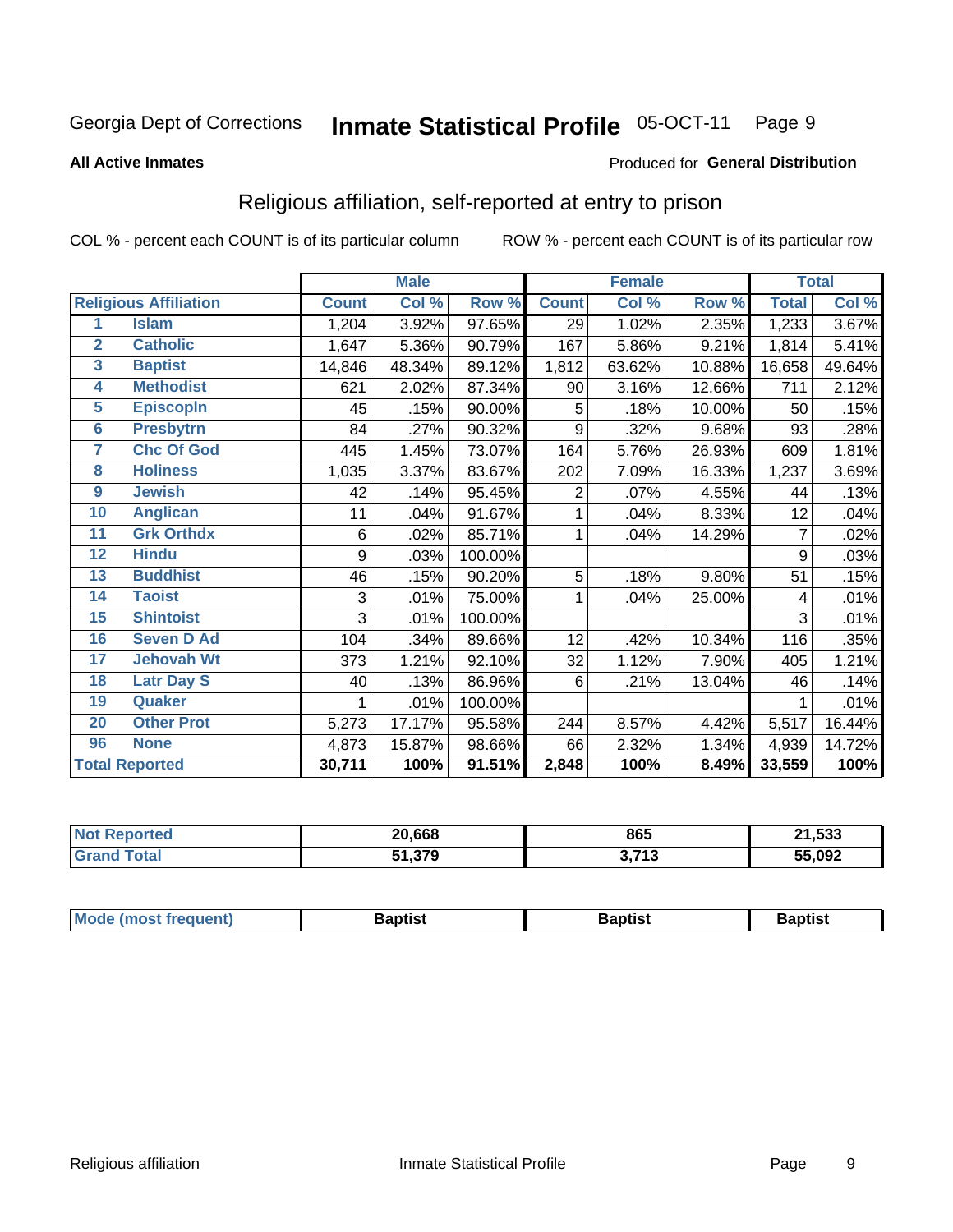#### Inmate Statistical Profile 05-OCT-11 Page 10

**All Active Inmates** 

#### Produced for General Distribution

### Home county, self-reported at entry to prison

COL % - percent each COUNT is of its particular column

|     |                             |              | <b>Male</b> |         |                  | <b>Female</b> |        | <b>Total</b> |        |
|-----|-----------------------------|--------------|-------------|---------|------------------|---------------|--------|--------------|--------|
|     | <b>Home County</b>          | <b>Count</b> | Col %       | Row %   | <b>Count</b>     | Col %         | Row %  | <b>Total</b> | Col %  |
| 000 | <b>Unknown</b>              | 5,587        | 10.87%      | 95.08%  | 289              | 7.78%         | 4.92%  | 5,876        | 10.67% |
| 001 | <b>Appling County</b>       | 115          | .22%        | 95.83%  | 5                | .13%          | 4.17%  | 120          | .22%   |
| 002 | <b>Atkinson County</b>      | 40           | .08%        | 93.02%  | 3                | .08%          | 6.98%  | 43           | .08%   |
| 003 | <b>Bacon County</b>         | 64           | .12%        | 92.75%  | 5                | .13%          | 7.25%  | 69           | .13%   |
| 004 | <b>Baker County</b>         | 21           | .04%        | 100.00% |                  |               |        | 21           | .04%   |
| 005 | <b>Baldwin County</b>       | 248          | .48%        | 92.88%  | 19               | .51%          | 7.12%  | 267          | .48%   |
| 006 | <b>Banks County</b>         | 46           | .09%        | 86.79%  | $\overline{7}$   | .19%          | 13.21% | 53           | .10%   |
| 007 | <b>Barrow County</b>        | 264          | .51%        | 91.35%  | 25               | .67%          | 8.65%  | 289          | .52%   |
| 008 | <b>Bartow County</b>        | 510          | .99%        | 89.63%  | 59               | 1.59%         | 10.37% | 569          | 1.03%  |
| 009 | <b>Ben Hill County</b>      | 195          | .38%        | 93.75%  | 13               | .35%          | 6.25%  | 208          | .38%   |
| 010 | <b>Berrien County</b>       | 73           | .14%        | 92.41%  | $\,6$            | .16%          | 7.59%  | 79           | .14%   |
| 011 | <b>Bibb County</b>          | 1,196        | 2.33%       | 94.92%  | 64               | 1.72%         | 5.08%  | 1,260        | 2.29%  |
| 012 | <b>Bleckley County</b>      | 73           | .14%        | 96.05%  | 3                | .08%          | 3.95%  | 76           | .14%   |
| 013 | <b>Brantley County</b>      | 47           | .09%        | 88.68%  | $\overline{6}$   | .16%          | 11.32% | 53           | .10%   |
| 014 | <b>Brooks County</b>        | 117          | .23%        | 95.90%  | 5                | .13%          | 4.10%  | 122          | .22%   |
| 015 | <b>Bryan County</b>         | 117          | .23%        | 95.12%  | 6                | .16%          | 4.88%  | 123          | .22%   |
| 016 | <b>Bulloch County</b>       | 345          | .67%        | 92.49%  | 28               | .75%          | 7.51%  | 373          | .68%   |
| 017 | <b>Burke County</b>         | 207          | .40%        | 98.10%  | 4                | .11%          | 1.90%  | 211          | .38%   |
| 018 | <b>Butts County</b>         | 137          | .27%        | 92.57%  | 11               | .30%          | 7.43%  | 148          | .27%   |
| 019 | <b>Calhoun County</b>       | 55           | .11%        | 94.83%  | 3                | .08%          | 5.17%  | 58           | .11%   |
| 020 | <b>Camden County</b>        | 112          | .22%        | 94.12%  | $\overline{7}$   | .19%          | 5.88%  | 119          | .22%   |
| 021 | <b>Candler County</b>       | 95           | .18%        | 91.35%  | 9                | .24%          | 8.65%  | 104          | .19%   |
| 022 | <b>Carroll County</b>       | 587          | 1.14%       | 90.73%  | 60               | 1.62%         | 9.27%  | 647          | 1.17%  |
| 023 | <b>Catoosa County</b>       | 229          | .45%        | 88.42%  | 30               | .81%          | 11.58% | 259          | .47%   |
| 024 | <b>Charlton County</b>      | 41           | .08%        | 95.35%  | $\overline{2}$   | .05%          | 4.65%  | 43           | .08%   |
| 025 | <b>Chatham County</b>       | 2,253        | 4.39%       | 95.79%  | 99               | 2.67%         | 4.21%  | 2,352        | 4.27%  |
| 026 | <b>Chattahoochee County</b> | 23           | .04%        | 100.00% |                  |               |        | 23           | .04%   |
| 027 | <b>Chattooga County</b>     | 252          | .49%        | 90.32%  | 27               | .73%          | 9.68%  | 279          | .51%   |
| 028 | <b>Cherokee County</b>      | 380          | .74%        | 88.37%  | 50               | 1.35%         | 11.63% | 430          | .78%   |
| 029 | <b>Clarke County</b>        | 512          | 1.00%       | 93.60%  | 35               | .94%          | 6.40%  | 547          | .99%   |
| 030 | <b>Clay County</b>          | 44           | .09%        | 97.78%  | 1                | .03%          | 2.22%  | 45           | .08%   |
| 031 | <b>Clayton County</b>       | 1,406        | 2.74%       | 92.87%  | 108              | 2.91%         | 7.13%  | 1,514        | 2.75%  |
| 032 | <b>Clinch County</b>        | 53           | .10%        | 92.98%  | 4                | .11%          | 7.02%  | 57           | .10%   |
| 033 | <b>Cobb County</b>          | 2,077        | 4.04%       | 91.50%  | 193              | 5.20%         | 8.50%  | 2,270        | 4.12%  |
| 034 | <b>Coffee County</b>        | 222          | .43%        | 92.12%  | 19               | .51%          | 7.88%  | 241          | .44%   |
| 035 | <b>Colquitt County</b>      | 261          | .51%        | 96.67%  | $\boldsymbol{9}$ | .24%          | 3.33%  | 270          | .49%   |
| 036 | <b>Columbia County</b>      | 213          | .41%        | 93.01%  | 16               | .43%          | 6.99%  | 229          | .42%   |
| 037 | <b>Cook County</b>          | 116          | .23%        | 95.08%  | $\,6\,$          | .16%          | 4.92%  | 122          | .22%   |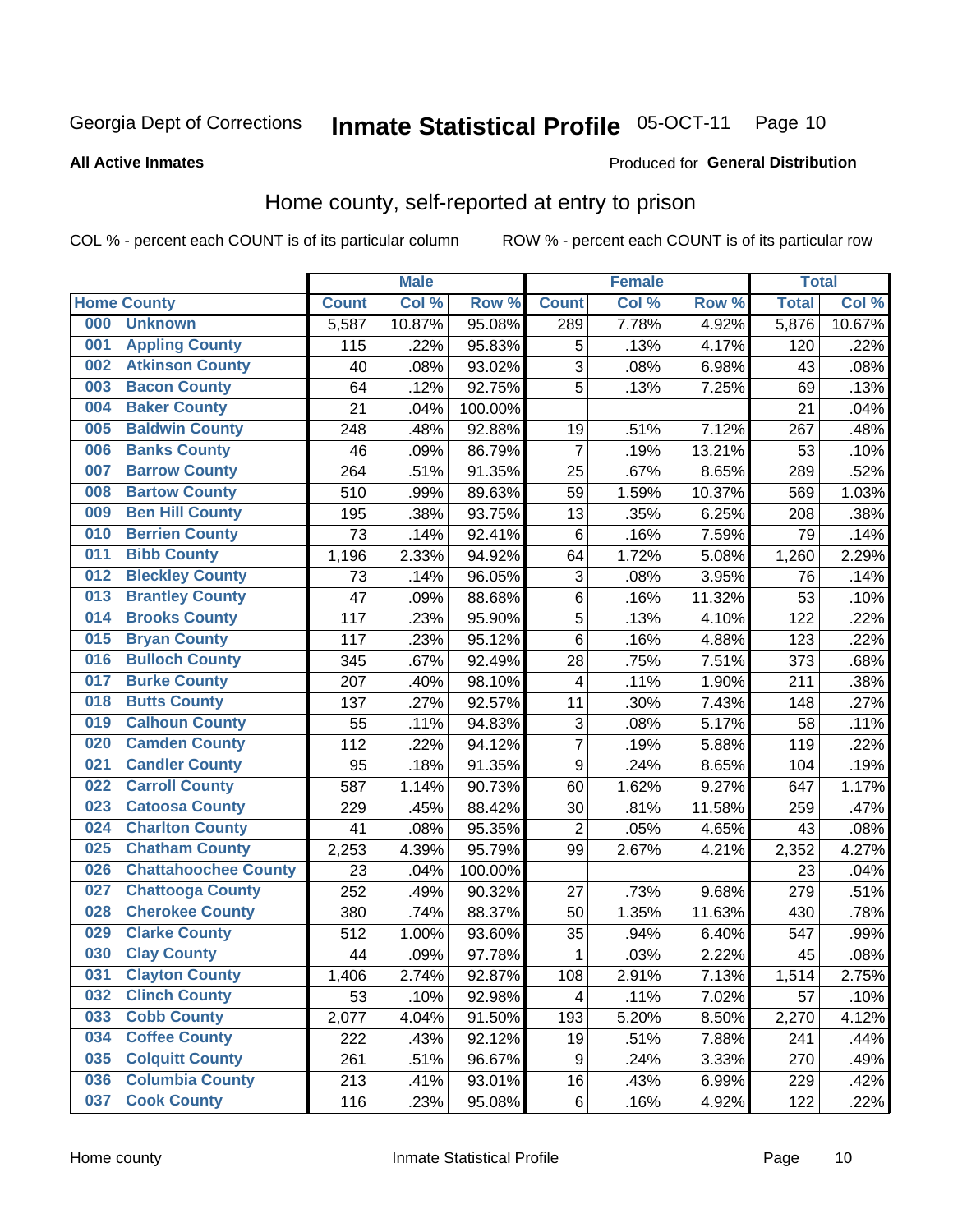#### Inmate Statistical Profile 05-OCT-11 Page 11

#### **All Active Inmates**

#### **Produced for General Distribution**

### Home county, self-reported at entry to prison

COL % - percent each COUNT is of its particular column

|     |                         |              | <b>Male</b> |         |                         | <b>Female</b> |        | <b>Total</b> |        |
|-----|-------------------------|--------------|-------------|---------|-------------------------|---------------|--------|--------------|--------|
|     | <b>Home County</b>      | <b>Count</b> | Col %       | Row %   | <b>Count</b>            | Col %         | Row %  | <b>Total</b> | Col %  |
| 038 | <b>Coweta County</b>    | 431          | .84%        | 92.89%  | $\overline{33}$         | .89%          | 7.11%  | 464          | .84%   |
| 039 | <b>Crawford County</b>  | 33           | .06%        | 94.29%  | $\overline{c}$          | .05%          | 5.71%  | 35           | .06%   |
| 040 | <b>Crisp County</b>     | 230          | .45%        | 93.50%  | 16                      | .43%          | 6.50%  | 246          | .45%   |
| 041 | <b>Dade County</b>      | 72           | .14%        | 94.74%  | $\overline{\mathbf{4}}$ | .11%          | 5.26%  | 76           | .14%   |
| 042 | <b>Dawson County</b>    | 87           | .17%        | 92.55%  | $\overline{7}$          | .19%          | 7.45%  | 94           | .17%   |
| 043 | <b>Decatur County</b>   | 271          | .53%        | 92.18%  | 23                      | .62%          | 7.82%  | 294          | .53%   |
| 044 | <b>Dekalb County</b>    | 2,792        | 5.43%       | 93.69%  | 188                     | 5.06%         | 6.31%  | 2,980        | 5.41%  |
| 045 | <b>Dodge County</b>     | 149          | .29%        | 90.30%  | 16                      | .43%          | 9.70%  | 165          | .30%   |
| 046 | <b>Dooly County</b>     | 82           | .16%        | 94.25%  | 5                       | .13%          | 5.75%  | 87           | .16%   |
| 047 | <b>Dougherty County</b> | 927          | 1.80%       | 94.40%  | 55                      | 1.48%         | 5.60%  | 982          | 1.78%  |
| 048 | <b>Douglas County</b>   | 624          | 1.21%       | 89.02%  | 77                      | 2.07%         | 10.98% | 701          | 1.27%  |
| 049 | <b>Early County</b>     | 79           | .15%        | 95.18%  | 4                       | .11%          | 4.82%  | 83           | .15%   |
| 050 | <b>Echols County</b>    | 13           | .03%        | 100.00% |                         |               |        | 13           | .02%   |
| 051 | <b>Effingham County</b> | 163          | .32%        | 93.14%  | 12                      | .32%          | 6.86%  | 175          | .32%   |
| 052 | <b>Elbert County</b>    | 149          | .29%        | 93.71%  | 10                      | .27%          | 6.29%  | 159          | .29%   |
| 053 | <b>Emanuel County</b>   | 164          | .32%        | 90.61%  | 17                      | .46%          | 9.39%  | 181          | .33%   |
| 054 | <b>Evans County</b>     | 81           | .16%        | 94.19%  | 5                       | .13%          | 5.81%  | 86           | .16%   |
| 055 | <b>Fannin County</b>    | 100          | .19%        | 86.96%  | 15                      | .40%          | 13.04% | 115          | .21%   |
| 056 | <b>Fayette County</b>   | 155          | .30%        | 89.08%  | 19                      | .51%          | 10.92% | 174          | .32%   |
| 057 | <b>Floyd County</b>     | 653          | 1.27%       | 89.09%  | 80                      | 2.15%         | 10.91% | 733          | 1.33%  |
| 058 | <b>Forsyth County</b>   | 190          | .37%        | 88.37%  | 25                      | .67%          | 11.63% | 215          | .39%   |
| 059 | <b>Franklin County</b>  | 118          | .23%        | 91.47%  | 11                      | .30%          | 8.53%  | 129          | .23%   |
| 060 | <b>Fulton County</b>    | 5,527        | 10.76%      | 95.16%  | 281                     | 7.57%         | 4.84%  | 5,808        | 10.54% |
| 061 | <b>Gilmer County</b>    | 116          | .23%        | 92.80%  | 9                       | .24%          | 7.20%  | 125          | .23%   |
| 062 | <b>Glascock County</b>  | 14           | .03%        | 100.00% |                         |               |        | 14           | .03%   |
| 063 | <b>Glynn County</b>     | 347          | .68%        | 95.07%  | 18                      | .48%          | 4.93%  | 365          | .66%   |
| 064 | <b>Gordon County</b>    | 253          | .49%        | 88.46%  | 33                      | .89%          | 11.54% | 286          | .52%   |
| 065 | <b>Grady County</b>     | 173          | .34%        | 94.02%  | 11                      | .30%          | 5.98%  | 184          | .33%   |
| 066 | <b>Greene County</b>    | 111          | .22%        | 94.87%  | $\,6$                   | .16%          | 5.13%  | 117          | .21%   |
| 067 | <b>Gwinnett County</b>  | 1,599        | 3.11%       | 92.59%  | 128                     | 3.45%         | 7.41%  | 1,727        | 3.13%  |
| 068 | <b>Habersham County</b> | 110          | .21%        | 90.91%  | 11                      | .30%          | 9.09%  | 121          | .22%   |
| 069 | <b>Hall County</b>      | 616          | 1.20%       | 91.53%  | 57                      | 1.54%         | 8.47%  | 673          | 1.22%  |
| 070 | <b>Hancock County</b>   | 60           | .12%        | 95.24%  | 3                       | .08%          | 4.76%  | 63           | .11%   |
| 071 | <b>Haralson County</b>  | 134          | .26%        | 95.04%  | $\overline{\mathbf{7}}$ | .19%          | 4.96%  | 141          | .26%   |
| 072 | <b>Harris County</b>    | 102          | .20%        | 93.58%  | $\overline{7}$          | .19%          | 6.42%  | 109          | .20%   |
| 073 | <b>Hart County</b>      | 104          | .20%        | 94.55%  | $\,6$                   | .16%          | 5.45%  | 110          | .20%   |
| 074 | <b>Heard County</b>     | 67           | .13%        | 97.10%  | $\mathbf 2$             | .05%          | 2.90%  | 69           | .13%   |
| 075 | <b>Henry County</b>     | 538          | 1.05%       | 91.19%  | 52                      | 1.40%         | 8.81%  | 590          | 1.07%  |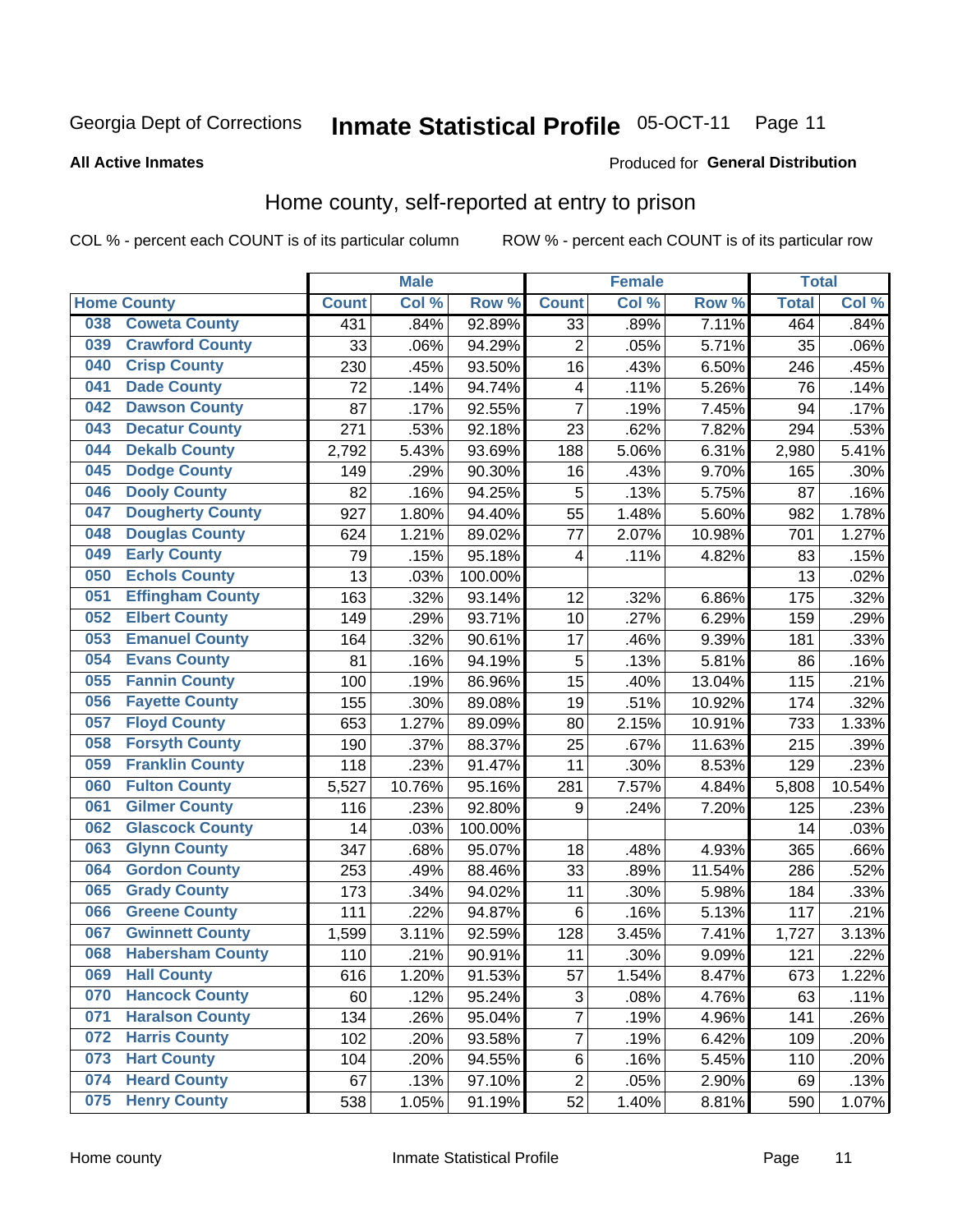#### Inmate Statistical Profile 05-OCT-11 Page 12

#### **All Active Inmates**

#### Produced for General Distribution

### Home county, self-reported at entry to prison

COL % - percent each COUNT is of its particular column

|                  |                          |              | <b>Male</b> |                  |                  | <b>Female</b> |        | <b>Total</b> |       |
|------------------|--------------------------|--------------|-------------|------------------|------------------|---------------|--------|--------------|-------|
|                  | <b>Home County</b>       | <b>Count</b> | Col %       | Row <sup>%</sup> | <b>Count</b>     | Col %         | Row %  | <b>Total</b> | Col % |
| 076              | <b>Houston County</b>    | 543          | 1.06%       | 90.65%           | 56               | 1.51%         | 9.35%  | 599          | 1.09% |
| 077              | <b>Irwin County</b>      | 73           | .14%        | 96.05%           | 3                | .08%          | 3.95%  | 76           | .14%  |
| 078              | <b>Jackson County</b>    | 197          | .38%        | 92.06%           | 17               | .46%          | 7.94%  | 214          | .39%  |
| 079              | <b>Jasper County</b>     | 89           | .17%        | 91.75%           | 8                | .22%          | 8.25%  | 97           | .18%  |
| 080              | <b>Jeff Davis County</b> | 71           | .14%        | 87.65%           | 10               | .27%          | 12.35% | 81           | .15%  |
| 081              | <b>Jefferson County</b>  | 167          | .33%        | 95.43%           | 8                | .22%          | 4.57%  | 175          | .32%  |
| 082              | <b>Jenkins County</b>    | 61           | .12%        | 95.31%           | 3                | .08%          | 4.69%  | 64           | .12%  |
| 083              | <b>Johnson County</b>    | 38           | .07%        | 82.61%           | 8                | .22%          | 17.39% | 46           | .08%  |
| 084              | <b>Jones County</b>      | 130          | .25%        | 94.20%           | $\bf 8$          | .22%          | 5.80%  | 138          | .25%  |
| 085              | <b>Lamar County</b>      | 79           | .15%        | 89.77%           | $\boldsymbol{9}$ | .24%          | 10.23% | 88           | .16%  |
| 086              | <b>Lanier County</b>     | 41           | .08%        | 97.62%           | 1                | .03%          | 2.38%  | 42           | .08%  |
| 087              | <b>Laurens County</b>    | 295          | .57%        | 93.35%           | 21               | .57%          | 6.65%  | 316          | .57%  |
| 088              | <b>Lee County</b>        | 86           | .17%        | 89.58%           | 10               | .27%          | 10.42% | 96           | .17%  |
| 089              | <b>Liberty County</b>    | 259          | .50%        | 95.93%           | 11               | .30%          | 4.07%  | 270          | .49%  |
| 090              | <b>Lincoln County</b>    | 22           | .04%        | 84.62%           | 4                | .11%          | 15.38% | 26           | .05%  |
| 091              | <b>Long County</b>       | 48           | .09%        | 87.27%           | $\overline{7}$   | .19%          | 12.73% | 55           | .10%  |
| 092              | <b>Lowndes County</b>    | 467          | .91%        | 93.96%           | 30               | .81%          | 6.04%  | 497          | .90%  |
| 093              | <b>Lumpkin County</b>    | 83           | .16%        | 90.22%           | $\boldsymbol{9}$ | .24%          | 9.78%  | 92           | .17%  |
| 094              | <b>Macon County</b>      | 92           | .18%        | 94.85%           | 5                | .13%          | 5.15%  | 97           | .18%  |
| 095              | <b>Madison County</b>    | 123          | .24%        | 90.44%           | 13               | .35%          | 9.56%  | 136          | .25%  |
| 096              | <b>Marion County</b>     | 46           | .09%        | 85.19%           | 8                | .22%          | 14.81% | 54           | .10%  |
| 097              | <b>Mcduffie County</b>   | 182          | .35%        | 92.86%           | 14               | .38%          | 7.14%  | 196          | .36%  |
| 098              | <b>Mcintosh County</b>   | 51           | .10%        | 98.08%           | $\mathbf{1}$     | .03%          | 1.92%  | 52           | .09%  |
| 099              | <b>Meriwether County</b> | 184          | .36%        | 96.84%           | 6                | .16%          | 3.16%  | 190          | .34%  |
| 100              | <b>Miller County</b>     | 32           | .06%        | 94.12%           | $\mathbf 2$      | .05%          | 5.88%  | 34           | .06%  |
| 101              | <b>Mitchell County</b>   | 218          | .42%        | 94.37%           | 13               | .35%          | 5.63%  | 231          | .42%  |
| 102              | <b>Monroe County</b>     | 137          | .27%        | 93.20%           | 10               | .27%          | 6.80%  | 147          | .27%  |
| 103              | <b>Montgomery County</b> | 58           | .11%        | 96.67%           | $\overline{2}$   | .05%          | 3.33%  | 60           | .11%  |
| 104              | <b>Morgan County</b>     | 117          | .23%        | 90.00%           | 13               | .35%          | 10.00% | 130          | .24%  |
| 105              | <b>Murray County</b>     | 186          | .36%        | 89.42%           | 22               | .59%          | 10.58% | 208          | .38%  |
| 106              | <b>Muscogee County</b>   | 1,376        | 2.68%       | 95.56%           | 64               | 1.72%         | 4.44%  | 1,440        | 2.61% |
| 107              | <b>Newton County</b>     | 550          | 1.07%       | 91.06%           | 54               | 1.45%         | 8.94%  | 604          | 1.10% |
| 108              | <b>Oconee County</b>     | 47           | .09%        | 95.92%           | $\mathbf 2$      | .05%          | 4.08%  | 49           | .09%  |
| 109              | <b>Oglethorpe County</b> | 59           | .11%        | 95.16%           | $\overline{3}$   | .08%          | 4.84%  | 62           | .11%  |
| 110              | <b>Paulding County</b>   | 314          | .61%        | 89.71%           | 36               | .97%          | 10.29% | 350          | .64%  |
| 111              | <b>Peach County</b>      | 97           | .19%        | 95.10%           | 5                | .13%          | 4.90%  | 102          | .19%  |
| $\overline{112}$ | <b>Pickens County</b>    | 125          | .24%        | 88.65%           | 16               | .43%          | 11.35% | 141          | .26%  |
| 113              | <b>Pierce County</b>     | 60           | .12%        | 90.91%           | $\,6\,$          | .16%          | 9.09%  | 66           | .12%  |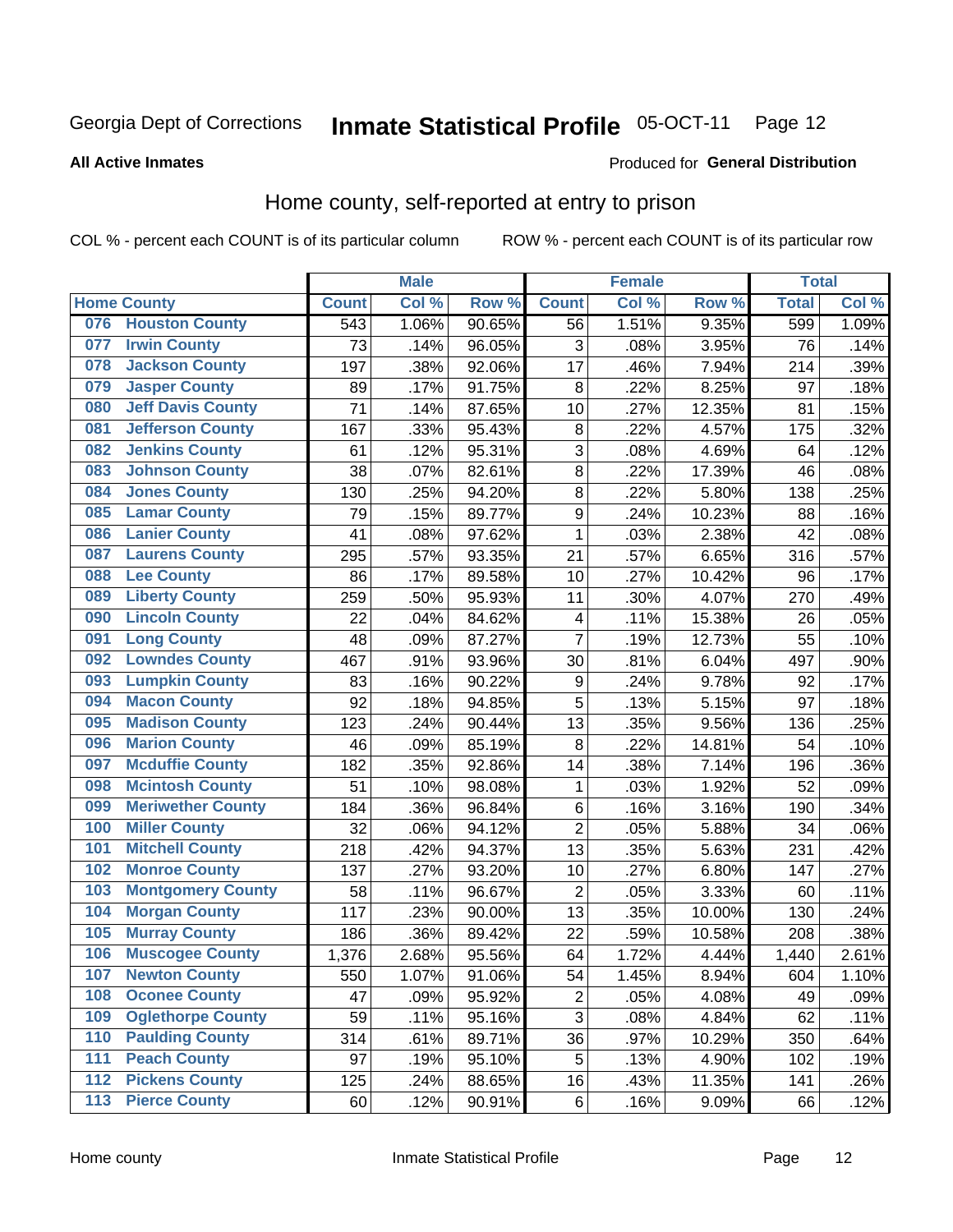#### Inmate Statistical Profile 05-OCT-11 Page 13

#### **All Active Inmates**

#### Produced for General Distribution

### Home county, self-reported at entry to prison

COL % - percent each COUNT is of its particular column

|                                 |                          |              | <b>Male</b> |                  |                | <b>Female</b> |        | <b>Total</b> |       |
|---------------------------------|--------------------------|--------------|-------------|------------------|----------------|---------------|--------|--------------|-------|
| <b>Home County</b>              |                          | <b>Count</b> | Col %       | Row <sup>%</sup> | <b>Count</b>   | Col %         | Row %  | <b>Total</b> | Col % |
| 114<br><b>Pike County</b>       |                          | 60           | .12%        | 92.31%           | 5              | .13%          | 7.69%  | 65           | .12%  |
| <b>Polk County</b><br>115       |                          | 223          | .43%        | 89.92%           | 25             | .67%          | 10.08% | 248          | .45%  |
| <b>Pulaski County</b><br>116    |                          | 74           | .14%        | 90.24%           | 8              | .22%          | 9.76%  | 82           | .15%  |
| <b>Putnam County</b><br>117     |                          | 138          | .27%        | 94.52%           | 8              | .22%          | 5.48%  | 146          | .27%  |
| 118<br><b>Quitman County</b>    |                          | 17           | .03%        | 89.47%           | $\overline{2}$ | .05%          | 10.53% | 19           | .03%  |
| <b>Rabun County</b><br>119      |                          | 43           | .08%        | 89.58%           | 5              | .13%          | 10.42% | 48           | .09%  |
| <b>Randolph County</b><br>120   |                          | 78           | .15%        | 98.73%           | $\mathbf{1}$   | .03%          | 1.27%  | 79           | .14%  |
| <b>Richmond County</b><br>121   |                          | 1,675        | 3.26%       | 95.22%           | 84             | 2.26%         | 4.78%  | 1,759        | 3.19% |
| <b>Rockdale County</b><br>122   |                          | 345          | .67%        | 91.03%           | 34             | .92%          | 8.97%  | 379          | .69%  |
| <b>Schley County</b><br>123     |                          | 24           | .05%        | 96.00%           | 1              | .03%          | 4.00%  | 25           | .05%  |
| <b>Screven County</b><br>124    |                          | 136          | .26%        | 95.10%           | $\overline{7}$ | .19%          | 4.90%  | 143          | .26%  |
| <b>Seminole County</b><br>125   |                          | 58           | .11%        | 86.57%           | 9              | .24%          | 13.43% | 67           | .12%  |
| <b>Spalding County</b><br>126   |                          | 509          | .99%        | 91.22%           | 49             | 1.32%         | 8.78%  | 558          | 1.01% |
| <b>Stephens County</b><br>127   |                          | 155          | .30%        | 91.18%           | 15             | .40%          | 8.82%  | 170          | .31%  |
| <b>Stewart County</b><br>128    |                          | 32           | .06%        | 94.12%           | $\overline{c}$ | .05%          | 5.88%  | 34           | .06%  |
| <b>Sumter County</b><br>129     |                          | 209          | .41%        | 96.76%           | $\overline{7}$ | .19%          | 3.24%  | 216          | .39%  |
| <b>Talbot County</b><br>130     |                          | 69           | .13%        | 98.57%           | $\mathbf{1}$   | .03%          | 1.43%  | 70           | .13%  |
| <b>Taliaferro County</b><br>131 |                          | 12           | .02%        | 100.00%          |                |               |        | 12           | .02%  |
| <b>Tattnall County</b><br>132   |                          | 158          | .31%        | 94.05%           | 10             | .27%          | 5.95%  | 168          | .30%  |
| <b>Taylor County</b><br>133     |                          | 71           | .14%        | 92.21%           | 6              | .16%          | 7.79%  | 77           | .14%  |
| <b>Telfair County</b><br>134    |                          | 98           | .19%        | 88.29%           | 13             | .35%          | 11.71% | 111          | .20%  |
| <b>Terrell County</b><br>135    |                          | 79           | .15%        | 95.18%           | 4              | .11%          | 4.82%  | 83           | .15%  |
| <b>Thomas County</b><br>136     |                          | 259          | .50%        | 96.64%           | 9              | .24%          | 3.36%  | 268          | .49%  |
| <b>Tift County</b><br>137       |                          | 259          | .50%        | 94.87%           | 14             | .38%          | 5.13%  | 273          | .50%  |
| <b>Toombs County</b><br>138     |                          | 312          | .61%        | 91.50%           | 29             | .78%          | 8.50%  | 341          | .62%  |
| <b>Towns County</b><br>139      |                          | 39           | .08%        | 84.78%           | 7              | .19%          | 15.22% | 46           | .08%  |
| <b>Treutlen County</b><br>140   |                          | 63           | .12%        | 94.03%           | 4              | .11%          | 5.97%  | 67           | .12%  |
| <b>Troup County</b><br>141      |                          | 510          | .99%        | 92.39%           | 42             | 1.13%         | 7.61%  | 552          | 1.00% |
| <b>Turner County</b><br>142     |                          | 74           | .14%        | 92.50%           | $\,6$          | .16%          | 7.50%  | 80           | .15%  |
| <b>Twiggs County</b><br>143     |                          | 68           | .13%        | 91.89%           | $\,6$          | .16%          | 8.11%  | 74           | .13%  |
| <b>Union County</b><br>144      |                          | 59           | .11%        | 88.06%           | 8              | .22%          | 11.94% | 67           | .12%  |
| 145<br><b>Upson County</b>      |                          | 167          | .33%        | 93.30%           | 12             | .32%          | 6.70%  | 179          | .32%  |
| <b>Walker County</b><br>146     |                          | 369          | .72%        | 92.71%           | 29             | .78%          | 7.29%  | 398          | .72%  |
| <b>Walton County</b><br>147     |                          | 361          | .70%        | 90.48%           | 38             | 1.02%         | 9.52%  | 399          | .72%  |
| <b>Ware County</b><br>148       |                          | 257          | .50%        | 93.80%           | 17             | .46%          | 6.20%  | 274          | .50%  |
| <b>Warren County</b><br>149     |                          | 32           | .06%        | 94.12%           | $\overline{2}$ | .05%          | 5.88%  | 34           | .06%  |
| 150                             | <b>Washington County</b> | 171          | .33%        | 91.94%           | 15             | .40%          | 8.06%  | 186          | .34%  |
| <b>Wayne County</b><br>151      |                          | 154          | .30%        | 91.12%           | 15             | .40%          | 8.88%  | 169          | .31%  |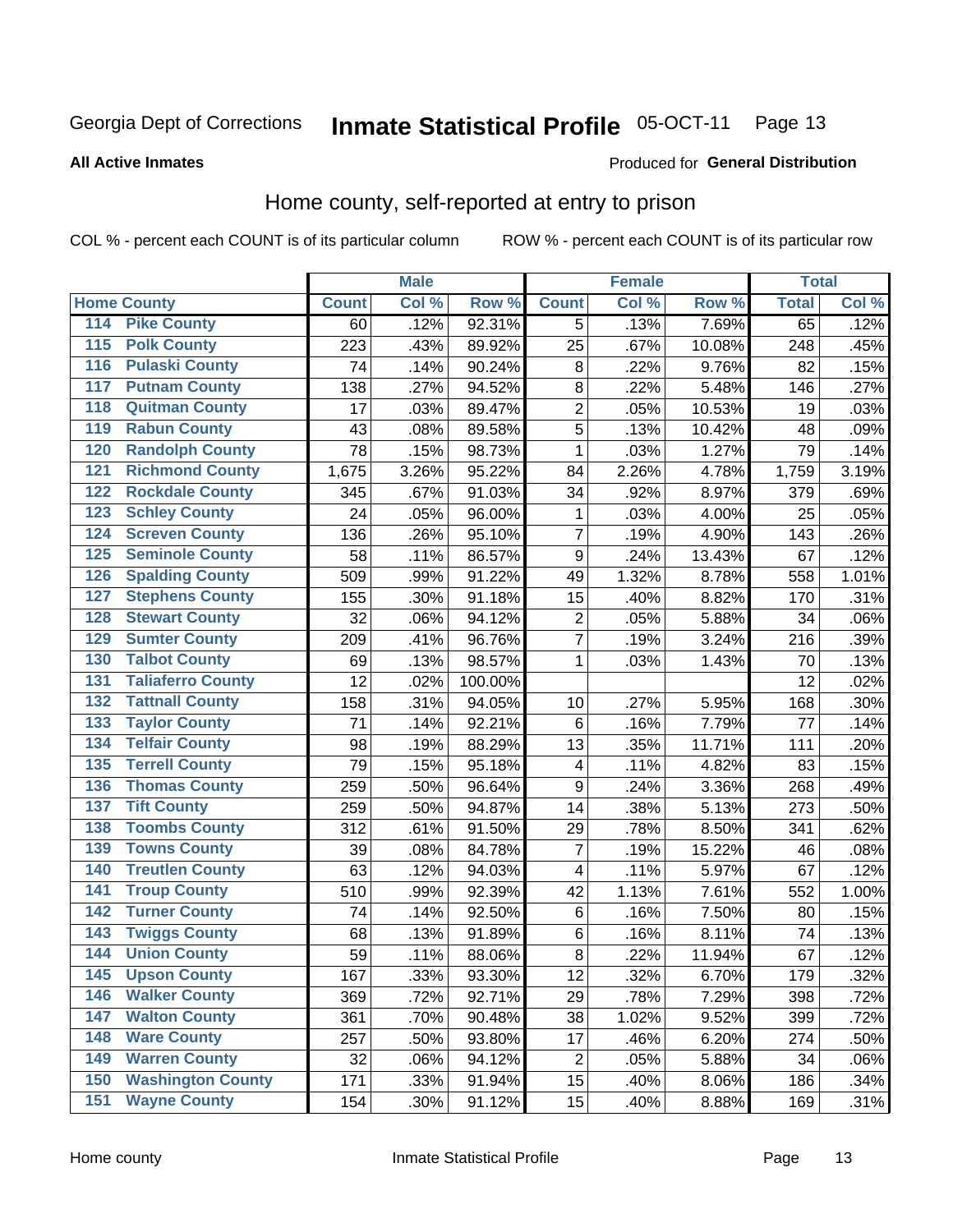#### Inmate Statistical Profile 05-OCT-11 Page 14

**All Active Inmates** 

#### Produced for General Distribution

### Home county, self-reported at entry to prison

COL % - percent each COUNT is of its particular column

|     |                             |              | <b>Male</b> |         |              | <b>Female</b> |        | <b>Total</b> |       |
|-----|-----------------------------|--------------|-------------|---------|--------------|---------------|--------|--------------|-------|
|     | <b>Home County</b>          | <b>Count</b> | Col %       | Row %   | <b>Count</b> | Col %         | Row %  | <b>Total</b> | Col % |
| 152 | <b>Webster County</b>       | 8            | .02%        | 100.00% |              |               |        | 8            | .01%  |
| 153 | <b>Wheeler County</b>       | 25           | .05%        | 80.65%  | 6            | .16%          | 19.35% | 31           | .06%  |
| 154 | <b>White County</b>         | 87           | $.17\%$     | 90.63%  | 9            | .24%          | 9.38%  | 96           | .17%  |
| 155 | <b>Whitfield County</b>     | 536          | 1.04%       | 88.45%  | 70           | 1.89%         | 11.55% | 606          | 1.10% |
| 156 | <b>Wilcox County</b>        | 60           | .12%        | 85.71%  | 10           | .27%          | 14.29% | 70           | .13%  |
| 157 | <b>Wilkes County</b>        | 59           | .11%        | 92.19%  | 5            | .13%          | 7.81%  | 64           | .12%  |
| 158 | <b>Wilkinson County</b>     | 52           | .10%        | 92.86%  | 4            | .11%          | 7.14%  | 56           | .10%  |
| 159 | <b>Worth County</b>         | 119          | .23%        | 95.20%  | 6            | .16%          | 4.80%  | 125          | .23%  |
| 999 | <b>Other Custody/Out Of</b> | 446          | .87%        | 90.84%  | 45           | 1.21%         | 9.16%  | 491          | .89%  |
|     | <b>State</b>                |              |             |         |              |               |        |              |       |
|     | <b>Total Rported</b>        | 51,379       | 100%        | 93.26%  | 3,713        | 100%          | 6.74%  | 55,092       | 100%  |

| Reported<br><b>NOT</b> |               |          |        |
|------------------------|---------------|----------|--------|
| <b>Total</b>           | 51.379<br>E4. | 2742<br> | 55,092 |

| Mode<br><b>Tequent)</b><br>ns | nown | mown | เทown |
|-------------------------------|------|------|-------|
|                               |      |      |       |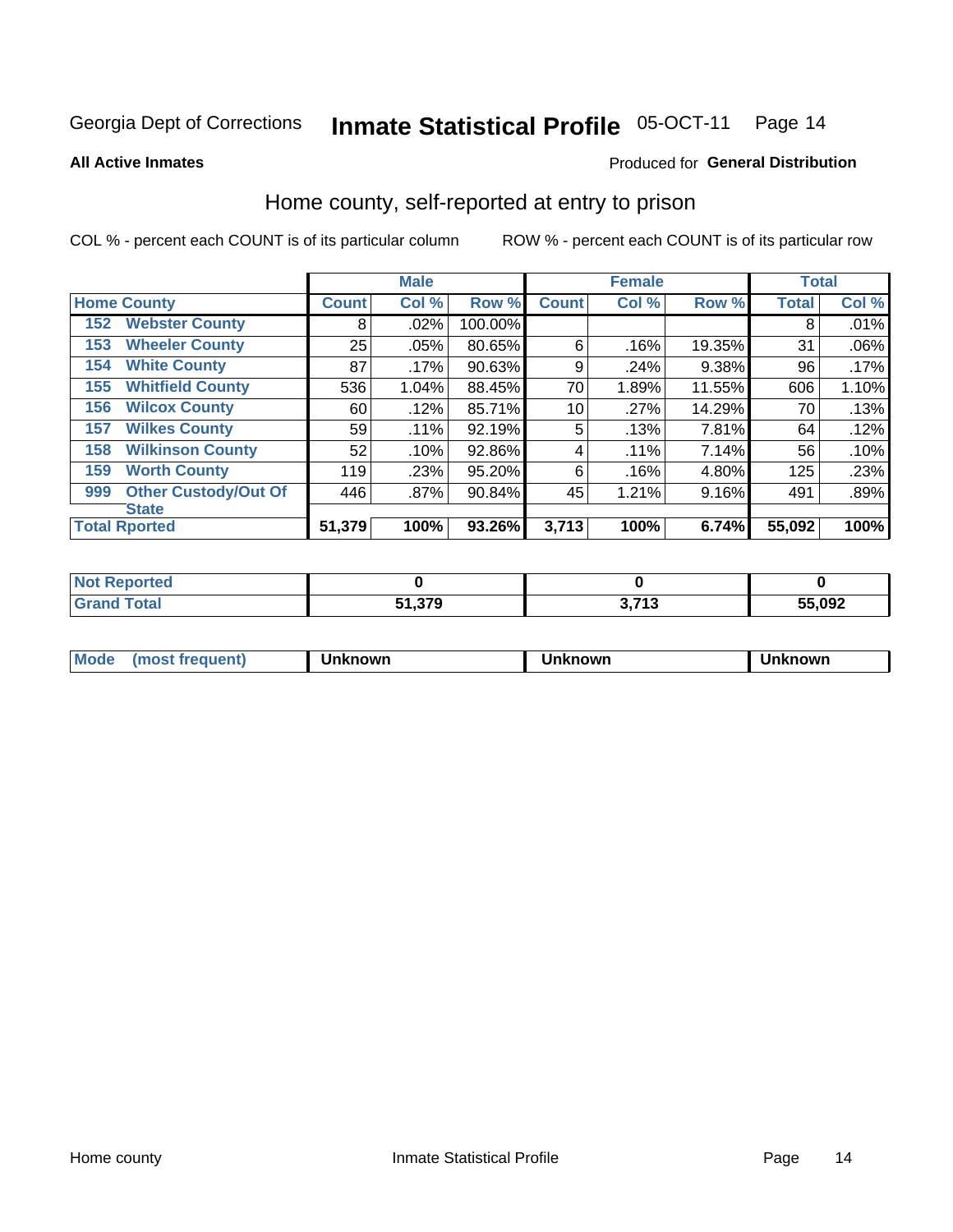## Inmate Statistical Profile 05-OCT-11 Page 15

**All Active Inmates** 

#### Produced for General Distribution

## Socioeconomic class, self-reported at entry to prison

COL % - percent each COUNT is of its particular column

|                            |              | <b>Male</b> |           |                  | <b>Female</b> |       |              | <b>Total</b> |
|----------------------------|--------------|-------------|-----------|------------------|---------------|-------|--------------|--------------|
| <b>Socioeconomic Class</b> | <b>Count</b> | Col %       | Row %     | <b>Count</b>     | Col %         | Row % | <b>Total</b> | Col %        |
| <b>Welfare</b>             | 2,582        | 9.81%       | $95.21\%$ | 130              | 10.63%        | 4.79% | 2,712        | $9.85\%$     |
| <b>Occ Employ</b>          | .036         | 3.94%       | 98.85%    | 12 <sub>1</sub>  | .98%          | 1.15% | 1.048        | 3.81%        |
| <b>Minimum Std</b><br>3    | 10.778       | 40.96%      | 96.51%    | 390 <sub>1</sub> | 31.89%        | 3.49% | 11,168       | 40.56%       |
| <b>Middle</b><br>4         | 11.918       | 45.29%      | 94.52%    | 691              | 56.50%        | 5.48% | 12,609       | 45.79%       |
| <b>Total Reported</b>      | 26,314       | 100%        | 95.56%    | 1,223            | 100%          | 4.44% | 27,537       | 100%         |

| <b>Not Reported</b> | 25,065 | 4.490         | 27,555 |
|---------------------|--------|---------------|--------|
| Total               | 51,379 | 749<br>.<br>◡ | 55,092 |

| ____<br>____ |
|--------------|
|--------------|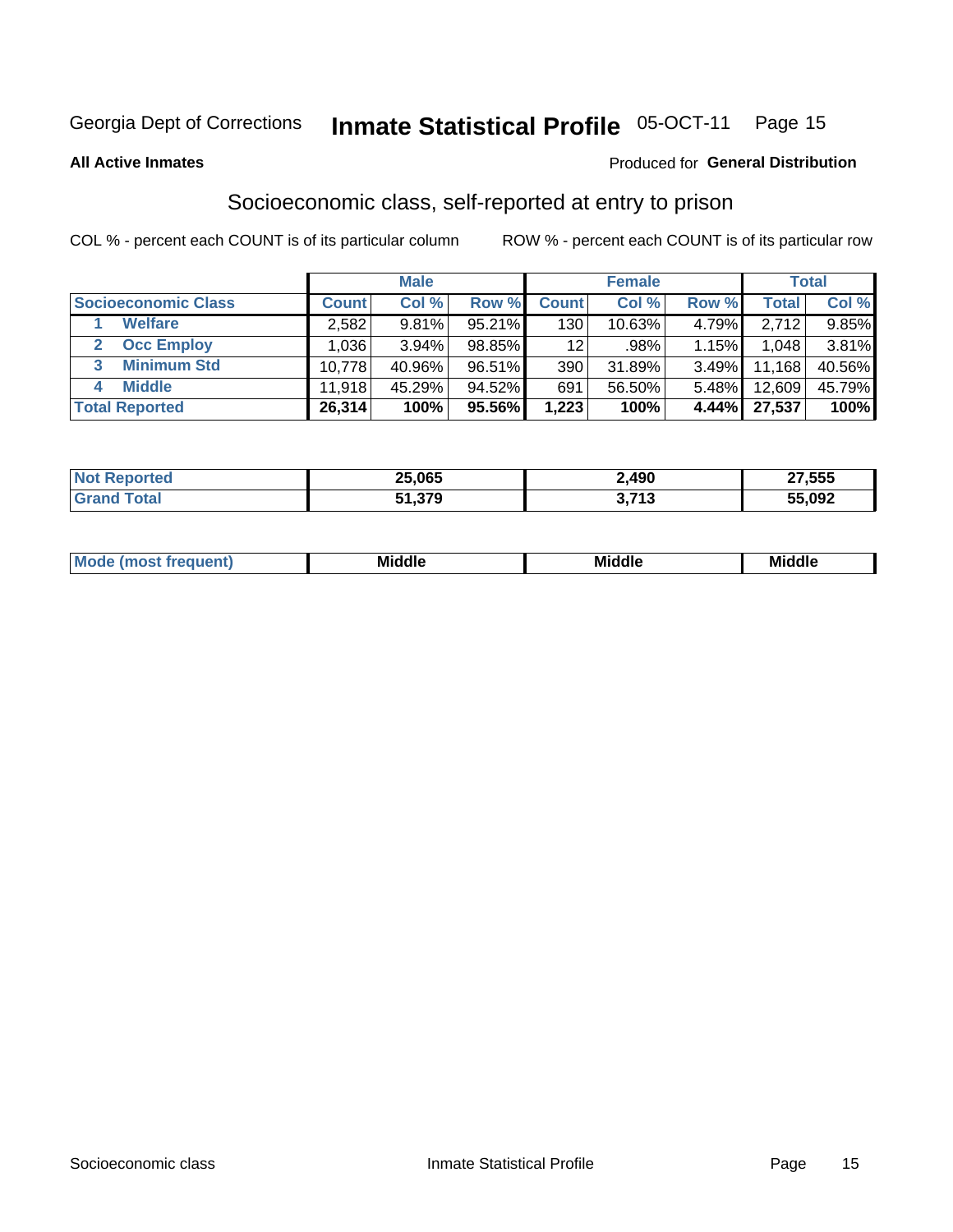## Inmate Statistical Profile 05-OCT-11 Page 16

**All Active Inmates** 

#### **Produced for General Distribution**

## Environment to age 16, self-reported at entry to prison

COL % - percent each COUNT is of its particular column

|                                      |              | <b>Male</b> |           |              | <b>Female</b> |       |              | <b>Total</b> |
|--------------------------------------|--------------|-------------|-----------|--------------|---------------|-------|--------------|--------------|
| <b>Environment to age 16</b>         | <b>Count</b> | Col %       | Row %     | <b>Count</b> | Col %         | Row % | <b>Total</b> | Col %        |
| <b>Rural/Farm</b>                    | 998          | 3.76%       | 95.78%    | 44           | 3.59%         | 4.22% | 1,042        | 3.76%        |
| <b>Rural/Nfarm</b><br>$\overline{2}$ | 1,417        | $5.34\%$    | 91.07%    | 139          | 11.36%        | 8.93% | .556         | 5.61%        |
| 3 S.M.S.A                            | 9,357        | 35.28%      | 97.59%    | 231          | 18.87%        | 2.41% | 9,588        | 34.56%       |
| <b>Urban</b><br>4                    | 5,876        | 22.15%      | 92.96%    | 445          | 36.36%        | 7.04% | 6,321        | 22.78%       |
| <b>Small Town</b><br>5.              | 8,875        | 33.46%      | 96.05%    | 365          | 29.82%        | 3.95% | 9,240        | 33.30%       |
| <b>Total Reported</b>                | 26,523       | 100%        | $95.59\%$ | 1,224        | 100%          | 4.41% | 27,747       | 100%         |

| <b>Not</b><br>Reported | 24,856 | 2,489                 | 27,345 |
|------------------------|--------|-----------------------|--------|
|                        | 51,379 | <b>מול כ</b><br>7 I J | 55,092 |

| Mo | M<br>______ | Irhan<br>rva<br>______ | M<br>______ |
|----|-------------|------------------------|-------------|
|    |             |                        |             |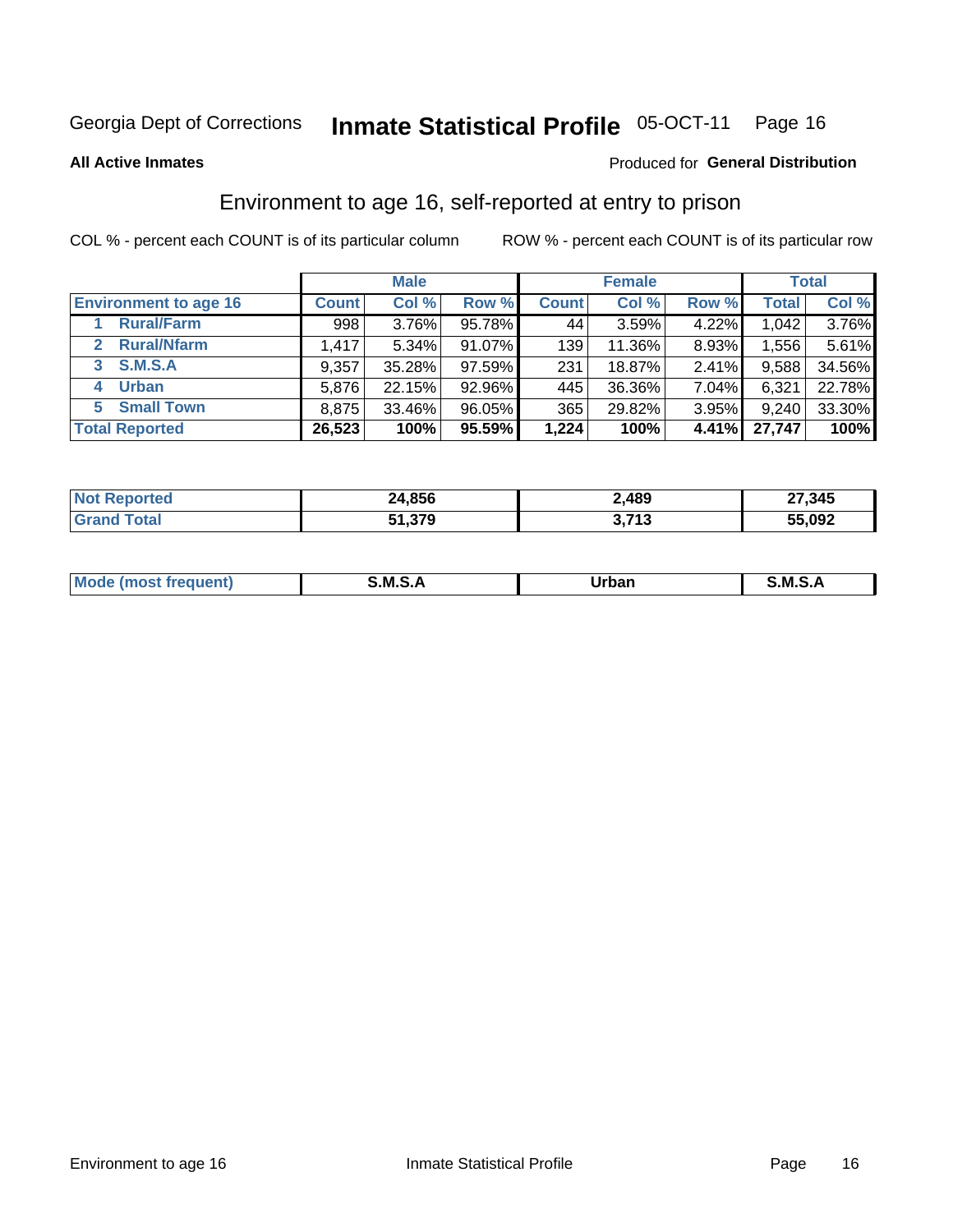#### **Inmate Statistical Profile 05-OCT-11** Page 17

#### **All Active Inmates**

#### Produced for General Distribution

## Guardian status to age 16, self-reported at entry to prison

COL % - percent each COUNT is of its particular column

|                                  |              | <b>Male</b> |         |              | <b>Female</b> |       |        | <b>Total</b> |
|----------------------------------|--------------|-------------|---------|--------------|---------------|-------|--------|--------------|
| <b>Guardian Status To Age 16</b> | <b>Count</b> | Col %       | Row %   | <b>Count</b> | Col %         | Row % | Total  | Col %        |
| 1 Orphanage                      | 22           | $.11\%$     | 100.00% |              |               |       | 22     | .11%         |
| 2 Father Only                    | 580          | 2.93%       | 97.81%  | 13           | 2.56%         | 2.19% | 593    | 2.92%        |
| <b>3 Both Parents</b>            | 7,745        | 39.12%      | 97.20%  | 223          | 43.98%        | 2.80% | 7,968  | 39.25%       |
| <b>4 Mother Only</b>             | 8,636        | 43.62%      | 97.96%  | 180          | 35.50%        | 2.04% | 8,816  | 43.42%       |
| <b>6 Oth Female</b>              | 527          | 2.66%       | 98.14%  | 10           | 1.97%         | 1.86% | 537    | 2.64%        |
| <b>7 Oth Male</b>                | 79           | .40%        | 97.53%  | 2            | .39%          | 2.47% | 81     | .40%         |
| 8 Step-Parents                   | 190          | .96%        | 99.48%  |              | .20%          | .52%  | 191    | .94%         |
| 9 Foster Home                    | 334          | 1.69%       | 97.09%  | 10           | 1.97%         | 2.91% | 344    | 1.69%        |
| <b>10 Grand Parents</b>          | 1,683        | 8.50%       | 96.12%  | 68           | 13.41%        | 3.88% | 1,751  | 8.62%        |
| <b>Total Reported</b>            | 19,796       | 100%        | 97.5%   | 507          | 100%          | 2.5%  | 20,303 | 100%         |

| <b>orteg</b><br>NOT | 31,583                                | 3,206           | +,789<br>34  |
|---------------------|---------------------------------------|-----------------|--------------|
| .Gr                 | <b>270</b><br>۱٦<br>ช เ .ง <i>เ</i> ซ | 2 742<br>J.I IJ | 55,092<br>55 |

| Mode | วทIv<br>Mot | <b>Both Parents</b><br>Parents | lM.<br>Only<br>. |
|------|-------------|--------------------------------|------------------|
|      |             |                                |                  |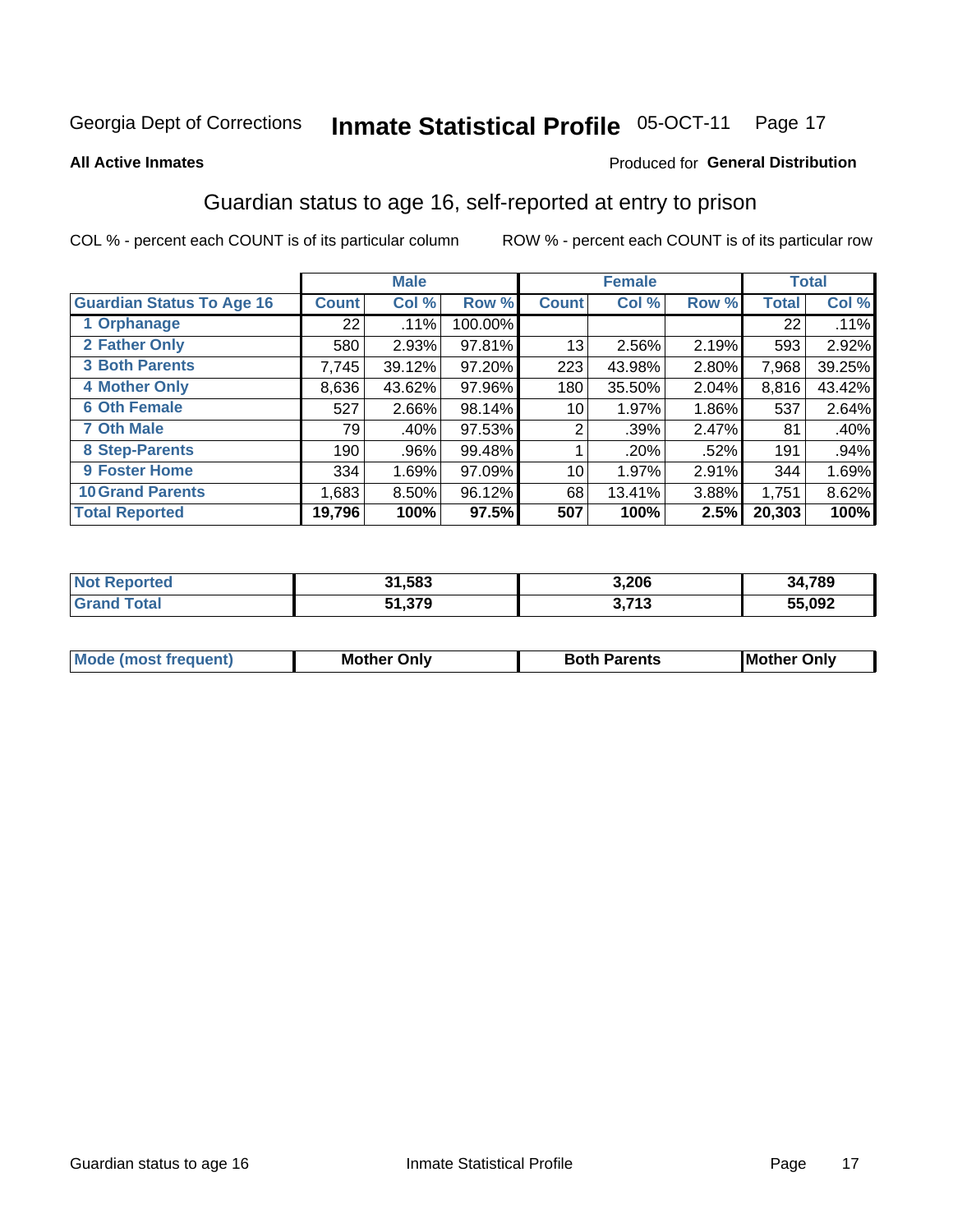#### **Inmate Statistical Profile 05-OCT-11** Page 18

#### **All Active Inmates**

#### Produced for General Distribution

### Employment status before prison, self-reported at entry to prison

COL % - percent each COUNT is of its particular column

|                                  |         | <b>Male</b> |        |              | <b>Female</b> |        |        | <b>Total</b> |
|----------------------------------|---------|-------------|--------|--------------|---------------|--------|--------|--------------|
| <b>Employment Status</b>         | Count l | Col %       | Row %  | <b>Count</b> | Col %         | Row %  | Total  | Col %        |
| <b>Full Time</b>                 | 20,733  | 49.27%      | 96.15% | 830          | 32.85%        | 3.85%  | 21,563 | 48.34%       |
| <b>Part Time</b><br>$\mathbf{2}$ | 3,812   | $9.06\%$    | 95.59% | 176          | 6.96%         | 4.41%  | 3,988  | 8.94%        |
| Unempl $<$ 6m<br>3               | 3,714   | 8.83%       | 96.22% | 146          | 5.78%         | 3.78%  | 3,860  | 8.65%        |
| Unempl > 6m<br>4                 | 7,265   | 17.26%      | 90.08% | 800          | 31.66%        | 9.92%  | 8,065  | 18.08%       |
| <b>Never Workd</b><br>5          | 4,060   | 9.65%       | 95.02% | 213          | 8.43%         | 4.98%  | 4,273  | 9.58%        |
| <b>Student</b><br>6              | 757     | $1.80\%$    | 89.37% | 90           | 3.56%         | 10.63% | 847    | 1.90%        |
| <b>Incapable</b>                 | 1,741   | 4.14%       | 86.49% | 272          | 10.76%        | 13.51% | 2,013  | 4.51%        |
| <b>Total Reported</b>            | 42,082  | 100%        | 94.34% | 2,527        | 100%          | 5.66%  | 44,609 | 100%         |

| Reported<br><b>NO</b> | 9,297  | ,186                    | 10,483 |
|-----------------------|--------|-------------------------|--------|
| ota                   | 51,379 | <b>2742</b><br>IJ<br>∼. | 55.092 |

| Mc | ----<br>me<br>ш | nc<br>. |
|----|-----------------|---------|
|    |                 |         |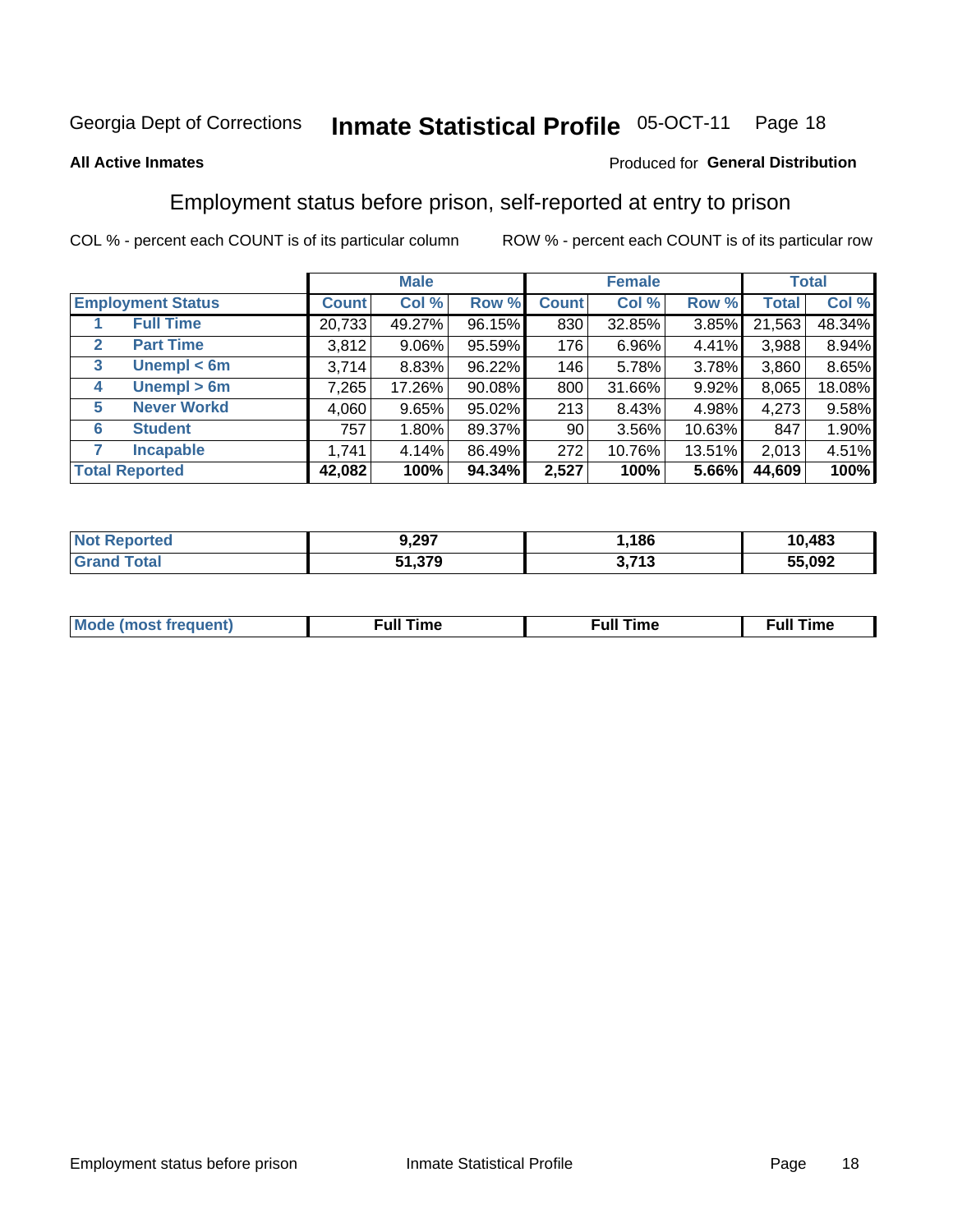#### **All Active Inmates**

Produced for General Distribution

### Age at admission

COL % - percent each COUNT is of its particular column

|                         |              | <b>Male</b> |         |              | <b>Female</b> |        |              | <b>Total</b> |
|-------------------------|--------------|-------------|---------|--------------|---------------|--------|--------------|--------------|
| <b>Age At Admission</b> | <b>Count</b> | Col %       | Row %   | <b>Count</b> | Col %         | Row %  | <b>Total</b> | Col %        |
| 13                      | 1            | 0.01%       | 100.00% |              |               |        | 1            | 0.01%        |
| 14                      | 18           | 0.04%       | 94.74%  | 1            | 0.03%         | 5.26%  | 19           | 0.03%        |
| 15                      | 70           | 0.14%       | 98.59%  | 1            | 0.03%         | 1.41%  | 71           | 0.13%        |
| 16                      | 201          | 0.39%       | 95.71%  | 9            | 0.24%         | 4.29%  | 210          | 0.38%        |
| $\overline{17}$         | 789          | 1.54%       | 97.17%  | 23           | 0.62%         | 2.83%  | 812          | 1.47%        |
| 18                      | 1,612        | 3.14%       | 97.46%  | 42           | 1.13%         | 2.54%  | 1,654        | 3.00%        |
| 19                      | 2,281        | 4.44%       | 97.02%  | 70           | 1.89%         | 2.98%  | 2,351        | 4.27%        |
| 20                      | 2,339        | 4.55%       | 95.16%  | 119          | 3.21%         | 4.84%  | 2,458        | 4.46%        |
| $\overline{21}$         | 2,327        | 4.53%       | 95.13%  | 119          | 3.21%         | 4.87%  | 2,446        | 4.44%        |
| $\overline{22}$         | 2,298        | 4.47%       | 94.61%  | 131          | 3.53%         | 5.39%  | 2,429        | 4.41%        |
| 23                      | 2,095        | 4.08%       | 94.58%  | 120          | 3.23%         | 5.42%  | 2,215        | 4.02%        |
| $\overline{24}$         | 2,049        | 3.99%       | 93.35%  | 146          | 3.93%         | 6.65%  | 2,195        | 3.98%        |
| 25                      | 1,976        | 3.85%       | 93.47%  | 138          | 3.72%         | 6.53%  | 2,114        | 3.84%        |
| $\overline{26}$         | 1,868        | 3.64%       | 93.92%  | 121          | 3.26%         | 6.08%  | 1,989        | 3.61%        |
| $\overline{27}$         | 1,846        | 3.59%       | 93.85%  | 121          | 3.26%         | 6.15%  | 1,967        | 3.57%        |
| 28                      | 1,815        | 3.53%       | 93.17%  | 133          | 3.58%         | 6.83%  | 1,948        | 3.54%        |
| 29                      | 1,745        | 3.40%       | 93.42%  | 123          | 3.31%         | 6.58%  | 1,868        | 3.39%        |
| 30                      | 1,682        | 3.27%       | 92.57%  | 135          | 3.64%         | 7.43%  | 1,817        | 3.30%        |
| 31                      | 1,631        | 3.17%       | 91.89%  | 144          | 3.88%         | 8.11%  | 1,775        | 3.22%        |
| $\overline{32}$         | 1,484        | 2.89%       | 92.52%  | 120          | 3.23%         | 7.48%  | 1,604        | 2.91%        |
| 33                      | 1,407        | 2.74%       | 92.81%  | 109          | 2.94%         | 7.19%  | 1,516        | 2.75%        |
| 34                      | 1,288        | 2.51%       | 91.15%  | 125          | 3.37%         | 8.85%  | 1,413        | 2.56%        |
| 35                      | 1,265        | 2.46%       | 93.01%  | 95           | 2.56%         | 6.99%  | 1,360        | 2.47%        |
| 36                      | 1,235        | 2.40%       | 91.69%  | 112          | 3.02%         | 8.31%  | 1,347        | 2.45%        |
| $\overline{37}$         | 1,198        | 2.33%       | 93.01%  | 90           | 2.42%         | 6.99%  | 1,288        | 2.34%        |
| 38                      | 1,146        | 2.23%       | 91.90%  | 101          | 2.72%         | 8.10%  | 1,247        | 2.26%        |
| 39                      | 1,133        | 2.21%       | 90.42%  | 120          | 3.23%         | 9.58%  | 1,253        | 2.27%        |
| 40                      | 1,125        | 2.19%       | 91.09%  | 110          | 2.96%         | 8.91%  | 1,235        | 2.24%        |
| 41                      | 1,042        | 2.03%       | 90.29%  | 112          | 3.02%         | 9.71%  | 1,154        | 2.09%        |
| 42                      | 966          | 1.88%       | 90.62%  | 100          | 2.69%         | 9.38%  | 1,066        | 1.94%        |
| 43                      | 957          | 1.86%       | 91.23%  | 92           | 2.48%         | 8.77%  | 1,049        | 1.90%        |
| 44                      | 903          | 1.76%       | 91.58%  | 83           | 2.24%         | 8.42%  | 986          | 1.79%        |
| 45                      | 848          | 1.65%       | 89.74%  | 97           | 2.61%         | 10.26% | 945          | 1.72%        |
| 46                      | 809          | 1.57%       | 90.80%  | 82           | 2.21%         | 9.20%  | 891          | 1.62%        |
| 47                      | 730          | 1.42%       | 90.80%  | 74           | 1.99%         | 9.20%  | 804          | 1.46%        |
| 48                      | 690          | 1.34%       | 91.51%  | 64           | 1.72%         | 8.49%  | 754          | 1.37%        |
| 49                      | 629          | 1.22%       | 93.05%  | 47           | 1.27%         | 6.95%  | 676          | 1.23%        |
| 50                      | 587          | 1.14%       | 93.47%  | 41           | 1.10%         | 6.53%  | 628          | 1.14%        |
| 51                      | 498          | 0.97%       | 92.05%  | 43           | 1.16%         | 7.95%  | 541          | 0.98%        |
| 52                      | 448          | 0.87%       | 94.51%  | 26           | 0.70%         | 5.49%  | 474          | 0.86%        |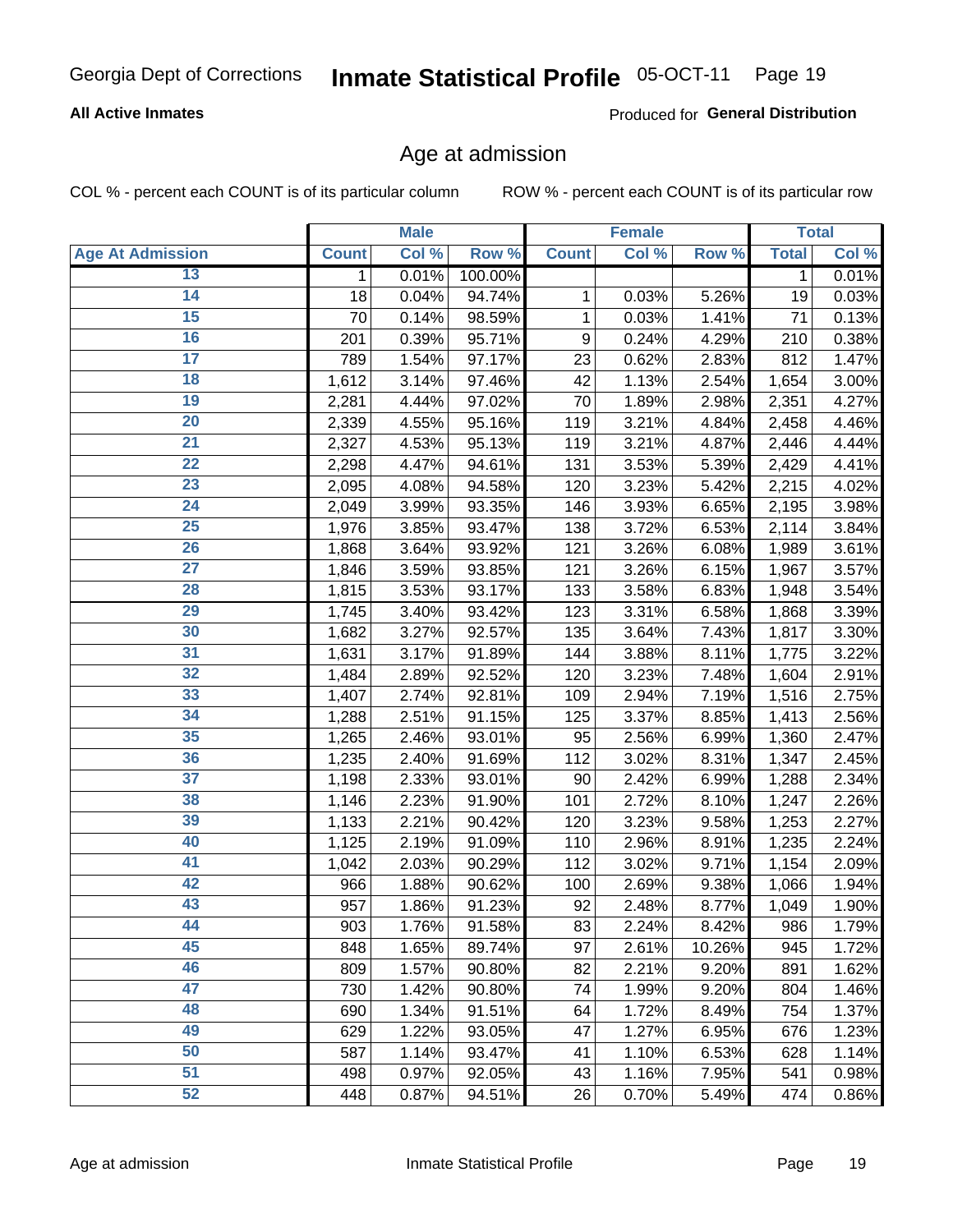#### **All Active Inmates**

Produced for General Distribution

## Age at admission

COL % - percent each COUNT is of its particular column

|                         | <b>Male</b>      |       | <b>Female</b> |                |       | <b>Total</b> |                |       |
|-------------------------|------------------|-------|---------------|----------------|-------|--------------|----------------|-------|
| <b>Age At Admission</b> | <b>Count</b>     | Col % | Row %         | <b>Count</b>   | Col % | Row %        | <b>Total</b>   | Col % |
| 53                      | 403              | 0.78% | 90.56%        | 42             | 1.13% | 9.44%        | 445            | 0.81% |
| 54                      | 299              | 0.58% | 93.15%        | 22             | 0.59% | 6.85%        | 321            | 0.58% |
| 55                      | 275              | 0.54% | 92.28%        | 23             | 0.62% | 7.72%        | 298            | 0.54% |
| 56                      | 256              | 0.50% | 94.12%        | 16             | 0.43% | 5.88%        | 272            | 0.49% |
| 57                      | 184              | 0.36% | 93.88%        | 12             | 0.32% | 6.12%        | 196            | 0.36% |
| 58                      | 153              | 0.30% | 92.17%        | 13             | 0.35% | 7.83%        | 166            | 0.30% |
| 59                      | 153              | 0.30% | 92.73%        | 12             | 0.32% | 7.27%        | 165            | 0.30% |
| 60                      | 110              | 0.21% | 94.02%        | $\overline{7}$ | 0.19% | 5.98%        | 117            | 0.21% |
| 61                      | 100              | 0.19% | 94.34%        | 6              | 0.16% | 5.66%        | 106            | 0.19% |
| 62                      | 73               | 0.14% | 98.65%        | 1              | 0.03% | 1.35%        | 74             | 0.13% |
| 63                      | 63               | 0.12% | 95.45%        | 3              | 0.08% | 4.55%        | 66             | 0.12% |
| 64                      | 50               | 0.10% | 98.04%        | 1              | 0.03% | 1.96%        | 51             | 0.09% |
| 65                      | 37               | 0.07% | 97.37%        | 1              | 0.03% | 2.63%        | 38             | 0.07% |
| 66                      | 28               | 0.05% | 93.33%        | $\overline{2}$ | 0.05% | 6.67%        | 30             | 0.05% |
| 67                      | 30               | 0.06% | 90.91%        | 3              | 0.08% | 9.09%        | 33             | 0.06% |
| 68                      | 21               | 0.04% | 91.30%        | $\overline{2}$ | 0.05% | 8.70%        | 23             | 0.04% |
| 69                      | 32               | 0.06% | 100.00%       |                |       |              | 32             | 0.06% |
| 70                      | 16               | 0.03% | 88.89%        | $\overline{2}$ | 0.05% | 11.11%       | 18             | 0.03% |
| $\overline{71}$         | $\boldsymbol{9}$ | 0.02% | 100.00%       |                |       |              | 9              | 0.02% |
| $\overline{72}$         | 9                | 0.02% | 75.00%        | 3              | 0.08% | 25.00%       | 12             | 0.02% |
| $\overline{73}$         | 9                | 0.02% | 100.00%       |                |       |              | 9              | 0.02% |
| 74                      | 8                | 0.02% | 100.00%       |                |       |              | 8              | 0.01% |
| 75                      | 8                | 0.02% | 100.00%       |                |       |              | 8              | 0.01% |
| 76                      | 8                | 0.02% | 100.00%       |                |       |              | 8              | 0.01% |
| $\overline{77}$         | 3                | 0.01% | 75.00%        | 1              | 0.03% | 25.00%       | 4              | 0.01% |
| 78                      | 5                | 0.01% | 100.00%       |                |       |              | 5              | 0.01% |
| 79                      | $\mathbf{1}$     | 0.01% | 50.00%        | $\mathbf{1}$   | 0.03% | 50.00%       | $\overline{2}$ | 0.01% |
| 82                      | $\overline{2}$   | 0.01% | 100.00%       |                |       |              | $\overline{2}$ | 0.01% |
| 84                      | $\mathbf{1}$     | 0.01% | 100.00%       |                |       |              | $\mathbf{1}$   | 0.01% |
| <b>Total Reported</b>   | 51,377           | 100%  | 93.26%        | 3,712          | 100%  |              | 6.74% 55,089   | 100%  |

| ™reo :<br>NOT |               |                      |        |
|---------------|---------------|----------------------|--------|
|               | <b>54.270</b> | <b>2742</b><br>. I J | 55,092 |

| Mean (average)         | 31.90 | 34.08   | 32.05 |
|------------------------|-------|---------|-------|
| <b>Median (middle)</b> | 30    | ົ<br>აა | 30    |
| Mode (most frequent)   | 20    |         | 20    |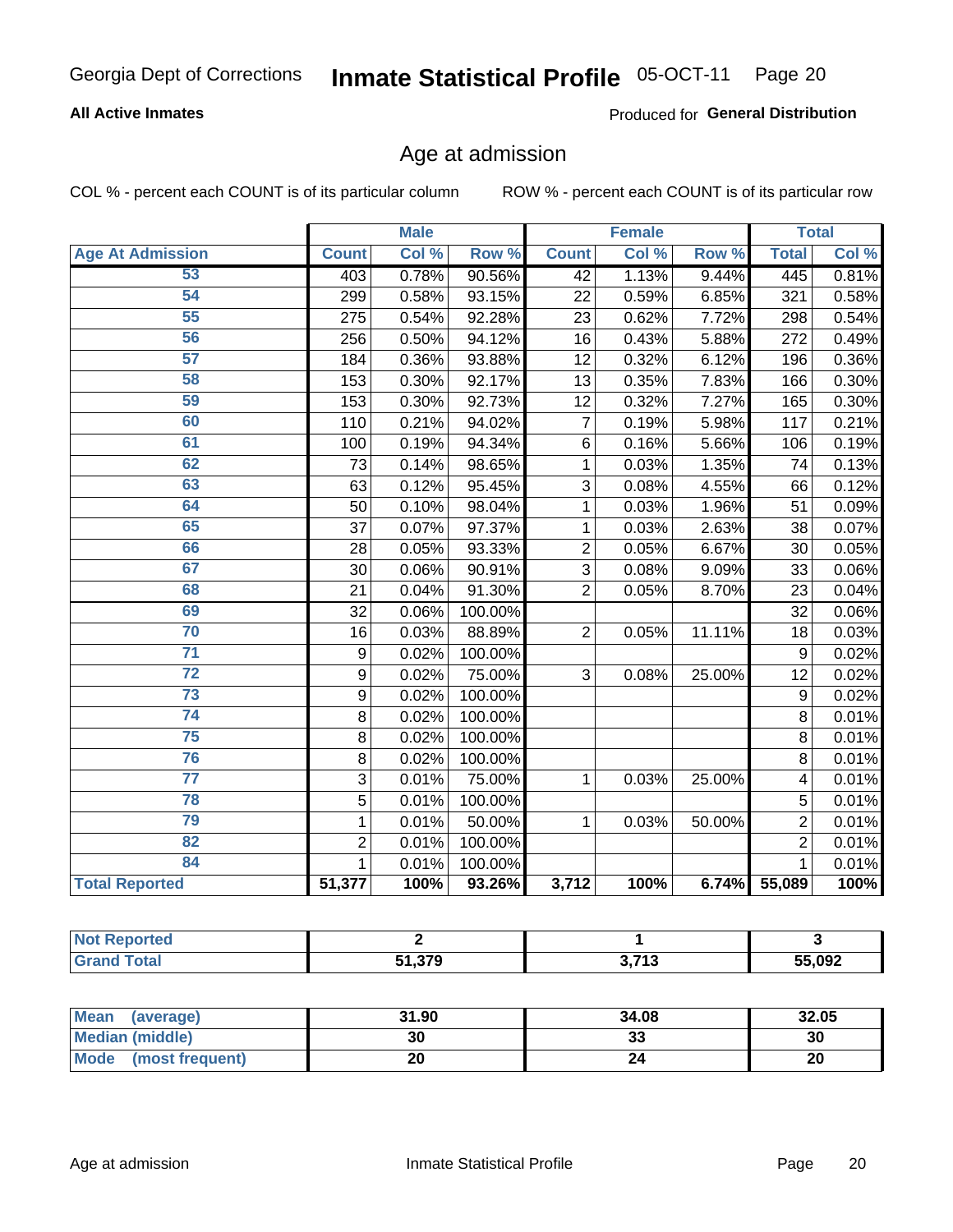#### **All Active Inmates**

#### Produced for General Distribution

### Height, measured at entry to prison

COL % - percent each COUNT is of its particular column

|                       |                           | <b>Male</b> |         |                  | <b>Female</b> |        | <b>Total</b>     |        |
|-----------------------|---------------------------|-------------|---------|------------------|---------------|--------|------------------|--------|
| <b>Height</b>         | <b>Count</b>              | Col %       | Row %   | <b>Count</b>     | Col %         | Row %  | <b>Total</b>     | Col %  |
| 4'10"                 | 2                         | 0.02%       | 14.29%  | 12               | 5.50%         | 85.71% | $\overline{14}$  | 0.11%  |
| 4'11''                | 11                        | 0.09%       | 14.67%  | 64               | 29.36%        | 85.33% | 75               | 0.62%  |
| 5'02''                | $\ensuremath{\mathsf{3}}$ | 0.03%       | 75.00%  | 1                | 0.46%         | 25.00% | 4                | 0.03%  |
| 5'03''                | $\overline{\mathbf{c}}$   | 0.02%       | 100.00% |                  |               |        | $\overline{2}$   | 0.02%  |
| 5'05''                | $\boldsymbol{9}$          | 0.08%       | 100.00% |                  |               |        | $\boldsymbol{9}$ | 0.07%  |
| 5'06''                | 14                        | 0.12%       | 93.33%  | 1                | 0.46%         | 6.67%  | 15               | 0.12%  |
| 5'07''                | 22                        | 0.18%       | 100.00% |                  |               |        | 22               | 0.18%  |
| 5'08''                | 18                        | 0.15%       | 100.00% |                  |               |        | 18               | 0.15%  |
| 5'09''                | 19                        | 0.16%       | 100.00% |                  |               |        | 19               | 0.16%  |
| 5'10''                | 5,874                     | 49.11%      | 98.59%  | 84               | 38.53%        | 1.41%  | 5,958            | 48.92% |
| 5'11''                | 5,923                     | 49.52%      | 99.06%  | 56               | 25.69%        | 0.94%  | 5,979            | 49.09% |
| 6'00''                | 17                        | 0.14%       | 100.00% |                  |               |        | 17               | 0.14%  |
| 6'01''                | 12                        | 0.10%       | 100.00% |                  |               |        | 12               | 0.10%  |
| 6'02''                | 11                        | 0.09%       | 100.00% |                  |               |        | 11               | 0.09%  |
| 6'03''                | 3                         | 0.03%       | 100.00% |                  |               |        | 3                | 0.02%  |
| 6'04''                | 3                         | 0.03%       | 100.00% |                  |               |        | 3                | 0.02%  |
| 6'05''                | $\mathbf{3}$              | 0.03%       | 100.00% |                  |               |        | 3                | 0.02%  |
| 6'06''                | 1                         | 0.01%       | 100.00% |                  |               |        | 1                | 0.01%  |
| 6'10''                | $\overline{\mathbf{4}}$   | 0.03%       | 100.00% |                  |               |        | 4                | 0.03%  |
| 6'11''                | 9                         | 0.08%       | 100.00% |                  |               |        | 9                | 0.07%  |
| Seven feet +          | 1                         | 0.01%       | 100.00% |                  |               |        | 1                | 0.01%  |
| <b>Total Reported</b> | 11,961                    | 100%        | 98.21%  | $\overline{218}$ | 100%          | 1.79%  | 12,179           | 100%   |

| 'Not<br>Reported | 39,418 | 3,495                         | 42,913 |
|------------------|--------|-------------------------------|--------|
| ™ota⊧            | 51,379 | <b>1 אד מ</b><br>- 1 4<br>J.I | 55,092 |

| <b>Mean</b><br>(average)       | 5'10" | 5'06" | 5'10"  |
|--------------------------------|-------|-------|--------|
| Median (middle)                | 544"  | 5'10" | 5'10'' |
| <b>Mode</b><br>(most frequent) | 5'11" | 5'10" | 544"   |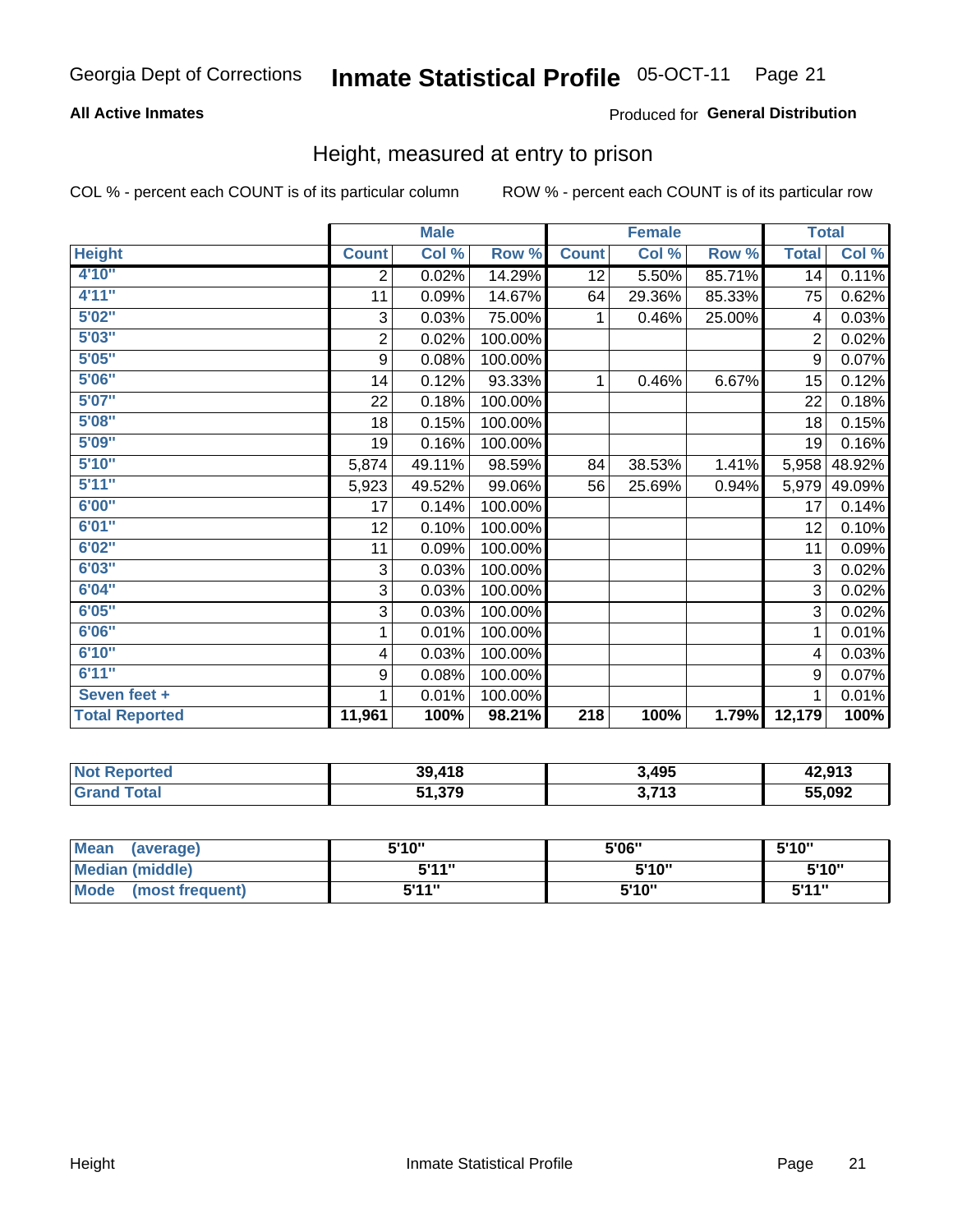#### **All Active Inmates**

#### Produced for General Distribution

## Weight, measured at entry to prison

COL % - percent each COUNT is of its particular column

|                        |                         | <b>Male</b> |         |                         | <b>Female</b> |        | <b>Total</b>            |        |
|------------------------|-------------------------|-------------|---------|-------------------------|---------------|--------|-------------------------|--------|
| <b>Weight</b>          | <b>Count</b>            | Col %       | Row %   | <b>Count</b>            | Col %         | Row %  | <b>Total</b>            | Col %  |
| <b>Under 80 pounds</b> | $\overline{25}$         | 0.05%       | 100.00% |                         |               |        | $\overline{25}$         | 0.05%  |
| 80 - 89 pounds         | 9                       | 0.02%       | 81.82%  | 2                       | 0.05%         | 18.18% | 11                      | 0.02%  |
| 90 - 99 pounds         | 4                       | 0.01%       | 33.33%  | 8                       | 0.22%         | 66.67% | 12                      | 0.02%  |
| 100 - 109 pounds       | 16                      | 0.03%       | 31.37%  | 35                      | 0.95%         | 68.63% | 51                      | 0.09%  |
| 110 - 119 pounds       | 96                      | 0.19%       | 41.38%  | 136                     | 3.68%         | 58.62% | 232                     | 0.43%  |
| 120 - 129 pounds       | 433                     | 0.86%       | 63.96%  | 244                     | 6.60%         | 36.04% | 677                     | 1.26%  |
| 130 - 139 pounds       | 1,351                   | 2.70%       | 77.73%  | 387                     | 10.47%        | 22.27% | 1,738                   | 3.23%  |
| 140 - 149 pounds       | 3,200                   | 6.39%       | 87.74%  | 447                     | 12.09%        | 12.26% | 3,647                   | 6.78%  |
| 150 - 159 pounds       | 4,751                   | 9.48%       | 92.81%  | 368                     | 9.95%         | 7.19%  | 5,119                   | 9.51%  |
| 160 - 169 pounds       | 6,925                   | 13.82%      | 94.20%  | 426                     | 11.52%        | 5.80%  | 7,351                   | 13.66% |
| 170 - 179 pounds       | 6,373                   | 12.72%      | 95.30%  | 314                     | 8.49%         | 4.70%  | 6,687                   | 12.43% |
| 180 - 189 pounds       | 6,846                   | 13.66%      | 95.07%  | 355                     | 9.60%         | 4.93%  | 7,201                   | 13.38% |
| 190 - 199 pounds       | 4,602                   | 9.18%       | 95.72%  | 206                     | 5.57%         | 4.28%  | 4,808                   | 8.93%  |
| 200 - 209 pounds       | 4,188                   | 8.36%       | 95.42%  | 201                     | 5.44%         | 4.58%  | 4,389                   | 8.16%  |
| 210 - 219 pounds       | 3,114                   | 6.21%       | 96.32%  | 119                     | 3.22%         | 3.68%  | 3,233                   | 6.01%  |
| 220 - 229 pounds       | 2,474                   | 4.94%       | 96.23%  | 97                      | 2.62%         | 3.77%  | 2,571                   | 4.78%  |
| 230 - 239 pounds       | 1,665                   | 3.32%       | 95.14%  | 85                      | 2.30%         | 4.86%  | 1,750                   | 3.25%  |
| 240 - 249 pounds       | 1,330                   | 2.65%       | 95.20%  | 67                      | 1.81%         | 4.80%  | 1,397                   | 2.60%  |
| 250 - 259 pounds       | 839                     | 1.67%       | 92.30%  | 70                      | 1.89%         | 7.70%  | 909                     | 1.69%  |
| 260 - 269 pounds       | 632                     | 1.26%       | 93.63%  | 43                      | 1.16%         | 6.37%  | 675                     | 1.25%  |
| 270 - 279 pounds       | 366                     | 0.73%       | 94.82%  | 20                      | 0.54%         | 5.18%  | 386                     | 0.72%  |
| 280 - 289 pounds       | 270                     | 0.54%       | 92.47%  | 22                      | 0.60%         | 7.53%  | 292                     | 0.54%  |
| 290 - 299 pounds       | 145                     | 0.29%       | 91.77%  | 13                      | 0.35%         | 8.23%  | 158                     | 0.29%  |
| 300 - 309 pounds       | 154                     | 0.31%       | 93.33%  | 11                      | 0.30%         | 6.67%  | 165                     | 0.31%  |
| 310 - 319 pounds       | 70                      | 0.14%       | 97.22%  | $\overline{c}$          | 0.05%         | 2.78%  | 72                      | 0.13%  |
| 320 - 329 pounds       | 87                      | 0.17%       | 95.60%  | $\overline{\mathbf{4}}$ | 0.11%         | 4.40%  | 91                      | 0.17%  |
| 330 - 339 pounds       | 33                      | 0.07%       | 97.06%  | 1                       | 0.03%         | 2.94%  | 34                      | 0.06%  |
| 340 - 349 pounds       | 22                      | 0.04%       | 81.48%  | 5                       | 0.14%         | 18.52% | 27                      | 0.05%  |
| 350 - 359 pounds       | 40                      | 0.08%       | 86.96%  | 6                       | 0.16%         | 13.04% | 46                      | 0.09%  |
| 360 - 369 pounds       | 11                      | 0.02%       | 100.00% |                         |               |        | 11                      | 0.02%  |
| 370 - 379 pounds       | 13                      | 0.03%       | 92.86%  | $\mathbf{1}$            | 0.03%         | 7.14%  | 14                      | 0.03%  |
| 380 - 389 pounds       | 8                       | 0.02%       | 100.00% |                         |               |        | 8                       | 0.01%  |
| 390 - 399 pounds       | $\overline{\mathbf{4}}$ | 0.01%       | 100.00% |                         |               |        | $\overline{\mathbf{4}}$ | 0.01%  |
| 400 pounds and over    | 20                      | 0.04%       | 90.91%  | $\overline{2}$          | 0.05%         | 9.09%  | 22                      | 0.04%  |
| <b>Total Reported</b>  | 50,116                  | 100%        | 93.13%  | 3,697                   | 100%          | 6.87%  | 3,813                   | 100%   |

| orted<br>NOT | 263,             | 16                               | - 270<br>1,41 J |
|--------------|------------------|----------------------------------|-----------------|
| `ota.        | 51 370<br>כו טוכ | <b>2742</b><br>. <u>.</u><br>v., | 55,092          |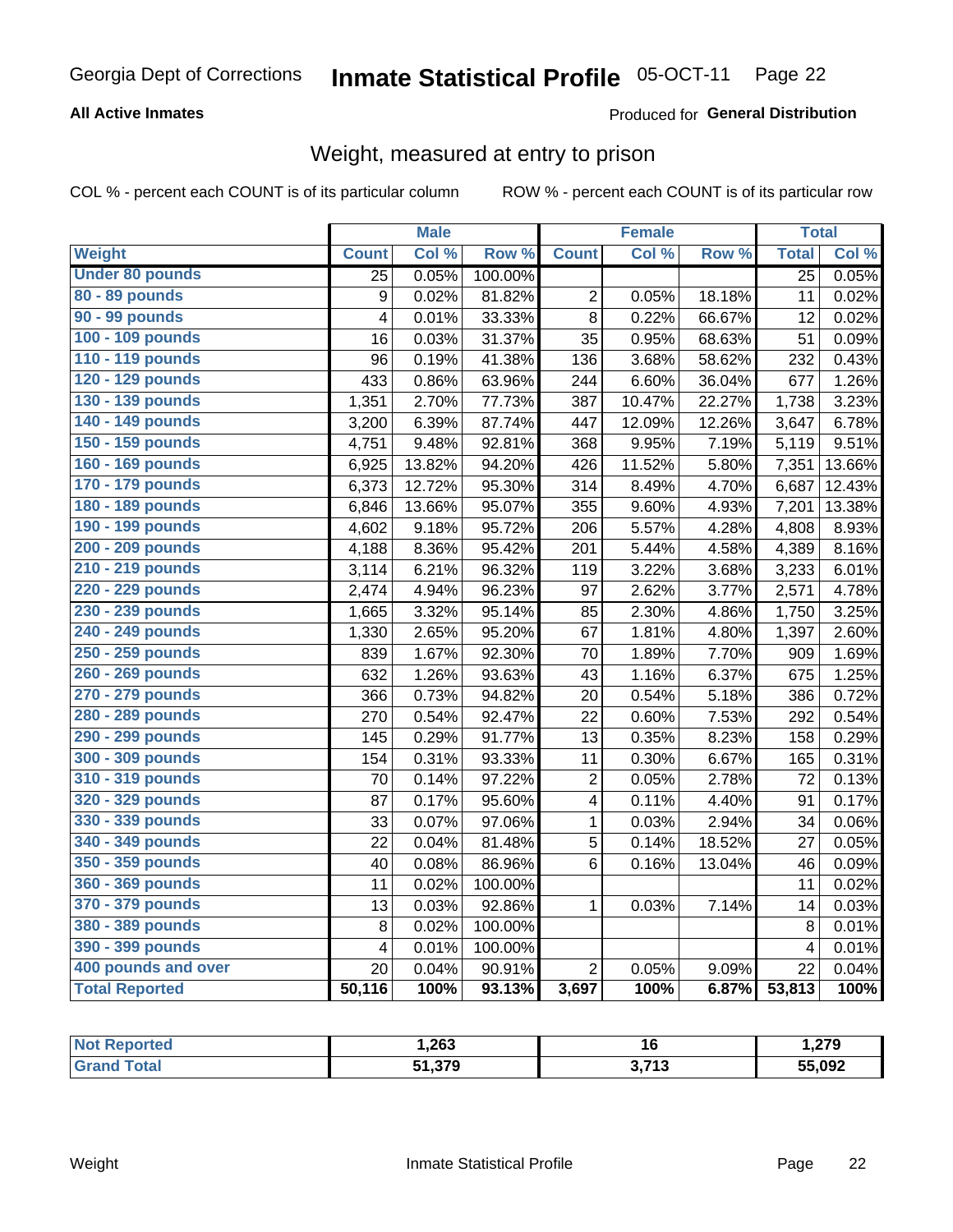#### **All Active Inmates**

#### Produced for General Distribution

## Weight, measured at entry to prison

COL % - percent each COUNT is of its particular column

|                                | <b>Male</b> | <b>Female</b> | Total |
|--------------------------------|-------------|---------------|-------|
| <b>Mean</b><br>(average)       | 186         | 170           | 185   |
| <b>Median (middle)</b>         | 180         | 164           | 180   |
| <b>Mode</b><br>(most frequent) | 180         | 140           | 180   |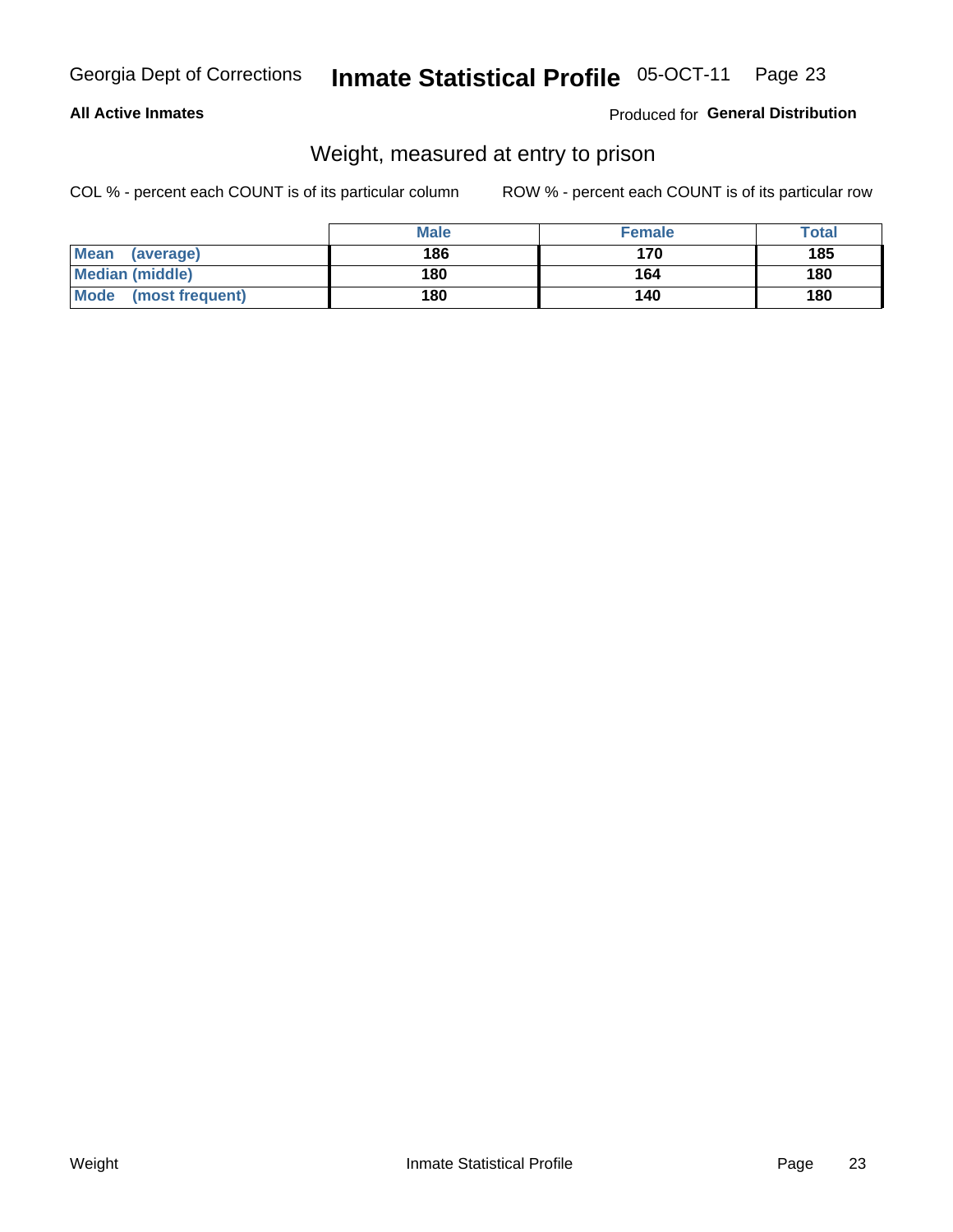#### **Inmate Statistical Profile 05-OCT-11** Page 24

**All Active Inmates** 

Produced for General Distribution

## Military service

COL % - percent each COUNT is of its particular column

|                             | <b>Male</b>  |          |             | <b>Female</b> |        |          | <b>Total</b> |        |
|-----------------------------|--------------|----------|-------------|---------------|--------|----------|--------------|--------|
| <b>Military service</b>     | <b>Count</b> | Col %    | Row % Count |               | Col %  | Row %    | <b>Total</b> | Col %  |
| <b>Air Force</b>            | 1,724        | 6.07%    | 98.23%      | 31            | 1.61%  | 1.77%    | 1,755        | 5.79%  |
| $\mathbf{2}$<br><b>Army</b> | 293          | 1.03%    | 97.02%      | 9             | .47%   | 2.98%    | 302          | 1.00%  |
| <b>Navy</b><br>3            | 584          | $2.06\%$ | 99.15%      | 5             | .26%   | .85%     | 589          | 1.94%  |
| <b>Marines</b><br>4         | 34           | .12%     | 100.00%     |               |        |          | 34           | .11%   |
| <b>Coast Guard</b><br>5     | 390          | 1.37%    | 99.74%      |               | .05%   | .26%     | 391          | 1.29%  |
| <b>None</b><br>96           | 25,355       | 89.34%   | 93.08%      | .885          | 97.62% | $6.92\%$ | 27,240       | 89.87% |
| <b>Total Reported</b>       | 28,380       | 100%     | $93.63\%$   | 1,931         | 100%   | 6.37%    | 30,311       | 100%   |

| orted<br><b>NOT</b> | 22,999 | ,782                              | ,781<br>ЭΔ. |
|---------------------|--------|-----------------------------------|-------------|
| $\sim$              | 51,379 | <b>2742</b><br>טו<br>$\mathbf{v}$ | 55,092<br>  |

| <b>Mode (most frequent)</b> | Force<br>Aır<br>_____ | <b>Force</b><br>Δır | orce |
|-----------------------------|-----------------------|---------------------|------|
|                             |                       |                     |      |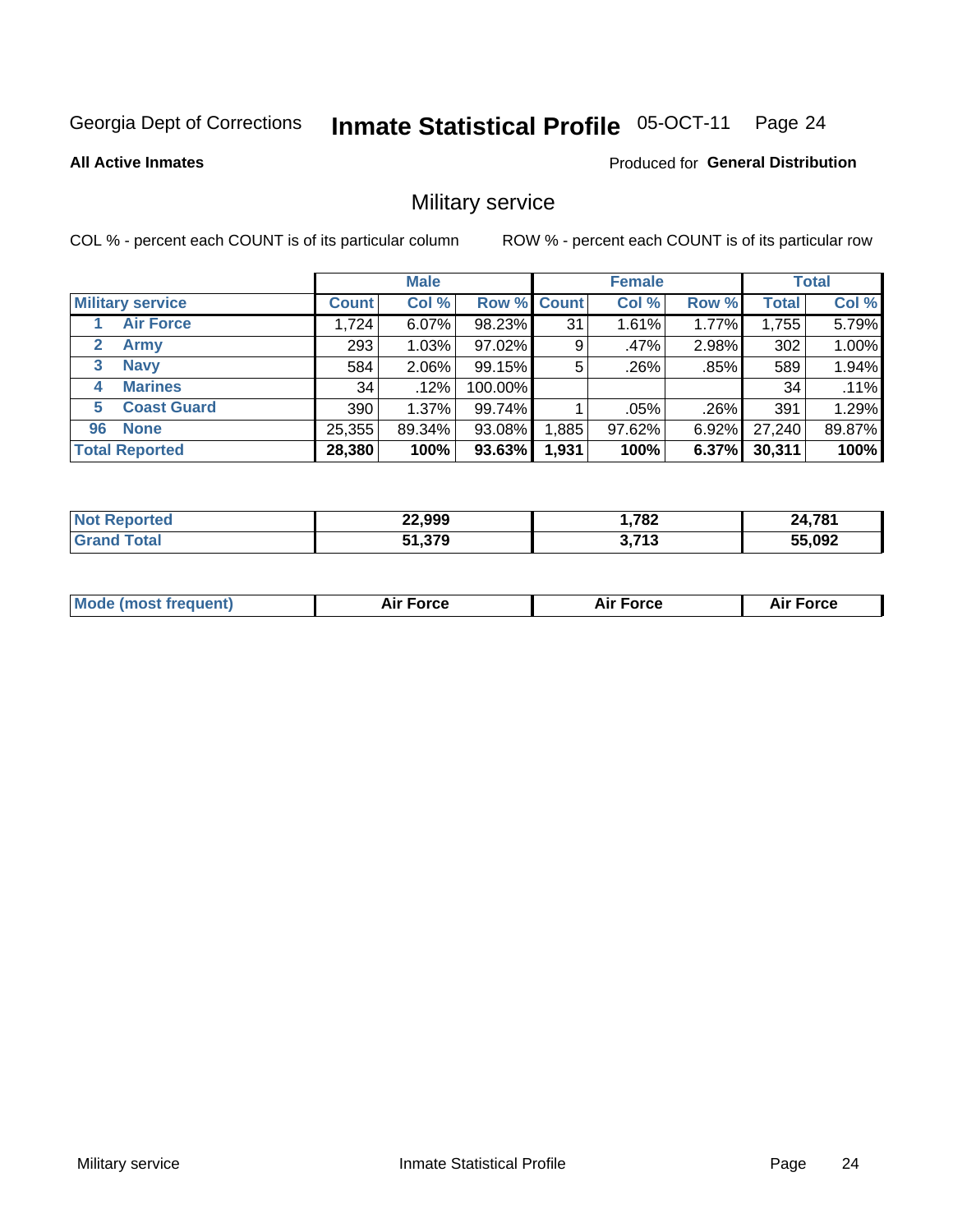#### **Inmate Statistical Profile 05-OCT-11** Page 25

#### **All Active Inmates**

#### Produced for General Distribution

### Type of admission to prison

COL % - percent each COUNT is of its particular column

|                         |                             |                  | <b>Male</b> |                    | <b>Female</b> |                    |        | <b>Total</b>   |        |
|-------------------------|-----------------------------|------------------|-------------|--------------------|---------------|--------------------|--------|----------------|--------|
|                         | <b>Type of Admission</b>    | <b>Count</b>     | Col %       | <b>Row % Count</b> |               | $\overline{Col}$ % | Row %  | <b>Total</b>   | Col %  |
|                         | <b>Committed From Court</b> | 43,228           | 84.56%      | 93.48% 3,015       |               | 81.49%             | 6.52%  | 46,243         | 84.36% |
| $\mathbf{2}$            | <b>Return Appeal/Bond</b>   | 3                | .01%        | 100.00%            |               |                    |        | 3              | .01%   |
| $\overline{\mathbf{3}}$ | <b>Parole Rev/New Sent</b>  | 2,683            | 5.25%       | 95.68%             | 121           | 3.27%              | 4.32%  | 2,804          | 5.12%  |
| 4                       | <b>Par Rev/No New Sent</b>  | 1,112            | 2.18%       | 95.37%             | 54            | 1.46%              | 4.63%  | 1,166          | 2.13%  |
| 5                       | <b>Prob Viol/Total Rev</b>  |                  | .01%        | 100.00%            |               |                    |        |                | .01%   |
| 6                       | <b>Prob Viol/Partial</b>    | 1,659            | 3.25%       | 88.01%             | 226           | 6.11%              | 11.99% | 1,885          | 3.44%  |
| 7                       | <b>Admit Fm Other Cust</b>  | 8                | .02%        | 100.00%            |               |                    |        | 8              | .01%   |
| 9                       | <b>Prob Rev/Remainder</b>   | 2,324            | 4.55%       | 89.14%             | 283           | 7.65%              | 10.86% | 2,607          | 4.76%  |
| 10                      | <b>New Sent/Par Rev Pnd</b> | 9                | .02%        | 100.00%            |               |                    |        | 9              | .02%   |
| 11                      | <b>Life W/O Parole</b>      | 15 <sub>15</sub> | .03%        | 100.00%            |               |                    |        | 15             | .03%   |
| 30                      | <b>Par Rev/Rsn Unknown</b>  | 51               | .10%        | 100.00%            |               |                    |        | 51             | .09%   |
| 32                      | <b>Pb Parole Rescinded</b>  | $\overline{c}$   | .01%        | 100.00%            |               |                    |        | $\overline{2}$ | .01%   |
| 33                      | <b>Prob Revoc/Spec Cond</b> | 6                | .01%        | 100.00%            |               |                    |        | 6              | .01%   |
| 40                      | <b>Par Rev/Revoc Center</b> | 6                | .01%        | 100.00%            |               |                    |        | 6              | .01%   |
| 44                      | <b>Whitworth Detention</b>  | 1                | .01%        | 100.00%            |               |                    |        |                | .01%   |
| 50                      | <b>Dcys At Risk</b>         | 1                | .01%        | 100.00%            |               |                    |        |                | .01%   |
| 97                      | <b>Other</b>                | 9                | .02%        | 90.00%             | 1             | .03%               | 10.00% | 10             | .02%   |
| 99                      | <b>Unknown</b>              |                  | .01%        | 100.00%            |               |                    |        |                | .01%   |
|                         | <b>Total Reported</b>       | 51,119           | 100%        | 93.25% 3,700       |               | 100%               | 6.75%  | 54,819         | 100%   |

| N<br>тео | 260             | .,       | $\sim$<br>21 J |  |  |
|----------|-----------------|----------|----------------|--|--|
|          | 370<br>כ וט, וי | 274c<br> | 55,092         |  |  |

| <b>Mode (most frequent)</b><br><b>Court Cmmt</b><br>Court Cmmt<br><b>Court Cmmt</b> |  |  |
|-------------------------------------------------------------------------------------|--|--|
|                                                                                     |  |  |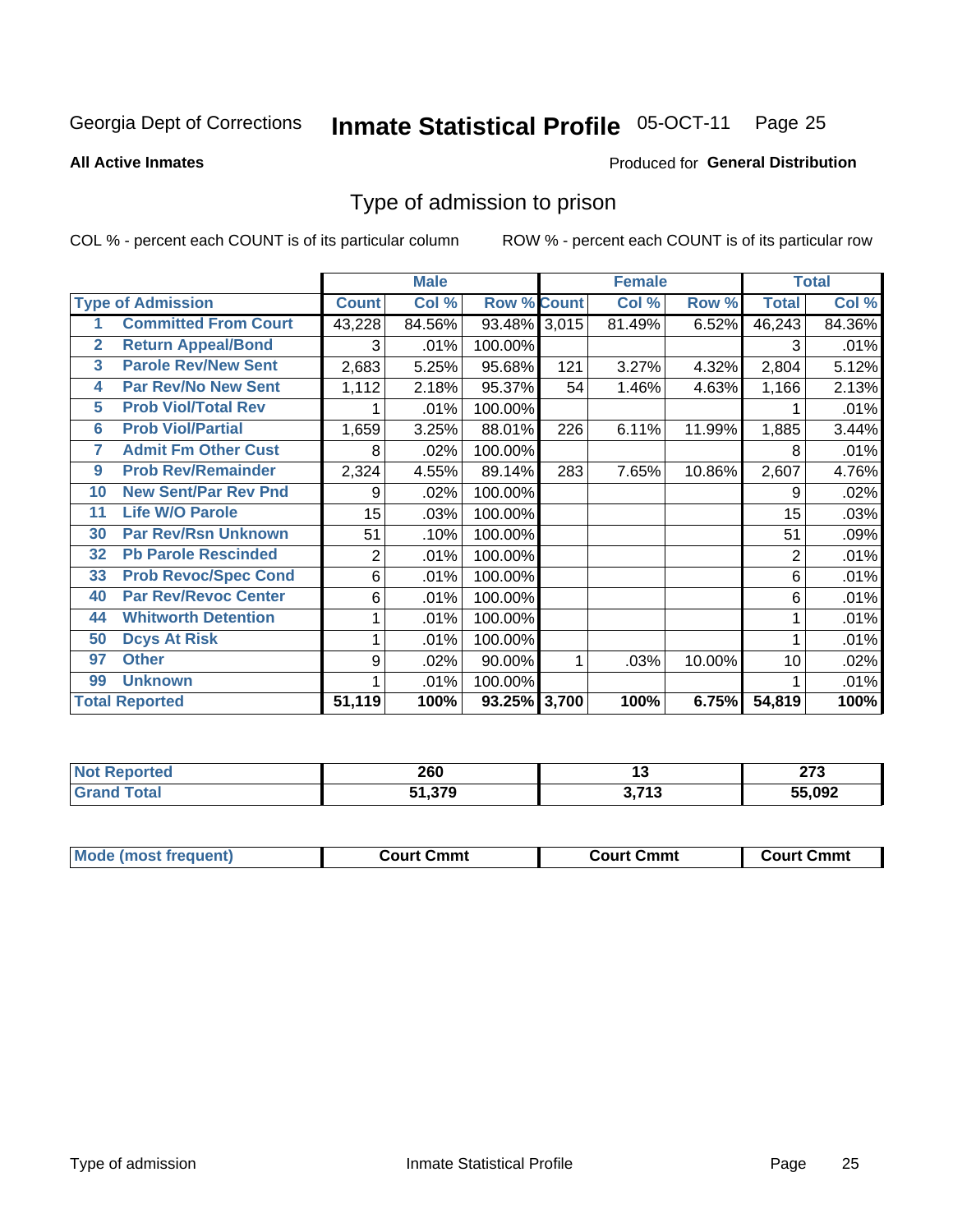#### **Inmate Statistical Profile 05-OCT-11** Page 26

**All Active Inmates** 

#### Produced for General Distribution

### Current / last security status

COL % - percent each COUNT is of its particular column

|                        | <b>Male</b>  |         |             |       | <b>Female</b> | <b>Total</b> |              |        |
|------------------------|--------------|---------|-------------|-------|---------------|--------------|--------------|--------|
| <b>Security Status</b> | <b>Count</b> | Col %   | Row % Count |       | Col %         | Row %        | <b>Total</b> | Col %  |
| <b>Wrk Releas</b>      | 2            | $.01\%$ | 66.67%      |       | $.03\%$       | 33.33%       | 3            | .01%   |
| 2 Trusty               | 8            | .02%    | 100.00%     |       | .00%          |              | 8            | .02%   |
| 3 Minimum              | 11,894       | 24.01%  | 85.84%      | 1,962 | 55.02%        | 14.16%       | 13,856       | 26.10% |
| 4 Medium               | 28,309       | 57.16%  | 95.42%      | 1,359 | 38.11%        | 4.58%        | 29,668       | 55.88% |
| 5 Close                | 9,223        | 18.62%  | 97.43%      | 243   | 6.81%         | 2.57%        | 9,466        | 17.83% |
| <b>6 Maximum</b>       | 931          | .19%    | 98.94%      |       | .03%          | 1.06%        | 94           | .18%   |
| <b>Total Reported</b>  | 49,529       | 100%    | 93.28%      | 3,566 | 100%          | 6.72%        | 53,095       | 100%   |

| <b>Still being diagnosed</b> |        |       |        |
|------------------------------|--------|-------|--------|
| <b>Not Reported</b>          | .850   | 147   | 1,997  |
| <b>Grand Total</b>           | 51,379 | 3.713 | 55,092 |

| M | NЛ<br>. .<br>dilim<br>_____ | ---<br>-- | . .<br>Medium<br>Me |
|---|-----------------------------|-----------|---------------------|
|   |                             |           |                     |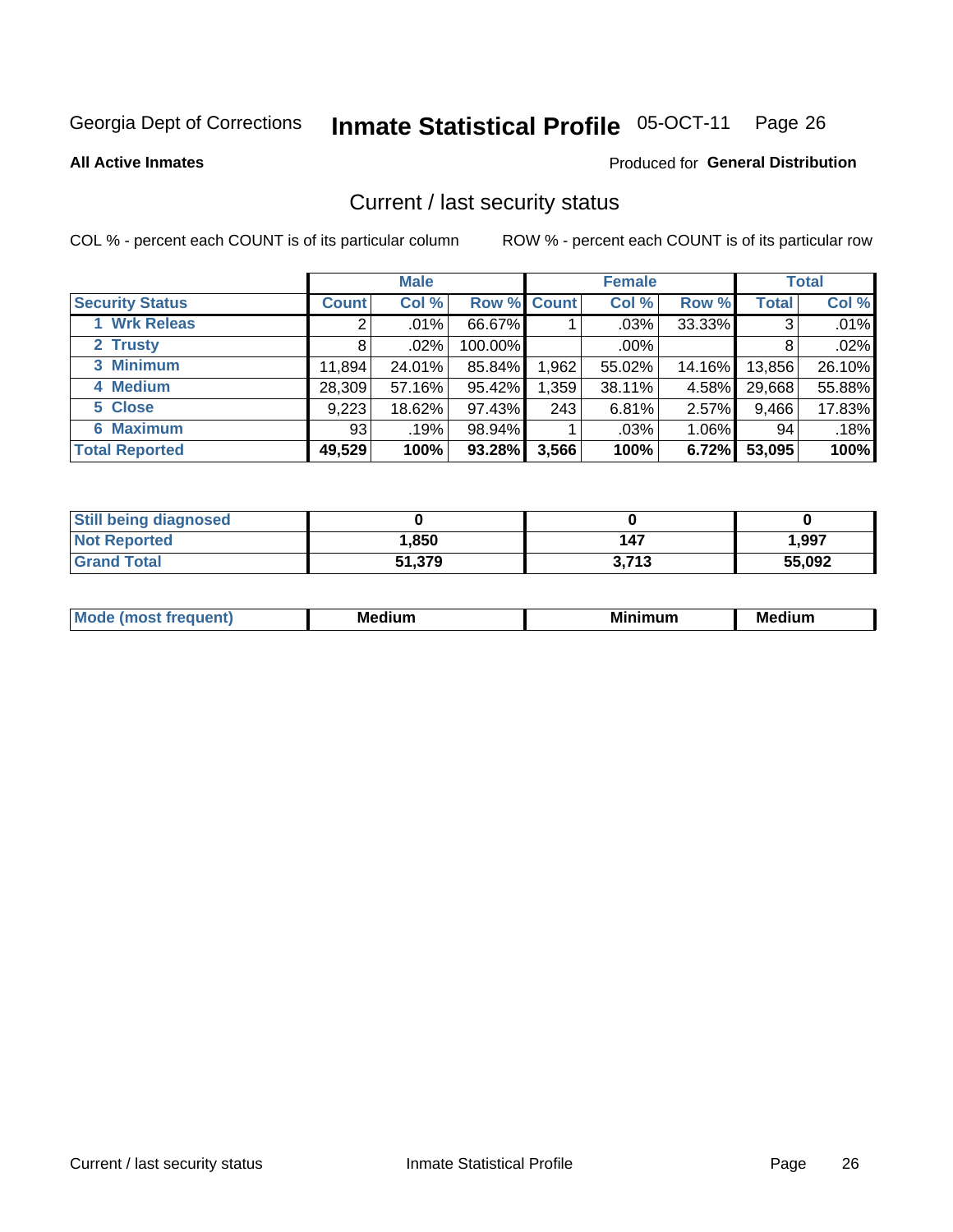#### Inmate Statistical Profile 05-OCT-11 Page 27

**All Active Inmates** 

#### Produced for General Distribution

## Current / last type of institution

COL % - percent each COUNT is of its particular column

|                                 |                 | <b>Male</b> |                    |       | <b>Female</b> |        |              | <b>Total</b> |
|---------------------------------|-----------------|-------------|--------------------|-------|---------------|--------|--------------|--------------|
| <b>Type of Institution</b>      | <b>Count</b>    | Col %       | <b>Row % Count</b> |       | Col %         | Row %  | <b>Total</b> | Col %        |
| <b>County Ci</b>                | 5,109           | 10.32%      | 100.00%            |       |               |        | 5,109        | 9.61%        |
| <b>State Prison</b>             | 36,422          | 73.57%      | 91.79%             | 3,258 | 88.73%        | 8.21%  | 39,680       | 74.61%       |
| <b>Transitional Center</b>      | 1,982           | $4.00\%$    | 89.72%             | 227   | 6.18%         | 10.28% | 2,209        | 4.15%        |
| <b>Private Prison</b>           | 5,510           | 11.13%      | 100.00%            |       |               |        | 5,510        | 10.36%       |
| <b>Parole Revocation Center</b> | 20 <sub>1</sub> | $.04\%$     | 100.00%            |       |               |        | 20           | .04%         |
| <b>Rsat - Probation</b>         |                 | $.01\%$     | 100.00%            |       |               |        |              | .01%         |
| <b>Pre Release Center</b>       | 464             | $.94\%$     | 71.27%             | 187   | 5.09%         | 28.73% | 651          | 1.22%        |
| <b>Total Reported</b>           | 49,508          | 100%        | 93.1%              | 3,672 | 100%          | 6.9%   | 53,180       | 100%         |

| ported<br>NOT |        |       |        |
|---------------|--------|-------|--------|
| <b>otal</b>   | 49,508 | מדי מ | 53,180 |

| <b>Mode (most frequent)</b> | <b>State Prison</b> | <b>State Prison</b> | <b>State Prison</b> |
|-----------------------------|---------------------|---------------------|---------------------|
|                             |                     |                     |                     |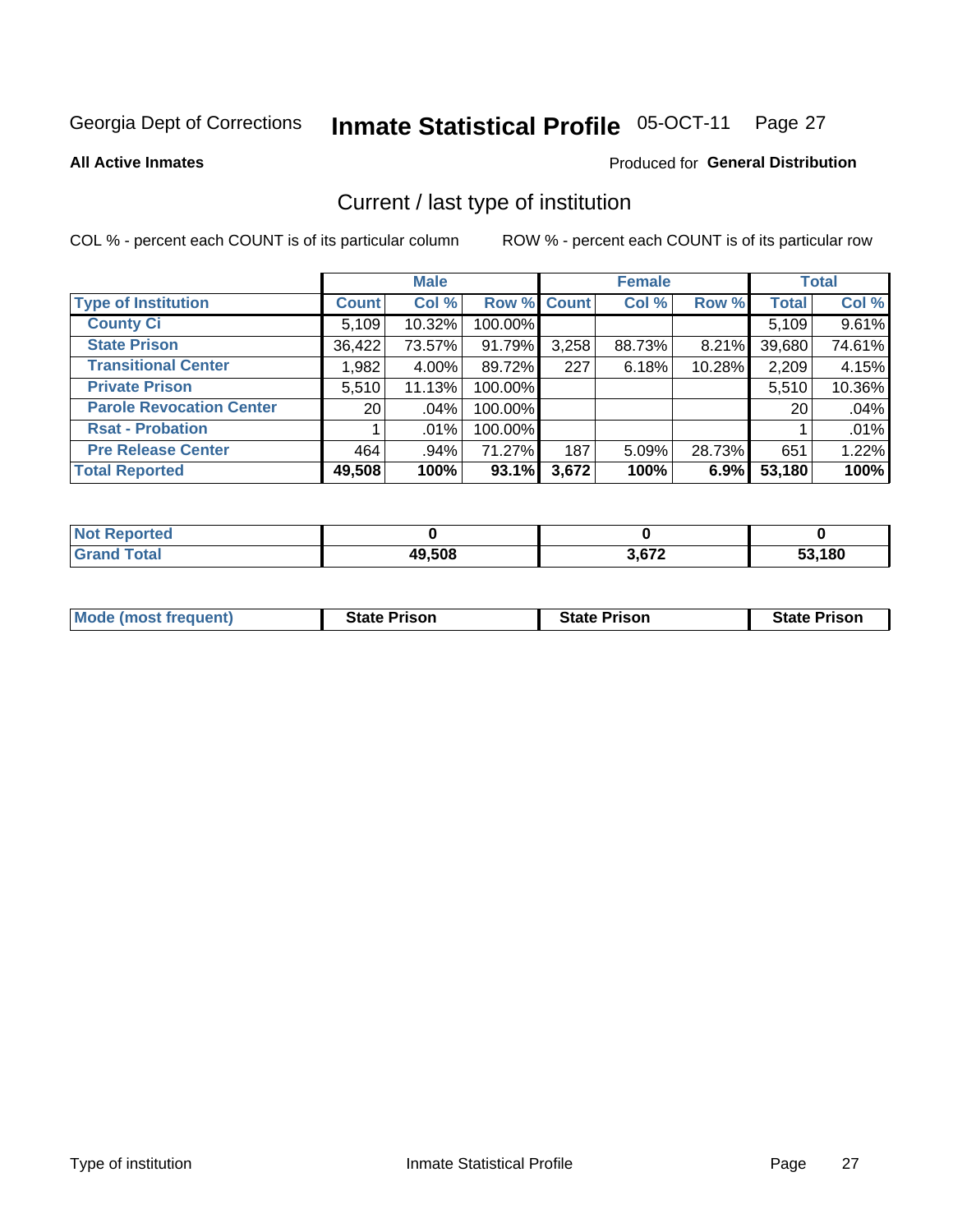#### **Inmate Statistical Profile 05-OCT-11** Page 28

**All Active Inmates** 

#### Produced for General Distribution

### Institution type - transitional centers

COL % - percent each COUNT is of its particular column

|                                          |                                                                 |              | <b>Male</b> |         |              | <b>Female</b> |         |              | <b>Total</b> |
|------------------------------------------|-----------------------------------------------------------------|--------------|-------------|---------|--------------|---------------|---------|--------------|--------------|
| <b>Institution Type - Trans. Centers</b> |                                                                 | <b>Count</b> | Col %       | Row %   | <b>Count</b> | Col %         | Row %   | <b>Total</b> | Col %        |
| 220                                      | <b>Albany Transitional Ct</b>                                   | 150          | 6.60%       | 100.00% |              |               |         | 150          | 5.76%        |
| 508                                      | <b>Arrendale State Prison</b>                                   |              |             |         | 105          | 31.63%        | 100.00% | 105          | 4.03%        |
| 223                                      | <b>Atl. Transitional Ctr (M)</b>                                | 254          | 11.17%      | 100.00% |              |               |         | 254          | 9.75%        |
| 246                                      | <b>Augusta Tc</b>                                               | 200          | 8.80%       | 100.00% |              |               |         | 200          | 7.68%        |
| 249                                      | <b>Clayton Tc</b>                                               | 355          | 15.62%      | 100.00% |              |               |         | 355          | 13.63%       |
| 247                                      | <b>Coastal Tc</b>                                               | 250          | 11.00%      | 100.00% |              |               |         | 250          | 9.60%        |
| 225                                      | <b>Columbus Tc</b>                                              | 178          | 7.83%       | 100.00% |              |               |         | 178          | 6.83%        |
| 248                                      | <b>Lagrange Tc</b>                                              | 146          | 6.42%       | 100.00% |              |               |         | 146          | 5.60%        |
| 231                                      | <b>Macon Transitional Ctr (M)</b>                               | 150          | 6.60%       | 100.00% |              |               |         | 150          | 5.76%        |
| 235                                      | <b>Metro Transitional Ctr</b>                                   |              |             |         | 227          | 68.37%        | 100.00% | 227          | 8.71%        |
| 505                                      | <b>Phillips State Prison</b>                                    | 291          | 12.80%      | 100.00% |              |               |         | 291          | 11.17%       |
| 253                                      | <b>Smith T.C</b>                                                | 195          | 8.58%       | 100.00% |              |               |         | 195          | 7.49%        |
| 230                                      | <b>Valdosta Tc</b>                                              | 104          | 4.58%       | 100.00% |              |               |         | 104          | 3.99%        |
|                                          | <b>Total Reported</b><br>2,273<br>100%<br>87.26%<br>332<br>100% |              | 12.74%      | 2,605   | 100%         |               |         |              |              |

| <b>Reported</b> |                              |              |       |
|-----------------|------------------------------|--------------|-------|
| 'otal           | <b>0.070</b><br><b>961 م</b> | ົາງາ<br>JJZ. | 2,605 |

| Mode (most frequent) | <b>1505 Phillips State Prison</b> | <b>508 Arrendale State Prison 505 Phillips State</b> |               |
|----------------------|-----------------------------------|------------------------------------------------------|---------------|
|                      |                                   |                                                      | <b>Prison</b> |
|                      |                                   |                                                      |               |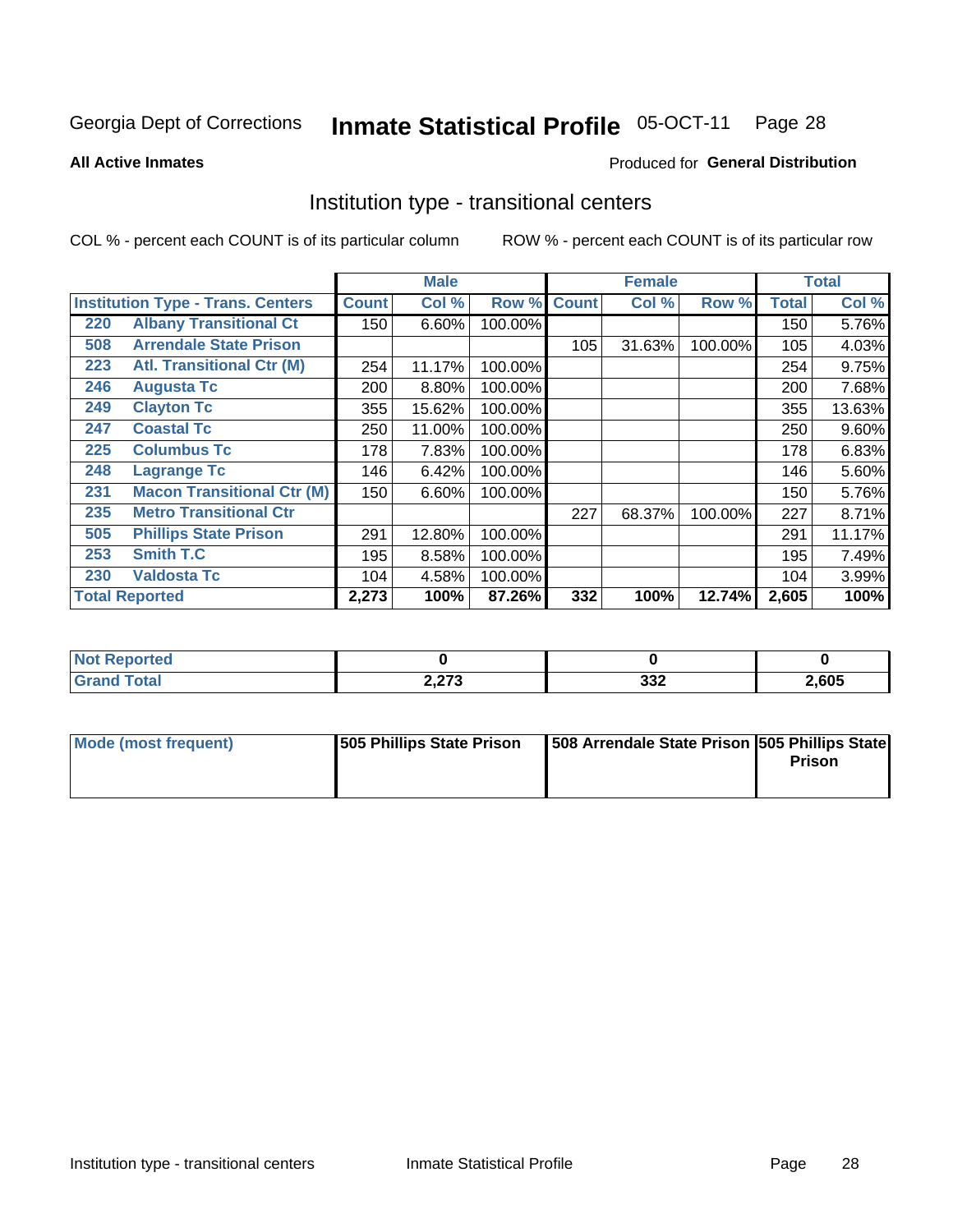#### **Inmate Statistical Profile 05-OCT-11** Page 29

#### **All Active Inmates**

#### Produced for General Distribution

#### Institution type - county prisons

COL % - percent each COUNT is of its particular column

|                                          |              | <b>Male</b> |         |              | <b>Female</b> |               |              | <b>Total</b>               |
|------------------------------------------|--------------|-------------|---------|--------------|---------------|---------------|--------------|----------------------------|
| <b>Institution Type - County Prisons</b> | <b>Count</b> | Col %       | Row %   | <b>Count</b> | Col %         | Row %         | <b>Total</b> | $\overline{\text{Col }\%}$ |
| <b>Bulloch County Ci</b><br>402          | 145          | 2.84%       | 100.00% |              |               |               | 145          | 2.84%                      |
| <b>Carroll County Ci</b><br>404          | 248          | 4.85%       | 100.00% |              |               |               | 248          | 4.85%                      |
| <b>Clarke County Ci</b><br>406           | 112          | 2.19%       | 100.00% |              |               |               | 112          | 2.19%                      |
| <b>Clayton County Ci</b><br>456          | 242          | 4.74%       | 100.00% |              |               |               | 242          | 4.74%                      |
| <b>Colquitt County Ci</b><br>407         | 195          | 3.82%       | 100.00% |              |               |               | 195          | 3.82%                      |
| <b>Coweta County Ci</b><br>409           | 208          | 4.07%       | 100.00% |              |               |               | 208          | 4.07%                      |
| <b>Decatur County Ci</b><br>411          | 228          | 4.46%       | 100.00% |              |               |               | 228          | 4.46%                      |
| <b>Effingham County Ci</b><br>413        | 227          | 4.44%       | 100.00% |              |               |               | 227          | 4.44%                      |
| <b>Floyd County Ci</b><br>415            | 351          | 6.87%       | 100.00% |              |               |               | 351          | 6.87%                      |
| <b>Gwinnett County Ci</b><br>419         | 129          | 2.52%       | 100.00% |              |               |               | 129          | 2.52%                      |
| <b>Hall County Ci</b><br>420             | 156          | 3.05%       | 100.00% |              |               |               | 156          | 3.05%                      |
| <b>Harris County Ci</b><br>422           | 110          | 2.15%       | 100.00% |              |               |               | 110          | 2.15%                      |
| <b>Jackson County Ci</b><br>426          | 202          | 3.95%       | 100.00% |              |               |               | 202          | 3.95%                      |
| <b>Jefferson County Ci</b><br>428        | 192          | 3.76%       | 100.00% |              |               |               | 192          | 3.76%                      |
| <b>Mitchell County Ci</b><br>433         | 132          | 2.58%       | 100.00% |              |               |               | 132          | 2.58%                      |
| <b>Muscogee County Ci</b><br>435         | 537          | 10.51%      | 100.00% |              |               |               | 537          | 10.51%                     |
| <b>Richmond County Ci</b><br>439         | 218          | 4.27%       | 100.00% |              |               |               | 218          | 4.27%                      |
| <b>Screven County Ci</b><br>440          | 148          | 2.90%       | 100.00% |              |               |               | 148          | 2.90%                      |
| <b>Spalding County Ci</b><br>441         | 383          | 7.50%       | 100.00% |              |               |               | 383          | 7.50%                      |
| <b>Sumter County Ci</b><br>443           | 345          | 6.75%       | 100.00% |              |               |               | 345          | 6.75%                      |
| <b>Terrell County Ci</b><br>444          | 140          | 2.74%       | 100.00% |              |               |               | 140          | 2.74%                      |
| <b>Thomas County Ci</b><br>445           | 187          | 3.66%       | 100.00% |              |               |               | 187          | 3.66%                      |
| <b>Troup County Ci</b><br>447            | 274          | 5.36%       | 100.00% |              |               |               | 274          | 5.36%                      |
| <b>Total Reported</b>                    | 5,109        | 100%        | 100%    |              |               | $\frac{9}{6}$ | 5,109        | 100%                       |

| <b>Not Reported</b> |       |      |
|---------------------|-------|------|
| <b>Grand Total</b>  | រ.109 | ,109 |

| Mode (most frequent) | 435 Muscogee County Ci | <b>Null</b> | 435 Muscogee<br><b>County Ci</b> |
|----------------------|------------------------|-------------|----------------------------------|
|----------------------|------------------------|-------------|----------------------------------|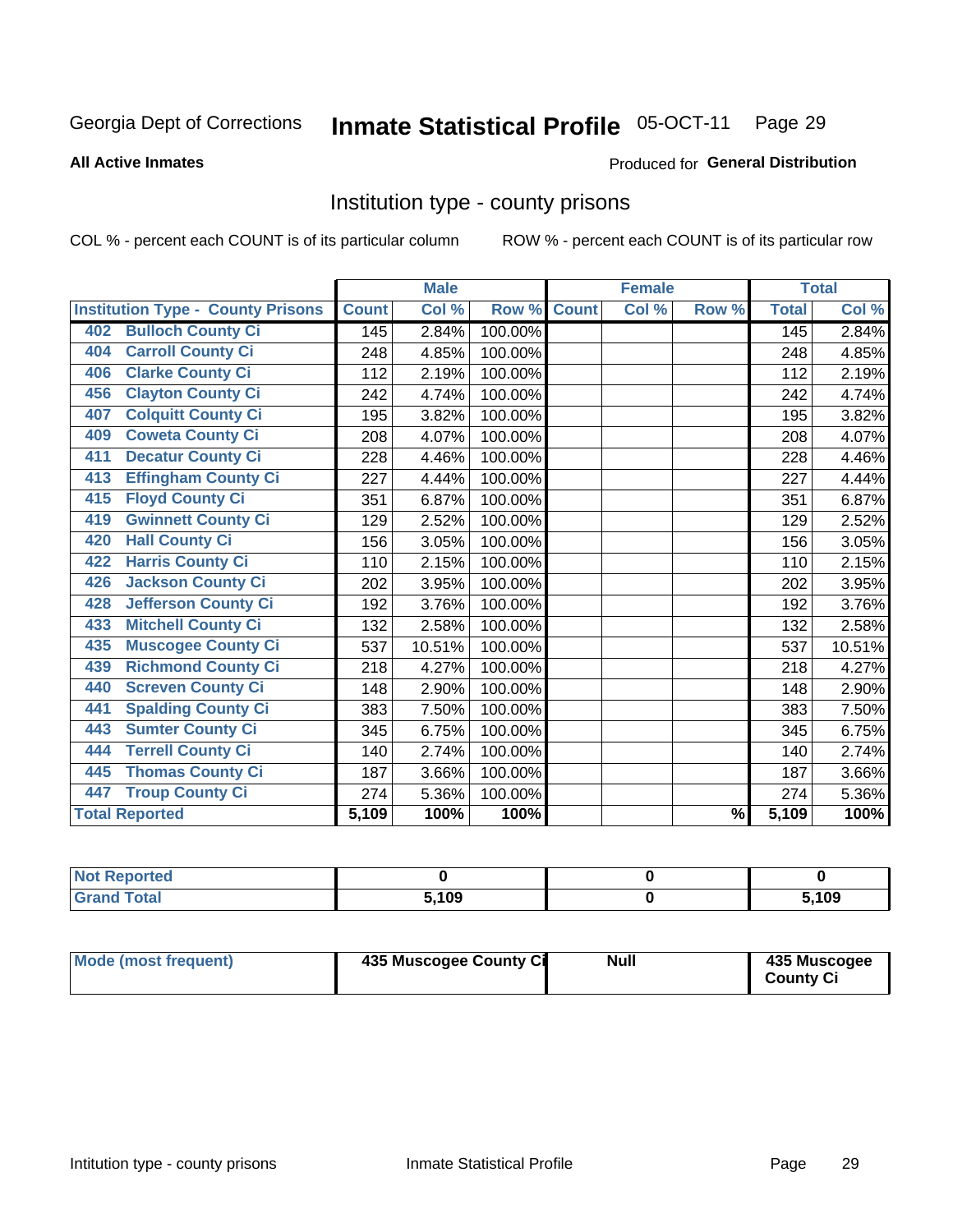#### Inmate Statistical Profile 05-OCT-11 Page 30

#### **All Active Inmates**

#### Produced for General Distribution

### Institution type - state prisons

COL % - percent each COUNT is of its particular column

|                                         | <b>Male</b>  |       | <b>Female</b> |              |        | <b>Total</b> |              |       |
|-----------------------------------------|--------------|-------|---------------|--------------|--------|--------------|--------------|-------|
| <b>Institution Type - State Prisons</b> | <b>Count</b> | Col % | Row %         | <b>Count</b> | Col %  | Row %        | <b>Total</b> | Col % |
| <b>508 Arrendale State Prison</b>       |              |       |               | 1,505        | 46.35% | 100.00%      | 1,505        | 3.80% |
| 532<br><b>Augusta State Med.</b>        | 1,322        | 3.63% | 99.62%        | 5            | .15%   | .38%         | 1,327        | 3.35% |
| <b>Prison</b>                           |              |       |               |              |        |              |              |       |
| <b>Autry State Prison</b><br>543        | 1,687        | 4.63% | 100.00%       |              |        |              | 1,687        | 4.25% |
| 553<br><b>Baldwin State Prison</b>      | 922          | 2.53% | 100.00%       |              |        |              | 922          | 2.33% |
| <b>Burrus Corr Trn Cntr</b><br>534      | 699          | 1.92% | 100.00%       |              |        |              | 699          | 1.76% |
| 547<br><b>Calhoun State Prison</b>      | 1,661        | 4.56% | 100.00%       |              |        |              | 1,661        | 4.19% |
| <b>Central State Prison</b><br>531      | 1,129        | 3.10% | 100.00%       |              |        |              | 1,129        | 2.85% |
| <b>Coastal State Prison</b><br>523      | 1,197        | 3.29% | 100.00%       |              |        |              | 1,197        | 3.02% |
| <b>Dodge State Prison</b><br>503        | 1,236        | 3.39% | 100.00%       |              |        |              | 1,236        | 3.12% |
| 548<br><b>Dooly State Prison</b>        | 1,698        | 4.66% | 100.00%       |              |        |              | 1,698        | 4.28% |
| <b>Emanuel-Swainsboro Sp</b><br>252     |              |       |               | 557          | 17.15% | 100.00%      | 557          | 1.40% |
| <b>Ga Diag &amp; Class Pris</b><br>521  | 2,218        | 6.09% | 100.00%       |              |        |              | 2,218        | 5.59% |
| 517<br><b>Ga State Prison</b>           | 1,506        | 4.14% | 100.00%       |              |        |              | 1,506        | 3.80% |
| <b>Hancock State Prison</b><br>541      | 1,458        | 4.00% | 100.00%       |              |        |              | 1,458        | 3.68% |
| <b>Hays State Prison</b><br>540         | 1,700        | 4.67% | 100.00%       |              |        |              | 1,700        | 4.29% |
| 545<br><b>Johnson State Prison</b>      | 1,542        | 4.24% | 100.00%       |              |        |              | 1,542        | 3.89% |
| 510<br><b>Lee State Prison</b>          | 767          | 2.11% | 100.00%       |              |        |              | 767          | 1.93% |
| <b>Long State Prison</b><br>564         | 230          | .63%  | 100.00%       |              |        |              | 230          | .58%  |
| 549<br><b>Macon State Prison</b>        | 1,770        | 4.86% | 100.00%       |              |        |              | 1,770        | 4.46% |
| 509<br><b>Montgomery State Prison</b>   | 418          | 1.15% | 100.00%       |              |        |              | 418          | 1.05% |
| <b>Phillips State Prison</b><br>505     | 1,164        | 3.20% | 100.00%       |              |        |              | 1,164        | 2.94% |
| <b>Pulaski State Prison (W)</b><br>557  |              |       |               | 1,180        | 36.34% | 100.00%      | 1,180        | 2.98% |
| <b>Rogers State Prison</b><br>533       | 1,494        | 4.10% | 100.00%       |              |        |              | 1,494        | 3.77% |
| <b>Rutledge State Prison</b><br>530     | 625          | 1.72% | 100.00%       |              |        |              | 625          | 1.58% |
| <b>Smith State Prison</b><br>550        | 1,614        | 4.43% | 100.00%       |              |        |              | 1,614        | 4.07% |
| 542<br><b>Telfair State Prison</b>      | 1,459        | 4.01% | 100.00%       |              |        |              | 1,459        | 3.68% |
| <b>Valdosta State Prison</b><br>537     | 1,420        | 3.90% | 100.00%       |              |        |              | 1,420        | 3.58% |
| <b>Walker State Prison</b><br>506       | 418          | 1.15% | 100.00%       |              |        |              | 418          | 1.05% |
| <b>Ware State Prison</b><br>501         | 1,626        | 4.47% | 100.00%       |              |        |              | 1,626        | 4.10% |
| <b>Washington Sp</b><br>552             | 1,554        | 4.27% | 100.00%       |              |        |              | 1,554        | 3.92% |
| <b>Wilcox State Prison</b><br>546       | 1,873        | 5.14% | 100.00%       |              |        |              | 1,873        | 4.72% |
| <b>Total Reported</b>                   | 36,407       | 100%  | 91.81%        | 3,247        | 100%   | 8.19%        | 39,654       | 100%  |

| A CAO       |        |       |        |
|-------------|--------|-------|--------|
| $f$ oto $'$ | 36.407 | 3,247 | 39.654 |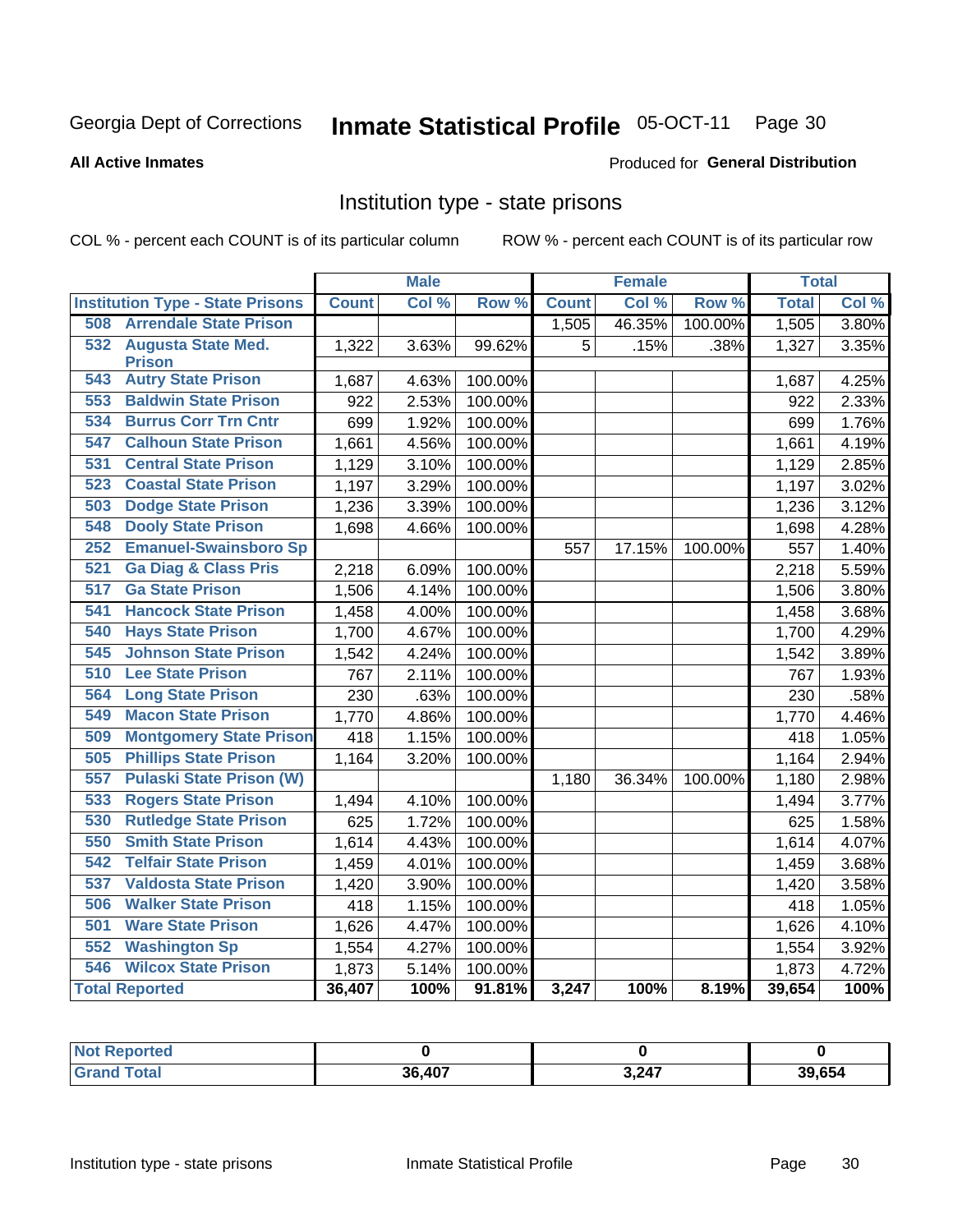## Inmate Statistical Profile 05-OCT-11 Page 31

#### **All Active Inmates**

#### Produced for General Distribution

### Institution type - state prisons

COL % - percent each COUNT is of its particular column

|                      | <b>Male</b>                          | <b>Female</b>                     | Total                              |
|----------------------|--------------------------------------|-----------------------------------|------------------------------------|
| Mode (most frequent) | <b>1521 Ga Diag &amp; Class Pris</b> | <b>508 Arrendale State Prison</b> | 521 Ga Diag &<br><b>Class Pris</b> |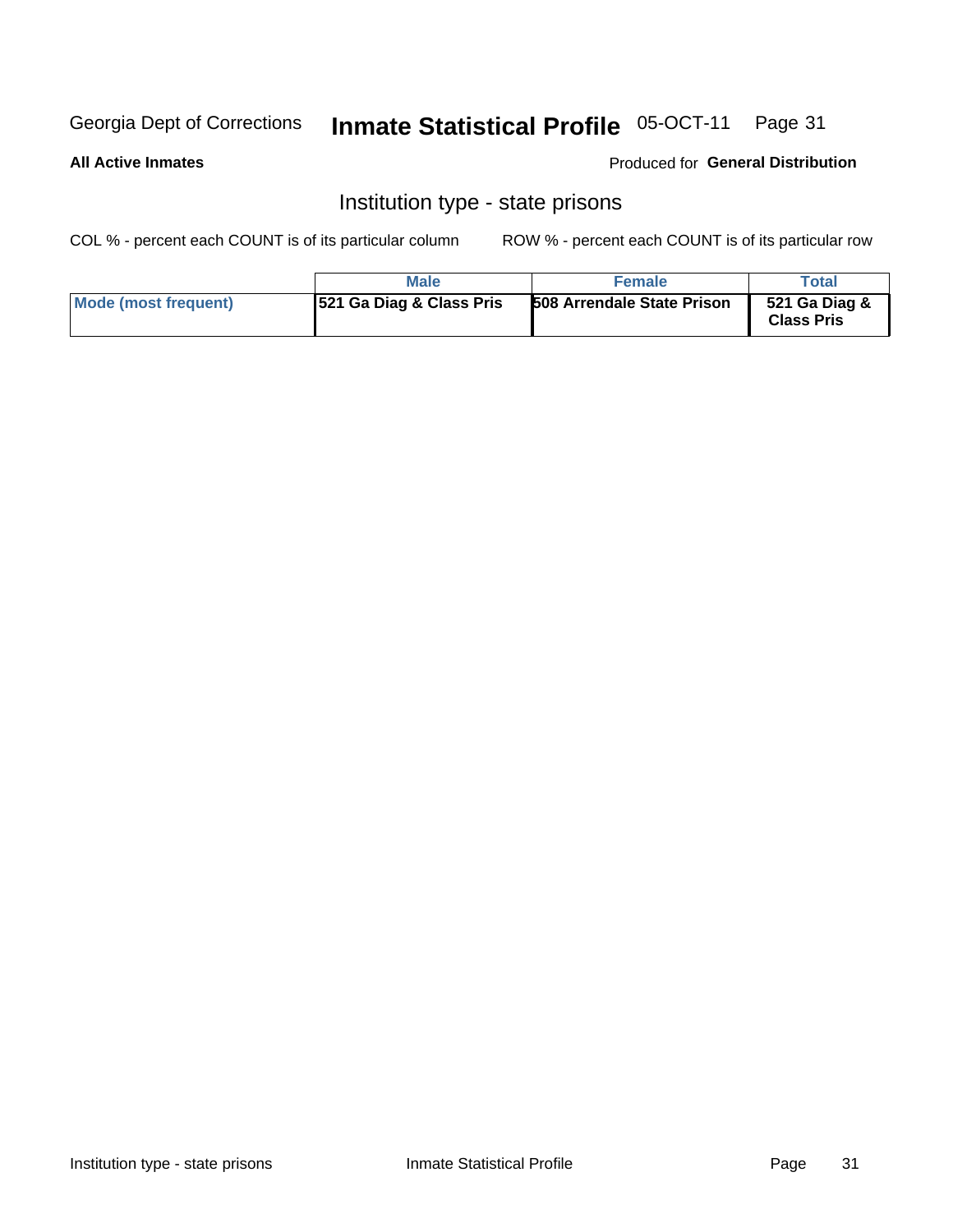## Inmate Statistical Profile 05-OCT-11 Page 31

**All Active Inmates** 

#### Produced for General Distribution

### Institution type - private prisons

COL % - percent each COUNT is of its particular column

|                                           | <b>Male</b>  |        |                    | <b>Female</b> |       |       | <b>Total</b> |        |
|-------------------------------------------|--------------|--------|--------------------|---------------|-------|-------|--------------|--------|
| <b>Institution Type - Private Prisons</b> | <b>Count</b> | Col%   | <b>Row % Count</b> |               | Col % | Row % | Total        | Col %  |
| 569<br><b>Coffee Corr Facility</b>        | 2.644        | 47.99% | $100.00\%$         |               |       |       | 2.644        | 47.99% |
| <b>Wheeler Corr Facility</b><br>571       | 2,866        | 52.01% | 100.00%            |               |       |       | 2,866        | 52.01% |
| <b>Total Reported</b>                     | 5,510        | 100%   | $100\%$            |               |       |       | $\%$ 5,510   | 100%   |

| portea |      |       |
|--------|------|-------|
| $\sim$ | 5510 | 5,510 |

| Mode (most frequent) | 571 Wheeler Corr Facility | <b>Null</b> | <b>571 Wheeler Corrl</b><br>Facilitv |
|----------------------|---------------------------|-------------|--------------------------------------|
|----------------------|---------------------------|-------------|--------------------------------------|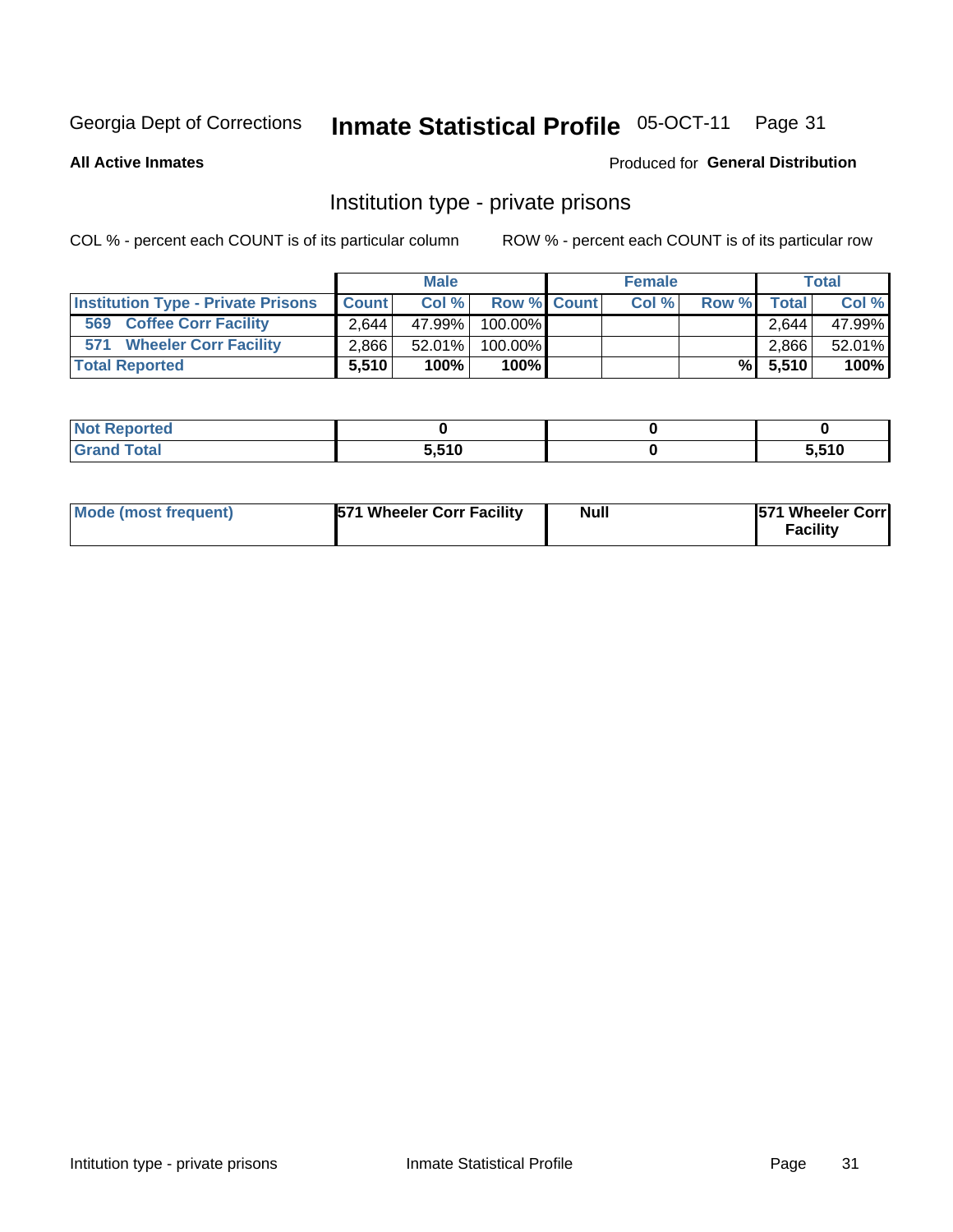## Inmate Statistical Profile 05-OCT-11 Page 32

**All Active Inmates** 

#### Produced for General Distribution

## Institution type - pre-release centers

COL % - percent each COUNT is of its particular column

|                                                   | <b>Male</b> |           |            | <b>Female</b> |            |         | <b>Total</b>   |        |
|---------------------------------------------------|-------------|-----------|------------|---------------|------------|---------|----------------|--------|
| <b>Institution Type - Prison Annexe   Count  </b> |             | Col %     | Row %      | <b>Count</b>  | Col %      | Row %   | <b>Total</b> l | Col %  |
| 7507 Appling Prc                                  | 232         | $50.00\%$ | $100.00\%$ |               |            |         | 232            | 35.64% |
| 7546 Turner Prc                                   | 232         | $50.00\%$ | $100.00\%$ |               |            |         | 232            | 35.64% |
| 7538 West Central                                 |             |           |            | 187           | $100.00\%$ | 100.00% | 187            | 28.73% |
| <b>Total Reported</b>                             | 464         | 100%      | 71.27%I    | 187           | 100%       | 28.73%I | 651            | 100%   |

| τeα<br>$\sim$<br>-- |          |     |           |
|---------------------|----------|-----|-----------|
|                     | "<br>יטו | 407 | ---<br>uj |

| Mode (most frequent) | 7507 Appling Prc | 7538 West Central | 7546 Turner Prc |
|----------------------|------------------|-------------------|-----------------|
|----------------------|------------------|-------------------|-----------------|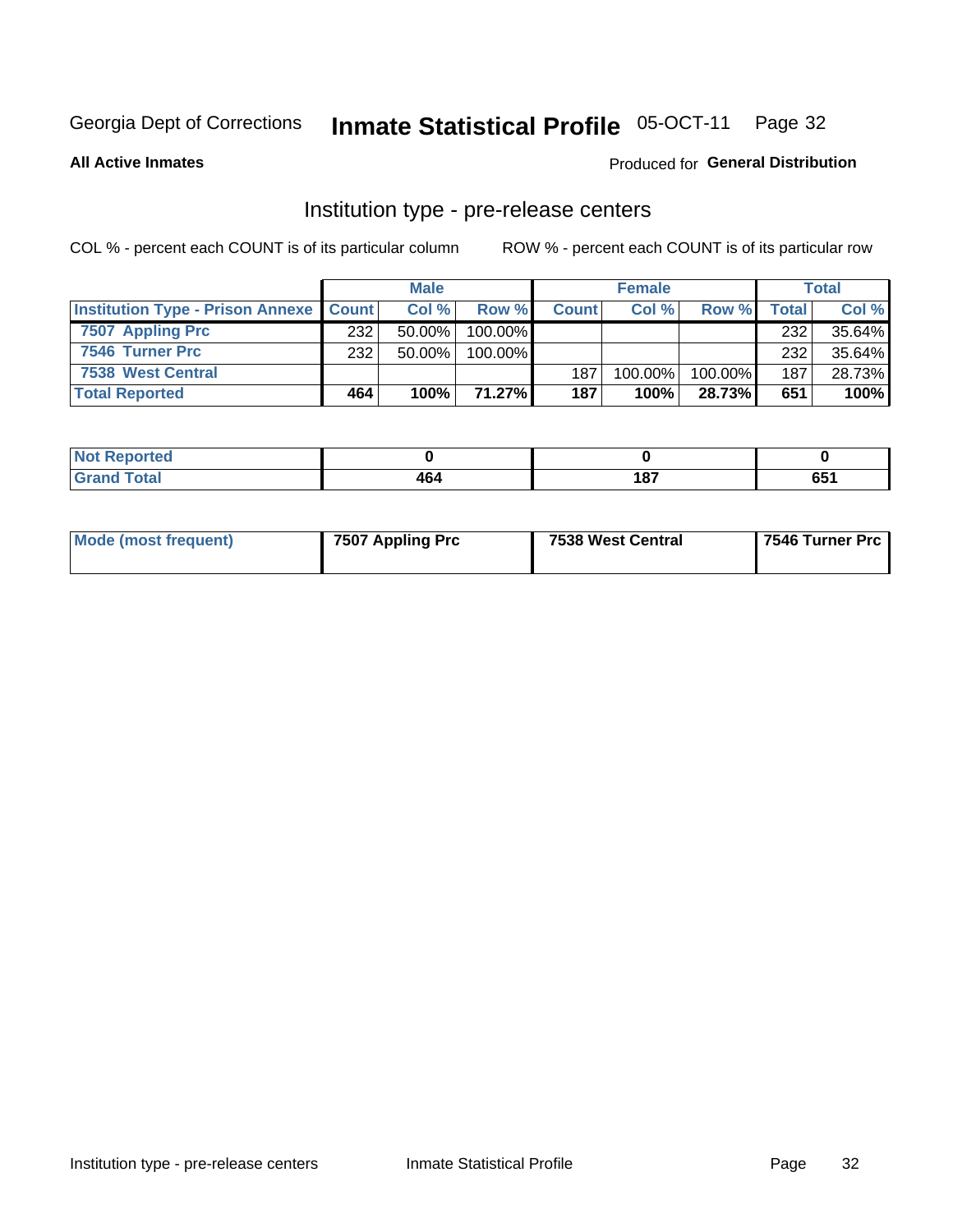#### **Inmate Statistical Profile 05-OCT-11** Page 33

**All Active Inmates** 

#### Produced for General Distribution

## Institution type - inmate boot camp

COL % - percent each COUNT is of its particular column

|                                      |                  | <b>Male</b> |              |              | <b>Female</b> |             | <b>Total</b> |
|--------------------------------------|------------------|-------------|--------------|--------------|---------------|-------------|--------------|
| <b>Institution Type - Boot Camps</b> | <b>I</b> Count I | Col %       | <b>Row %</b> | <b>Count</b> | Col %         | Row % Total | Col %        |
| <b>Total Rported</b>                 |                  |             |              |              |               |             |              |

| <b>Not Reported</b> |  |  |
|---------------------|--|--|
| <b>Total</b><br>Cro |  |  |

| <b>Mode (most frequent)</b> | <b>Null</b> | <b>Null</b> | <b>Null</b> |
|-----------------------------|-------------|-------------|-------------|
|                             |             |             |             |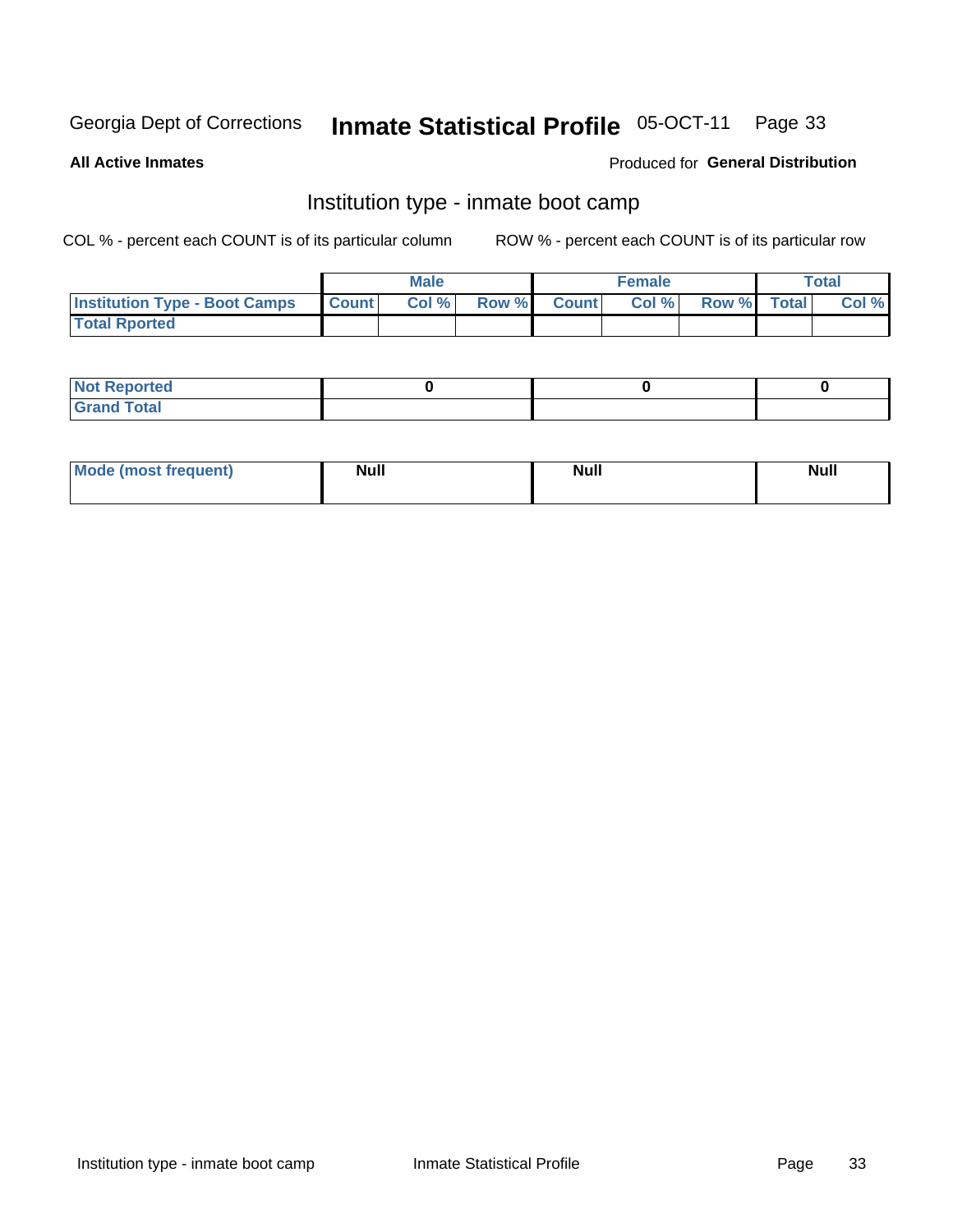#### Inmate Statistical Profile 05-OCT-11 Page 34

#### **All Active Inmates**

#### Produced for General Distribution

### Number of disciplinary reports

COL % - percent each COUNT is of its particular column

|                                       |              | <b>Male</b> |        |              | <b>Female</b> |          |              | <b>Total</b> |
|---------------------------------------|--------------|-------------|--------|--------------|---------------|----------|--------------|--------------|
| <b>Number of Disciplinary Reports</b> | <b>Count</b> | Col %       | Row %  | <b>Count</b> | Col %         | Row %    | <b>Total</b> | Col %        |
| $\bf{0}$                              | 23,169       | 45.09%      | 91.12% | 2,258        | 60.81%        | 8.88%    | 25,427       | 46.15%       |
|                                       | 5,298        | 10.31%      | 93.26% | 383          | 10.32%        | 6.74%    | 5,681        | 10.31%       |
| $\overline{2}$                        | 4,037        | 7.86%       | 93.56% | 278          | 7.49%         | 6.44%    | 4,315        | 7.83%        |
| 3                                     | 2,280        | $4.44\%$    | 94.25% | 139          | 3.74%         | 5.75%    | 2,419        | 4.39%        |
| 4                                     | 2,040        | $3.97\%$    | 95.51% | 96           | 2.59%         | 4.49%    | 2,136        | 3.88%        |
| 5                                     | 1,529        | 2.98%       | 95.26% | 76           | 2.05%         | $4.74\%$ | 1,605        | 2.91%        |
| <b>More Than 5</b>                    | 13,026       | 25.35%      | 96.42% | 483          | 13.01%        | $3.58\%$ | 13,509       | 24.52%       |
| <b>Total Reported</b>                 | 51,379       | 100%        | 93.26% | 3,713        | 100.0%        | 6.74%    | 55,092       | 100%         |

| วrted<br>NO  |        |               |        |
|--------------|--------|---------------|--------|
| <b>Total</b> | 51,379 | <b>1 74 מ</b> | 55,092 |

| Mean (average)         | 5.65 | 2.85 | 5.46 |
|------------------------|------|------|------|
| <b>Median (middle)</b> |      |      |      |
| Mode (most frequent)   |      |      |      |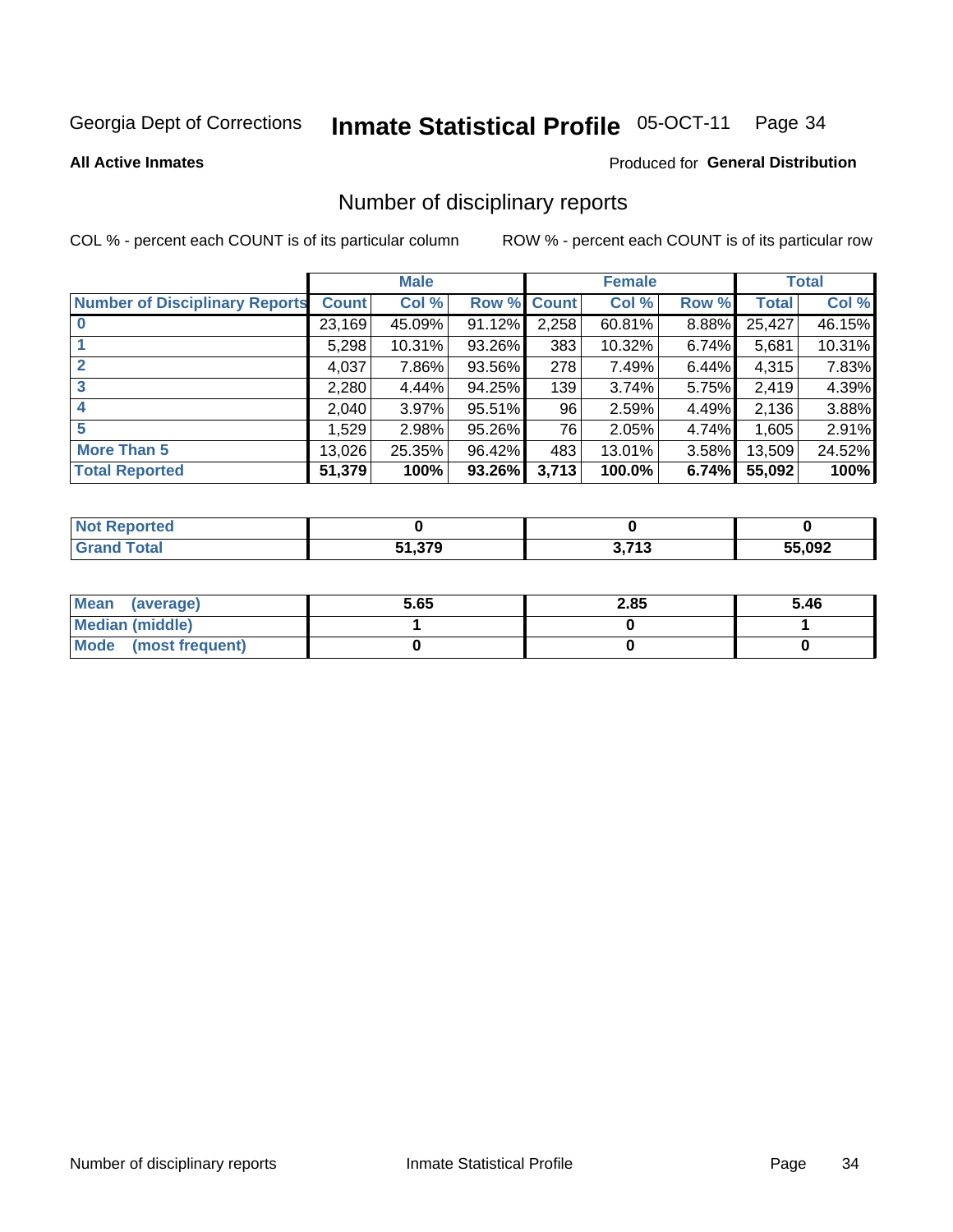## Inmate Statistical Profile 05-OCT-11 Page 35

#### **All Active Inmates**

#### **Produced for General Distribution**

## Number of transfers

COL % - percent each COUNT is of its particular column

|                            |         | <b>Male</b> |        |              | <b>Female</b> |          |              | <b>Total</b> |
|----------------------------|---------|-------------|--------|--------------|---------------|----------|--------------|--------------|
| <b>Number of Transfers</b> | Count l | Col %       | Row %  | <b>Count</b> | Col %         | Row %    | <b>Total</b> | Col %        |
|                            | 4,311   | 8.39%       | 88.90% | 538          | 14.49%        | 11.10%   | 4,849        | 8.80%        |
|                            | 13,119  | 25.53%      | 91.99% | 1,142        | 30.76%        | $8.01\%$ | 14,261       | 25.89%       |
| $\mathbf{2}$               | 9,418   | 18.33%      | 91.09% | 921          | 24.80%        | 8.91%    | 10,339       | 18.77%       |
| 3                          | 6,603   | 12.85%      | 93.04% | 494          | 13.30%        | $6.96\%$ | 7,097        | 12.88%       |
| 4                          | 4,606   | $8.96\%$    | 93.62% | 314          | 8.46%         | 6.38%    | 4,920        | 8.93%        |
| 5                          | 3,619   | 7.04%       | 95.97% | 152          | 4.09%         | 4.03%    | 3,771        | 6.84%        |
| <b>More Than 5</b>         | 9,703   | 18.89%      | 98.46% | 152          | 4.09%         | $1.54\%$ | 9,855        | 17.89%       |
| <b>Total Reported</b>      | 51,379  | 100%        | 93.26% | 3,713        | 100%          | 6.74%    | 55,092       | 100%         |

| prted<br>NOT      |        |                    |        |
|-------------------|--------|--------------------|--------|
| <sup>-</sup> otal | 51,379 | <b>1 74 מ</b><br>╹ | 55,092 |

| Mean (average)         | 3.40 | 2.05 | <b>2234</b><br>ا د.د |
|------------------------|------|------|----------------------|
| <b>Median (middle)</b> |      |      |                      |
| Mode (most frequent)   |      |      |                      |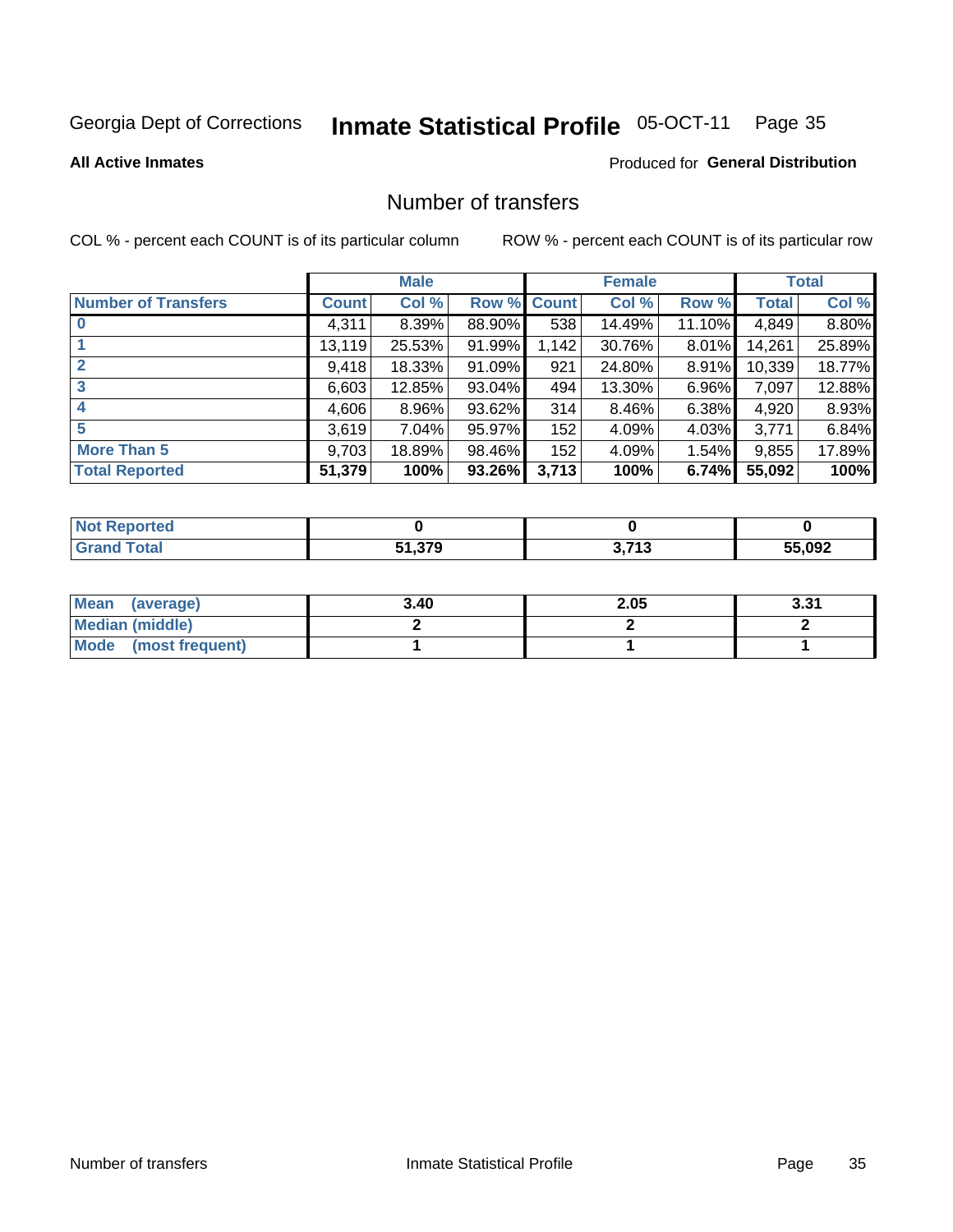# Inmate Statistical Profile 05-OCT-11 Page 36

#### **All Active Inmates**

### Produced for General Distribution

# Number of escapes

COL % - percent each COUNT is of its particular column

|                          |              | <b>Male</b> |             |       | <b>Female</b> |          |              | <b>Total</b> |
|--------------------------|--------------|-------------|-------------|-------|---------------|----------|--------------|--------------|
| <b>Number of Escapes</b> | <b>Count</b> | Col %       | Row % Count |       | Col %         | Row %    | <b>Total</b> | Col %        |
|                          | 50,137       | 97.58%      | 93.14%      | 3,693 | 99.46%        | $6.86\%$ | 53,830       | 97.71%       |
|                          | 1.113        | 2.17%       | 98.67%      | 15    | 0.40%         | $1.33\%$ | 1,128        | 2.05%        |
|                          | 118          | 0.23%       | 95.93%      | 5     | 0.13%         | $4.07\%$ | 123          | 0.22%        |
|                          | 9            | 0.02%       | 100.00%     |       |               |          | 9            | 0.02%        |
|                          | ົ            | 0.01%       | 100.00%     |       |               |          | ⌒            | 0.01%        |
| <b>Total Reported</b>    | 51,379       | 100%        | 93.26%      | 3,713 | 100%          | 6.74%    | 55,092       | $100.0\%$    |

| τeα |        |                       |        |
|-----|--------|-----------------------|--------|
|     | 51,379 | 2742<br>╹<br><u>.</u> | 55,092 |

| Mean (average)         | .ט. | .03 |
|------------------------|-----|-----|
| <b>Median (middle)</b> |     |     |
| Mode (most frequent)   |     |     |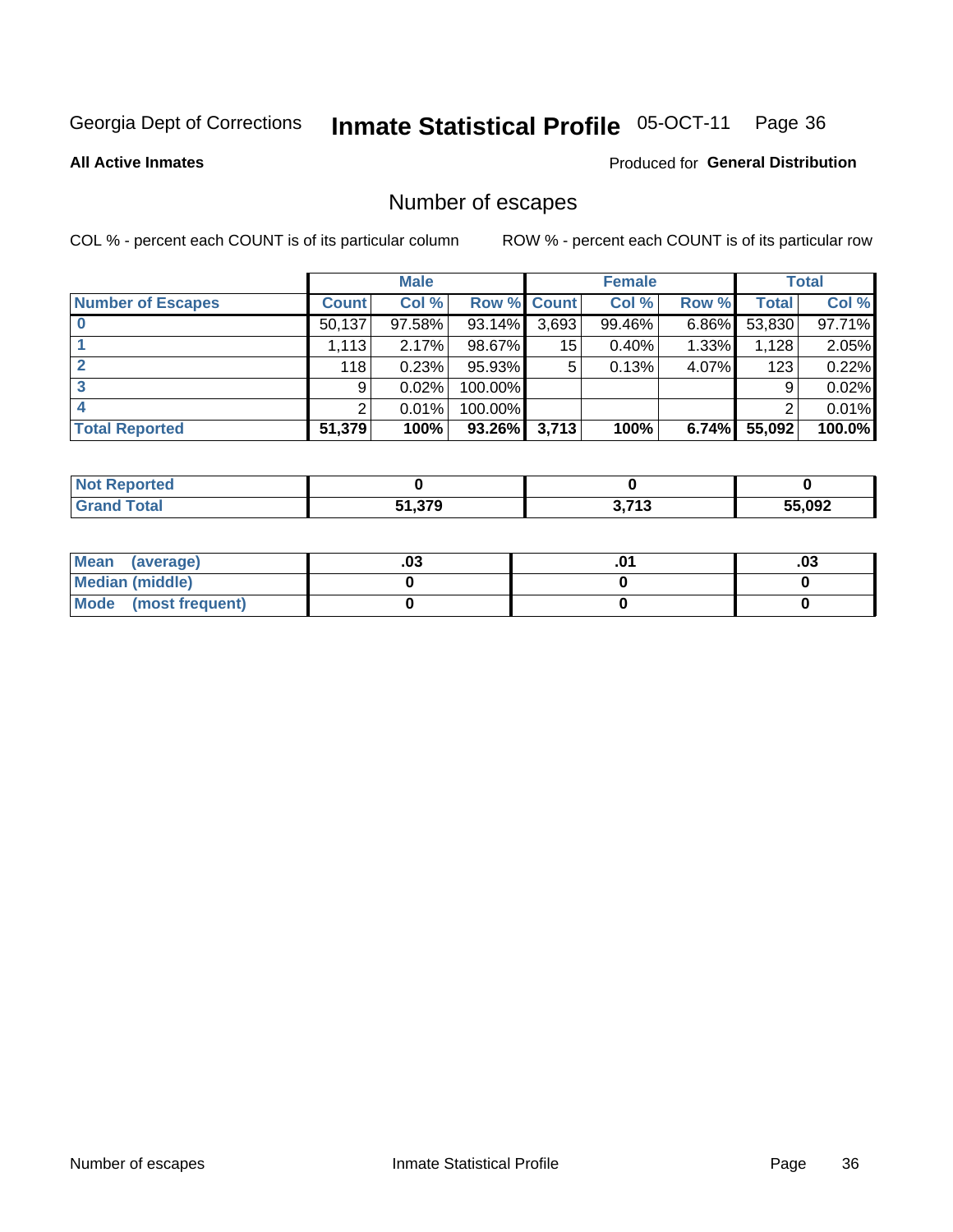#### **Inmate Statistical Profile 05-OCT-11** Page 37

**All Active Inmates** 

#### Produced for General Distribution

# Split sentences - Probation to follow

COL % - percent each COUNT is of its particular column

|                            |              | <b>Male</b> |                    | <b>Female</b> |          |                 | <b>Total</b> |
|----------------------------|--------------|-------------|--------------------|---------------|----------|-----------------|--------------|
| <b>Probation to follow</b> | <b>Count</b> | Col%        | <b>Row % Count</b> | Col %         | Row %    | <b>Total</b>    | Col %        |
| <b>Yes</b>                 | 27.411       | 53.35%      | $92.59\%$ 2.193    | 59.06%        |          | 7.41% 29,604    | 53.74%       |
| <b>No</b>                  | 23.968       | 46.65%      | 94.04% 1.520       | 40.94%        |          | $5.96\%$ 25,488 | 46.26%       |
| <b>Total Reported</b>      | 51,379       | 100%        | $93.26\%$ 3,713    | 100%          | $6.74\%$ | 55,092          | 100%         |

|  |  | <b>FA 670</b><br>1.979 | <b>יאד נ</b><br>- 1 | 55,092 |
|--|--|------------------------|---------------------|--------|
|--|--|------------------------|---------------------|--------|

| reauent)<br>Yes<br>v^c<br>0٥<br>.<br>. .<br>$\sim$ |  | <b>Mode</b> |  |  |  |
|----------------------------------------------------|--|-------------|--|--|--|
|----------------------------------------------------|--|-------------|--|--|--|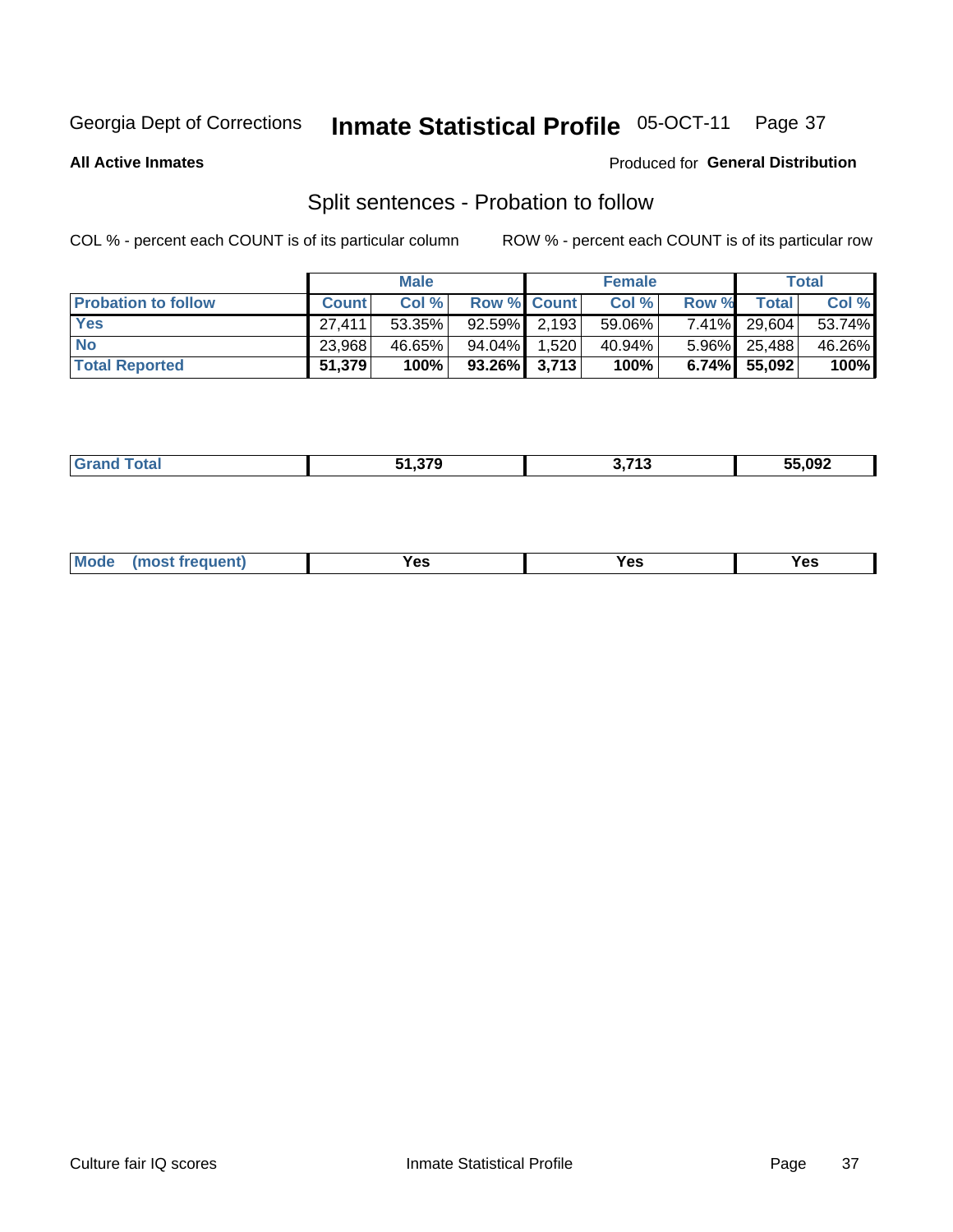#### **Inmate Statistical Profile 05-OCT-11** Page 38

**All Active Inmates** 

#### Produced for General Distribution

# Probable future release type of still active inmates

COL % - percent each COUNT is of its particular column

|                                         |              | <b>Male</b> |                    |                  | <b>Female</b> |          | <b>Total</b> |        |
|-----------------------------------------|--------------|-------------|--------------------|------------------|---------------|----------|--------------|--------|
| <b>Probable Future Release Type</b>     | <b>Count</b> | Col %       | <b>Row % Count</b> |                  | Col %         | Row %    | <b>Total</b> | Col %  |
| <b>Paroled with probation to follow</b> | 3,662        | 7.21%       | 94.92%             | 196              | 5.31%         | 5.08%    | 3,858        | 7.08%  |
| Paroled w/o probation to follow         | 2,697        | 5.31%       | 95.88%             | 116              | 3.14%         | 4.12%    | 2,813        | 5.16%  |
| <b>Maxout with probation to follow</b>  | 23,033       | 45.33%      | 92.10% 1.977       |                  | 53.52%        | 7.90%    | 25,010       | 45.88% |
| <b>Maxout w/o probation to follow</b>   | 13,852       | 27.26%      | 92.80% 1,075       |                  | 29.10%        | 7.20%    | 14,927       | 27.38% |
| Life, LWOP or death sentence            | 7,573        | 14.90%      | 95.82%             | 330 <sup>1</sup> | 8.93%         | $4.18\%$ | 7,903        | 14.50% |
| <b>Total Reported</b>                   | 50,817       | 100%        | 93.22% 3.694       |                  | 100%          | 6.78%    | 54,511       | 100%   |

| aseo |        |       |           |
|------|--------|-------|-----------|
|      | 50.817 | . 694 | 511<br>54 |

| <b>Mode (most frequent)</b> | Maxout with PROB follow   Maxout with PROB follow   Maxout with PROB |        |
|-----------------------------|----------------------------------------------------------------------|--------|
|                             |                                                                      | follow |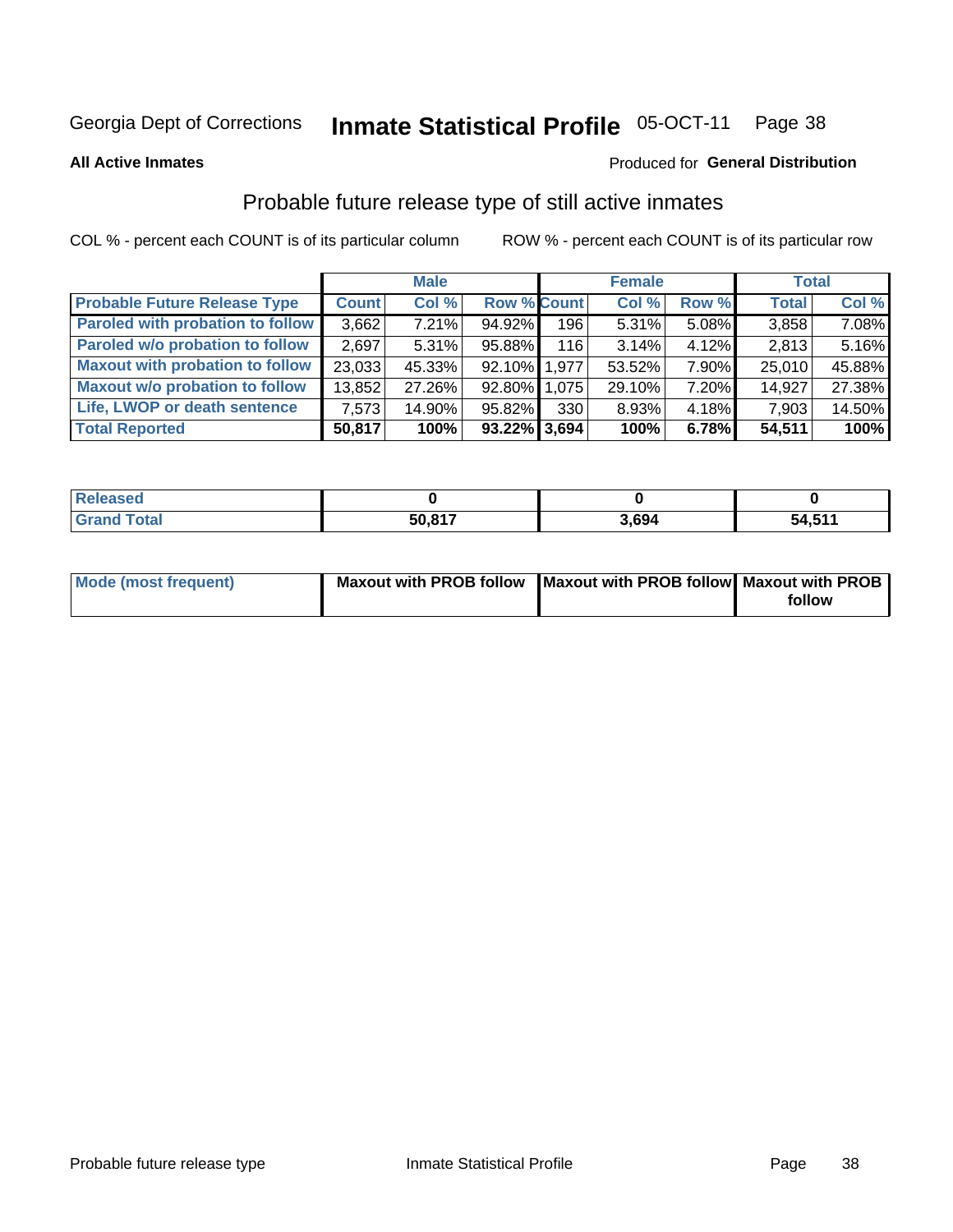### **All Active Inmates**

### **Produced for General Distribution**

# Time served in current (or last) institution

COL % - percent each COUNT is of its particular column

|                            |              | <b>Male</b> |        |              | <b>Female</b> |        |              | <b>Total</b> |
|----------------------------|--------------|-------------|--------|--------------|---------------|--------|--------------|--------------|
| <b>Time In Institution</b> | <b>Count</b> | Col %       | Row %  | <b>Count</b> | Col %         | Row %  | <b>Total</b> | Col %        |
| 0 to 3 months              | 13,012       | 25.33%      | 93.39% | 921          | 24.80%        | 6.61%  | 13,933       | 25.29%       |
| 3.01 to 6 months           | 8,691        | 16.92%      | 88.31% | 1,150        | 30.97%        | 11.69% | 9,841        | 17.86%       |
| 6.01 to 9 months           | 5,167        | 10.06%      | 91.50% | 480          | 12.93%        | 8.50%  | 5,647        | 10.25%       |
| 9.01 to 12 months          | 3,624        | 7.05%       | 94.38% | 216          | 5.82%         | 5.63%  | 3,840        | 6.97%        |
| 12.01 to 18 months         | 6,435        | 12.52%      | 94.98% | 340          | 9.16%         | 5.02%  | 6,775        | 12.30%       |
| <b>18.01 to 24 months</b>  | 3,355        | 6.53%       | 95.20% | 169          | 4.55%         | 4.80%  | 3,524        | 6.40%        |
| 2.01 to 3 years            | 4,290        | 8.35%       | 96.80% | 142          | 3.82%         | 3.20%  | 4,432        | 8.04%        |
| $3.01$ to 4 years          | 2,218        | 4.32%       | 96.14% | 89           | 2.40%         | 3.86%  | 2,307        | 4.19%        |
| 4.01 to 5 years            | 953          | 1.85%       | 96.17% | 38           | 1.02%         | 3.83%  | 991          | 1.80%        |
| 5.01 to 6 years            | 723          | 1.41%       | 93.65% | 49           | 1.32%         | 6.35%  | 772          | 1.40%        |
| 6.01 to 7 years            | 481          | 0.94%       | 89.24% | 58           | 1.56%         | 10.76% | 539          | 0.98%        |
| 7.01 to 8 years            | 346          | 0.67%       | 96.38% | 13           | 0.35%         | 3.62%  | 359          | 0.65%        |
| $8.01$ to 9 years          | 252          | 0.49%       | 98.05% | 5            | 0.13%         | 1.95%  | 257          | 0.47%        |
| 9.01 to 10 years           | 212          | 0.41%       | 97.25% | 6            | 0.16%         | 2.75%  | 218          | 0.40%        |
| Over 10 years              | 1,620        | 3.15%       | 97.77% | 37           | 1.00%         | 2.23%  | 1,657        | 3.01%        |
| <b>Total Reported</b>      | 51,379       | 100%        | 93.26% | 3,713        | 100%          | 6.74%  | 55,092       | 100.0%       |

| A CO<br><b>NOT</b> |        |               |        |
|--------------------|--------|---------------|--------|
|                    | 51,379 | י די<br>טו וי | 55.092 |

| <b>Mean</b><br>(average) | 33 months | 14 months | 31 months |  |
|--------------------------|-----------|-----------|-----------|--|
| Median (middle)          | 8 months  | 6 months  | 8 months  |  |
| Mode<br>(most frequent)  | 0 months  | months    | ∖ months  |  |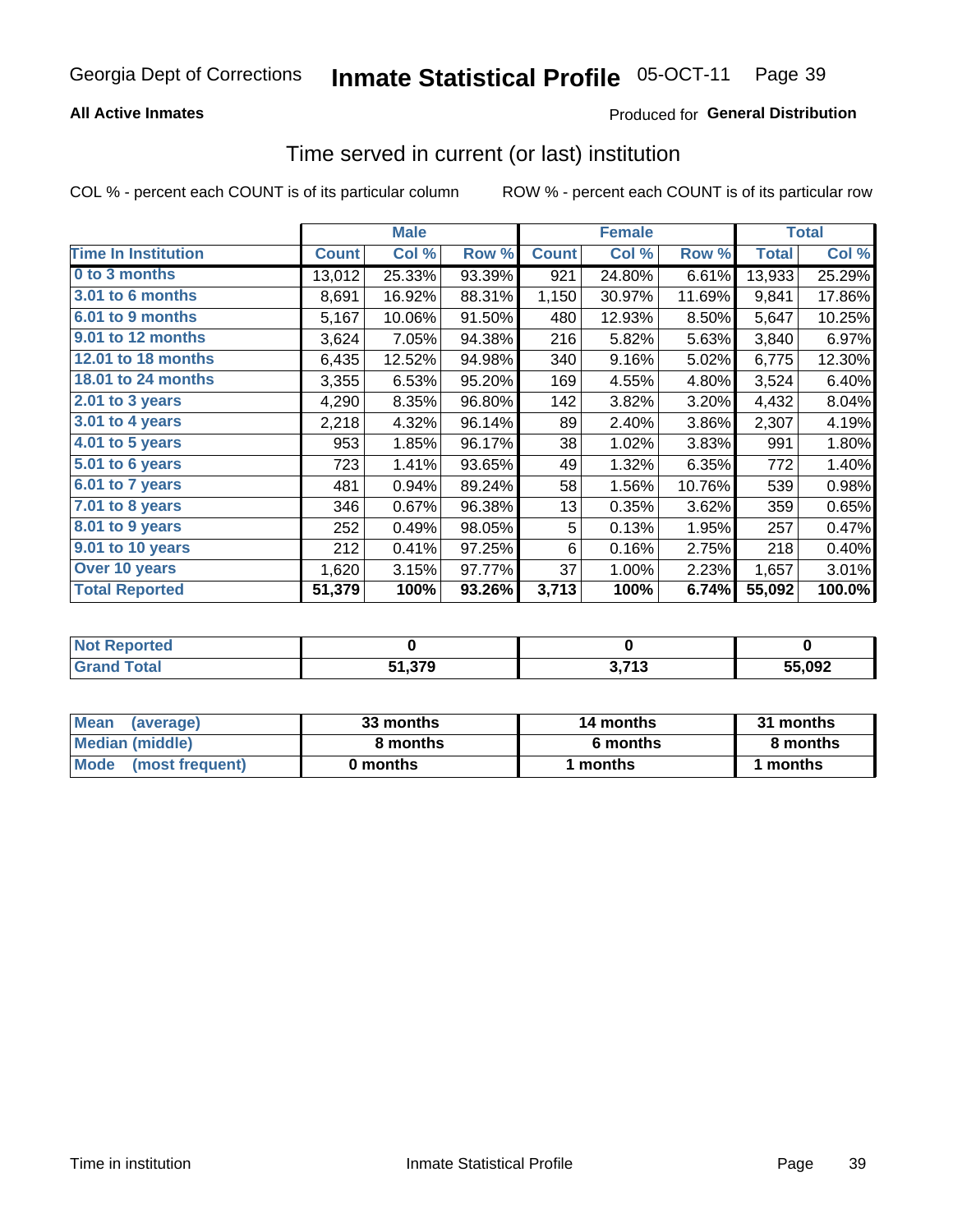#### Inmate Statistical Profile 05-OCT-11 Page 40

#### **All Active Inmates**

#### Produced for General Distribution

# Highest grade level attained

COL % - percent each COUNT is of its particular column

|                              |              | <b>Male</b> |         |                | <b>Female</b> |        |              | <b>Total</b> |
|------------------------------|--------------|-------------|---------|----------------|---------------|--------|--------------|--------------|
| <b>Grade Level</b>           | <b>Count</b> | Col %       | Row %   | <b>Count</b>   | Col %         | Row %  | <b>Total</b> | Col %        |
| No school at all             | 31           | 0.06%       | 100.00% |                |               |        | 31           | $0.06\%$     |
| Grade 1                      | 43           | 0.09%       | 95.56%  | $\overline{2}$ | 0.06%         | 4.44%  | 45           | 0.09%        |
| <b>Grade 2</b>               | 89           | 0.18%       | 97.80%  | $\overline{2}$ | 0.06%         | 2.20%  | 91           | 0.17%        |
| <b>Grade 3</b>               | 124          | 0.26%       | 94.66%  | $\overline{7}$ | 0.19%         | 5.34%  | 131          | 0.25%        |
| Grade 4                      | 142          | 0.29%       | 94.67%  | 8              | 0.22%         | 5.33%  | 150          | 0.29%        |
| Grade 5                      | 192          | 0.40%       | 93.66%  | 13             | 0.36%         | 6.34%  | 205          | 0.39%        |
| Grade 6                      | 735          | 1.52%       | 95.45%  | 35             | 0.97%         | 4.55%  | 770          | 1.48%        |
| <b>Grade 7</b>               | 990          | 2.04%       | 94.20%  | 61             | 1.69%         | 5.80%  | 1,051        | 2.02%        |
| Grade 8                      | 3,480        | 7.18%       | 93.35%  | 248            | 6.89%         | 6.65%  | 3,728        | 7.16%        |
| Grade 9                      | 6,203        | 12.79%      | 94.79%  | 341            | 9.47%         | 5.21%  | 6,544        | 12.56%       |
| Grade 10                     | 8,301        | 17.12%      | 95.04%  | 433            | 12.03%        | 4.96%  | 8,734        | 16.77%       |
| Grade 11                     | 8,107        | 16.72%      | 95.07%  | 420            | 11.67%        | 4.93%  | 8,527        | 16.37%       |
| <b>Grade 12 or GED</b>       | 14,987       | 30.90%      | 92.67%  | 1,185          | 32.93%        | 7.33%  | 16,172       | 31.04%       |
| <b>Some tech school</b>      | 316          | 0.65%       | 79.00%  | 84             | 2.33%         | 21.00% | 400          | 0.77%        |
| <b>Completed tech school</b> | 347          | 0.72%       | 85.26%  | 60             | 1.67%         | 14.74% | 407          | 0.78%        |
| College, 1 year              | 1,315        | 2.71%       | 85.67%  | 220            | 6.11%         | 14.33% | 1,535        | 2.95%        |
| College, 2 year              | 1,823        | 3.76%       | 86.28%  | 290            | 8.06%         | 13.72% | 2,113        | 4.06%        |
| College, 3 year              | 477          | 0.98%       | 88.83%  | 60             | 1.67%         | 11.17% | 537          | 1.03%        |
| <b>Bachelor's degree</b>     | 635          | 1.31%       | 85.58%  | 107            | 2.97%         | 14.42% | 742          | 1.42%        |
| <b>Master's degree</b>       | 115          | 0.24%       | 85.82%  | 19             | 0.53%         | 14.18% | 134          | 0.26%        |
| Ph.D. degree                 | 18           | 0.04%       | 94.74%  | 1              | 0.03%         | 5.26%  | 19           | 0.04%        |
| Law degree                   | 15           | 0.03%       | 88.24%  | $\overline{2}$ | 0.06%         | 11.76% | 17           | 0.03%        |
| <b>Some medical school</b>   | 1            | 0.01%       | 100.00% |                |               |        | 1            | 0.01%        |
| <b>Medical degree</b>        | 8            | 0.02%       | 88.89%  | 1              | 0.03%         | 11.11% | 9            | 0.02%        |
| <b>Total Reported</b>        | 48,494       | 100%        | 93.09%  | 3,599          | 100%          | 6.91%  | 52,093       | 100.0%       |

| 2,885             | 44/               | 2,999  |
|-------------------|-------------------|--------|
| 51 370<br>1.J / J | つ フィつ<br>- 1<br>◡ | 55,092 |

| <b>Mean</b><br>(average)         | 10.74           | 11.36           | 10.79           |
|----------------------------------|-----------------|-----------------|-----------------|
| Median (middle)                  | Grade 11        | Grade 12 or GED | Grade 11        |
| <b>I</b> Mode<br>(most frequent) | Grade 12 or GED | Grade 12 or GED | Grade 12 or GED |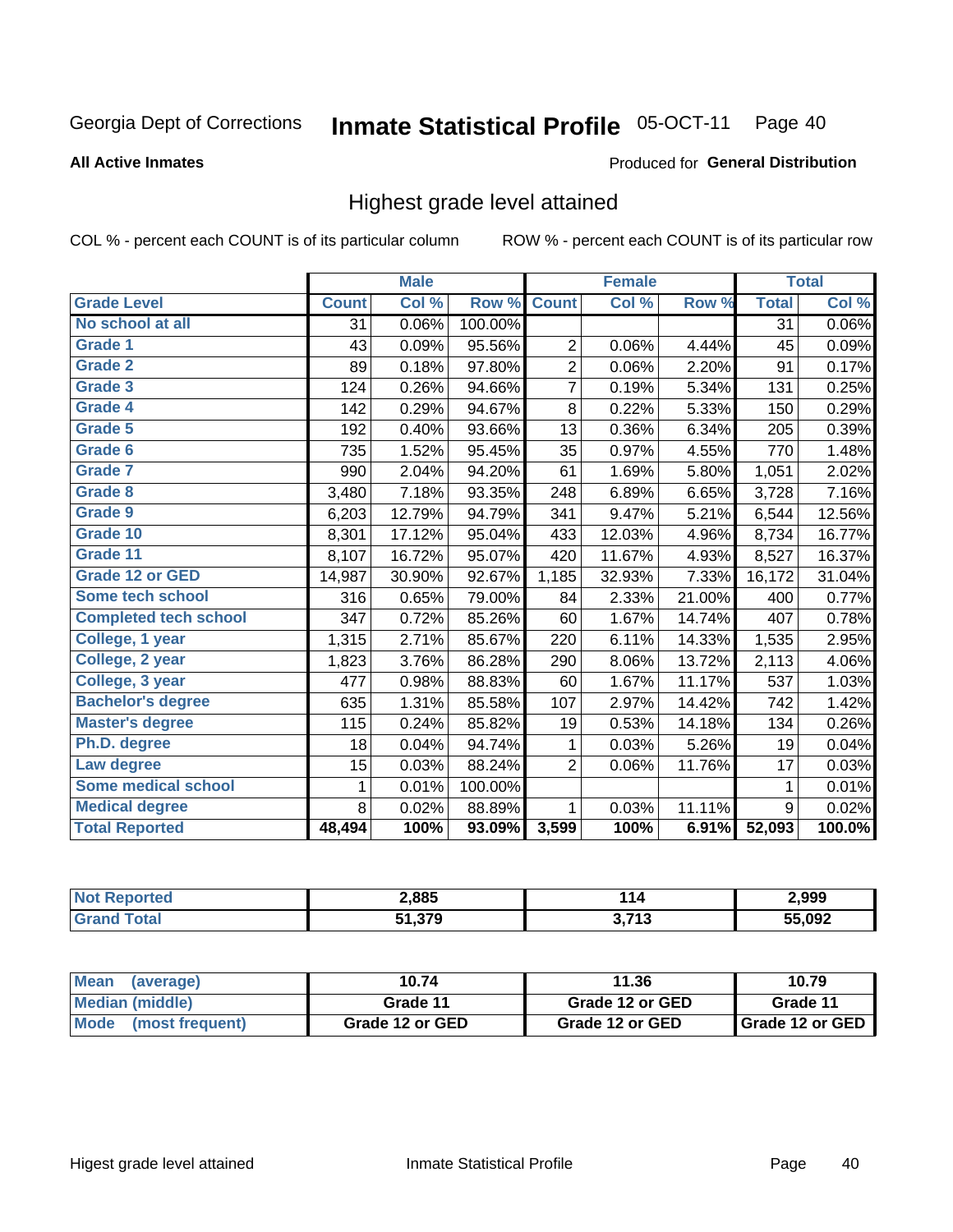#### **Inmate Statistical Profile 05-OCT-11** Page 41

**Produced for General Distribution** 

#### **All Active Inmates**

# Culture fair IQ scores

COL % - percent each COUNT is of its particular column

|                       |              | <b>Male</b> |             |       | <b>Female</b> |          |              | <b>Total</b> |
|-----------------------|--------------|-------------|-------------|-------|---------------|----------|--------------|--------------|
| <b>IQ Scores</b>      | <b>Count</b> | Col %       | Row % Count |       | Col %         | Row %    | <b>Total</b> | Col %        |
| $60 - 69$             | 1,129        | 3.21%       | 95.92%      | 48    | 2.45%         | 4.08%    | 1,177        | 3.17%        |
| $70 - 79$             | 2,807        | 7.98%       | 94.35%      | 168   | 8.56%         | 5.65%    | 2,975        | 8.01%        |
| $80 - 89$             | 5,335        | 15.17%      | 91.64%      | 487   | 24.81%        | 8.36%    | 5,822        | 15.68%       |
| $90 - 99$             | 9,231        | 26.25%      | 93.40%      | 652   | 33.21%        | $6.60\%$ | 9,883        | 26.62%       |
| $100 - 109$           | 9,434        | 26.83%      | $97.06\%$   | 286   | 14.57%        | $2.94\%$ | 9,720        | 26.18%       |
| $110 - 119$           | 5,958        | 16.94%      | 97.66%      | 143   | 7.28%         | 2.34%    | 6,101        | 16.43%       |
| $120 - 129$           | 1,202        | 3.42%       | 92.11%      | 103   | 5.25%         | 7.89%    | 1,305        | 3.52%        |
| $130 - 139$           | 52           | 0.15%       | 49.06%      | 54    | 2.75%         | 50.94%   | 106          | 0.29%        |
| 140 & Up              | 13           | 0.04%       | 37.14%      | 22    | 1.12%         | 62.86%   | 35           | 0.09%        |
| <b>Total Reported</b> | 35,161       | 100%        | 94.71%      | 1,963 | 100%          | 5.29%    | 37,124       | 100%         |

| <b>Not Reported</b>  | 15,573 | 1,583 | 17,156 |
|----------------------|--------|-------|--------|
| Not Valid (under 60) | 645    | 167   | 812    |
| <b>Grand Total</b>   | 51,379 | 3,713 | 55,092 |

| <b>Mean</b><br>(average) | 98 | 96  | 98 |
|--------------------------|----|-----|----|
| <b>Median (middle)</b>   | 99 | 94  | 99 |
| Mode<br>(most frequent)  | 99 | 105 | 99 |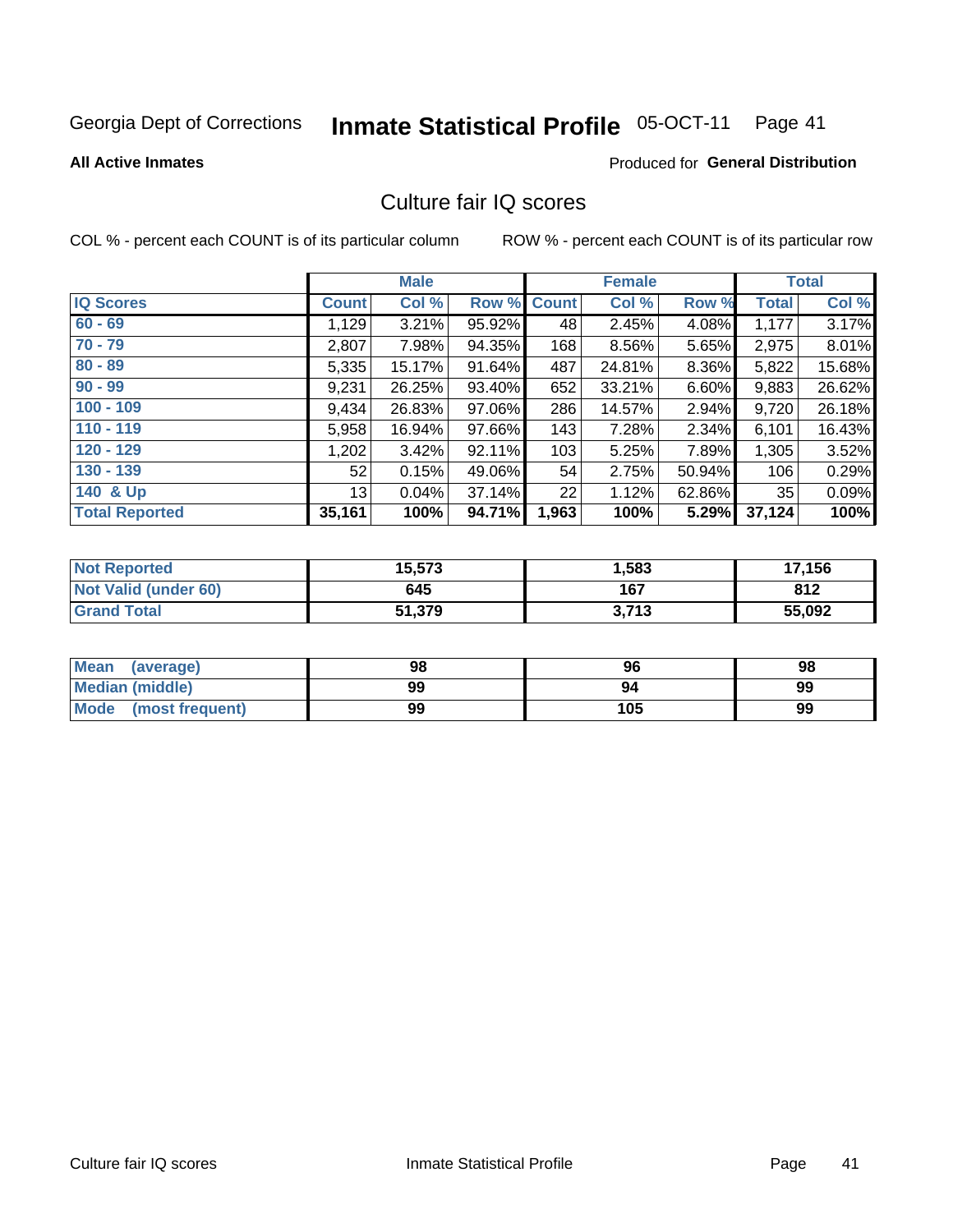#### **Inmate Statistical Profile 05-OCT-11** Page 42

**All Active Inmates** 

#### Produced for General Distribution

# Wide Range Achievement Test (WRAT) reading score

COL % - percent each COUNT is of its particular column

|                           |              | <b>Male</b> |        |                 | <b>Female</b> |        |              | <b>Total</b> |
|---------------------------|--------------|-------------|--------|-----------------|---------------|--------|--------------|--------------|
| <b>WRAT Reading Score</b> | <b>Count</b> | Col %       | Row %  | <b>Count</b>    | Col %         | Row %  | <b>Total</b> | Col %        |
| $0.1$ to $0.9$            | 772          | 2.16%       | 98.47% | 12 <sub>2</sub> | 0.56%         | 1.53%  | 784          | 2.07%        |
| 1.0 to 1.9                | 888          | 2.49%       | 97.69% | 21              | 0.99%         | 2.31%  | 909          | 2.40%        |
| 2.0 to 2.9                | 1,562        | 4.37%       | 96.84% | 51              | 2.39%         | 3.16%  | 1,613        | 4.26%        |
| 3.0 to 3.9                | 2,941        | 8.23%       | 96.27% | 114             | 5.35%         | 3.73%  | 3,055        | 8.07%        |
| 4.0 to 4.9                | 3,407        | 9.54%       | 95.54% | 159             | 7.46%         | 4.46%  | 3,566        | 9.42%        |
| 5.0 to 5.9                | 2,979        | 8.34%       | 95.88% | 128             | 6.01%         | 4.12%  | 3,107        | 8.21%        |
| 6.0 to 6.9                | 3,110        | 8.71%       | 94.85% | 169             | 7.93%         | 5.15%  | 3,279        | 8.66%        |
| 7.0 to 7.9                | 1,437        | 4.02%       | 95.23% | 72              | 3.38%         | 4.77%  | 1,509        | 3.99%        |
| 8.0 to 8.9                | 2,832        | 7.93%       | 95.00% | 149             | 7.00%         | 5.00%  | 2,981        | 7.87%        |
| 9.0 to 9.9                | 2,163        | 6.05%       | 96.05% | 89              | 4.18%         | 3.95%  | 2,252        | 5.95%        |
| 10.0 to 10.9              | 2,038        | 5.70%       | 93.83% | 134             | 6.29%         | 6.17%  | 2,172        | 5.74%        |
| 11.0 to 11.9              | 2,577        | 7.21%       | 93.23% | 187             | 8.78%         | 6.77%  | 2,764        | 7.30%        |
| 12.0 to 12.9              | 7,549        | 21.13%      | 91.76% | 678             | 31.83%        | 8.24%  | 8,227        | 21.73%       |
| 13                        | 1,470        | 4.11%       | 89.80% | 167             | 7.84%         | 10.20% | 1,637        | 4.32%        |
| <b>Total Reported</b>     | 35,725       | 100%        | 94.37% | 2,130           | 100%          | 5.63%  | 37,855       | 100%         |
|                           |              |             |        |                 |               |        |              |              |

| <b>Not Reported</b>   | 15,654 | 1,583                   | 17,237 |
|-----------------------|--------|-------------------------|--------|
| $\tau$ otal<br>'Grand | 51,379 | 1 74 2<br><b>J.I IJ</b> | 55,092 |

| <b>Mean</b><br>(average)       | 8.07       | 9.42 | 8.14 |
|--------------------------------|------------|------|------|
| <b>Median (middle)</b>         | י ה<br>0.Z | 10.8 | o.z  |
| <b>Mode</b><br>(most frequent) | 12.9       | 12.9 | 12.9 |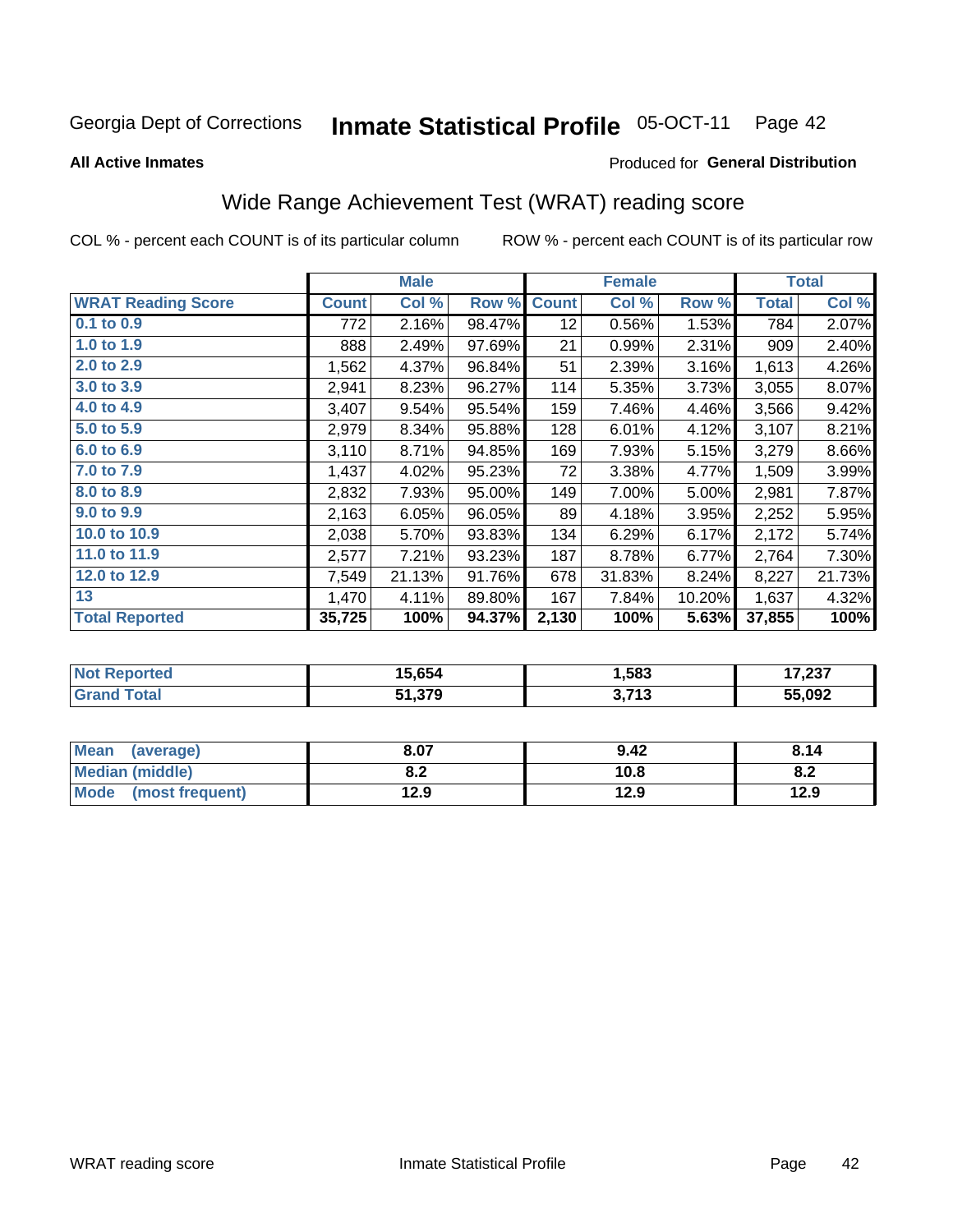#### **Inmate Statistical Profile 05-OCT-11** Page 43

**All Active Inmates** 

**Grand Total** 

#### Produced for General Distribution

# Wide Range Achievement Test (WRAT) math score

COL % - percent each COUNT is of its particular column

ROW % - percent each COUNT is of its particular row

 $3,713$ 

|                              |              | <b>Male</b> |        |                | <b>Female</b> |        |              | <b>Total</b> |
|------------------------------|--------------|-------------|--------|----------------|---------------|--------|--------------|--------------|
| <b>WRAT Mathematic Score</b> | <b>Count</b> | Col %       | Row %  | <b>Count</b>   | Col %         | Row %  | <b>Total</b> | Col %        |
| $0.1$ to $0.9$               | 117          | 0.33%       | 98.32% | $\overline{2}$ | 0.09%         | 1.68%  | 119          | 0.31%        |
| 1.0 to 1.9                   | 265          | 0.74%       | 97.07% | 8              | 0.38%         | 2.93%  | 273          | 0.72%        |
| 2.0 to 2.9                   | 884          | 2.47%       | 95.57% | 41             | 1.92%         | 4.43%  | 925          | 2.44%        |
| 3.0 to 3.9                   | 2,088        | 5.84%       | 96.35% | 79             | 3.71%         | 3.65%  | 2,167        | 5.72%        |
| 4.0 to 4.9                   | 4,316        | 12.08%      | 96.06% | 177            | 8.31%         | 3.94%  | 4,493        | 11.87%       |
| 5.0 to 5.9                   | 5,275        | 14.76%      | 95.34% | 258            | 12.11%        | 4.66%  | 5,533        | 14.61%       |
| 6.0 to 6.9                   | 7,863        | 22.01%      | 94.88% | 424            | 19.91%        | 5.12%  | 8,287        | 21.89%       |
| 7.0 to 7.9                   | 3,923        | 10.98%      | 95.33% | 192            | 9.01%         | 4.67%  | 4,115        | 10.87%       |
| 8.0 to 8.9                   | 3,135        | 8.77%       | 92.53% | 253            | 11.88%        | 7.47%  | 3,388        | 8.95%        |
| 9.0 to 9.9                   | 2,364        | 6.62%       | 93.74% | 158            | 7.42%         | 6.26%  | 2,522        | 6.66%        |
| 10.0 to 10.9                 | 1,048        | 2.93%       | 96.86% | 34             | 1.60%         | 3.14%  | 1,082        | 2.86%        |
| 11.0 to 11.9                 | 1,291        | 3.61%       | 91.50% | 120            | 5.63%         | 8.50%  | 1,411        | 3.73%        |
| 12.0 to 12.9                 | 2,979        | 8.34%       | 89.30% | 357            | 16.76%        | 10.70% | 3,336        | 8.81%        |
| 13                           | 183          | 0.51%       | 87.14% | 27             | 1.27%         | 12.86% | 210          | 0.55%        |
| <b>Total Reported</b>        | 35,731       | 100%        | 94.37% | 2,130          | 100%          | 5.63%  | 37,861       | 100%         |
|                              |              |             |        |                |               |        |              |              |
| <b>Not Reported</b>          |              | 15,648      |        |                | 1,583         |        |              | 17,231       |

| Mean<br>(average)       | 744<br>. | 8.01 | 7.16 |
|-------------------------|----------|------|------|
| <b>Median (middle)</b>  | ხ. J     |      | o.o  |
| Mode<br>(most frequent) | 6.9      | 12.9 | 6.9  |

51,379

55,092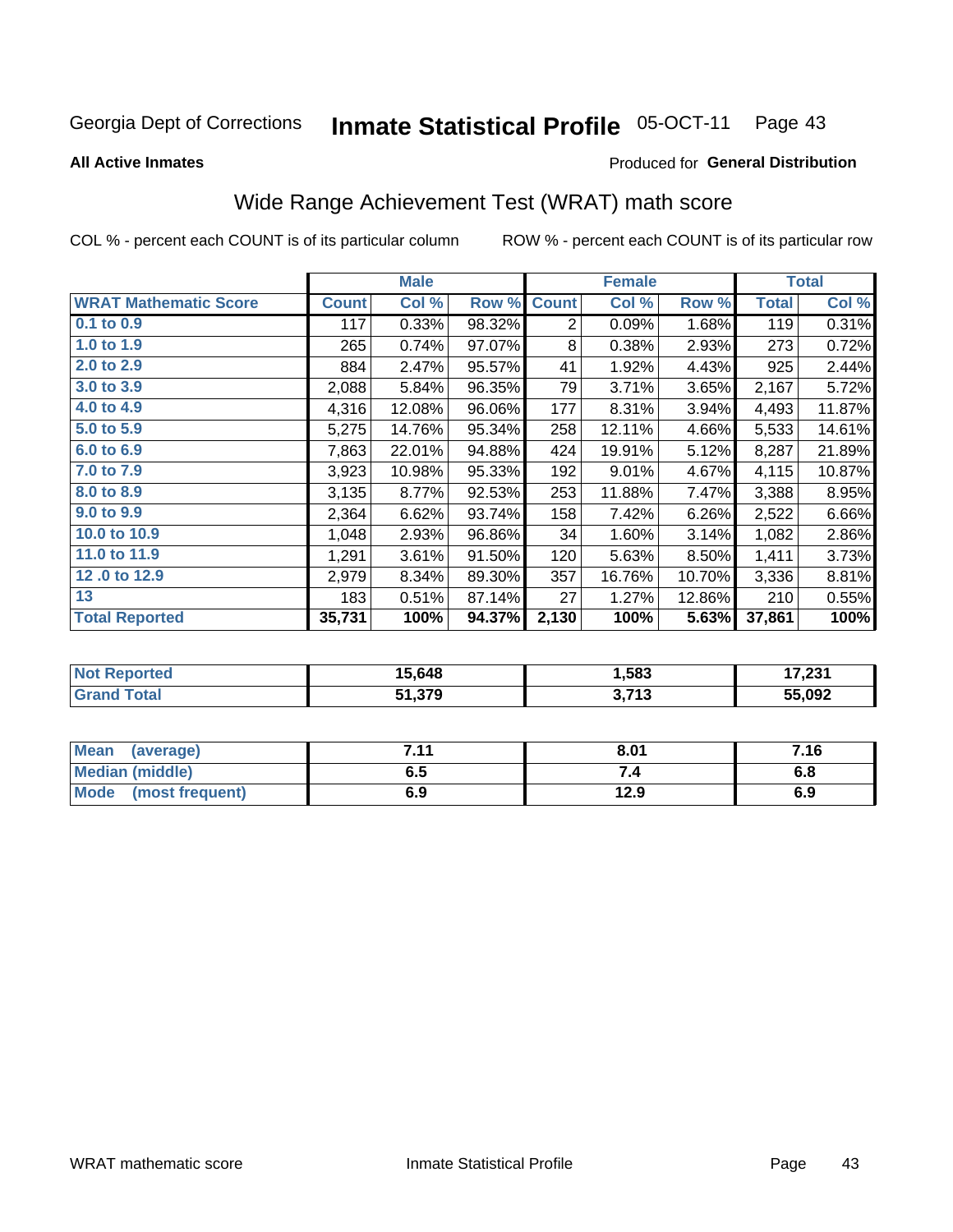#### **Inmate Statistical Profile 05-OCT-11** Page 44

**All Active Inmates** 

#### Produced for General Distribution

# Wide Range Achievement Test (WRAT) spelling score

COL % - percent each COUNT is of its particular column

|                                   |              | <b>Male</b> |        |              | <b>Female</b>                     |        |              | <b>Total</b> |
|-----------------------------------|--------------|-------------|--------|--------------|-----------------------------------|--------|--------------|--------------|
| <b>WRAT Spelling Score</b>        | <b>Count</b> | Col %       | Row %  | <b>Count</b> | Col %                             | Row %  | <b>Total</b> | Col %        |
| 0.1 to 0.9                        | 885          | 2.48%       | 98.66% | 12           | 0.56%                             | 1.34%  | 897          | 2.37%        |
| 1.0 to 1.9                        | 1,368        | 3.83%       | 98.35% | 23           | 1.08%                             | 1.65%  | 1,391        | 3.67%        |
| 2.0 to 2.9                        | 2,306        | 6.45%       | 98.13% | 44           | 2.06%                             | 1.87%  | 2,350        | 6.21%        |
| 3.0 to 3.9                        | 2,903        | 8.13%       | 97.25% | 82           | 3.85%                             | 2.75%  | 2,985        | 7.88%        |
| 4.0 to 4.9                        | 2,948        | 8.25%       | 96.97% | 92           | 4.32%                             | 3.03%  | 3,040        | 8.03%        |
| 5.0 to 5.9                        | 4,175        | 11.69%      | 95.95% | 176          | 8.26%                             | 4.05%  | 4,351        | 11.49%       |
| 6.0 to 6.9                        | 3,735        | 10.45%      | 95.28% | 185          | 8.68%                             | 4.72%  | 3,920        | 10.35%       |
| 7.0 to 7.9                        | 3,061        | 8.57%       | 94.33% | 184          | 8.63%                             | 5.67%  | 3,245        | 8.57%        |
| 8.0 to 8.9                        | 2,822        | 7.90%       | 93.97% | 181          | 8.49%                             | 6.03%  | 3,003        | 7.93%        |
| 9.0 to 9.9                        | 2,108        | 5.90%       | 94.74% | 117          | 5.49%                             | 5.26%  | 2,225        | 5.88%        |
| 10.0 to 10.9                      | 1,951        | 5.46%       | 94.94% | 104          | 4.88%                             | 5.06%  | 2,055        | 5.43%        |
| 11.0 to 11.9                      | 2,021        | 5.66%       | 93.01% | 152          | 7.13%                             | 6.99%  | 2,173        | 5.74%        |
| 12.0 to 12.9                      | 4,769        | 13.35%      | 87.57% | 677          | 31.77%                            | 12.43% | 5,446        | 14.38%       |
| 13                                | 676          | 1.89%       | 86.89% | 102          | 4.79%                             | 13.11% | 778          | 2.05%        |
| <b>Total Reported</b>             | 35,728       | 100%        | 94.37% | 2,131        | 100%                              | 5.63%  | 37,859       | 100%         |
|                                   |              |             |        |              |                                   |        |              |              |
| <b>Contract Contract Contract</b> |              | $\cdots$    |        |              | $\overline{a}$ = $\overline{a}$ = |        |              | $- - - - -$  |

| Ter.<br>NO | 15.651 | 1,582                     | 17,233 |
|------------|--------|---------------------------|--------|
|            | 51.379 | <b>1 אד</b> כ<br>1 J<br>◡ | 55,092 |

| <b>Mean</b><br>(average) | 7.23 | 9.30 | 7.35 |
|--------------------------|------|------|------|
| <b>Median (middle)</b>   |      | 9.6  | 6.9  |
| Mode<br>(most frequent)  | 12.9 | 12.9 | 12.9 |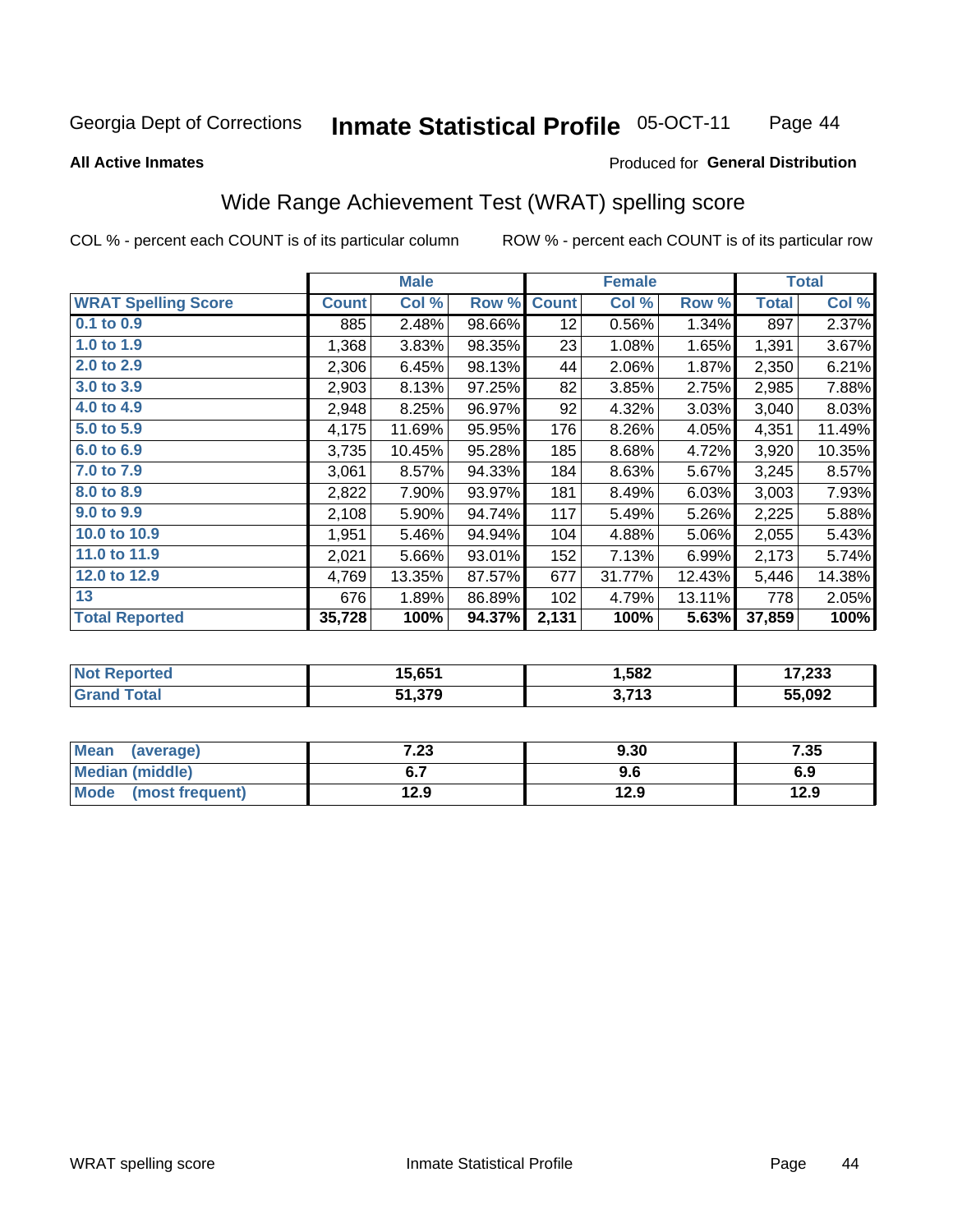#### **All Active Inmates**

### **Produced for General Distribution**

# Scope of substance abuse - summary

COL % - percent each COUNT is of its particular column

|                        |              | <b>Male</b> |           |              | <b>Female</b> |          |        | <b>Total</b> |
|------------------------|--------------|-------------|-----------|--------------|---------------|----------|--------|--------------|
| <b>Substance Abuse</b> | <b>Count</b> | Col %       | Row %     | <b>Count</b> | Col %         | Row %    | Total  | Col %        |
| <b>None</b>            | 33,710       | 65.61%      | 92.00%    | 2,933        | 78.99%        | $8.00\%$ | 36,643 | 66.51%       |
| <b>Drugs only</b>      | 9.576        | 18.64%      | 94.07%    | 604          | 16.27%        | $5.93\%$ | 10,180 | 18.48%       |
| <b>Alcohol only</b>    | 2.014        | $3.92\%$    | 98.10%    | 39           | 1.05%         | 1.90%    | 2,053  | 3.73%        |
| Drugs and alcohol      | 6.079        | 11.83%      | 97.80%    | 137          | 3.69%         | 2.20%    | 6,216  | 11.28%       |
| <b>Total Reported</b>  | 51,379       | 100%        | $93.26\%$ | 3,713        | 100%          | 6.74%    | 55,092 | 100%         |

| <b>Not Reported</b> |        |                       |        |
|---------------------|--------|-----------------------|--------|
| <b>Grand Total</b>  | 51,379 | <b>2742</b><br>J.I IJ | 55,092 |

|  | M<br>nuemi | None | <b>IODE</b><br>NIJ | <b>None</b> |
|--|------------|------|--------------------|-------------|
|--|------------|------|--------------------|-------------|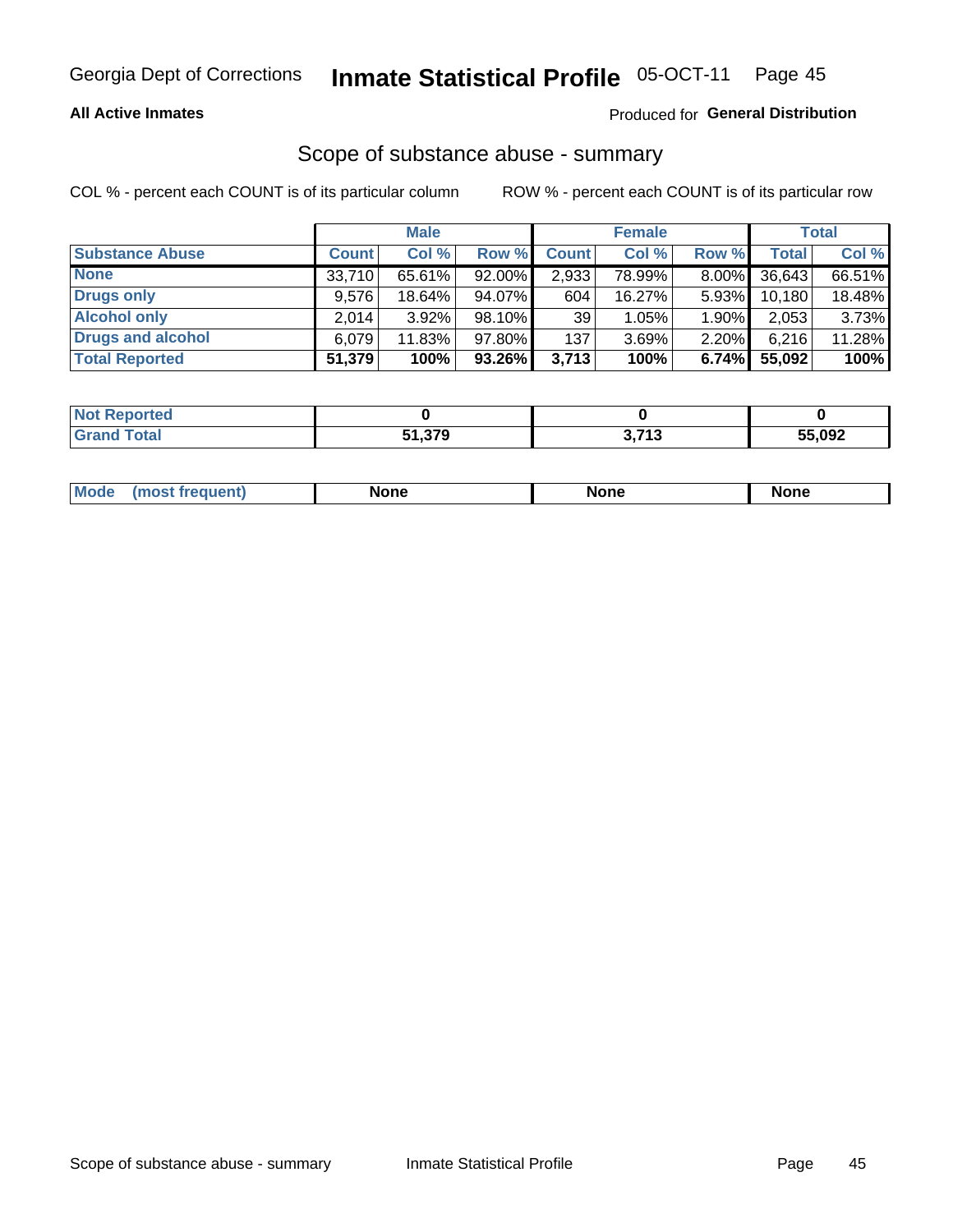### **All Active Inmates**

### **Produced for General Distribution**

### Scope of substance abuse - detail

COL % - percent each COUNT is of its particular column

|                                      |              | <b>Male</b> |        |              | <b>Female</b> |          |              | <b>Total</b> |
|--------------------------------------|--------------|-------------|--------|--------------|---------------|----------|--------------|--------------|
| <b>Substance Abuse</b>               | <b>Count</b> | Col %       | Row %  | <b>Count</b> | Col %         | Row %    | <b>Total</b> | Col %        |
| No drug or alcohol problems          | 33,710       | 65.61%      | 92.00% | 2,933        | 78.99%        | $8.00\%$ | 36,643       | 66.51%       |
| Drug addiction but no alcohol        | 172          | 0.33%       | 91.49% | 16           | 0.43%         | 8.51%    | 188          | 0.34%        |
| <b>Drug addiction and alcohol</b>    | 76           | 0.15%       | 98.70% |              | 0.03%         | 1.30%    | 77           | 0.14%        |
| <b>labuse</b>                        |              |             |        |              |               |          |              |              |
| <b>Drug addiction and alcoholism</b> | 58           | 0.11%       | 96.67% | 2            | 0.05%         | 3.33%    | 60           | 0.11%        |
| No drug problem but alcohol          | 1,668        | 3.25%       | 99.11% | 15           | 0.40%         | 0.89%    | 1,683        | 3.05%        |
| <b>labuse</b>                        |              |             |        |              |               |          |              |              |
| No drug problem but alcoholism       | 346          | 0.67%       | 93.51% | 24           | 0.65%         | 6.49%    | 370          | 0.67%        |
| Drug experiment but no alcohol       | 4,729        | 9.20%       | 96.97% | 148          | 3.99%         | 3.03%    | 4,877        | 8.85%        |
| <b>Drug experiment &amp; alcohol</b> | 934          | 1.82%       | 98.63% | 13           | 0.35%         | 1.37%    | 947          | 1.72%        |
| <b>labuse</b>                        |              |             |        |              |               |          |              |              |
| Drug experiment & alcoholism         | 306          | 0.60%       | 95.92% | 13           | 0.35%         | 4.08%    | 319          | 0.58%        |
| Drug abuse but no alcohol            | 4,675        | 9.10%       | 91.40% | 440          | 11.85%        | 8.60%    | 5,115        | 9.28%        |
| Drug abuse and alcohol abuse         | 3,997        | 7.78%       | 98.72% | 52           | 1.40%         | 1.28%    | 4,049        | 7.35%        |
| <b>Drug abuse and alcoholism</b>     | 708          | 1.38%       | 92.67% | 56           | 1.51%         | 7.33%    | 764          | 1.39%        |
| <b>Total Reported</b>                | 51,379       | 100%        | 93.26% | 3,713        | 100%          | 6.74%    | 55,092       | 100%         |

| <b>rtea</b><br><b>NOT</b> |        |                |        |
|---------------------------|--------|----------------|--------|
| <b>otal</b>               | 51,379 | 2742<br>J.I IJ | 55,092 |

| Mode (most frequent) | No drug or alcohol problems No drug or alcohol problems No drug or alcohol |          |
|----------------------|----------------------------------------------------------------------------|----------|
|                      |                                                                            | problems |
|                      |                                                                            |          |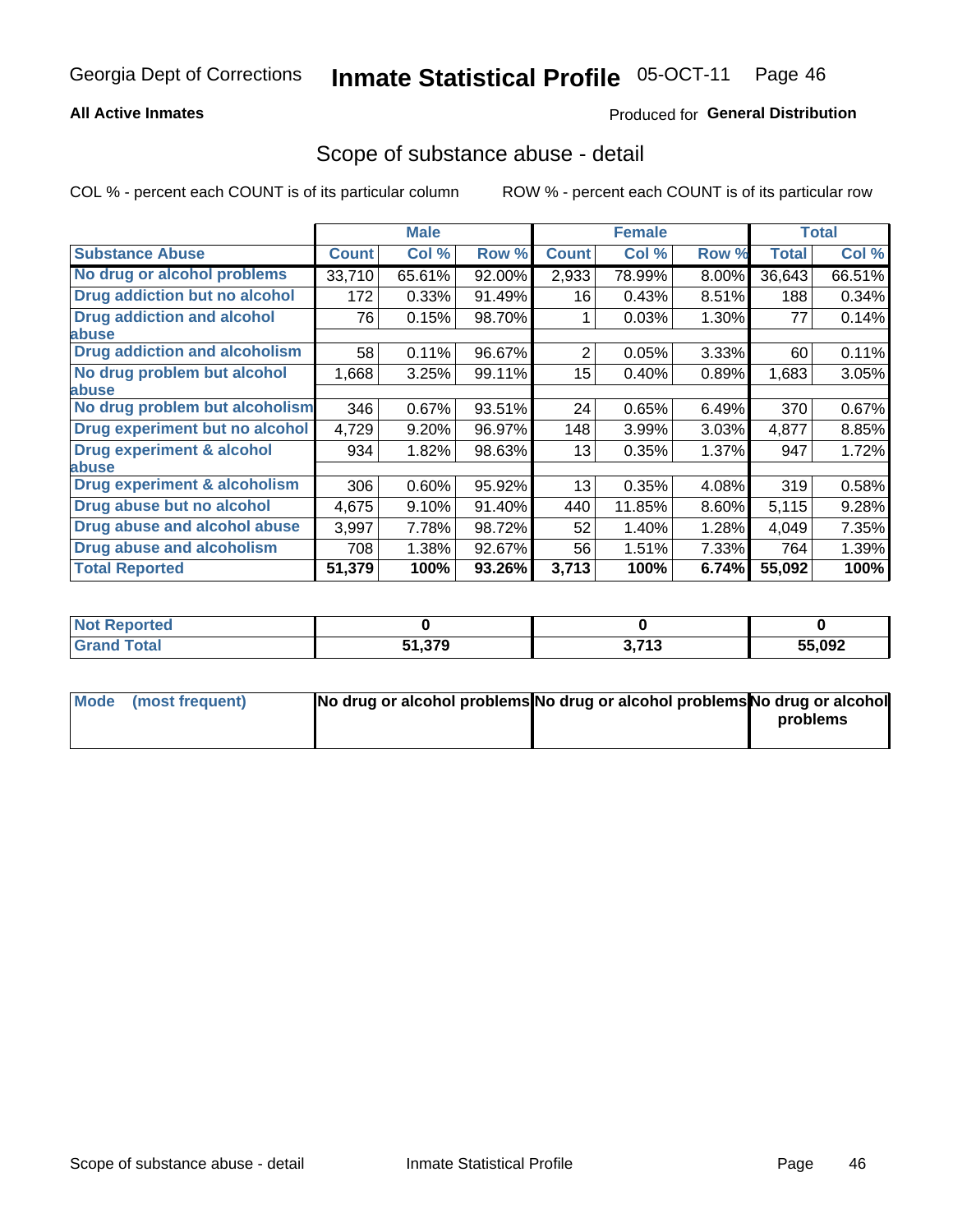#### **Inmate Statistical Profile 05-OCT-11** Page 47

**All Active Inmates** 

#### Produced for General Distribution

# Current / last mental health treatment level

COL % - percent each COUNT is of its particular column

|                                    |                 | <b>Male</b> |         |              | <b>Female</b> |        |        | <b>Total</b> |
|------------------------------------|-----------------|-------------|---------|--------------|---------------|--------|--------|--------------|
| <b>Mental Health Treatment Lev</b> | <b>Count</b>    | Col %       | Row %   | <b>Count</b> | Col %         | Row %  | Total  | Col %        |
| 1 No problem at current time       | 1,549           | 12.55%      | 97.67%  | 37           | 1.68%         | 2.33%  | 1,586  | 10.90%       |
| 2 Receiving outpatient             | 8,746           | 70.84%      | 80.56%  | 2,110        | 95.87%        | 19.44% | 10,856 | 74.63%       |
| <b>Treatment</b>                   |                 |             |         |              |               |        |        |              |
| 3 Inpatient, moderate              | 1,611           | 13.05%      | 97.46%  | 42           | 1.91%         | 2.54%  | 1,653  | 11.36%       |
| <b>Treatment</b>                   |                 |             |         |              |               |        |        |              |
| 4 Inpatient, intensive             | 405             | 3.28%       | 97.12%  | 12           | 0.55%         | 2.88%  | 417    | 2.87%        |
| <b>Treatment</b>                   |                 |             |         |              |               |        |        |              |
| 5 Undergoing crisis                | 30 <sup>°</sup> | 0.24%       | 100.00% |              |               |        | 30     | 0.21%        |
| <b>stabilization</b>               |                 |             |         |              |               |        |        |              |
| <b>6 Hospital for criminally</b>   | 5               | 0.04%       | 100.00% |              |               |        | 5      | 0.03%        |
| Tnsane                             |                 |             |         |              |               |        |        |              |
| <b>Total Evaluated</b>             | 12,346          | 100%        | 84.87%  | 2,201        | 100%          | 15.13% | 14,547 | 100%         |

| Never had MH evaluation | 39,033 | 512. ا           | 40,545 |
|-------------------------|--------|------------------|--------|
| $\tau$ otal             | 51,379 | - 74 2<br>טו ויט | 55,092 |

| <b>Median (middle)</b>         | <b>Receiving outpatient</b><br>treatment | <b>Receiving outpatient</b><br>treatment | <b>Receiving</b><br>outpatient<br>treatment |  |  |
|--------------------------------|------------------------------------------|------------------------------------------|---------------------------------------------|--|--|
| <b>Mode</b><br>(most frequent) | <b>Receiving outpatient</b><br>treatment | <b>Receiving outpatient</b><br>treatment | <b>Receiving</b><br>outpatient<br>treatment |  |  |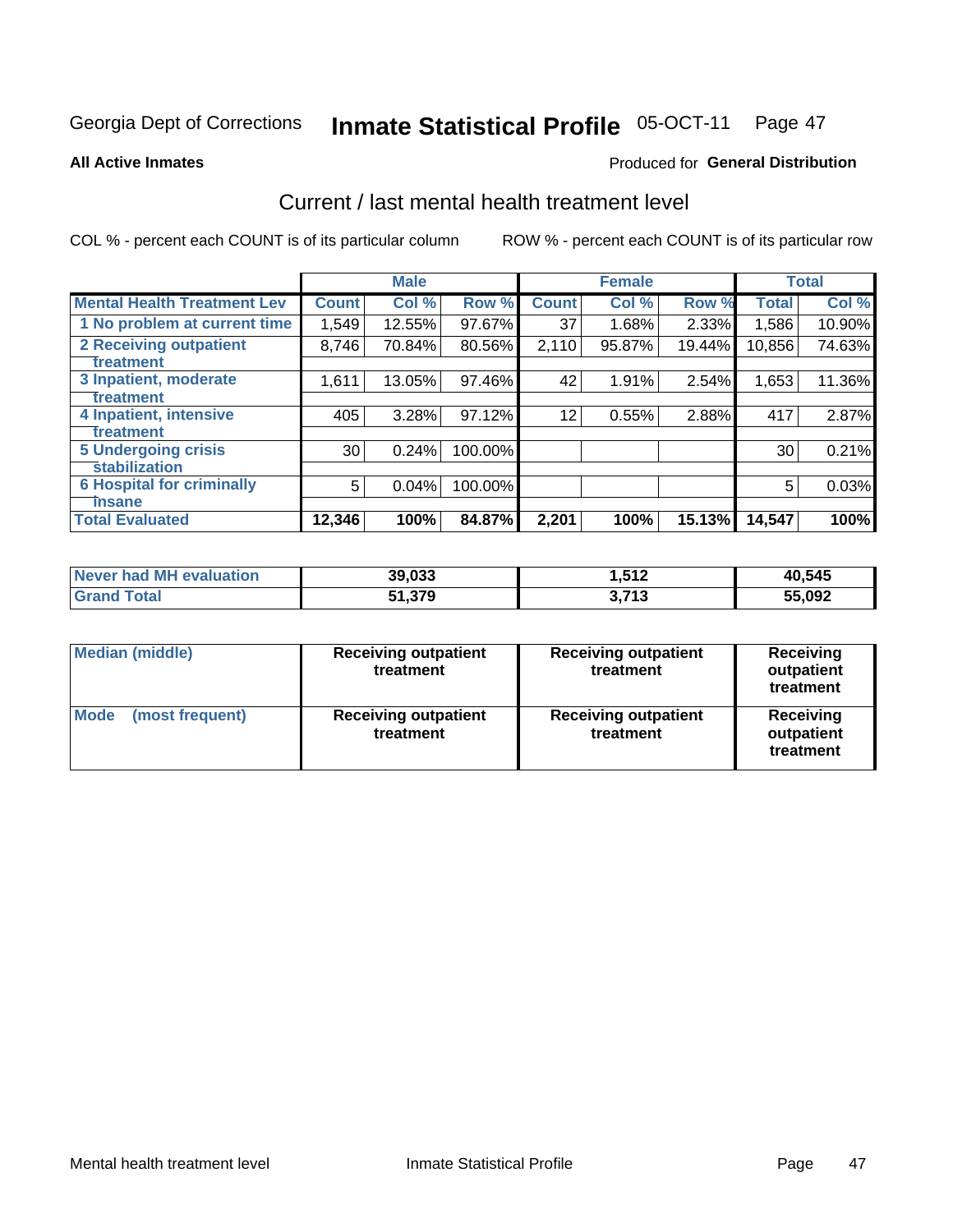### **All Active Inmates**

### Produced for General Distribution

# PULHESDWIT medical scale - 'P' overall condition ('P'hysical)

COL % - percent each COUNT is of its particular column

|                                  |              | <b>Male</b> |        |                 | <b>Female</b> |         |                 | <b>Total</b> |
|----------------------------------|--------------|-------------|--------|-----------------|---------------|---------|-----------------|--------------|
| <b>P' Overall Condition</b>      | <b>Count</b> | Col %       | Row %  | <b>Count</b>    | Col %         | Row %   | <b>Total</b>    | Col %        |
| 1 No medical illness             | 34,795       | 74.87%      | 94.60% | 1,986           | 55.57%        | 5.40%   | 36,781          | 73.49%       |
| 2 Well-controlled chronic        | 10,327       | 22.22%      | 87.53% | 1,471           | 41.16%        | 12.47%  | 11,798          | 23.57%       |
| <b>illness</b>                   |              |             |        |                 |               |         |                 |              |
| 3 Poorly-controlled chronic      | 1,242        | $2.67\%$    | 95.17% | 63              | 1.76%         | 4.83%   | 1,305           | 2.61%        |
| <b>illness</b>                   |              |             |        |                 |               |         |                 |              |
| 4 Significant problems requiring | 100          | 0.22%       | 90.09% | 11              | 0.31%         | 9.91%   | 111             | 0.22%        |
| special housing                  |              |             |        |                 |               |         |                 |              |
| 5 Terminal illness, < 6 months   | 9            | 0.02%       | 90.00% |                 | 0.03%         | 10.00%  | 10 <sup>1</sup> | 0.02%        |
| to live                          |              |             |        |                 |               |         |                 |              |
| 6 Inmate is pregnant             |              |             |        | 42 <sup>1</sup> | 1.18%         | 100.00% | 42              | 0.08%        |
| <b>Total Reported</b>            | 46,473       | 100%        | 92.86% | 3,574           | 100%          | 7.14%   | 50,047          | 100%         |

| тео | .906   | 139          | 5,045  |
|-----|--------|--------------|--------|
|     | - מידי | 749<br>. . J | 55,092 |

| Mode | (most frequent) | 1 No medical illness | 1 No medical illness | 1 No medical<br>illness |
|------|-----------------|----------------------|----------------------|-------------------------|
|------|-----------------|----------------------|----------------------|-------------------------|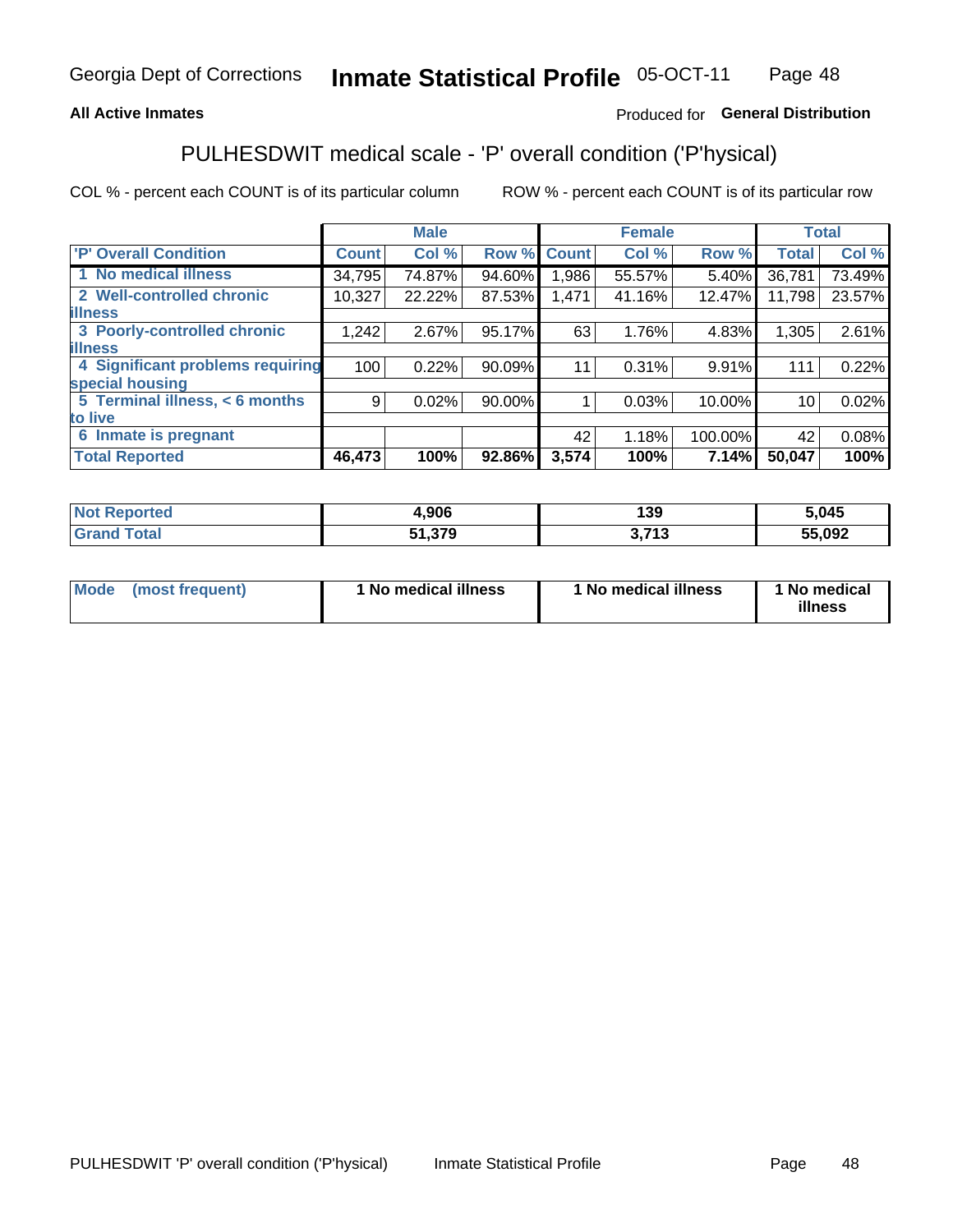#### **All Active Inmates**

### Produced for General Distribution

# PULHESDWIT medical scale - 'U' upper body

COL % - percent each COUNT is of its particular column

|                              |              | <b>Male</b> |         |              | <b>Female</b> |        |              | <b>Total</b> |
|------------------------------|--------------|-------------|---------|--------------|---------------|--------|--------------|--------------|
| <b>U' Upper Body</b>         | <b>Count</b> | Col %       | Row %   | <b>Count</b> | Col %         | Row %  | <b>Total</b> | Col %        |
| 1 Upper bones, joints,       | 44,373       | 95.67%      | 92.98%  | 3,349        | 93.65%        | 7.02%  | 47,722       | 95.53%       |
| muscles all OK               |              |             |         |              |               |        |              |              |
| 2 One or both arms minimally | 1,676        | 3.61%       | 89.01%  | 207          | 5.79%         | 10.99% | 1,883        | 3.77%        |
| limited                      |              |             |         |              |               |        |              |              |
| 3 One or both arms           | 290          | 0.63%       | 94.77%  | 16           | 0.45%         | 5.23%  | 306          | 0.61%        |
| <b>moderately limited</b>    |              |             |         |              |               |        |              |              |
| 4 One arm disabled,          | 38           | 0.08%       | 90.48%  | 4            | 0.11%         | 9.52%  | 42           | 0.08%        |
| paralyzed, or amputated      |              |             |         |              |               |        |              |              |
| 5 Both arms disabled,        | 4            | 0.01%       | 100.00% |              |               |        | 4            | 0.01%        |
| paralyzed, or amputated      |              |             |         |              |               |        |              |              |
| <b>Total Reported</b>        | 46,381       | 100%        | 92.84%  | 3,576        | 100%          | 7.16%  | 49,957       | 100%         |

| <b>Not Reported</b> | 4,998        | , , ,<br>137              | 135<br>v. |
|---------------------|--------------|---------------------------|-----------|
| <b>Total</b>        | 51,379<br>E4 | <b>742</b><br>1 I J<br>v. | 55,092    |

| Mode<br>(most frequent) | 1 Upper bones, joints,<br>muscles all OK | 1 Upper bones, joints,<br>muscles all OK | 1 Upper bones,<br>joints, muscles all<br>ΟK |
|-------------------------|------------------------------------------|------------------------------------------|---------------------------------------------|
|-------------------------|------------------------------------------|------------------------------------------|---------------------------------------------|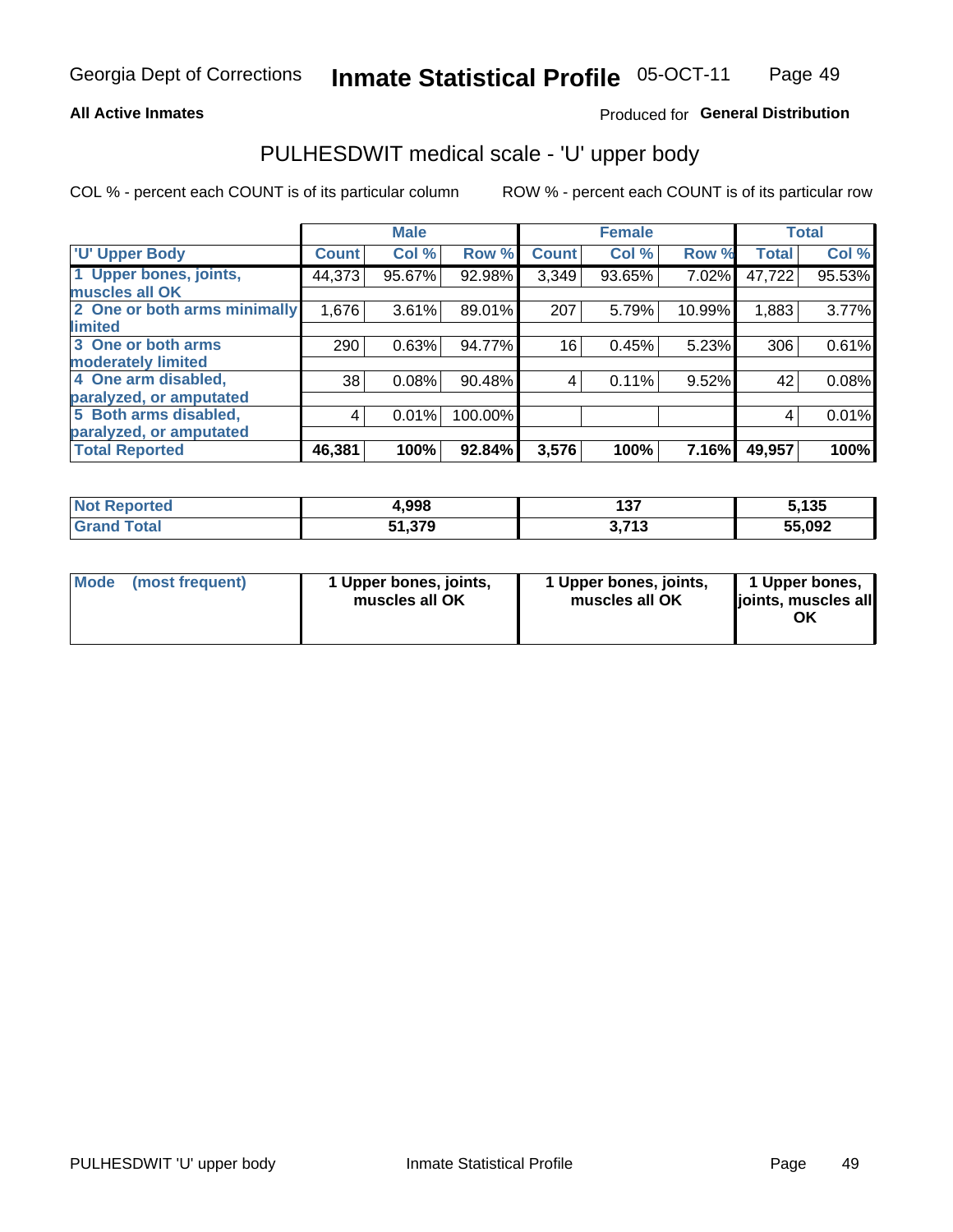#### **All Active Inmates**

### Produced for General Distribution

# PULHESDWIT medical scale - 'L' lower body

COL % - percent each COUNT is of its particular column

|                                |              | <b>Male</b> |        |              | <b>Female</b> |        |              | <b>Total</b> |
|--------------------------------|--------------|-------------|--------|--------------|---------------|--------|--------------|--------------|
| 'L' Lower Body                 | <b>Count</b> | Col %       | Row %  | <b>Count</b> | Col %         | Row %  | <b>Total</b> | Col %        |
| 1 Lower bones, joints,         | 41,185       | 88.79%      | 93.56% | 2,836        | 79.31%        | 6.44%  | 44,021       | 88.11%       |
| muscles all OK                 |              |             |        |              |               |        |              |              |
| 2 One or both legs minimally   | 4,406        | 9.50%       | 86.26% | 702          | 19.63%        | 13.74% | 5,108        | 10.22%       |
| limited                        |              |             |        |              |               |        |              |              |
| 3 One or both legs             | 686          | 1.48%       | 96.08% | 28           | 0.78%         | 3.92%  | 714          | 1.43%        |
| moderately limited             |              |             |        |              |               |        |              |              |
| 4 One leg disabled, paralyzed, | 99           | 0.21%       | 92.52% | 8            | 0.22%         | 7.48%  | 107          | 0.21%        |
| or amputated                   |              |             |        |              |               |        |              |              |
| 5 Both legs disabled,          | 9            | 0.02%       | 81.82% | 2            | 0.06%         | 18.18% | 11           | 0.02%        |
| paralyzed, or amputated        |              |             |        |              |               |        |              |              |
| <b>Total Reported</b>          | 46,385       | 100%        | 92.84% | 3,576        | 100%          | 7.16%  | 49,961       | 100%         |

| <b>Not Reported</b>          | 4,994  | 137          | E 494<br>. J. I J I |
|------------------------------|--------|--------------|---------------------|
| <b>Total</b><br><b>Grand</b> | 51,379 | -742<br>טווט | 55,092              |

|  | Mode (most frequent) | 1 Lower bones, joints,<br>muscles all OK | 1 Lower bones, joints,<br>muscles all OK | 1 Lower bones,<br>joints, muscles all<br>ΟK |
|--|----------------------|------------------------------------------|------------------------------------------|---------------------------------------------|
|--|----------------------|------------------------------------------|------------------------------------------|---------------------------------------------|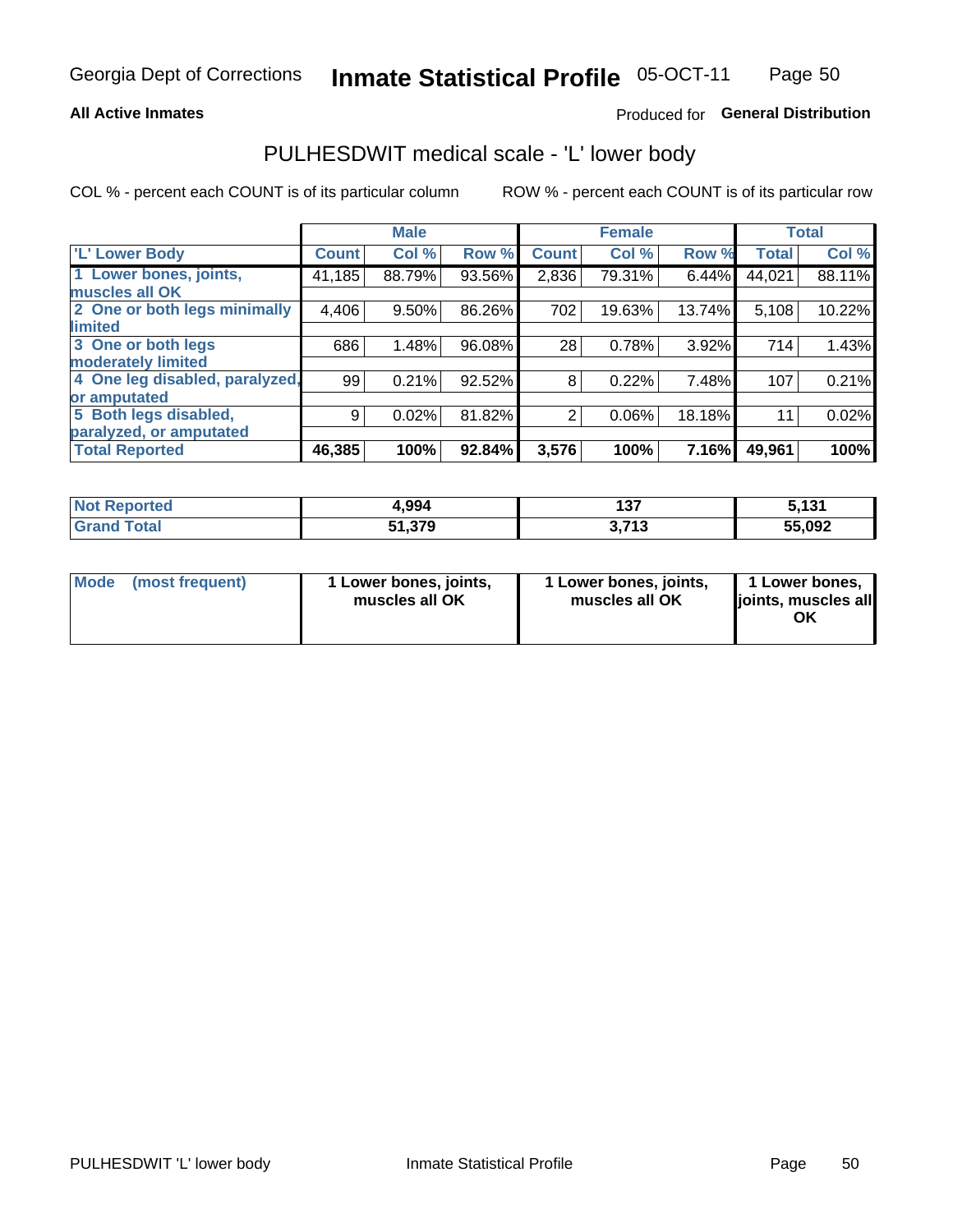#### **All Active Inmates**

### Produced for General Distribution

# PULHESDWIT medical scale - 'H' hearing

COL % - percent each COUNT is of its particular column

|                                |              | <b>Male</b> |         |             | <b>Female</b> |       | <b>Total</b> |        |
|--------------------------------|--------------|-------------|---------|-------------|---------------|-------|--------------|--------|
| <b>H'</b> Hearing              | <b>Count</b> | Col %       |         | Row % Count | Col %         | Row % | <b>Total</b> | Col %  |
| 1 Normal hearing both ears     | 45,814       | 98.79%      | 92.83%  | 3,539       | 99.02%        | 7.17% | 49,353       | 98.81% |
| 2 Some loss in one ear with    | 445          | 0.96%       | 93.10%  | 33          | 0.92%         | 6.90% | 478          | 0.96%  |
| other OK, or mild loss in both |              |             |         |             |               |       |              |        |
| 3 Total loss in one ear with   | 87           | 0.19%       | 97.75%  | 2           | $0.06\%$      | 2.25% | 89           | 0.18%  |
| mild loss in other             |              |             |         |             |               |       |              |        |
| 4 Severe loss in both ears     | 15           | 0.03%       | 100.00% |             |               |       | 15           | 0.03%  |
| 5 Total loss in both ears,     | 12           | 0.03%       | 100.00% |             |               |       | 12           | 0.02%  |
| requiring special housing      |              |             |         |             |               |       |              |        |
| <b>Total Reported</b>          | 46,373       | 100%        | 92.84%  | 3,574       | 100%          | 7.16% | 49,947       | 100%   |

| <b>Not Renc</b><br><b>oorted</b> | 5,006  | 139                  | 145    |
|----------------------------------|--------|----------------------|--------|
| Total                            | 51,379 | 2 74 2<br>. . U<br>. | 55,092 |

| Mode (most frequent) | 1 Normal hearing both ears 1 Normal hearing both ears 1 Normal hearing | both ears |
|----------------------|------------------------------------------------------------------------|-----------|
|                      |                                                                        |           |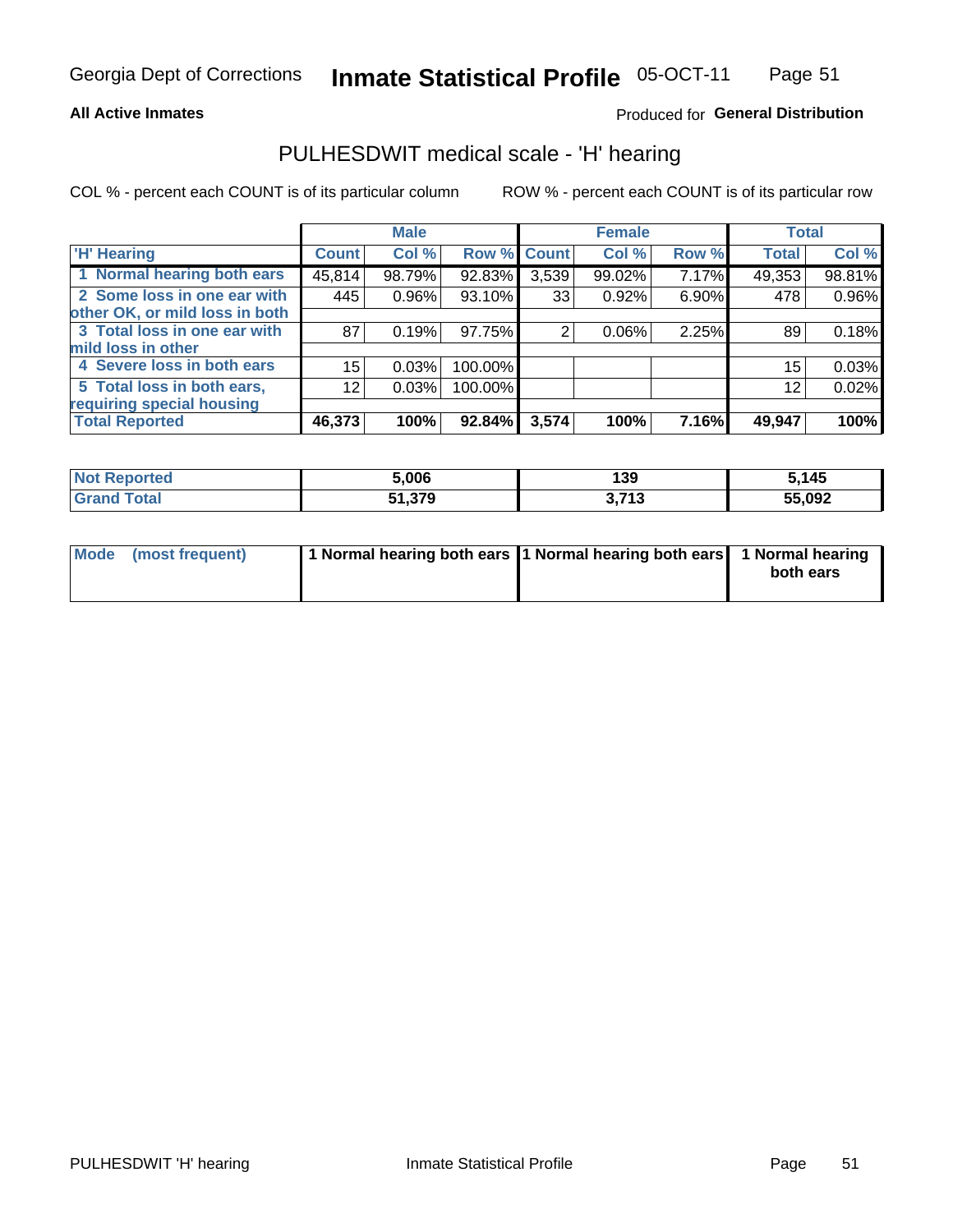#### **All Active Inmates**

### Produced for General Distribution

# PULHESDWIT medical scale - 'E' vision

COL % - percent each COUNT is of its particular column

|                                 |              | <b>Male</b> |        |              | <b>Female</b> |        |              | <b>Total</b> |
|---------------------------------|--------------|-------------|--------|--------------|---------------|--------|--------------|--------------|
| 'E' Vision                      | <b>Count</b> | Col %       | Row %  | <b>Count</b> | Col %         | Row %  | <b>Total</b> | Col %        |
| 1 Correctable to 20/40 in both  | 37,576       | 82.54%      | 94.88% | 2,028        | 56.76%        | 5.12%  | 39,604       | 80.66%       |
| eyes                            |              |             |        |              |               |        |              |              |
| 2 Correctable to 20/70 in one   | 7,011        | 15.40%      | 83.32% | 1,404        | 39.29%        | 16.68% | 8,415        | 17.14%       |
| eye, may be blind in other      |              |             |        |              |               |        |              |              |
| 3 Correctable to 20/200 in one  | 804          | 1.77%       | 86.17% | 129          | 3.61%         | 13.83% | 933          | 1.90%        |
| eye, may be blind in other      |              |             |        |              |               |        |              |              |
| 4 One eye not correctable to    | 119          | 0.26%       | 91.54% | 11           | 0.31%         | 8.46%  | 130          | 0.26%        |
| 20/200, other may be blind      |              |             |        |              |               |        |              |              |
| 5 Blind in both eyes, requiring | 15           | 0.03%       | 93.75% |              | 0.03%         | 6.25%  | 16           | 0.03%        |
| special housing                 |              |             |        |              |               |        |              |              |
| <b>Total Reported</b>           | 45,525       | 100%        | 92.72% | 3,573        | 100%          | 7.28%  | 49,098       | 100%         |

| <b>Not Reported</b> | 5,854  | 140              | 5,994  |
|---------------------|--------|------------------|--------|
| Гоtal               | 51,379 | <b>2742</b><br>. | 55,092 |

| Mode (most frequent) | 1 Correctable to 20/40 in both<br>eves | 1 Correctable to 20/40 in   1 Correctable to  <br>both eves | 20/40 in both eyes |  |  |
|----------------------|----------------------------------------|-------------------------------------------------------------|--------------------|--|--|
|                      |                                        |                                                             |                    |  |  |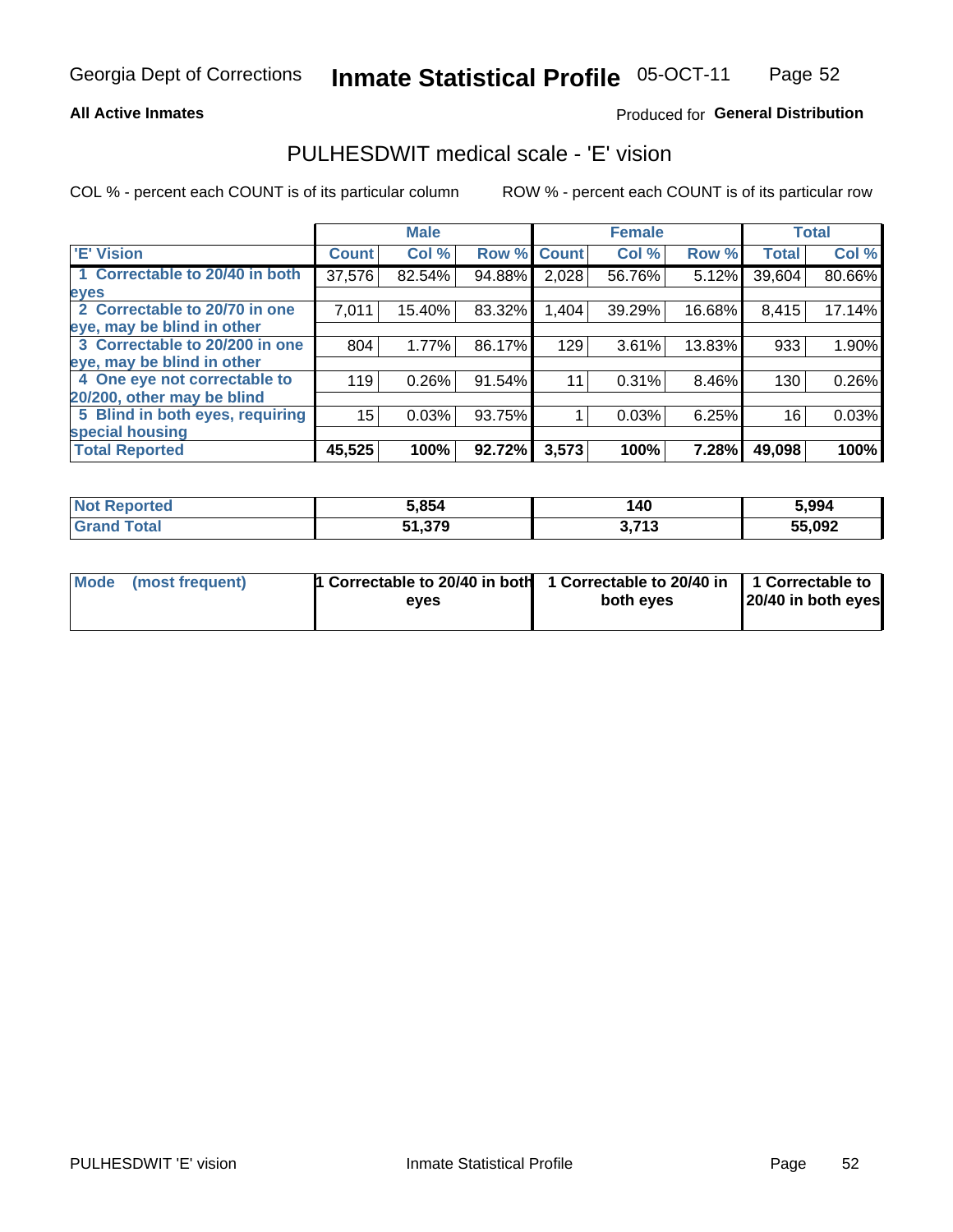#### **All Active Inmates**

### Produced for General Distribution

# PULHESDWIT medical scale - 'S' pSychiatric

COL % - percent each COUNT is of its particular column

|                                        | <b>Male</b>     |          | <b>Female</b> |             |        | <b>Total</b>   |              |        |
|----------------------------------------|-----------------|----------|---------------|-------------|--------|----------------|--------------|--------|
| 'S' pSychiatric                        | <b>Count</b>    | Col %    |               | Row % Count | Col %  | Row %          | <b>Total</b> | Col %  |
| 1 No impairment or disorders           | 39,770          | 86.00%   | 95.10%        | 2,047       | 57.97% | 4.90%          | 41,817       | 84.02% |
| 2 Stable, or in remission, or          | 4,963           | 10.73%   | 77.26%        | 1,461       | 41.38% | 22.74%         | 6,424        | 12.91% |
| mild impairment or retardation         |                 |          |               |             |        |                |              |        |
| 3 Requires moderate inpatient          | 1,250           | 2.70%    | 98.74%        | 16          | 0.45%  | 1.26%          | 1,266        | 2.54%  |
| treatment                              |                 |          |               |             |        |                |              |        |
| 4 Requires intensive inpatient         | 239             | 0.52%    | 97.15%        |             | 0.20%  | 2.85%          | 246          | 0.49%  |
| treatment                              |                 |          |               |             |        |                |              |        |
| <b>5 Requires Crisis Stabilization</b> | 20 <sub>1</sub> | $0.04\%$ | 100.00%       |             |        |                | 20           | 0.04%  |
| Unit (CSU) inpatient care              |                 |          |               |             |        |                |              |        |
| <b>Total Reported</b>                  | 46,242          | 100%     | 92.91%        | 3,531       | 100%   | 7.09% <b>I</b> | 49,773       | 100%   |

| <b>Not Reported</b> | 127<br>1 J I           | 182             | 5,319  |
|---------------------|------------------------|-----------------|--------|
| Total<br>Grand      | 370<br>34<br>J I J I J | 2.742<br>J.I IJ | 55,092 |

| Mode<br>1 No impairment or disorders<br>(most frequent) | 1 No impairment or<br>disorders | 1 No impairment or<br>disorders |
|---------------------------------------------------------|---------------------------------|---------------------------------|
|---------------------------------------------------------|---------------------------------|---------------------------------|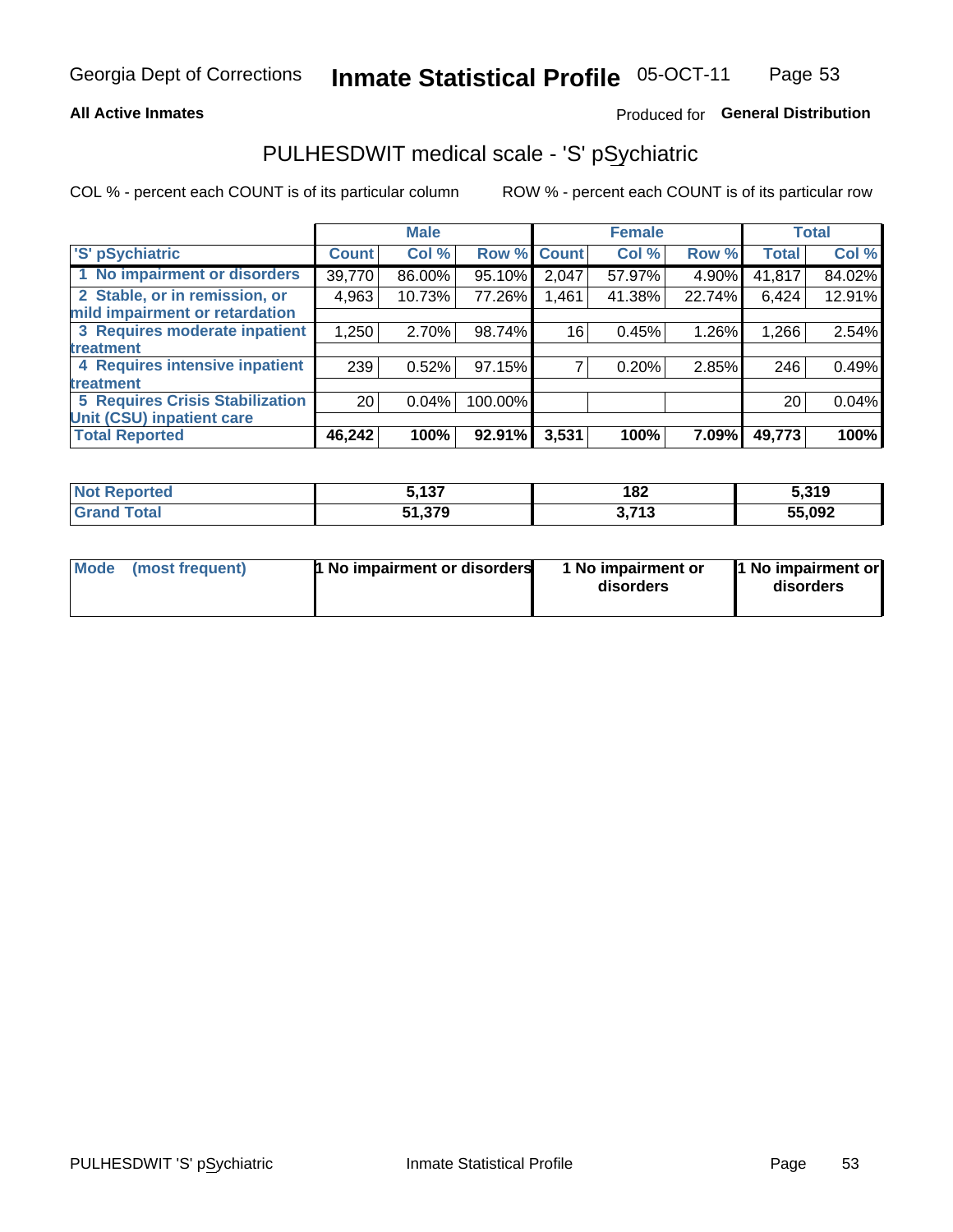#### **All Active Inmates**

### Produced for General Distribution

# PULHESDWIT medical scale - 'D' dental

COL % - percent each COUNT is of its particular column

|                                 | <b>Male</b>  |        | <b>Female</b> |              |        | <b>Total</b> |              |        |
|---------------------------------|--------------|--------|---------------|--------------|--------|--------------|--------------|--------|
| <b>D'</b> Dental                | <b>Count</b> | Col %  | Row %         | <b>Count</b> | Col %  | Row %        | <b>Total</b> | Col %  |
| 1 Minimal routine dental health | 21,814       | 49.76% | 90.98%        | 2,163        | 61.26% | 9.02%        | 23,977       | 50.62% |
| <b>needs</b>                    |              |        |               |              |        |              |              |        |
| 2 Moderate cavities and/or gum  | 15,580       | 35.54% | 93.15%        | 1,145        | 32.43% | 6.85%        | 16,725       | 35.31% |
| disease                         |              |        |               |              |        |              |              |        |
| 3 Extensive gum disease         | 6,430        | 14.67% | 96.66%        | 222          | 6.29%  | 3.34%        | 6,652        | 14.04% |
| and/or widespread decay         |              |        |               |              |        |              |              |        |
| 4 Urgent need for dental        | 15           | 0.03%  | 93.75%        |              | 0.03%  | 6.25%        | 16           | 0.03%  |
| <b>services</b>                 |              |        |               |              |        |              |              |        |
| 5 Life-threatening disease or   |              | 0.01%  | 100.00%       |              |        |              |              | 0.01%  |
| extreme pain or infection       |              |        |               |              |        |              |              |        |
| <b>Total Reported</b>           | 43,840       | 100%   | 92.55%        | 3,531        | 100%   | 7.45%        | 47,371       | 100.0% |

| <b>Not Reported</b> | 7,539  | 182                | フラウイ<br>14.1 |
|---------------------|--------|--------------------|--------------|
| Гоtа                | 51,379 | <b>2742</b><br>. . | 55,092       |

| 1 Minimal routine dental<br>Mode<br>(most frequent)<br>health needs | 1 Minimal routine dental 1 Minimal routine<br>health needs | dental health<br>needs |
|---------------------------------------------------------------------|------------------------------------------------------------|------------------------|
|---------------------------------------------------------------------|------------------------------------------------------------|------------------------|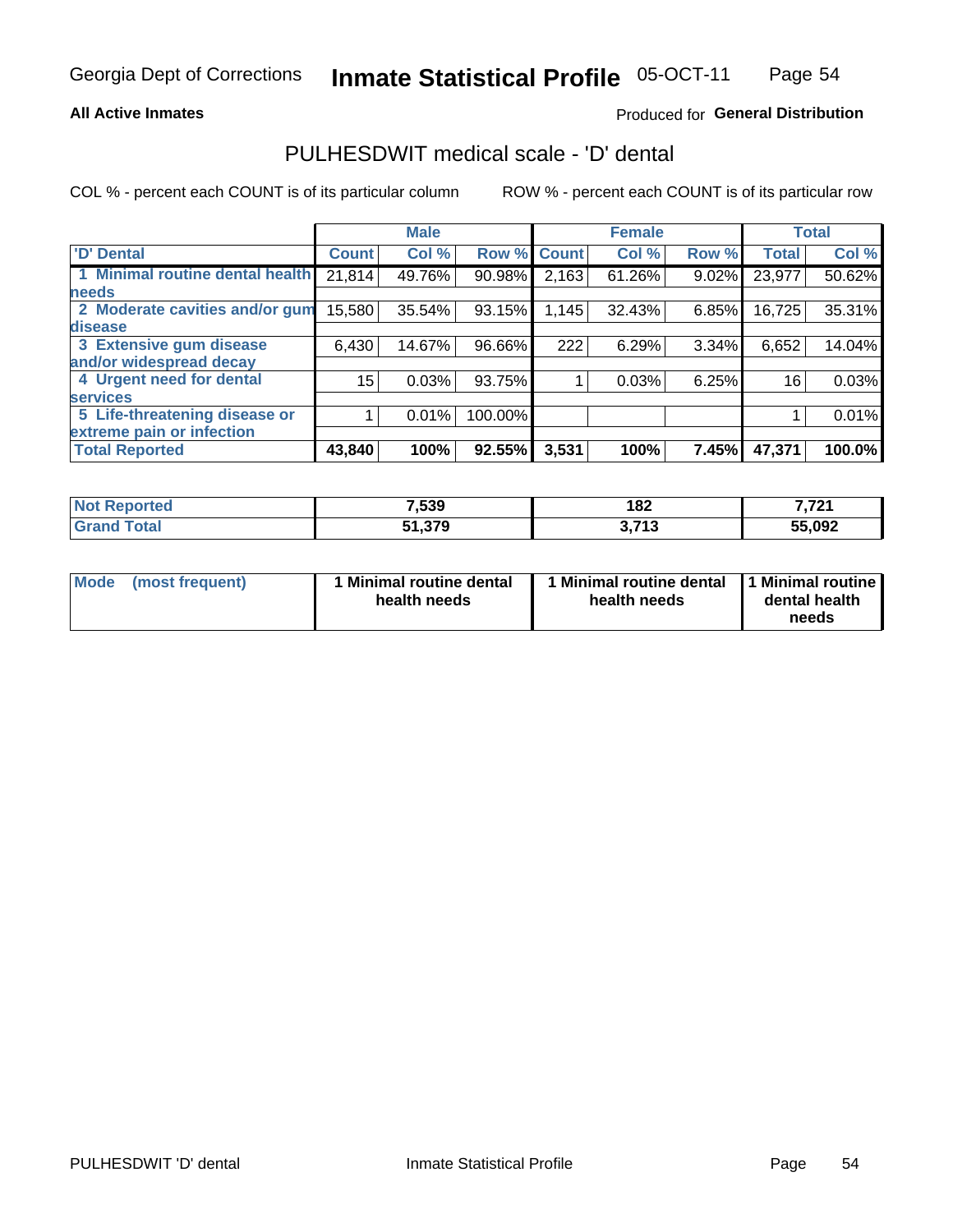#### **All Active Inmates**

### Produced for General Distribution

# PULHESDWIT medical scale - 'W' work ability

COL % - percent each COUNT is of its particular column

|                                 | <b>Male</b>  |          | <b>Female</b> |             |        | <b>Total</b> |              |        |
|---------------------------------|--------------|----------|---------------|-------------|--------|--------------|--------------|--------|
| <b>W' work ability</b>          | <b>Count</b> | Col %    |               | Row % Count | Col %  | Row %        | <b>Total</b> | Col %  |
| 1 Unrestricted work or activity | 38,616       | 83.27%   | 93.23%        | 2,805       | 78.42% | $6.77\%$     | 41,421       | 82.92% |
| 2 Minor restrictions on type of | 6,136        | 13.23%   | 90.38%        | 653         | 18.26% | 9.62%        | 6,789        | 13.59% |
| <b>work</b>                     |              |          |               |             |        |              |              |        |
| 3 Moderate restrictions on type | 1,089        | 2.35%    | 94.70%        | 61          | 1.71%  | 5.30%        | 1,150        | 2.30%  |
| lof work                        |              |          |               |             |        |              |              |        |
| 4 Major restrictions on type of | 361          | 0.78%    | 88.48%        | 47          | 1.31%  | 11.52%       | 408          | 0.82%  |
| <b>work</b>                     |              |          |               |             |        |              |              |        |
| 5 Cannot work under any         | 173          | $0.37\%$ | 94.02%        | 11          | 0.31%  | 5.98%        | 184          | 0.37%  |
| <b>circumstances</b>            |              |          |               |             |        |              |              |        |
| <b>Total Reported</b>           | 46,375       | 100%     | 92.84%        | 3,577       | 100%   | 7.16%        | 49,952       | 100%   |

| <b>Not Reported</b> | 5.004      | 136     | 5,140  |
|---------------------|------------|---------|--------|
| <b>Total</b>        | <b>270</b> | י די    | 55,092 |
| <b>Grand</b>        | פ וכהו כ   | J.I I J |        |

| Mode            | 1 Unrestricted work or | 1 Unrestricted work or | 1 Unrestricted   |
|-----------------|------------------------|------------------------|------------------|
| (most frequent) | activity               | activity               | work or activity |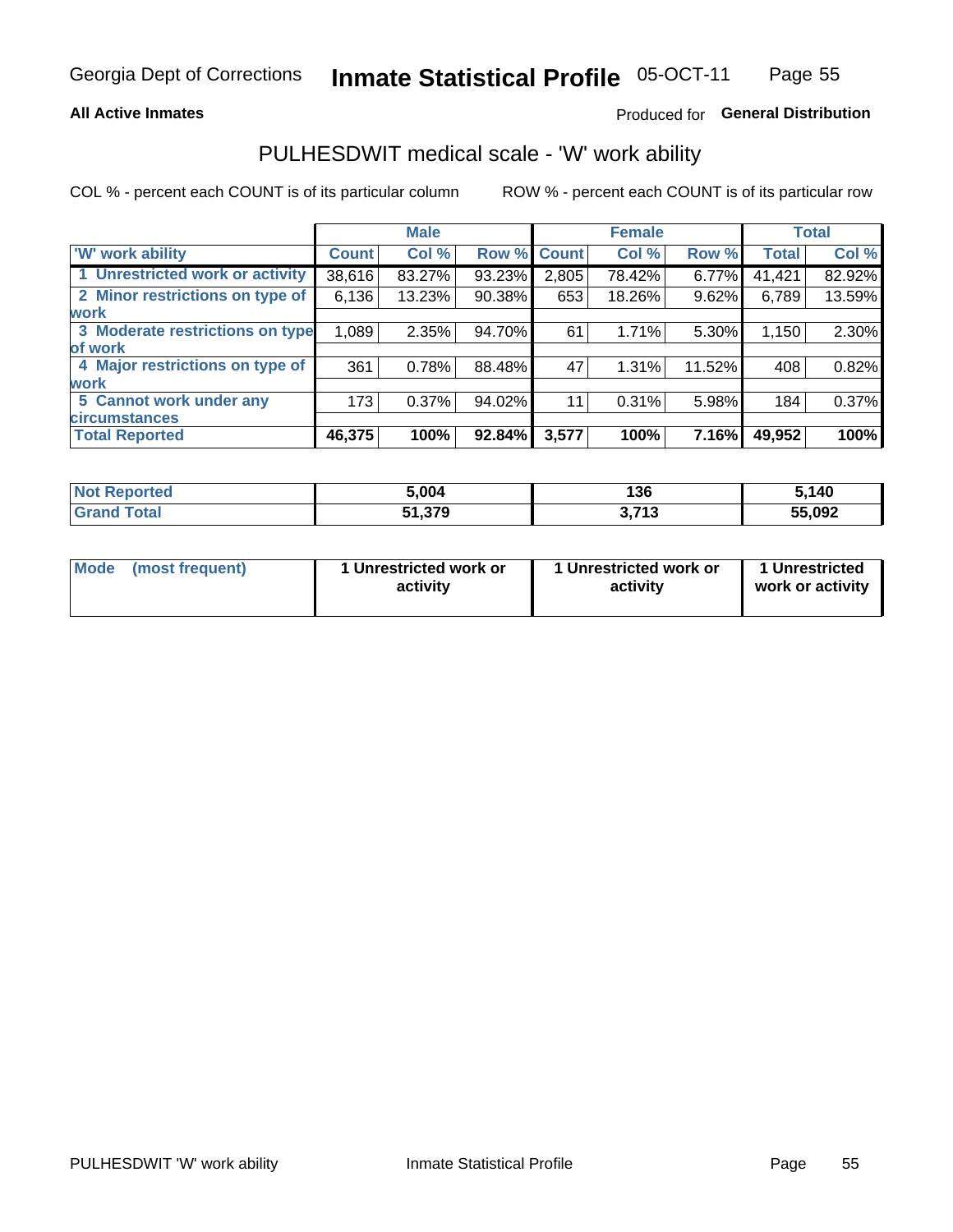#### **All Active Inmates**

### Produced for General Distribution

# PULHESDWIT medical scale - 'I' impairment

COL % - percent each COUNT is of its particular column

|                                   | <b>Male</b><br><b>Female</b> |        | <b>Total</b> |       |        |        |              |        |
|-----------------------------------|------------------------------|--------|--------------|-------|--------|--------|--------------|--------|
| <b>T' Impairment</b>              | <b>Count</b>                 | Col %  | Row % Count  |       | Col %  | Row %  | <b>Total</b> | Col %  |
| 1 No impairments or               | 46,071                       | 99.41% | 92.87%       | 3,536 | 98.96% | 7.13%  | 49,607       | 99.37% |
| disabilities                      |                              |        |              |       |        |        |              |        |
| 2 Wheelchair-bound but            | 186                          | 0.40%  | 86.51%       | 29    | 0.81%  | 13.49% | 215          | 0.43%  |
| otherwise OK                      |                              |        |              |       |        |        |              |        |
| <b>3 Needs low-level Assisted</b> | 38                           | 0.08%  | 90.48%       | 4     | 0.11%  | 9.52%  | 42           | 0.08%  |
| Living (level I)                  |                              |        |              |       |        |        |              |        |
| 4 Needs moderate Assisted         | 5                            | 0.01%  | 100.00%      |       |        |        | 5            | 0.01%  |
| <b>Living (level II)</b>          |                              |        |              |       |        |        |              |        |
| <b>5 Needs maximal Assisted</b>   | 46                           | 0.10%  | 92.00%       | 4     | 0.11%  | 8.00%  | 50           | 0.10%  |
| <b>Living (level III)</b>         |                              |        |              |       |        |        |              |        |
| <b>Total Reported</b>             | 46,346                       | 100%   | 92.84%       | 3,573 | 100%   | 7.16%  | 49,919       | 100%   |

| <b>Not</b><br>Reported | 5,033  | 140              | E 172<br>ว. เ เ ง |
|------------------------|--------|------------------|-------------------|
| <b>Total</b>           | 51,379 | <b>742</b><br>v. | 55,092            |

| Mode | (most frequent) | 1 No impairments or<br>disabilities | 1 No impairments or<br>disabilities | 1 No impairments<br>or disabilities |
|------|-----------------|-------------------------------------|-------------------------------------|-------------------------------------|
|------|-----------------|-------------------------------------|-------------------------------------|-------------------------------------|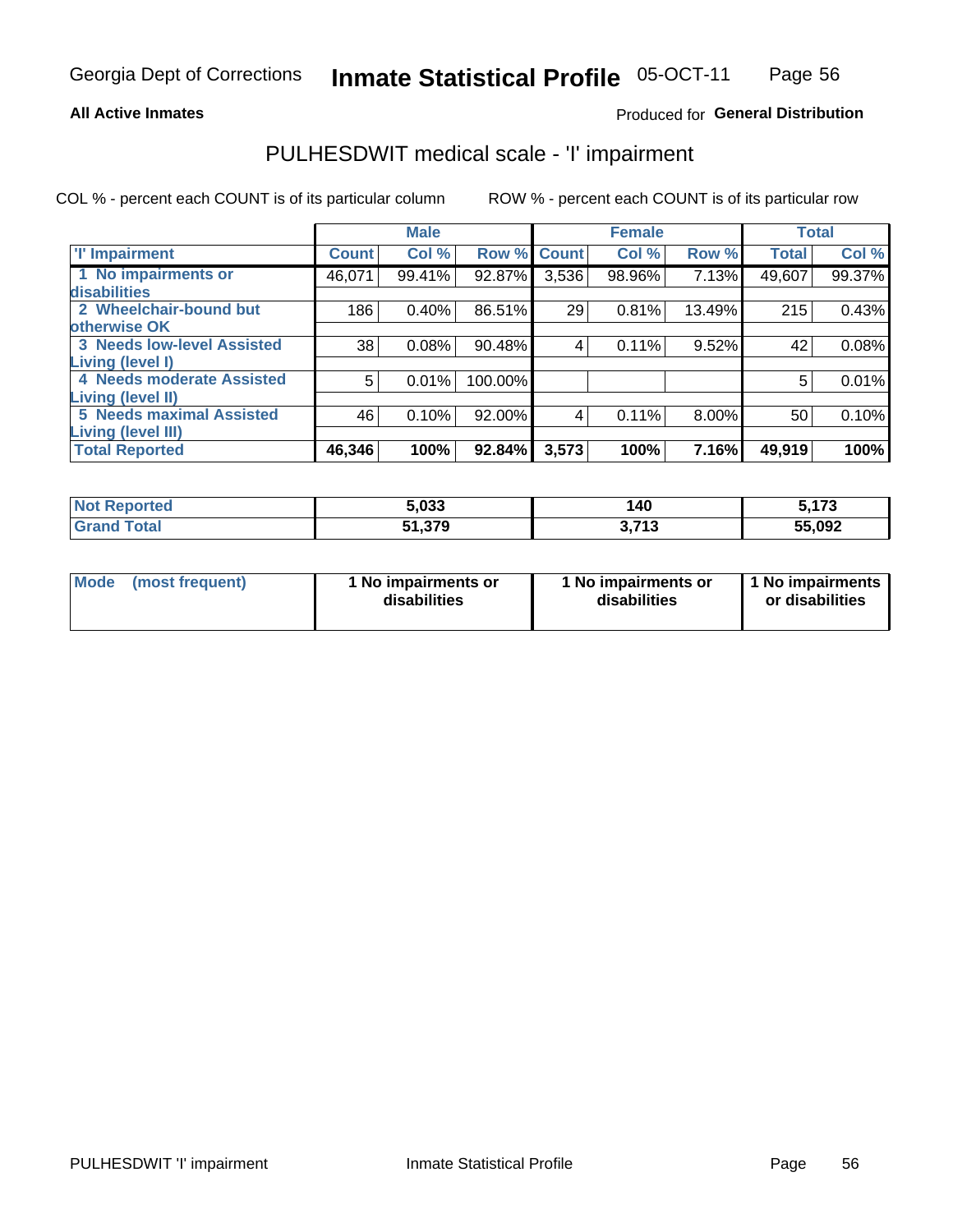#### **All Active Inmates**

### Produced fo General Distribution

# PULHESDWIT medical scale - 'T' transportability

COL % - percent each COUNT is of its particular column

|                              |              | <b>Male</b> |         |              | <b>Female</b> |        |              | <b>Total</b> |
|------------------------------|--------------|-------------|---------|--------------|---------------|--------|--------------|--------------|
| <b>T' Transportability</b>   | <b>Count</b> | Col %       | Row %   | <b>Count</b> | Col %         | Row %  | <b>Total</b> | Col %        |
| 1 Can be transported in any  | 46,176       | 99.60%      | 92.86%  | 3,549        | 99.61%        | 7.14%  | 49,725       | 99.60%       |
| ordinary approved vehicle    |              |             |         |              |               |        |              |              |
| 2 Wheelchair-bound, not      | 59           | 0.13%       | 86.76%  | 9            | 0.25%         | 13.24% | 68           | 0.14%        |
| needing special vehicle      |              |             |         |              |               |        |              |              |
| 3 Wheelchair-bound, requires | 13           | 0.03%       | 100.00% |              |               |        | 13           | 0.03%        |
| special vehicle              |              |             |         |              |               |        |              |              |
| 4 Needs specially-equipped   | 4            | 0.01%       | 100.00% |              |               |        | 4            | 0.01%        |
| medical vehicle              |              |             |         |              |               |        |              |              |
| <b>5 Requires ambulance</b>  | 109          | 0.24%       | 95.61%  | 5            | 0.14%         | 4.39%  | 114          | 0.23%        |
| transport                    |              |             |         |              |               |        |              |              |
| <b>Total Reported</b>        | 46,361       | 100%        | 92.86%  | 3,563        | 100%          | 7.14%  | 49,924       | 100.0%       |

| <b>Not</b><br>Reported | 5,018  | 150                       | 5,168  |
|------------------------|--------|---------------------------|--------|
| <sup>-</sup> otal      | 51.379 | <b>742</b><br>. . U<br>v. | 55,092 |

|  | Mode (most frequent) | 1 Can be transported in any 1 Can be transported in any<br>ordinary approved vehicle   ordinary approved vehicle   transported in any |  | 1 Can be<br>  ordinary approved  <br>vehicle |
|--|----------------------|---------------------------------------------------------------------------------------------------------------------------------------|--|----------------------------------------------|
|--|----------------------|---------------------------------------------------------------------------------------------------------------------------------------|--|----------------------------------------------|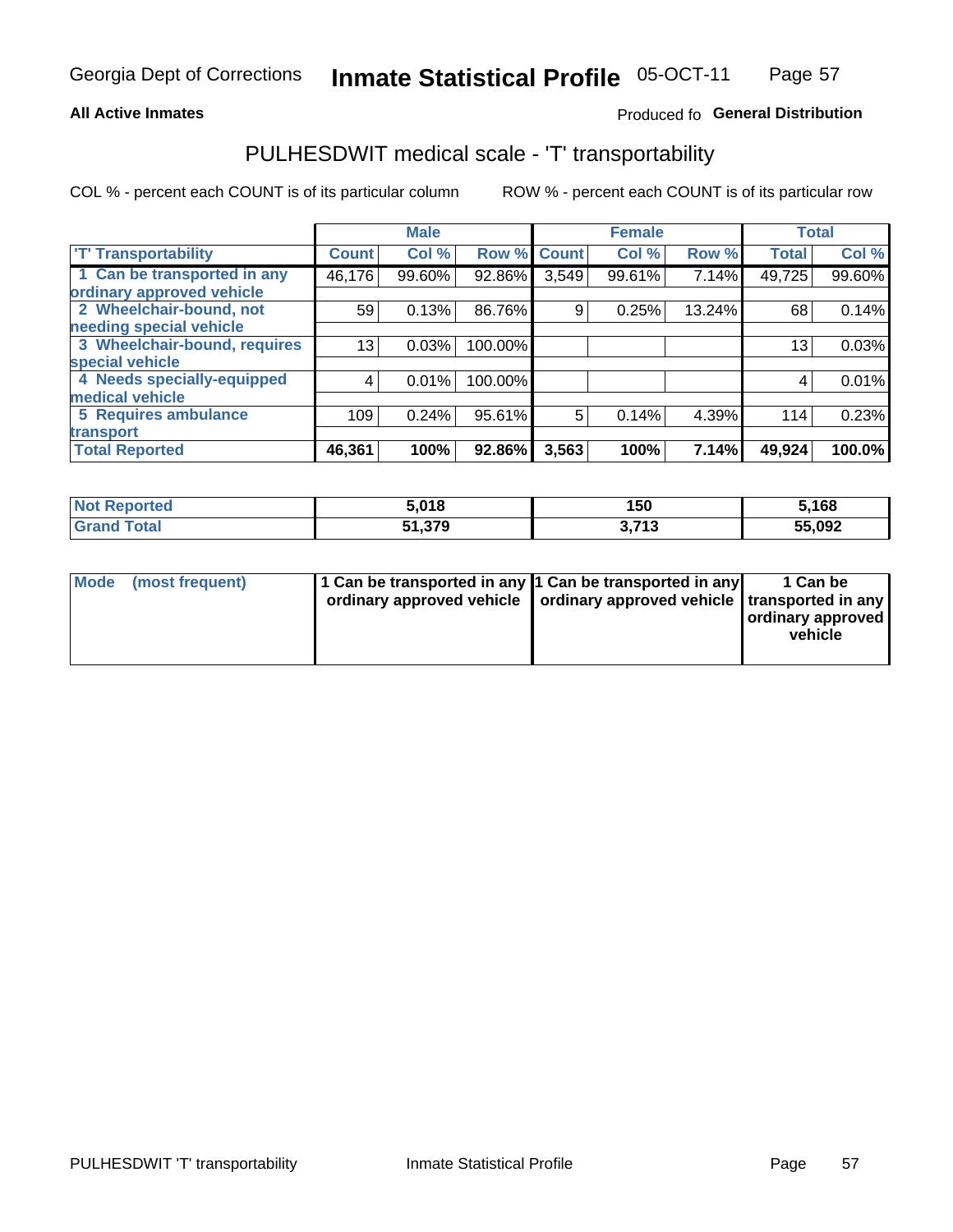### **All Active Inmates**

### Produced for General Distribution

# Criminality in family, self-reported

COL % - percent each COUNT is of its particular column

|                              | <b>Male</b>  |           | <b>Female</b> |              |        | Total    |              |        |
|------------------------------|--------------|-----------|---------------|--------------|--------|----------|--------------|--------|
| <b>Criminality In Family</b> | <b>Count</b> | Col %     | Row %         | <b>Count</b> | Col %  | Row %    | <b>Total</b> | Col %  |
| Yes, criminality in family   | 6.409        | $22.20\%$ | 92.76%        | 500          | 39.97% | $7.24\%$ | 6,909        | 22.94% |
| No criminality in family     | 22.461       | 77.80%    | 96.76%        | 751          | 60.03% |          | 3.24% 23.212 | 77.06% |
| <b>Total Reported</b>        | 28,870       | 100%      | 95.85%        | 1,251        | 100%   |          | 4.15% 30,121 | 100%   |

| <b>Not Reported</b> | 22,509 | 2,462                     | 24,971 |
|---------------------|--------|---------------------------|--------|
| ota <sup>-</sup>    | 51,379 | <b>742</b><br>. I J<br>v. | 55,092 |

|  | Mode (most frequent) | No criminality in family | No criminality in family | No criminality in<br>family |
|--|----------------------|--------------------------|--------------------------|-----------------------------|
|--|----------------------|--------------------------|--------------------------|-----------------------------|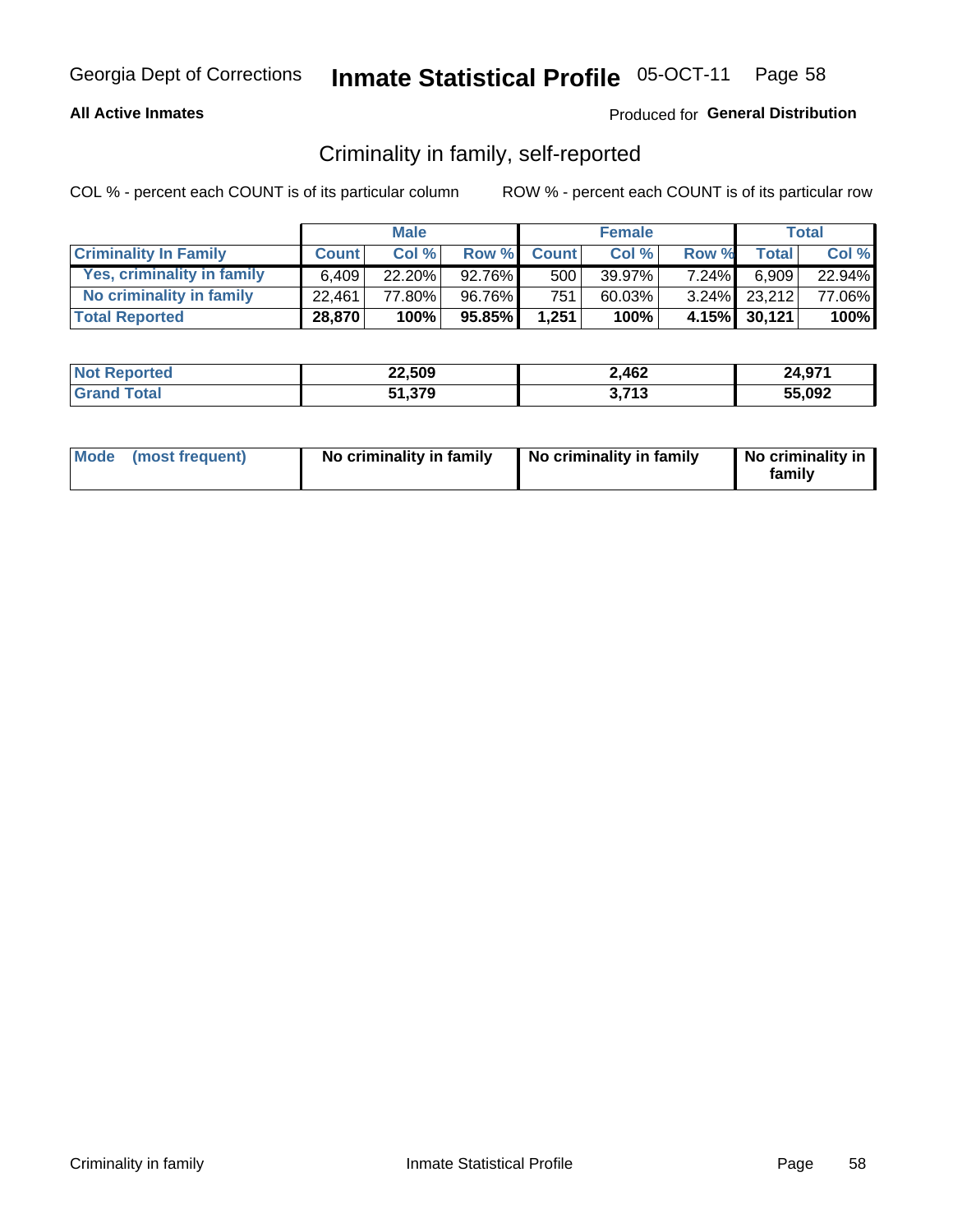### **All Active Inmates**

### Produced for General Distribution

# Alcoholism in family, self-reported

COL % - percent each COUNT is of its particular column

|                             | <b>Male</b>  |           | <b>Female</b> |              |        | Total    |              |        |
|-----------------------------|--------------|-----------|---------------|--------------|--------|----------|--------------|--------|
| <b>Alcoholism In Family</b> | <b>Count</b> | Col %     | Row %         | <b>Count</b> | Col %  | Row %    | <b>Total</b> | Col %  |
| Yes, alcoholism in family   | 4,038        | $13.99\%$ | 92.83%        | 312          | 24.94% | $7.17\%$ | 4,350        | 14.44% |
| No alcoholism in family     | 24.832       | $86.01\%$ | 96.36%        | 939          | 75.06% |          | 3.64% 25,771 | 85.56% |
| <b>Total Reported</b>       | 28,870       | 100%      | 95.85%        | 1,251        | 100%   |          | 4.15% 30,121 | 100%   |

| <b>Not</b><br>Reported | 22,509 | 2,462               | 24,971 |
|------------------------|--------|---------------------|--------|
| .'otal                 | 51,379 | -749<br>. . U<br>v. | 55,092 |

|  | Mode (most frequent) | No alcoholism in family | No alcoholism in family | No alcoholism in<br>family |
|--|----------------------|-------------------------|-------------------------|----------------------------|
|--|----------------------|-------------------------|-------------------------|----------------------------|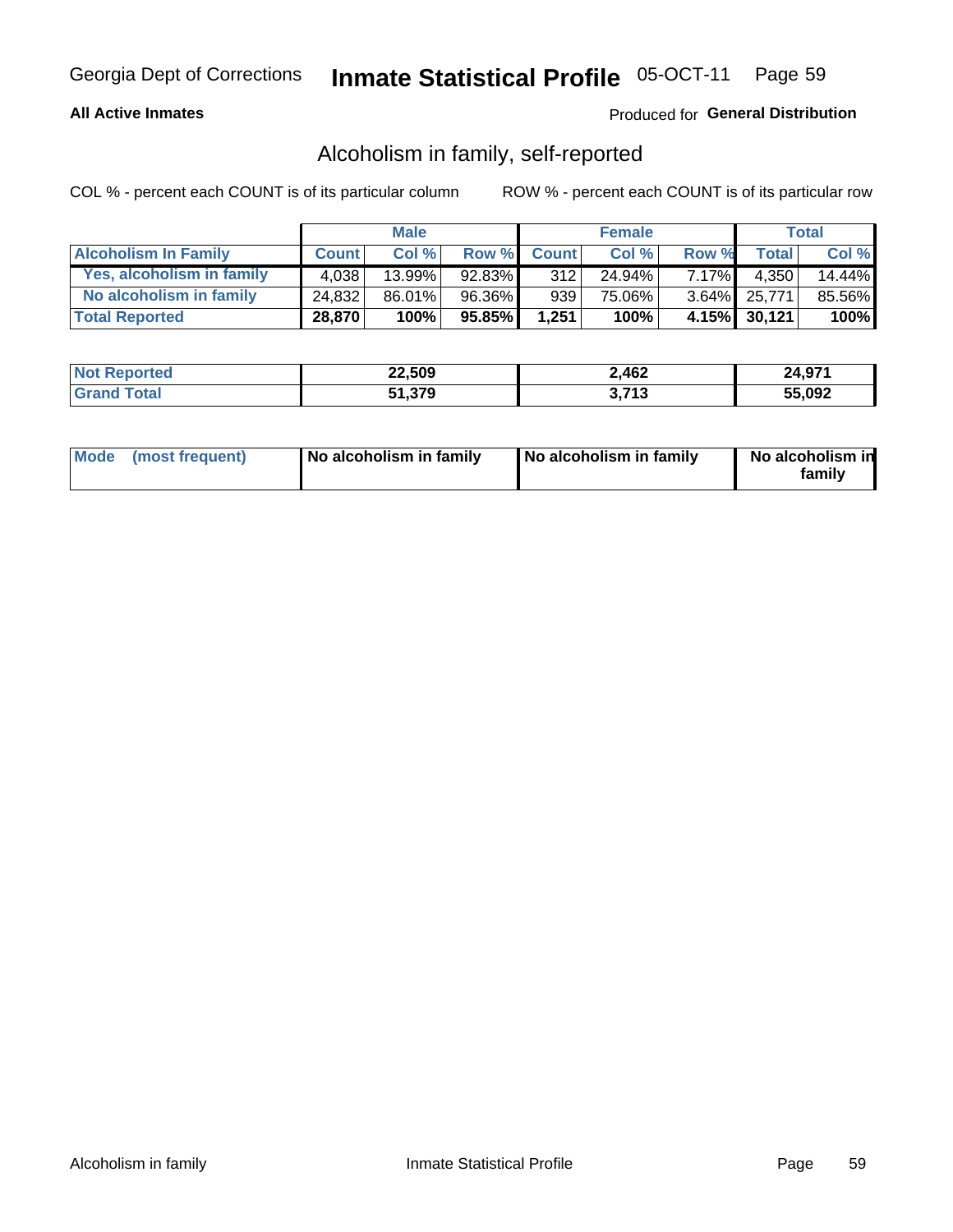### **All Active Inmates**

### Produced for General Distribution

# Drug abuse in family, self-reported

COL % - percent each COUNT is of its particular column

|                           | <b>Male</b>  |        | <b>Female</b> |              |        | Total     |              |           |
|---------------------------|--------------|--------|---------------|--------------|--------|-----------|--------------|-----------|
| Drug Abuse In Family      | <b>Count</b> | Col%   | Row %         | <b>Count</b> | Col %  | Row %     | Total        | Col %     |
| Yes, drug abuse in family | 2,267        | 7.85%  | 88.97%        | 281          | 22.46% | $11.03\%$ | 2,548        | $8.46\%$  |
| No drug abuse in family   | 26.603       | 92.15% | 96.48%        | 970          | 77.54% |           | 3.52% 27,573 | $91.54\%$ |
| <b>Total Reported</b>     | 28,870       | 100%   | 95.85%        | 1,251        | 100%   |           | 4.15% 30,121 | $100\%$   |

| <b>Not Reported</b> | 22,509 | 2,462                     | 24,971 |
|---------------------|--------|---------------------------|--------|
| ota <sup>-</sup>    | 51,379 | <b>742</b><br>. I J<br>v. | 55,092 |

|  | Mode (most frequent) | No drug abuse in family | No drug abuse in family | No drug abuse in<br>familv |
|--|----------------------|-------------------------|-------------------------|----------------------------|
|--|----------------------|-------------------------|-------------------------|----------------------------|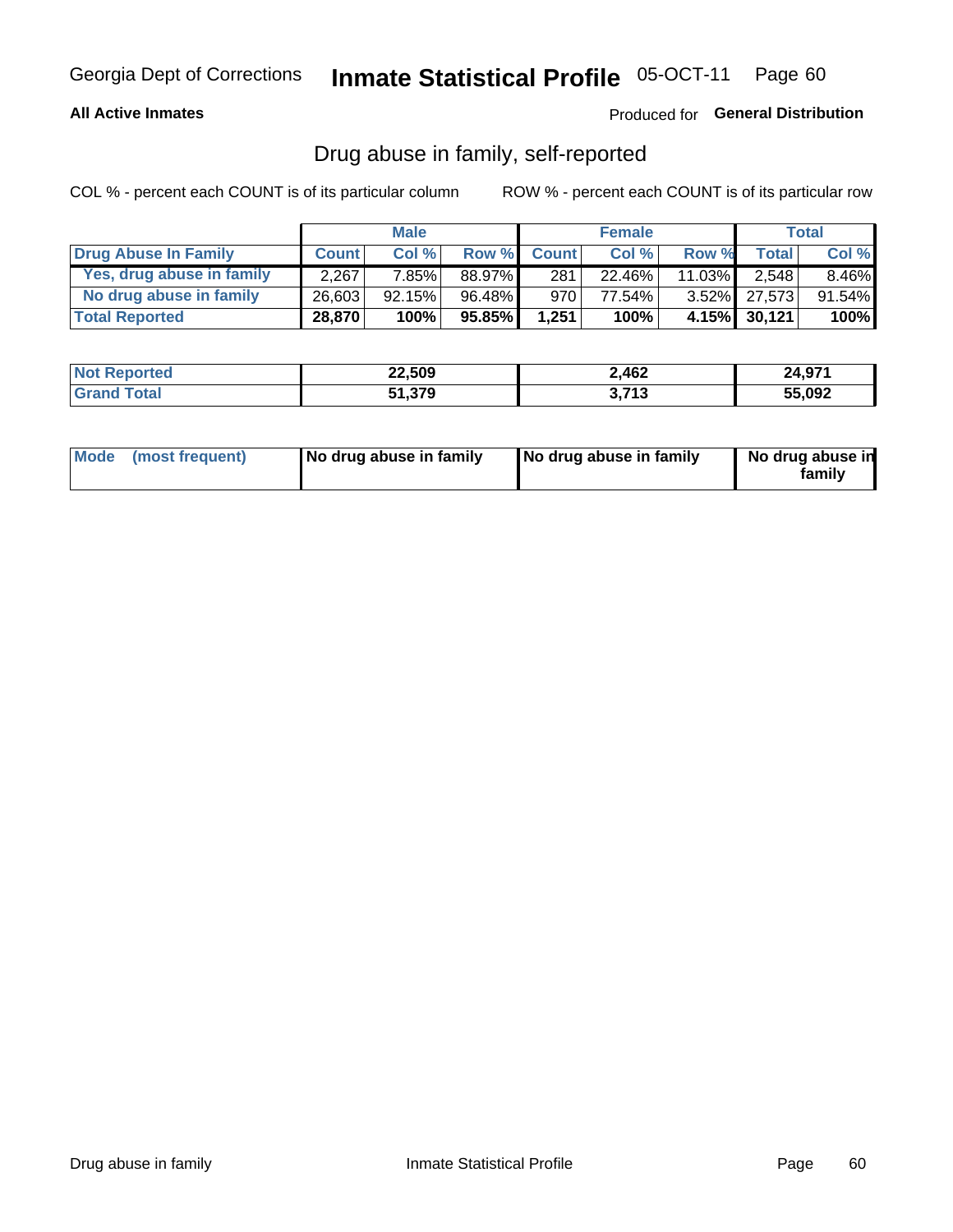### **All Active Inmates**

### Produced for General Distribution

# Subjected to frequent beatings, self-reported

COL % - percent each COUNT is of its particular column

|                                   |              | <b>Male</b> |        | <b>Female</b> |        |          | Total  |        |
|-----------------------------------|--------------|-------------|--------|---------------|--------|----------|--------|--------|
| <b>Frequent beatings</b>          | <b>Count</b> | Col %       | Row %  | <b>Count</b>  | Col %  | Row %    | Total  | Col %  |
| <b>Yes, subjected to frequent</b> | 1,245        | 4.31%       | 86.16% | 200           | 15.99% | 13.84%   | 1,445  | 4.80%  |
| <b>beatings</b>                   |              |             |        |               |        |          |        |        |
| Not subjected to frequent         | 27.625       | 95.69%      | 96.33% | 1,051         | 84.01% | $3.67\%$ | 28,676 | 95.20% |
| <b>beatings</b>                   |              |             |        |               |        |          |        |        |
| <b>Total Reported</b>             | 28,870       | 100%        | 95.85% | 1,251         | 100%   | 4.15%    | 30,121 | 100%   |

| 'Not<br>Reported | 22,509 | 2,462              | 24,971 |
|------------------|--------|--------------------|--------|
| Total            | 51,379 | <b>749</b><br>טווט | 55,092 |

| Mode (most frequent) | Not subjected to frequent<br>beatings | Not subjected to frequent<br>beatings | Not subjected to<br><b>frequent beatings</b> |
|----------------------|---------------------------------------|---------------------------------------|----------------------------------------------|
|                      |                                       |                                       |                                              |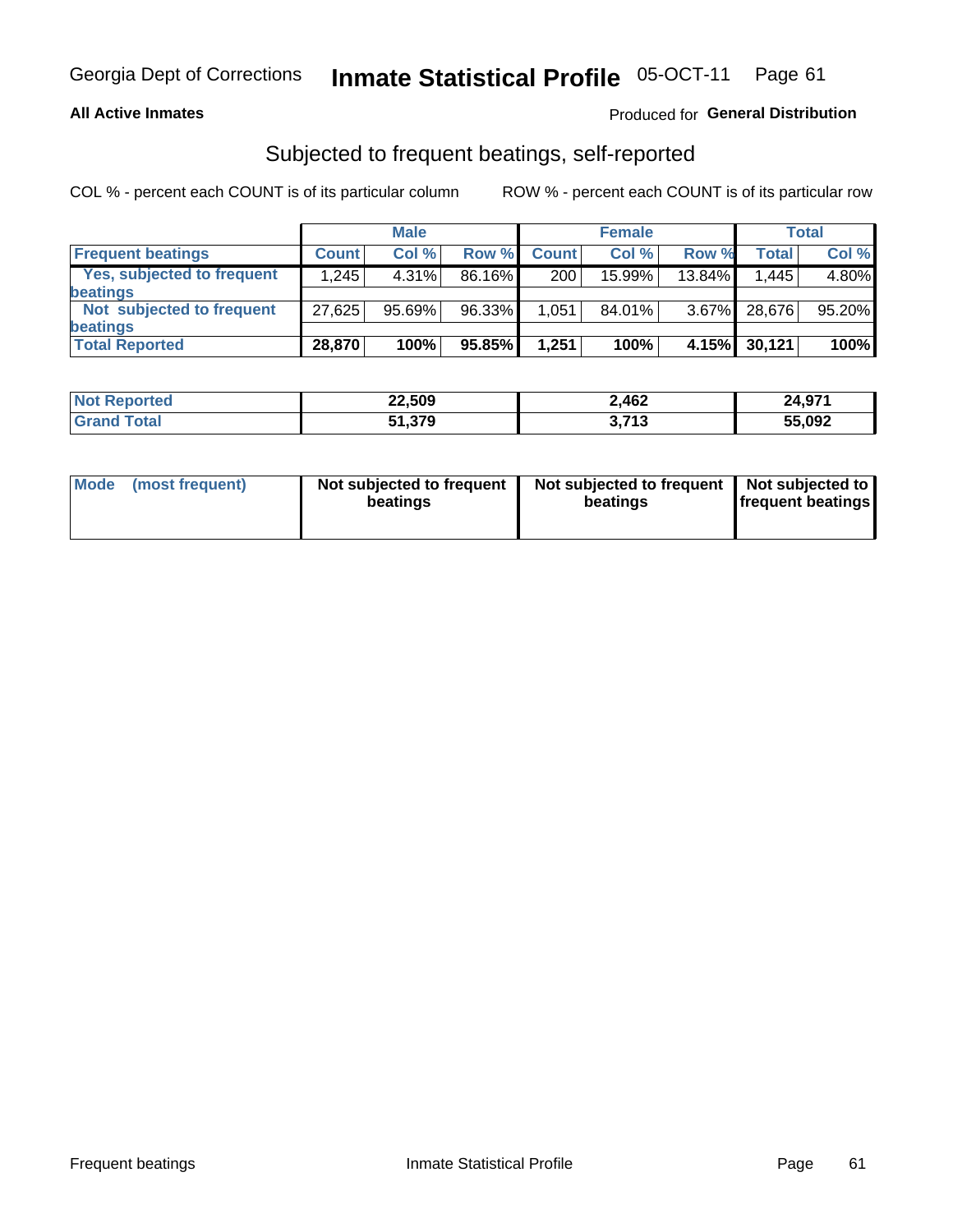### **All Active Inmates**

### **Produced for General Distribution**

# Father absent during inmate's childhood

COL % - percent each COUNT is of its particular column

|                           | <b>Male</b>  |        | <b>Female</b> |              |        | Total    |              |        |
|---------------------------|--------------|--------|---------------|--------------|--------|----------|--------------|--------|
| <b>Father Absent</b>      | <b>Count</b> | Col%   | Row %         | <b>Count</b> | Col %  | Row %    | <b>Total</b> | Col %  |
| Yes, father was absent    | 13.586       | 47.06% | 96.70%        | 464          | 37.09% | $3.30\%$ | 14.050       | 46.65% |
| No, father was not absent | 15.284       | 52.94% | $95.10\%$     | 787          | 62.91% | $4.90\%$ | 16.071       | 53.35% |
| <b>Total Reported</b>     | 28,870       | 100%   | 95.85%        | 1,251        | 100%   |          | 4.15% 30,121 | 100%   |

| <b>Not Reported</b> | 22,509 | 2,462                      | 24,971 |
|---------------------|--------|----------------------------|--------|
| <b>Srand Total</b>  | 51,379 | <b>749</b><br>. I v<br>v., | 55,092 |

|  | Mode (most frequent) | No, father was not absent No, father was not absent |  | No, father was not<br>absent |
|--|----------------------|-----------------------------------------------------|--|------------------------------|
|--|----------------------|-----------------------------------------------------|--|------------------------------|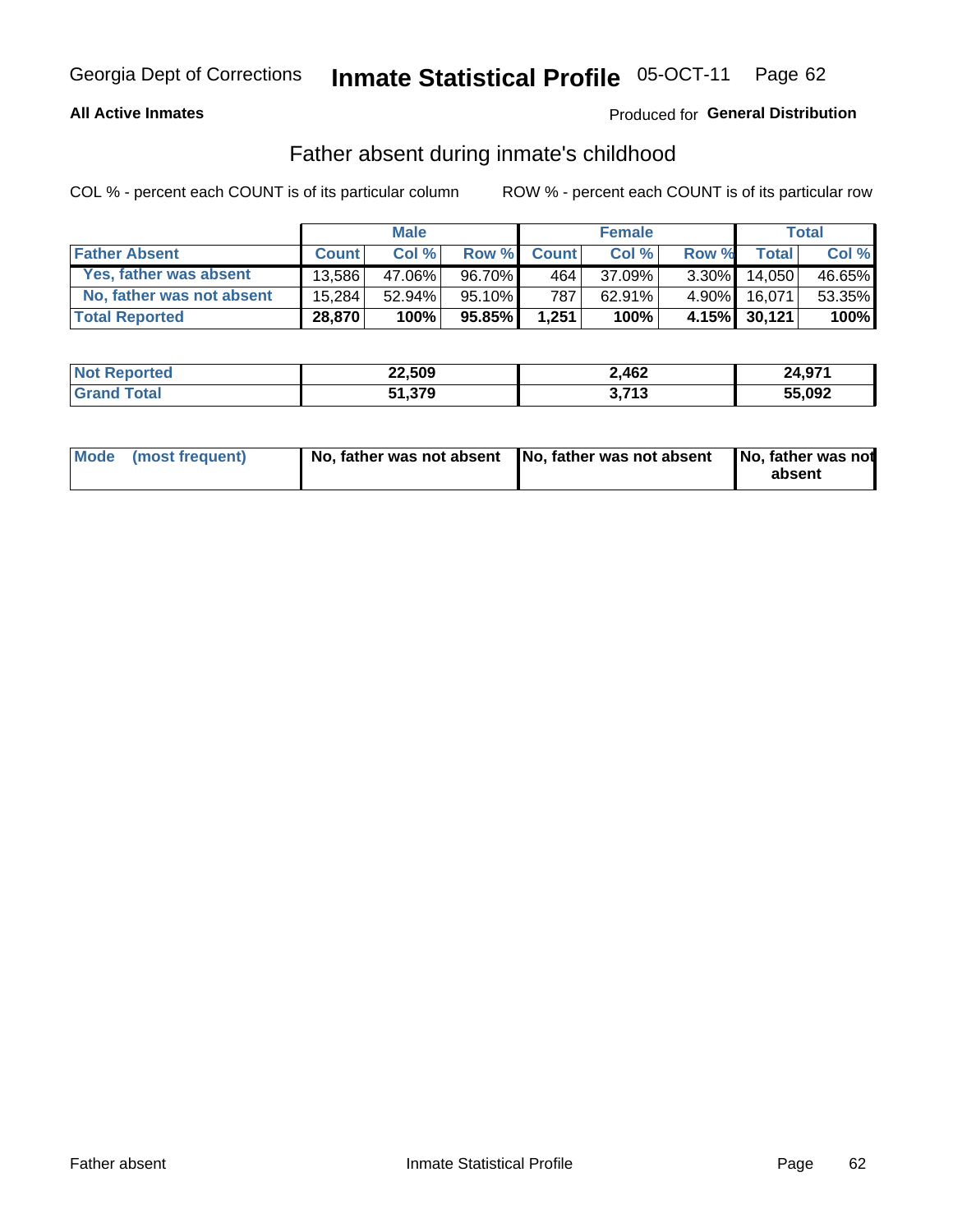### **All Active Inmates**

### **Produced for General Distribution**

# Mother absent during inmate's childhood

COL % - percent each COUNT is of its particular column

|                           | <b>Male</b>  |           | <b>Female</b> |              |        | <b>Total</b> |              |        |
|---------------------------|--------------|-----------|---------------|--------------|--------|--------------|--------------|--------|
| <b>Mother Absent</b>      | <b>Count</b> | Col%      | <b>Row %</b>  | <b>Count</b> | Col %  | Row %        | <b>Total</b> | Col %  |
| Yes, mother was absent    | 3.573        | $12.38\%$ | 95.61%        | 164          | 13.11% | 4.39%I       | 3.737        | 12.41% |
| No, mother was not absent | 25,297       | 87.62%    | 95.88%        | 1,087        | 86.89% | $4.12\%$     | 26,384       | 87.59% |
| <b>Total Reported</b>     | 28,870       | 100%      | 95.85%        | 1.251        | 100%   |              | 4.15% 30,121 | 100%   |

| <b>Not Reported</b> | 22,509 | 2,462                     | 24,971 |
|---------------------|--------|---------------------------|--------|
| ota <sup>-</sup>    | 51,379 | <b>742</b><br>. I J<br>v. | 55,092 |

| Mode (most frequent) | No, mother was not absent   No, mother was not absent   No, mother was | not absent |
|----------------------|------------------------------------------------------------------------|------------|
|                      |                                                                        |            |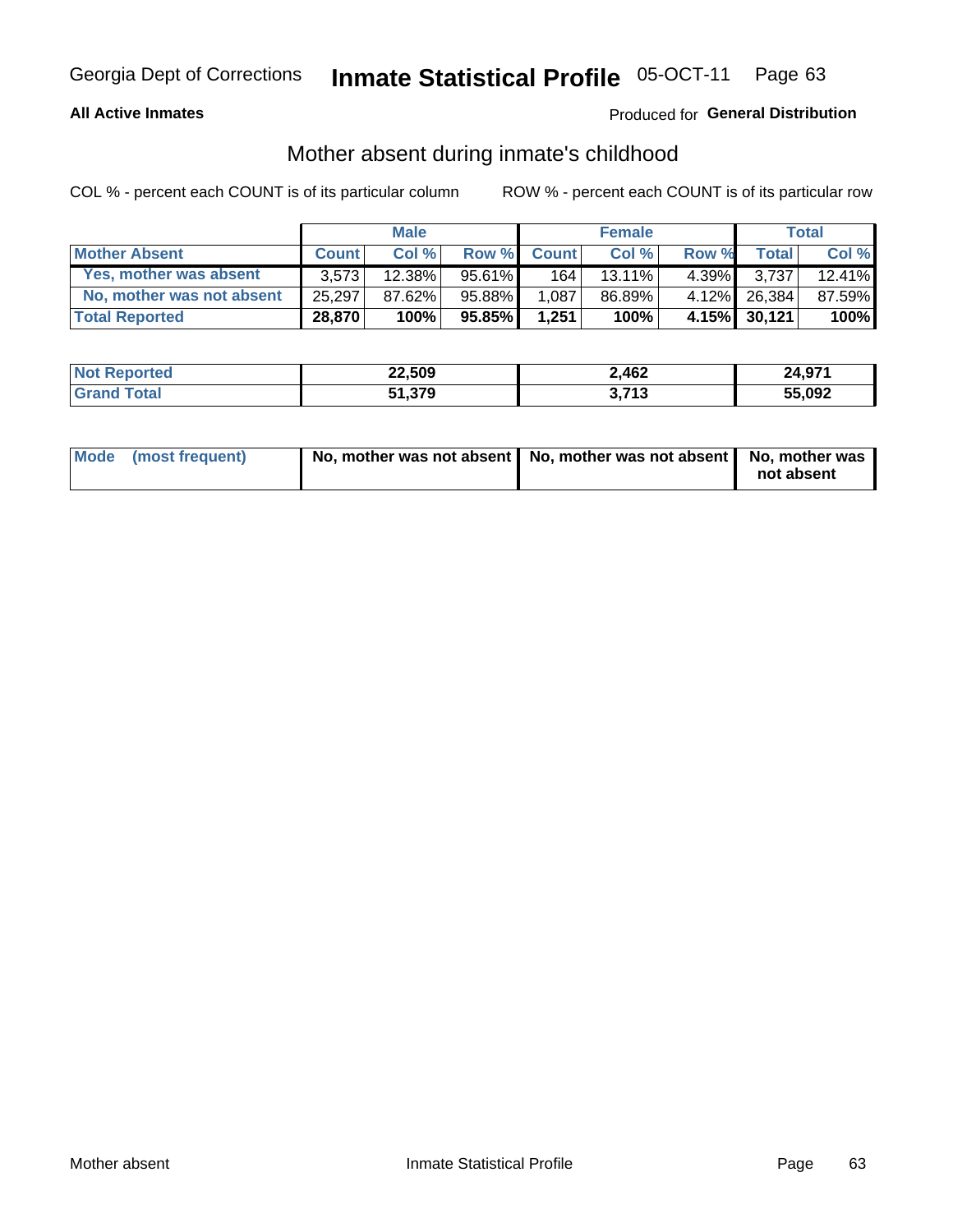### **All Active Inmates**

### Produced for General Distribution

# Inmate diagnosed as manipulative

COL % - percent each COUNT is of its particular column

|                       | <b>Male</b>  |           | <b>Female</b> |              |        | Total    |              |        |
|-----------------------|--------------|-----------|---------------|--------------|--------|----------|--------------|--------|
| <b>Manipulative</b>   | <b>Count</b> | Col %     | Row %         | <b>Count</b> | Col%   | Row %    | Total        | Col %  |
| Yes, manipulative     | 5.417        | $19.84\%$ | 99.54%        | 25           | 2.00%  | $0.46\%$ | 5.442        | 19.06% |
| No, not manipulative  | 21,890       | $80.16\%$ | 94.69%        | 1.227        | 98.00% |          | 5.31% 23,117 | 80.94% |
| <b>Total Reported</b> | 27,307       | 100%      | $95.62\%$     | 1,252        | 100%   | $4.38\%$ | 28,559       | 100%   |

| <b>Not Reported</b>   | 24,072 | 2,461                | 26,533 |
|-----------------------|--------|----------------------|--------|
| <b>Grand</b><br>™otai | 51,379 | <b>2.742</b><br>טווט | 55,092 |

| Mode | (most frequent) | No, not manipulative | No, not manipulative | No. not<br><b>I</b> manipulative |
|------|-----------------|----------------------|----------------------|----------------------------------|
|------|-----------------|----------------------|----------------------|----------------------------------|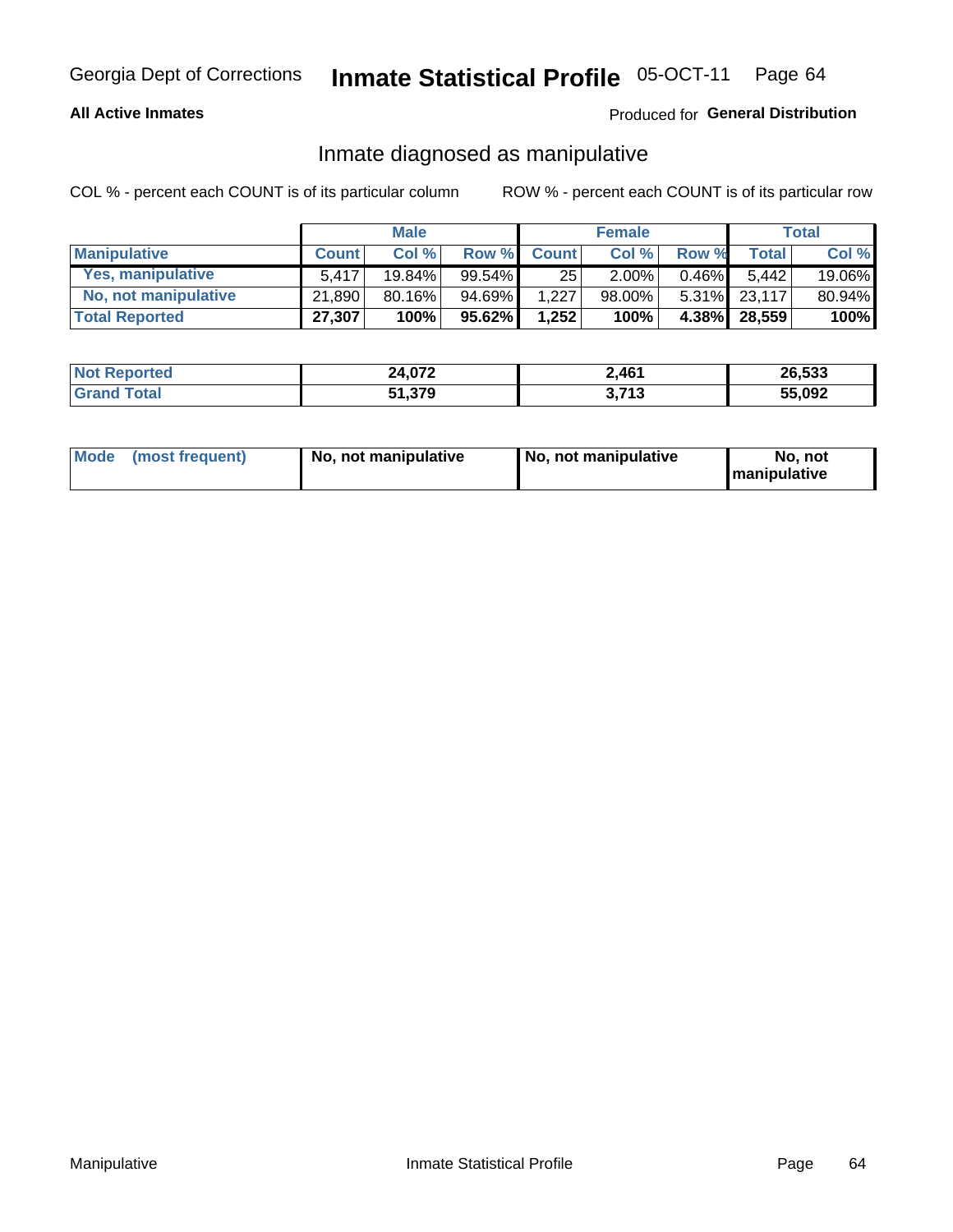### **All Active Inmates**

### Produced for General Distribution

# Inmate diagnosed as assaultive

COL % - percent each COUNT is of its particular column

|                       |              | <b>Male</b> |        |              | <b>Female</b> |          |              | Total  |
|-----------------------|--------------|-------------|--------|--------------|---------------|----------|--------------|--------|
| <b>Assaultive</b>     | <b>Count</b> | Col%        | Row %  | <b>Count</b> | Col %         | Row %    | <b>Total</b> | Col %  |
| Yes, assaultive       | 14.401       | $52.74\%$   | 95.64% | 656          | 52.40%        | 4.36%    | 15,057       | 52.72% |
| No, not assaultive    | 12.906       | 47.26%      | 95.59% | 596          | 47.60%        | $4.41\%$ | 13,502       | 47.28% |
| <b>Total Reported</b> | 27,307       | 100%        | 95.62% | 1,252        | 100%          |          | 4.38% 28,559 | 100%   |

| <b>Not</b><br>Reported | 24,072 | 2,461                          | 26,533 |
|------------------------|--------|--------------------------------|--------|
| ⊺ota                   | 51,379 | <b>742</b><br>. <u>.</u><br>v. | 55,092 |

| Mode (most frequent)<br>Yes, assaultive | Yes, assaultive | <b>Yes, assaultive</b> |
|-----------------------------------------|-----------------|------------------------|
|-----------------------------------------|-----------------|------------------------|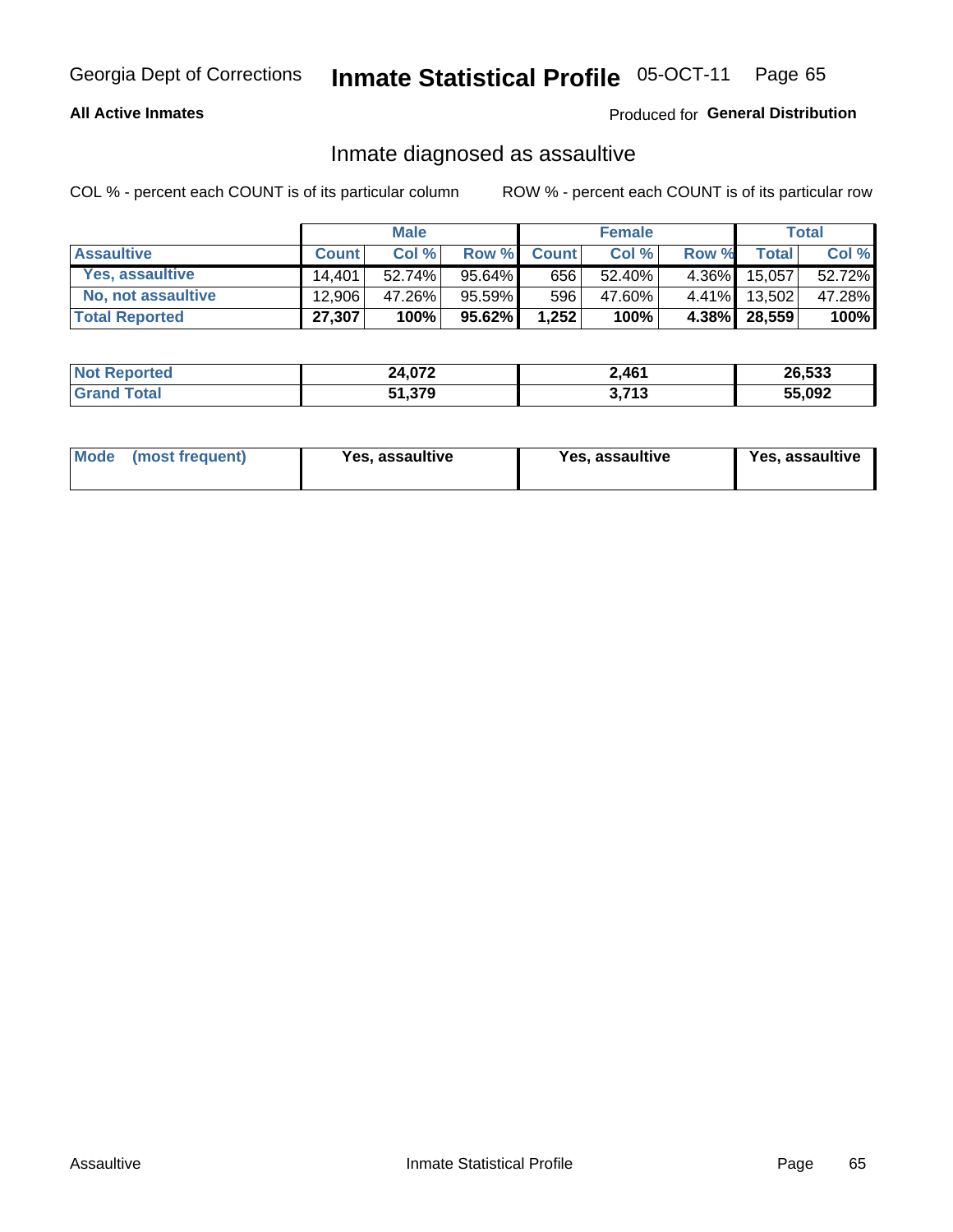#### Inmate Statistical Profile 05-OCT-11 Page 66

**All Active Inmates** 

### **Produced for General Distribution**

# Number of prior Georgia incarcerations

COL % - percent each COUNT is of its particular column

|                                       |              | <b>Male</b> |                    |       | <b>Female</b> |       |        | <b>Total</b> |
|---------------------------------------|--------------|-------------|--------------------|-------|---------------|-------|--------|--------------|
| <b>Num of Prior GA Incarcerations</b> | <b>Count</b> | Col %       | <b>Row % Count</b> |       | Col %         | Row % | Total  | Col %        |
| $\bf{0}$                              | 30,404       | 59.18%      | 91.98%             | 2,651 | 71.40%        | 8.02% | 33,055 | 60.00%       |
|                                       | 8,754        | 17.04%      | 94.79%             | 481   | 12.95%        | 5.21% | 9,235  | 16.76%       |
| $\mathbf{2}$                          | 4,882        | 9.50%       | 94.98%             | 258   | 6.95%         | 5.02% | 5,140  | 9.33%        |
| 3                                     | 2,944        | 5.73%       | 95.99%             | 123   | 3.31%         | 4.01% | 3,067  | 5.57%        |
| 4                                     | 1,808        | 3.52%       | 95.21%             | 91    | 2.45%         | 4.79% | 1,899  | 3.45%        |
| 5                                     | 1,111        | 2.16%       | 96.19%             | 44    | 1.19%         | 3.81% | 1,155  | 2.10%        |
| <b>More Than 5</b>                    | 1,476        | 2.87%       | 95.78%             | 65    | 1.75%         | 4.22% | 1,541  | 2.80%        |
| <b>Total Reported</b>                 | 51,379       | 100%        | 93.26%             | 3,713 | 100%          | 6.74% | 55,092 | 100.0%       |

| Reported<br><b>NOT</b> |         |               |        |
|------------------------|---------|---------------|--------|
| <b>c</b> otal          | 51 270  | <b>1 74 2</b> | 55,092 |
| Grz                    | פ וכ.וכ |               |        |

| Mean (average)       | .98 | .oa | .96 |
|----------------------|-----|-----|-----|
| Median (middle)      |     |     |     |
| Mode (most frequent) |     |     |     |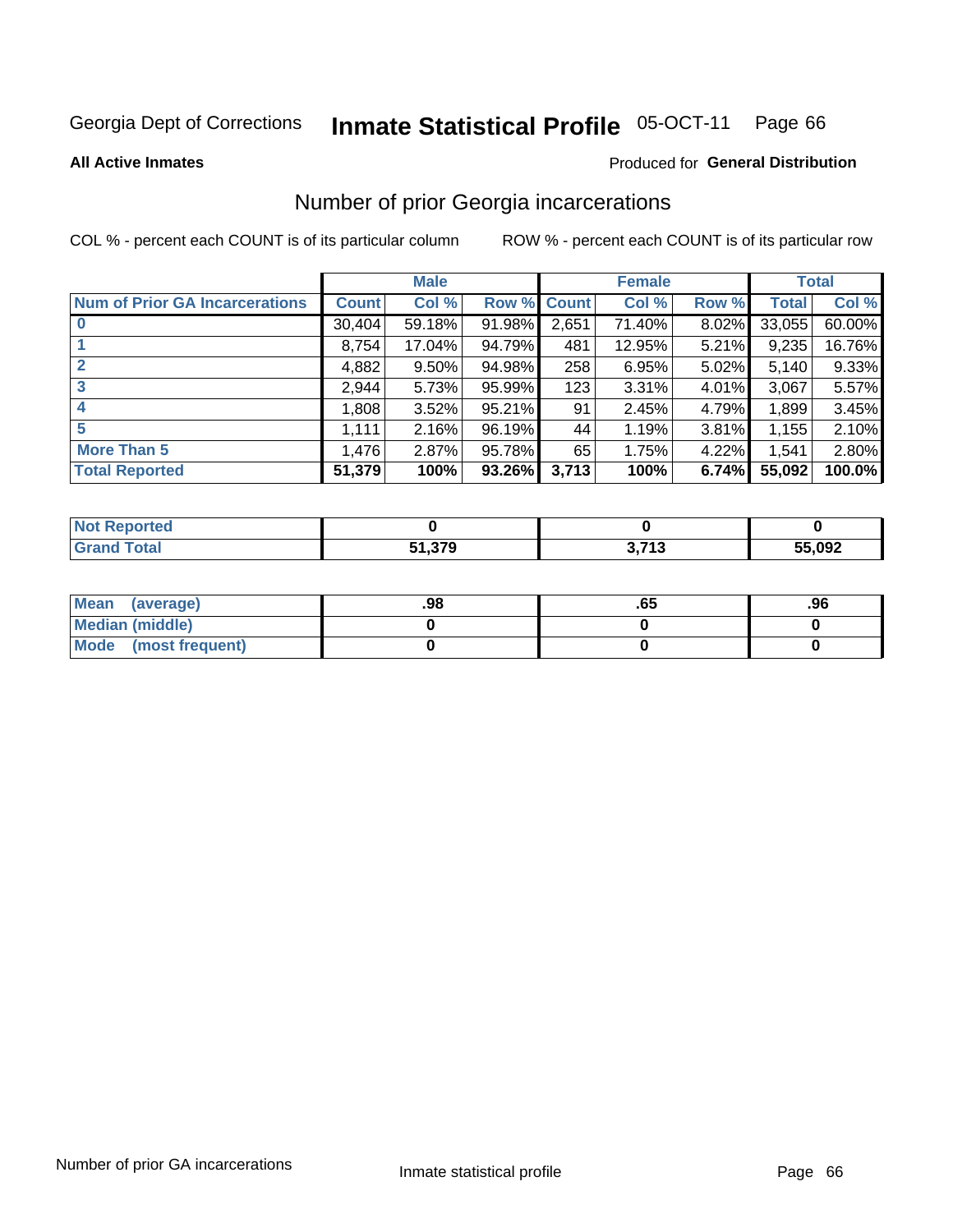#### **Inmate Statistical Profile 05-OCT-11** Page 67

#### **All Active Inmates**

#### Produced for General Distribution

### Prison sentence in years

COL % - percent each COUNT is of its particular column

ROW % - percent each COUNT is of its particular row

|                                 |              | <b>Male</b> |         |              | <b>Female</b> |        |              | <b>Total</b> |
|---------------------------------|--------------|-------------|---------|--------------|---------------|--------|--------------|--------------|
| <b>Prison Sentence In Years</b> | <b>Count</b> | Col %       | Row %   | <b>Count</b> | Col %         | Row %  | <b>Total</b> | Col %        |
| $0 - 1$                         | 2,119        | 4.12%       | 91.14%  | 206          | 5.55%         | 8.86%  | 2,325        | 4.22%        |
| $1.1 - 2$                       | 3,601        | 7.01%       | 87.87%  | 497          | 13.39%        | 12.13% | 4,098        | 7.44%        |
| $2.1 - 3$                       | 4,084        | 7.95%       | 87.87%  | 564          | 15.19%        | 12.13% | 4,648        | 8.44%        |
| $3.1 - 4$                       | 2,934        | 5.71%       | 90.25%  | 317          | 8.54%         | 9.75%  | 3,251        | 5.90%        |
| $4.1 - 5$                       | 5,145        | 10.01%      | 91.26%  | 493          | 13.28%        | 8.74%  | 5,638        | 10.23%       |
| $5.1 - 6$                       | 2,053        | 4.00%       | 91.82%  | 183          | 4.93%         | 8.18%  | 2,236        | 4.06%        |
| $6.1 - 7$                       | 1,983        | 3.86%       | 93.32%  | 142          | 3.82%         | 6.68%  | 2,125        | 3.86%        |
| $7.1 - 8$                       | 1,832        | 3.57%       | 94.14%  | 114          | 3.07%         | 5.86%  | 1,946        | 3.53%        |
| $8.1 - 9$                       | 964          | 1.88%       | 94.79%  | 53           | 1.43%         | 5.21%  | 1,017        | 1.85%        |
| $9.1 - 10$                      | 5,809        | 11.31%      | 94.66%  | 328          | 8.83%         | 5.34%  | 6,137        | 11.14%       |
| $10.1 - 12$                     | 2,426        | 4.72%       | 95.47%  | 115          | 3.10%         | 4.53%  | 2,541        | 4.61%        |
| $12.1 - 15$                     | 3,823        | 7.44%       | 96.54%  | 137          | 3.69%         | 3.46%  | 3,960        | 7.19%        |
| $15.1 - 20$                     | 3,830        | 7.45%       | 96.35%  | 145          | 3.91%         | 3.65%  | 3,975        | 7.22%        |
| 20.1 - Over                     | 3,196        | 6.22%       | 97.29%  | 89           | 2.40%         | 2.71%  | 3,285        | 5.96%        |
| <b>Life</b>                     | 6,816        | 13.27%      | 95.57%  | 316          | 8.51%         | 4.43%  | 7,132        | 12.95%       |
| <b>Life Without Parole</b>      | 665          | 1.29%       | 98.08%  | 13           | 0.35%         | 1.92%  | 678          | 1.23%        |
| <b>Death</b>                    | 95           | 0.18%       | 98.96%  |              | 0.03%         | 1.04%  | 96           | 0.17%        |
| <b>Youthful Offenders</b>       | 4            | 0.01%       | 100.00% |              |               |        | 4            | 0.01%        |
| <b>Total Reported</b>           | 51,379       | 100%        | 93.26%  | 3,713        | 100.0%        | 6.74%  | 55,092       | 100.0%       |

| <b>Reported</b><br>I NOT |                    |                   |        |
|--------------------------|--------------------|-------------------|--------|
|                          | 51 27Q<br>- 71.919 | <b>מוּד נ</b><br> | 55,092 |

#### **Determinate (numeric) sentences only**

| Mean | ממו | 13.81 | $-$<br>. .<br>1.J | .<br>1 Д<br>רוטי |
|------|-----|-------|-------------------|------------------|
|      |     |       |                   |                  |

All sentences (including determinate), with life, life without parole, and death sentences figured at 45 years

| 'м | $-1.0$ | ባስ ድማ<br>____ | <b>04.70</b><br>. |
|----|--------|---------------|-------------------|
|    |        |               |                   |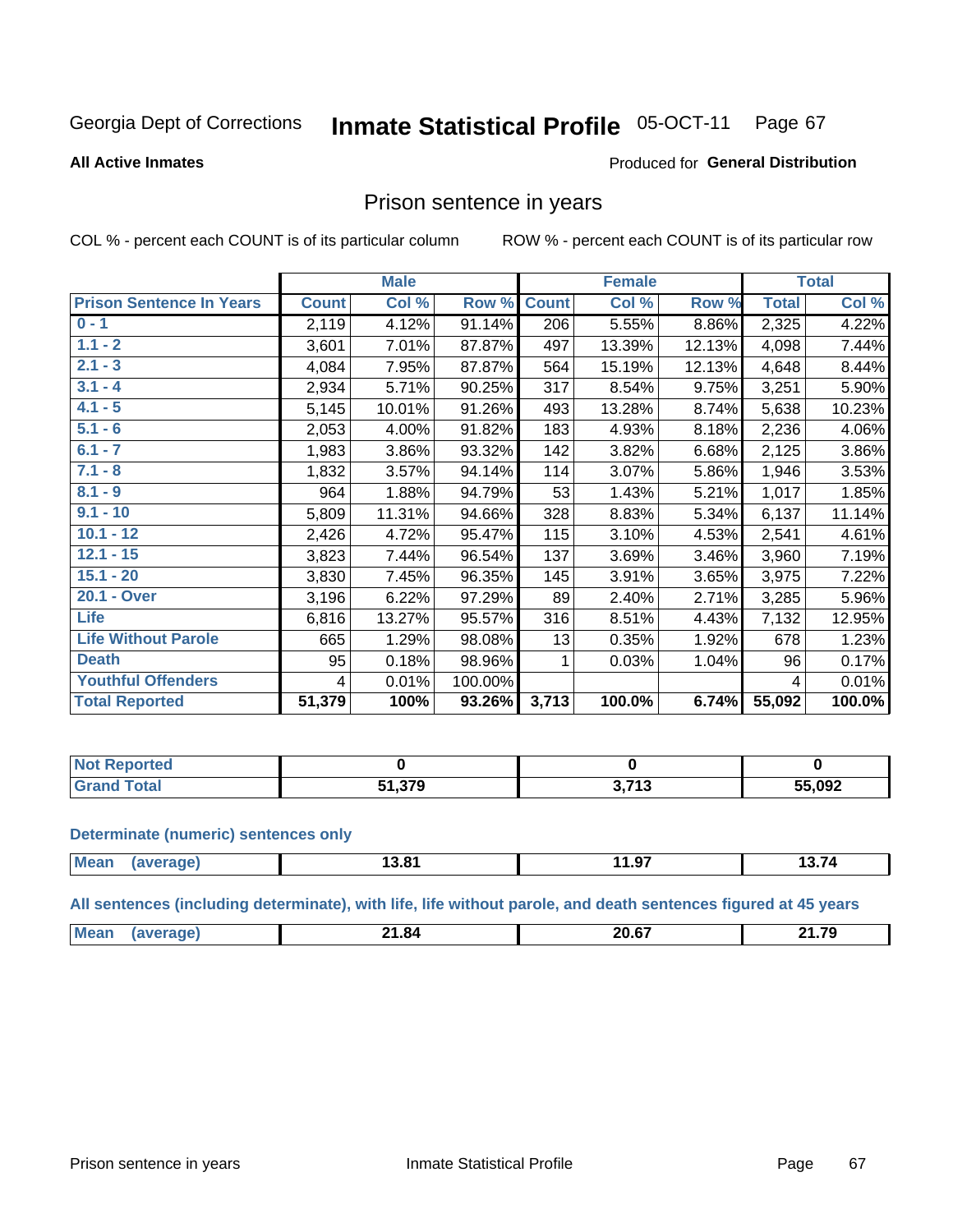#### **Inmate Statistical Profile 05-OCT-11** Page 68

#### **All Active Inmates**

#### Produced for General Distribution

# Primary offense, broken out into felonies vs misdemeanors

COL % - percent each COUNT is of its particular column

|                                  | <b>Male</b>  |        |                 |                    | <b>Female</b> | Total |        |           |
|----------------------------------|--------------|--------|-----------------|--------------------|---------------|-------|--------|-----------|
| <b>Felonies and Misdemeanors</b> | <b>Count</b> | Col%   |                 | <b>Row % Count</b> | Col%          | Row % | Total, | Col %     |
| <b>Felonies</b>                  | 49,752       | 99.52% | 93.42%          | 3,507              | 99.80%        | 6.58% | 53,259 | $99.54\%$ |
| <b>Misdemeanors</b>              | 240          | .48%   | 97.17%          |                    | .20%          | 2.83% | 247    | .46%      |
| <b>Total Reported</b>            | 49,992       | 100%   | $93.43\%$ 3,514 |                    | 100%          | 6.57% | 53,506 | 100%      |

| <b>Not</b><br>eported   | 1387 | 199    | 1586   |
|-------------------------|------|--------|--------|
| ՝ Granև<br><b>Total</b> | 270  | 50 101 | 55,092 |

|  | Mo | . | a masa sa sa<br>. | onies<br>. |
|--|----|---|-------------------|------------|
|--|----|---|-------------------|------------|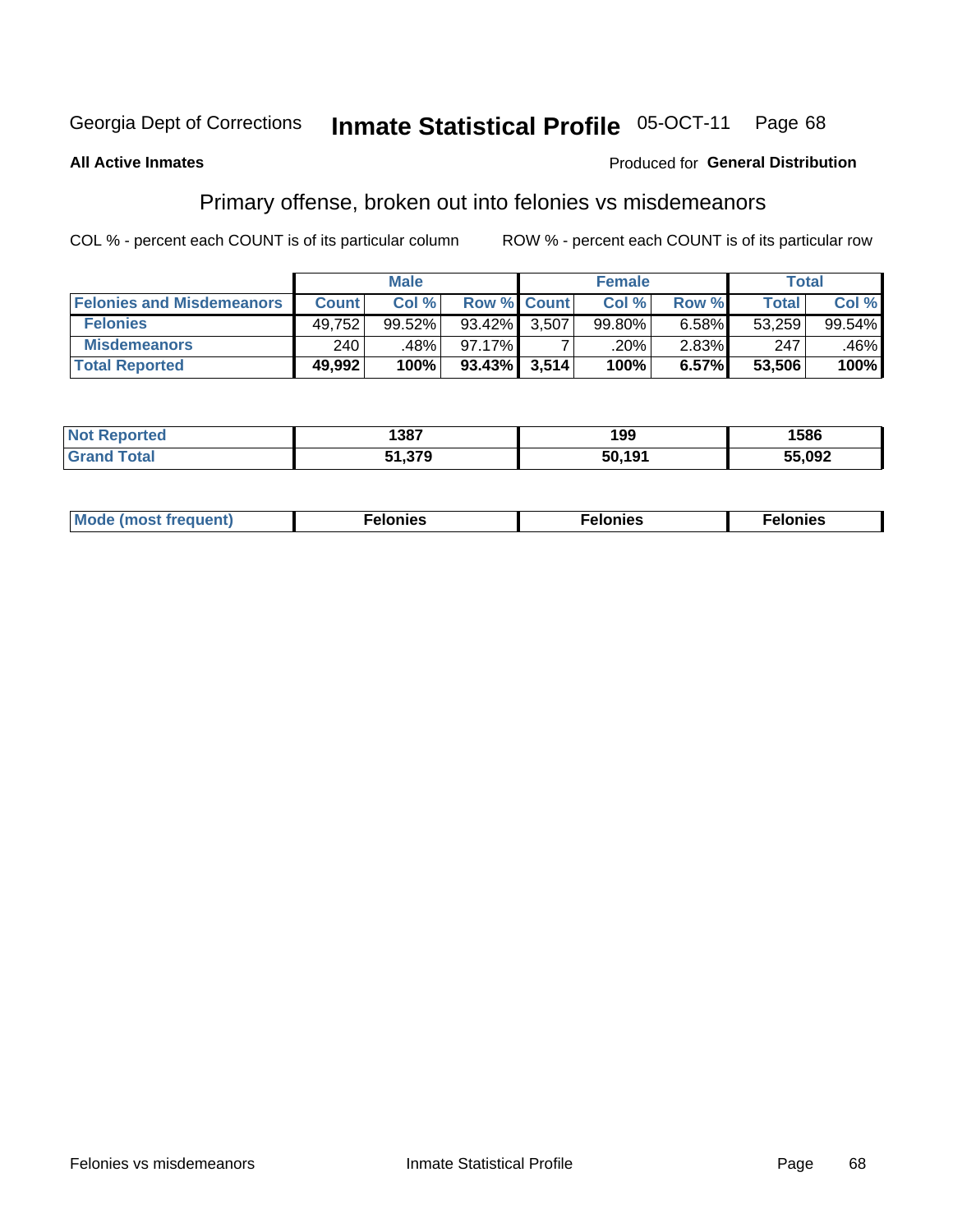# Georgia Dept of Corrections **Inmate Statistical Profile** 05-OCT-11 Page 69

#### **All Active Inmates**

### Produced for **General Distribution**

# Primary offense, broken out into six broad crime categories

COL % - percent each COUNT is of its particular column ROW % - percent each COUNT is of its particular row

|                                 | <b>Male</b>  |        |           | <b>Female</b> |          |        | <b>Total</b> |        |
|---------------------------------|--------------|--------|-----------|---------------|----------|--------|--------------|--------|
| <b>Crime Categories</b>         | <b>Count</b> | Col %  |           | Row % Count   | Col %    | Row %  | <b>Total</b> | Col %  |
| <b>Violent</b>                  | 23,648       | 47.30% | 94.44%    | 1,391         | 39.58%   | 5.56%  | 25,039       | 46.80% |
| <b>Sex Crime</b><br>2           | 7,706        | 15.41% | 98.67%    | 104           | $2.96\%$ | 1.33%  | 7,810        | 14.60% |
| $\mathbf{3}$<br><b>Property</b> | 9,608        | 19.22% | 89.28%    | 1,154         | 32.84%   | 10.72% | 10,762       | 20.11% |
| <b>Drug</b><br>4                | 6,839        | 13.68% | 90.22%    | 741           | 21.09%   | 9.78%  | 7,580        | 14.17% |
| <b>Habit/DUI</b><br>5           | 130          | .26%   | 95.59%    | 6             | $.17\%$  | 4.41%  | 136          | .25%   |
| <b>Other</b><br>6               | 2,061        | 4.12%  | 94.58%    | 118           | 3.36%    | 5.42%  | 2,179        | 4.07%  |
| <b>Total Reported</b>           | 49,992       | 100%   | $93.43\%$ | 3,514         | 100%     | 6.57%  | 53,506       | 100%   |

| тео<br>NO | 1387                    | 199            | 1586 |
|-----------|-------------------------|----------------|------|
|           | 270<br>E4<br>J I .J I J | , 749<br><br>. | ,092 |

| <b>Mode (most frequent)</b> | .<br>ïolent | 'iolent | ---<br>Violent |
|-----------------------------|-------------|---------|----------------|
|                             |             |         |                |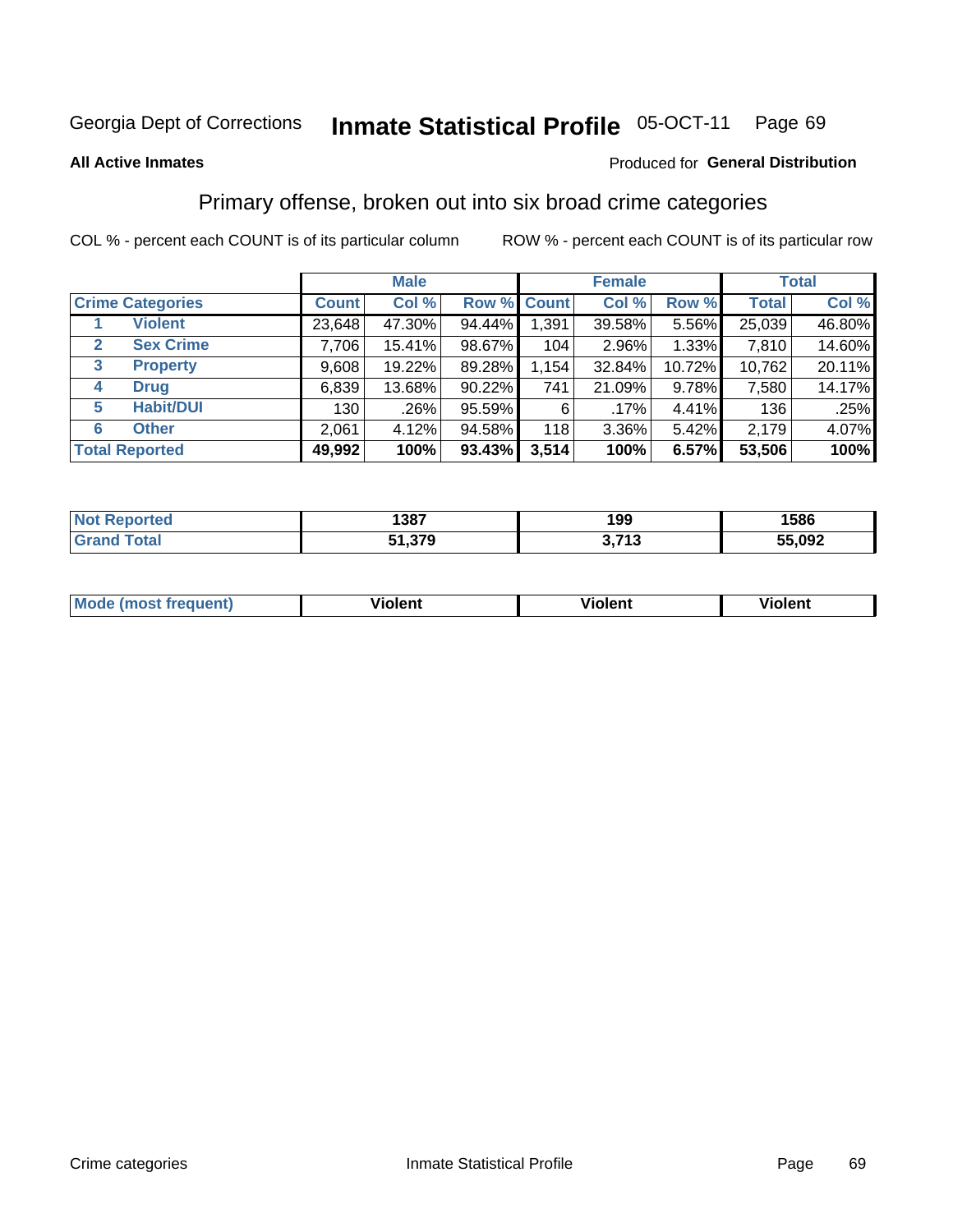# Georgia Dept of Corrections **Inmate Statistical Profile** 05-OCT-11 Page 70

**All Active Inmates**

### Produced for **General Distribution**

# Primary offense, detailed offense code

COL % - percent each COUNT is of its particular column ROW % - percent each COUNT is of its particular row

|                 |                                           |                | <b>Male</b> |         |              | <b>Female</b> |         |                | <b>Total</b> |
|-----------------|-------------------------------------------|----------------|-------------|---------|--------------|---------------|---------|----------------|--------------|
|                 | <b>Primary Offense</b>                    | <b>Count</b>   | Col %       | Row %   | <b>Count</b> | Col %         | Row %   | <b>Total</b>   | Col %        |
| 11              | <b>Abandonment Of Dep</b>                 | $\overline{7}$ | .01%        | 100.00% |              |               |         | $\overline{7}$ | .01%         |
|                 | <b>Child</b>                              |                |             |         |              |               |         |                |              |
| 21              | <b>Assault &amp; Battery</b>              | 15             | .03%        | 93.75%  | 1            | .03%          | 6.25%   | 16             | .03%         |
| 24              | <b>Simple Assault</b>                     | $\mathbf{1}$   | .01%        | 100.00% |              |               |         | 1              | .01%         |
| 25              | <b>Simple Battery</b>                     | $\overline{c}$ | .01%        | 100.00% |              |               |         | $\overline{2}$ | .01%         |
| 26              | <b>Agg Assault With Knife</b>             | $\mathbf 1$    | .01%        | 100.00% |              |               |         | $\mathbf{1}$   | .01%         |
| $\overline{27}$ | <b>Agg Assault With</b><br><b>Firearm</b> | $\mathbf{1}$   | .01%        | 100.00% |              |               |         | $\mathbf{1}$   | .01%         |
| 28              | <b>Wife Beating</b>                       | 3              | .01%        | 100.00% |              |               |         | 3              | .01%         |
| 37              | <b>Cruelty To Children</b>                |                |             |         | 1            | .03%          | 100.00% | $\mathbf{1}$   | .01%         |
| 41              | <b>Theft By Taking -</b>                  | 81             | .16%        | 100.00% |              |               |         | 81             | .15%         |
|                 | <b>Larceny</b>                            |                |             |         |              |               |         |                |              |
| 43              | <b>Theft By Taking</b>                    | 1              | .01%        | 100.00% |              |               |         | 1              | .01%         |
| 45              | <b>Burglary</b>                           | 15             | .03%        | 100.00% |              |               |         | 15             | .03%         |
| 46              | <b>Car Breaking</b>                       | $\mathbf 1$    | .01%        | 100.00% |              |               |         | $\mathbf{1}$   | .01%         |
| 51              | <b>Cheating &amp; Swindling</b>           | $\overline{5}$ | .01%        | 100.00% |              |               |         | 5              | .01%         |
| 52              | <b>Bad Checks</b>                         | $\overline{2}$ | .01%        | 66.67%  | 1            | .03%          | 33.33%  | 3              | .01%         |
| 54              | <b>Lottery</b>                            | $\mathbf{1}$   | .01%        | 100.00% |              |               |         | $\mathbf 1$    | .01%         |
| 55              | <b>Forgery</b>                            | 5              | .01%        | 100.00% |              |               |         | 5              | .01%         |
| 56              | <b>Worthless Checks</b>                   | $\overline{3}$ | .01%        | 100.00% |              |               |         | 3              | .01%         |
| 61              | <b>Public Drunkenness</b>                 | 8              | .02%        | 88.89%  | 1            | .03%          | 11.11%  | 9              | .02%         |
| 63              | <b>Abusive Language</b>                   | $\overline{2}$ | .01%        | 100.00% |              |               |         | $\overline{2}$ | .01%         |
| 64              | <b>Poss Ntp Whiskey</b>                   | $\overline{3}$ | .01%        | 100.00% |              |               |         | 3              | .01%         |
| $\overline{71}$ | <b>Viol Motor Veh Law</b>                 | $\overline{3}$ | .01%        | 100.00% |              |               |         | 3              | .01%         |
| $\overline{72}$ | <b>Dui</b>                                | 17             | .03%        | 94.44%  | 1            | .03%          | 5.56%   | 18             | .03%         |
| 73              | <b>Obstr Of Law Enf Officer</b>           | 2              | .01%        | 100.00% |              |               |         | $\overline{2}$ | .01%         |
| 75              | <b>Crmnl Trespassing</b>                  | $\mathbf{1}$   | .01%        | 100.00% |              |               |         | $\mathbf{1}$   | .01%         |
| 81              | <b>Prostitution</b>                       |                |             |         | 1            | .03%          | 100.00% | $\mathbf{1}$   | .01%         |
| 83              | <b>Public Indecency</b>                   | $\mathbf{1}$   | .01%        | 100.00% |              |               |         | $\mathbf 1$    | .01%         |
| 84              | <b>Peeping Tom</b>                        | $\mathbf{1}$   | .01%        | 100.00% |              |               |         | $\mathbf 1$    | .01%         |
| 86              | <b>Fornication &amp; Adultery</b>         | $\mathbf 1$    | .01%        | 100.00% |              |               |         | $\mathbf{1}$   | .01%         |
| 91              | <b>Vagrancy</b>                           | 3              | .01%        | 100.00% |              |               |         | 3              | .01%         |
| 92              | <b>Escape</b>                             | 7              | .01%        | 100.00% |              |               |         | $\prime$       | .01%         |
| 93              | <b>Cpwl &amp; Concealed</b>               | 6              | .01%        | 100.00% |              |               |         | $6\phantom{1}$ | .01%         |
|                 | <b>Weapon</b>                             |                |             |         |              |               |         |                |              |
| 96              | <b>Pointing Gun At Another</b>            | 3 <sup>1</sup> | .01%        | 100.00% |              |               |         | 3              | .01%         |
| 98              | <b>Crmnl Attempt</b>                      | $\overline{2}$ | .01%        | 100.00% |              |               |         | $\overline{2}$ | .01%         |
| 99              | <b>Other Misdemeanor</b>                  | 32             | .06%        | 96.97%  | $\mathbf{1}$ | .03%          | 3.03%   | 33             | .06%         |
| 105             | <b>Family Violence Battery</b>            | $\overline{c}$ | .01%        | 100.00% |              |               |         | $\overline{2}$ | .01%         |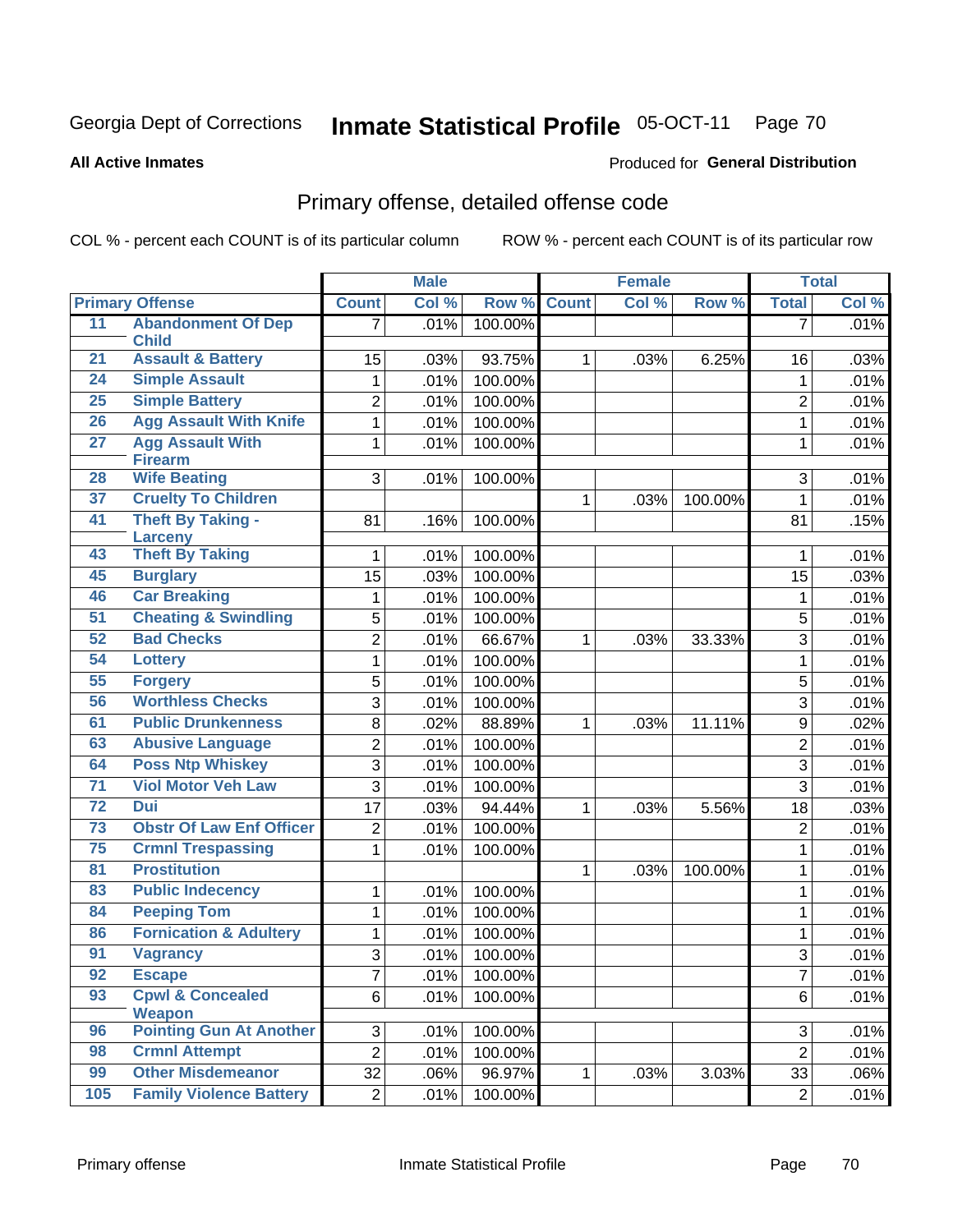# Georgia Dept of Corrections **Inmate Statistical Profile** 05-OCT-11 Page 71

#### **All Active Inmates**

#### Produced for **General Distribution**

# Primary offense, detailed offense code

COL % - percent each COUNT is of its particular column ROW % - percent each COUNT is of its particular row

|      |                                             |                         | <b>Male</b> |         |                | <b>Female</b> |        |                | <b>Total</b> |
|------|---------------------------------------------|-------------------------|-------------|---------|----------------|---------------|--------|----------------|--------------|
|      | <b>Primary Offense</b>                      | <b>Count</b>            | Col %       | Row %   | <b>Count</b>   | Col %         | Row %  | <b>Total</b>   | Col %        |
| 341  | <b>Reckless Driving</b>                     | 1 <sup>1</sup>          | .01%        | 100.00% |                |               |        | 1              | .01%         |
| 500  | <b>Misc Misdemeanor</b>                     | $\mathbf{1}$            | .01%        | 100.00% |                |               |        | $\mathbf{1}$   | .01%         |
| 1100 | <b>Misc Homicide Offense</b>                | 12                      | .02%        | 92.31%  | 1              | .03%          | 7.69%  | 13             | .02%         |
| 1101 | <b>Murder</b>                               | 5,146                   | 10.29%      | 94.44%  | 303            | 8.62%         | 5.56%  | 5,449          | 10.18%       |
| 1102 | <b>Voluntary Manslaughter</b>               | 1,055                   | 2.11%       | 89.71%  | 121            | 3.44%         | 10.29% | 1,176          | 2.20%        |
| 1103 | <b>Involuntary Manslaughter</b>             | 122                     | .24%        | 84.14%  | 23             | .65%          | 15.86% | 145            | .27%         |
| 1118 | <b>Feticide By Vehicle</b>                  | $\overline{2}$          | .01%        | 40.00%  | 3              | .09%          | 60.00% | 5              | .01%         |
| 1119 | <b>Vol Manslaughter Of</b><br><b>Fetus</b>  | $\overline{2}$          | .01%        | 100.00% |                |               |        | $\overline{2}$ | .01%         |
| 1120 | <b>Reckless Abandonment</b>                 | 1                       | .01%        | 100.00% |                |               |        | 1              | .01%         |
| 1121 | <b>Feticide</b>                             | $\overline{2}$          | .01%        | 100.00% |                |               |        | $\overline{2}$ | .01%         |
| 1123 | <b>Vehicular Homicide</b>                   | 330                     | .66%        | 88.71%  | 42             | 1.20%         | 11.29% | 372            | .70%         |
| 1124 | <b>Homicide By Vessel</b>                   | 17                      | .03%        | 77.27%  | $\mathbf 5$    | .14%          | 22.73% | 22             | .04%         |
| 1125 | <b>Conceal Death Of</b>                     | $\overline{7}$          | .01%        | 77.78%  | $\overline{2}$ | .06%          | 22.22% | 9              | .02%         |
|      | <b>Another</b>                              |                         |             |         |                |               |        |                |              |
| 1190 | <b>Atmpt Murder</b>                         | 29                      | .06%        | 96.67%  | 1              | .03%          | 3.33%  | 30             | $.06\%$      |
| 1191 | <b>Murder, Conspire To</b><br><b>Commit</b> | $\overline{7}$          | .01%        | 77.78%  | $\overline{2}$ | .06%          | 22.22% | 9              | .02%         |
| 1300 | <b>Misc Assault/Battery</b>                 | 16                      | .03%        | 100.00% |                |               |        | 16             | .03%         |
| 1301 | <b>Family Violence Battery</b>              | 107                     | .21%        | 96.40%  | 4              | .11%          | 3.60%  | 111            | .21%         |
| 1302 | <b>Aggrav Assault</b>                       | 4,559                   | 9.12%       | 94.90%  | 245            | 6.97%         | 5.10%  | 4,804          | 8.98%        |
| 1303 | <b>Atmpt Aggrav Assault</b>                 | 5                       | .01%        | 71.43%  | $\overline{2}$ | .06%          | 28.57% | 7              | .01%         |
| 1304 | <b>Aggravated Assault On</b><br>$65+$       | $\overline{\mathbf{4}}$ | .01%        | 100.00% |                |               |        | 4              | .01%         |
| 1305 | <b>Aggrav Battery</b>                       | 913                     | 1.83%       | 93.07%  | 68             | 1.94%         | 6.93%  | 981            | 1.83%        |
| 1306 | <b>Misc Family Violence</b>                 | $\overline{2}$          | .01%        | 100.00% |                |               |        | $\overline{2}$ | .01%         |
| 1307 | <b>Terrorist Threats &amp; Acts</b>         | 376                     | .75%        | 96.91%  | 12             | .34%          | 3.09%  | 388            | .73%         |
| 1308 | <b>False Imprisonment</b>                   | 188                     | .38%        | 98.43%  | 3              | .09%          | 1.57%  | 191            | .36%         |
| 1309 | <b>False Impris Color Legal</b>             | 1                       | .01%        | 100.00% |                |               |        | 1              | .01%         |
| 1311 | <b>Kidnapping</b>                           | 1,572                   | 3.14%       | 96.92%  | 50             | 1.42%         | 3.08%  | 1,622          | 3.03%        |
| 1312 | <b>Interference With</b><br><b>Custody</b>  | 12                      | .02%        | 80.00%  | 3              | .09%          | 20.00% | 15             | .03%         |
| 1314 | <b>Aggrav Assault Peace</b><br><b>Ofcr</b>  | 289                     | .58%        | 94.75%  | 16             | .46%          | 5.25%  | 305            | .57%         |
| 1315 | <b>Aggrav Battery Peace</b><br><b>Ofcr</b>  | 18                      | .04%        | 90.00%  | $\overline{2}$ | .06%          | 10.00% | 20             | .04%         |
| 1316 | <b>Simple Battery</b>                       | 21                      | .04%        | 100.00% |                |               |        | 21             | .04%         |
| 1317 | <b>Reck Cond Infected</b><br><b>Person</b>  | 11                      | .02%        | 91.67%  | $\mathbf{1}$   | .03%          | 8.33%  | 12             | .02%         |
| 1318 | <b>Injury By Vehicle</b>                    | 100                     | .20%        | 92.59%  | 8              | .23%          | 7.41%  | 108            | .20%         |
| 1320 | <b>Stalking</b>                             | 5 <sup>1</sup>          | .01%        | 100.00% |                |               |        | 5              | .01%         |
|      |                                             |                         |             |         |                |               |        |                |              |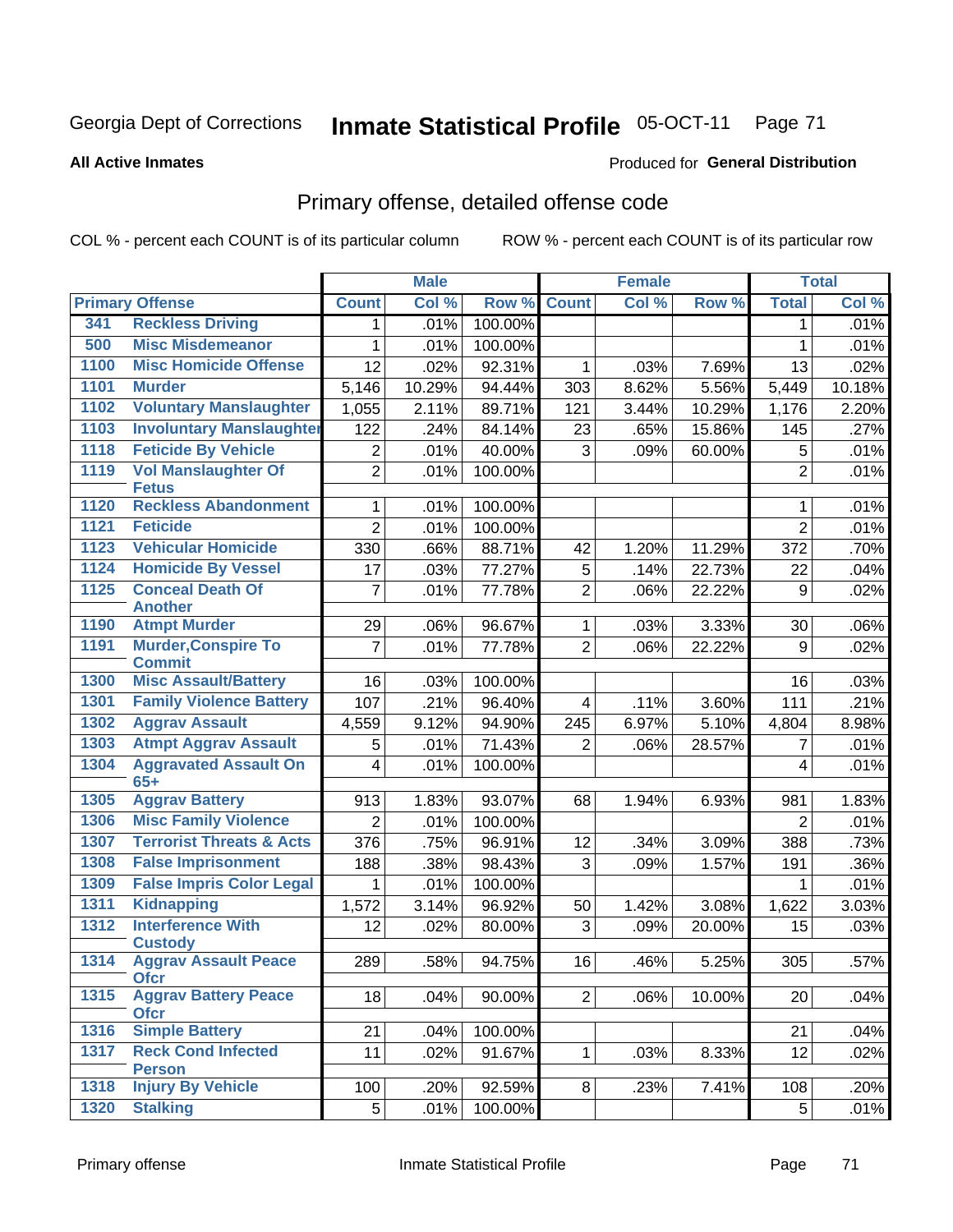**All Active Inmates**

#### Produced for **General Distribution**

### Primary offense, detailed offense code

| Col %<br>Col %<br><b>Primary Offense</b><br>Row %<br><b>Count</b><br>Row %<br><b>Total</b><br><b>Count</b><br><b>Aggrav Stalking</b><br>1321<br>96.89%<br>.23%<br>3.11%<br>$\overline{249}$<br>.50%<br>$\overline{257}$<br>8<br><b>Atmpt Kidnap</b><br>1390<br>100.00%<br>.01%<br>4<br>4<br><b>Arson Misc</b><br>1400<br>.01%<br>100.00%<br>1<br>1<br>1401<br><b>Arson 1st Degree</b><br>84.68%<br>.19%<br>15.32%<br>94<br>17<br>.48%<br>111<br>1402<br><b>Arson 2nd Degree</b><br>.03%<br>100.00%<br>13<br>13<br><b>Arson 3rd Degree</b><br>1403<br>$\overline{2}$<br>100.00%<br>.01%<br>$\overline{2}$<br><b>Crmnl Poss Explosives</b><br>1404<br>$\mathbf{1}$<br>100.00%<br>.01%<br>$\mathbf{1}$<br><b>Crmnl Damage 1st</b><br>1501<br>26<br>.05%<br>89.66%<br>3<br>10.34%<br>.09%<br>29<br><b>Degree</b><br><b>Crmnl Damage 2nd</b><br>1502<br>99<br>96.12%<br>.20%<br>.11%<br>3.88%<br>103<br>.19%<br>4<br><b>Degree</b><br><b>Damage, Destroy Secr</b><br>1504<br>$\overline{2}$<br>100.00%<br>$\overline{2}$<br>.01%<br><b>Prop</b><br><b>Alter Id</b><br>1506<br>$\overline{2}$<br>.01%<br>100.00%<br>$\overline{2}$<br>.01%<br>1601<br><b>Burglary</b><br>10.98%<br>10.63%<br>5,487<br>96.48%<br>5.69%<br>3.52%<br>5,687<br>200<br><b>Poss Tools Commit</b><br>1602<br>97.92%<br>.03%<br>47<br>.09%<br>2.08%<br>.09%<br>1<br>48<br><b>Crime</b><br><b>Atmpt Burglary</b><br>1690<br>97.30%<br>36<br>1<br>2.70%<br>37<br>.07%<br>$.07\%$<br>.03%<br>1700<br><b>Misc Forgery</b><br>3<br>.01%<br>100.00%<br>3<br>.01%<br><b>Forgery 1st Degree</b><br>1701<br>73.52%<br>1,058<br>2.12%<br>10.84%<br>26.48%<br>2.69%<br>381<br>1,439<br>1702<br><b>Forgery 2nd Degree</b><br>81.08%<br>18.92%<br>.06%<br>$\overline{7}$<br>.20%<br>37<br>.07%<br>30<br><b>Bad Checks</b><br>1704<br>61.54%<br>5<br>8<br>.02%<br>.14%<br>38.46%<br>13<br>.02%<br>1750<br><b>Fraudulent Checks</b><br>$\overline{5}$<br>.01%<br>100.00%<br>5<br>.01%<br>1751<br><b>Theft Credit Card</b><br>18<br>81.82%<br>.04%<br>18.18%<br>22<br>.04%<br>$\overline{4}$<br>.11%<br>1752<br><b>Forgery Credit Card</b><br>.01%<br>50.00%<br>.03%<br>50.00%<br>$\overline{2}$<br>$\mathbf{1}$<br>1<br>.01%<br><b>Fraudulent Credit Card</b><br>1753<br>.12%<br>64.52%<br>33<br>60<br>.94%<br>35.48%<br>93<br>.17%<br>1755<br><b>Recv Gds, Srvs Fraud</b><br>$\mathbf 1$<br>.01%<br>50.00%<br>1<br>.03%<br>$\overline{2}$<br>50.00%<br>.01%<br><b>Obtnd</b><br>1756<br><b>Financial Identity Fraud</b><br>59.76%<br>40.24%<br>.15%<br>49<br>.10%<br>33<br>.94%<br>82<br>1759<br><b>Telecommunications</b><br>.01%<br>100.00%<br>.01%<br>$\mathbf{1}$<br>$\mathbf{1}$<br><b>Fraud</b><br><b>Computer Pornography</b><br>1760<br>42<br>.08%<br>100.00%<br>.08%<br>42<br>1761<br><b>Computer Theft</b><br>$\overline{\mathbf{4}}$<br>.01%<br>25.00%<br>12<br>16<br>.03%<br>.34%<br>75.00%<br>1762<br><b>Computer Trespass</b><br>$\mathbf{1}$<br>.01%<br>100.00%<br>1<br>.01% |  | <b>Male</b> |  | <b>Female</b> |  | <b>Total</b> |
|------------------------------------------------------------------------------------------------------------------------------------------------------------------------------------------------------------------------------------------------------------------------------------------------------------------------------------------------------------------------------------------------------------------------------------------------------------------------------------------------------------------------------------------------------------------------------------------------------------------------------------------------------------------------------------------------------------------------------------------------------------------------------------------------------------------------------------------------------------------------------------------------------------------------------------------------------------------------------------------------------------------------------------------------------------------------------------------------------------------------------------------------------------------------------------------------------------------------------------------------------------------------------------------------------------------------------------------------------------------------------------------------------------------------------------------------------------------------------------------------------------------------------------------------------------------------------------------------------------------------------------------------------------------------------------------------------------------------------------------------------------------------------------------------------------------------------------------------------------------------------------------------------------------------------------------------------------------------------------------------------------------------------------------------------------------------------------------------------------------------------------------------------------------------------------------------------------------------------------------------------------------------------------------------------------------------------------------------------------------------------------------------------------------------------------------------------------------------------------------------------------------------------------------------------------------------------------------------------------------------------------------------------------------------------------------------------------------------------------------------------------------------------------------------------------------------------------------------------------------------------------------------------------------------------------------------|--|-------------|--|---------------|--|--------------|
|                                                                                                                                                                                                                                                                                                                                                                                                                                                                                                                                                                                                                                                                                                                                                                                                                                                                                                                                                                                                                                                                                                                                                                                                                                                                                                                                                                                                                                                                                                                                                                                                                                                                                                                                                                                                                                                                                                                                                                                                                                                                                                                                                                                                                                                                                                                                                                                                                                                                                                                                                                                                                                                                                                                                                                                                                                                                                                                                                |  |             |  |               |  | Col %        |
|                                                                                                                                                                                                                                                                                                                                                                                                                                                                                                                                                                                                                                                                                                                                                                                                                                                                                                                                                                                                                                                                                                                                                                                                                                                                                                                                                                                                                                                                                                                                                                                                                                                                                                                                                                                                                                                                                                                                                                                                                                                                                                                                                                                                                                                                                                                                                                                                                                                                                                                                                                                                                                                                                                                                                                                                                                                                                                                                                |  |             |  |               |  | .48%         |
|                                                                                                                                                                                                                                                                                                                                                                                                                                                                                                                                                                                                                                                                                                                                                                                                                                                                                                                                                                                                                                                                                                                                                                                                                                                                                                                                                                                                                                                                                                                                                                                                                                                                                                                                                                                                                                                                                                                                                                                                                                                                                                                                                                                                                                                                                                                                                                                                                                                                                                                                                                                                                                                                                                                                                                                                                                                                                                                                                |  |             |  |               |  | .01%         |
|                                                                                                                                                                                                                                                                                                                                                                                                                                                                                                                                                                                                                                                                                                                                                                                                                                                                                                                                                                                                                                                                                                                                                                                                                                                                                                                                                                                                                                                                                                                                                                                                                                                                                                                                                                                                                                                                                                                                                                                                                                                                                                                                                                                                                                                                                                                                                                                                                                                                                                                                                                                                                                                                                                                                                                                                                                                                                                                                                |  |             |  |               |  | .01%         |
|                                                                                                                                                                                                                                                                                                                                                                                                                                                                                                                                                                                                                                                                                                                                                                                                                                                                                                                                                                                                                                                                                                                                                                                                                                                                                                                                                                                                                                                                                                                                                                                                                                                                                                                                                                                                                                                                                                                                                                                                                                                                                                                                                                                                                                                                                                                                                                                                                                                                                                                                                                                                                                                                                                                                                                                                                                                                                                                                                |  |             |  |               |  | .21%         |
|                                                                                                                                                                                                                                                                                                                                                                                                                                                                                                                                                                                                                                                                                                                                                                                                                                                                                                                                                                                                                                                                                                                                                                                                                                                                                                                                                                                                                                                                                                                                                                                                                                                                                                                                                                                                                                                                                                                                                                                                                                                                                                                                                                                                                                                                                                                                                                                                                                                                                                                                                                                                                                                                                                                                                                                                                                                                                                                                                |  |             |  |               |  | .02%         |
|                                                                                                                                                                                                                                                                                                                                                                                                                                                                                                                                                                                                                                                                                                                                                                                                                                                                                                                                                                                                                                                                                                                                                                                                                                                                                                                                                                                                                                                                                                                                                                                                                                                                                                                                                                                                                                                                                                                                                                                                                                                                                                                                                                                                                                                                                                                                                                                                                                                                                                                                                                                                                                                                                                                                                                                                                                                                                                                                                |  |             |  |               |  | .01%         |
|                                                                                                                                                                                                                                                                                                                                                                                                                                                                                                                                                                                                                                                                                                                                                                                                                                                                                                                                                                                                                                                                                                                                                                                                                                                                                                                                                                                                                                                                                                                                                                                                                                                                                                                                                                                                                                                                                                                                                                                                                                                                                                                                                                                                                                                                                                                                                                                                                                                                                                                                                                                                                                                                                                                                                                                                                                                                                                                                                |  |             |  |               |  | .01%         |
|                                                                                                                                                                                                                                                                                                                                                                                                                                                                                                                                                                                                                                                                                                                                                                                                                                                                                                                                                                                                                                                                                                                                                                                                                                                                                                                                                                                                                                                                                                                                                                                                                                                                                                                                                                                                                                                                                                                                                                                                                                                                                                                                                                                                                                                                                                                                                                                                                                                                                                                                                                                                                                                                                                                                                                                                                                                                                                                                                |  |             |  |               |  | .05%         |
|                                                                                                                                                                                                                                                                                                                                                                                                                                                                                                                                                                                                                                                                                                                                                                                                                                                                                                                                                                                                                                                                                                                                                                                                                                                                                                                                                                                                                                                                                                                                                                                                                                                                                                                                                                                                                                                                                                                                                                                                                                                                                                                                                                                                                                                                                                                                                                                                                                                                                                                                                                                                                                                                                                                                                                                                                                                                                                                                                |  |             |  |               |  |              |
|                                                                                                                                                                                                                                                                                                                                                                                                                                                                                                                                                                                                                                                                                                                                                                                                                                                                                                                                                                                                                                                                                                                                                                                                                                                                                                                                                                                                                                                                                                                                                                                                                                                                                                                                                                                                                                                                                                                                                                                                                                                                                                                                                                                                                                                                                                                                                                                                                                                                                                                                                                                                                                                                                                                                                                                                                                                                                                                                                |  |             |  |               |  |              |
|                                                                                                                                                                                                                                                                                                                                                                                                                                                                                                                                                                                                                                                                                                                                                                                                                                                                                                                                                                                                                                                                                                                                                                                                                                                                                                                                                                                                                                                                                                                                                                                                                                                                                                                                                                                                                                                                                                                                                                                                                                                                                                                                                                                                                                                                                                                                                                                                                                                                                                                                                                                                                                                                                                                                                                                                                                                                                                                                                |  |             |  |               |  | .01%         |
|                                                                                                                                                                                                                                                                                                                                                                                                                                                                                                                                                                                                                                                                                                                                                                                                                                                                                                                                                                                                                                                                                                                                                                                                                                                                                                                                                                                                                                                                                                                                                                                                                                                                                                                                                                                                                                                                                                                                                                                                                                                                                                                                                                                                                                                                                                                                                                                                                                                                                                                                                                                                                                                                                                                                                                                                                                                                                                                                                |  |             |  |               |  |              |
|                                                                                                                                                                                                                                                                                                                                                                                                                                                                                                                                                                                                                                                                                                                                                                                                                                                                                                                                                                                                                                                                                                                                                                                                                                                                                                                                                                                                                                                                                                                                                                                                                                                                                                                                                                                                                                                                                                                                                                                                                                                                                                                                                                                                                                                                                                                                                                                                                                                                                                                                                                                                                                                                                                                                                                                                                                                                                                                                                |  |             |  |               |  |              |
|                                                                                                                                                                                                                                                                                                                                                                                                                                                                                                                                                                                                                                                                                                                                                                                                                                                                                                                                                                                                                                                                                                                                                                                                                                                                                                                                                                                                                                                                                                                                                                                                                                                                                                                                                                                                                                                                                                                                                                                                                                                                                                                                                                                                                                                                                                                                                                                                                                                                                                                                                                                                                                                                                                                                                                                                                                                                                                                                                |  |             |  |               |  |              |
|                                                                                                                                                                                                                                                                                                                                                                                                                                                                                                                                                                                                                                                                                                                                                                                                                                                                                                                                                                                                                                                                                                                                                                                                                                                                                                                                                                                                                                                                                                                                                                                                                                                                                                                                                                                                                                                                                                                                                                                                                                                                                                                                                                                                                                                                                                                                                                                                                                                                                                                                                                                                                                                                                                                                                                                                                                                                                                                                                |  |             |  |               |  |              |
|                                                                                                                                                                                                                                                                                                                                                                                                                                                                                                                                                                                                                                                                                                                                                                                                                                                                                                                                                                                                                                                                                                                                                                                                                                                                                                                                                                                                                                                                                                                                                                                                                                                                                                                                                                                                                                                                                                                                                                                                                                                                                                                                                                                                                                                                                                                                                                                                                                                                                                                                                                                                                                                                                                                                                                                                                                                                                                                                                |  |             |  |               |  |              |
|                                                                                                                                                                                                                                                                                                                                                                                                                                                                                                                                                                                                                                                                                                                                                                                                                                                                                                                                                                                                                                                                                                                                                                                                                                                                                                                                                                                                                                                                                                                                                                                                                                                                                                                                                                                                                                                                                                                                                                                                                                                                                                                                                                                                                                                                                                                                                                                                                                                                                                                                                                                                                                                                                                                                                                                                                                                                                                                                                |  |             |  |               |  |              |
|                                                                                                                                                                                                                                                                                                                                                                                                                                                                                                                                                                                                                                                                                                                                                                                                                                                                                                                                                                                                                                                                                                                                                                                                                                                                                                                                                                                                                                                                                                                                                                                                                                                                                                                                                                                                                                                                                                                                                                                                                                                                                                                                                                                                                                                                                                                                                                                                                                                                                                                                                                                                                                                                                                                                                                                                                                                                                                                                                |  |             |  |               |  |              |
|                                                                                                                                                                                                                                                                                                                                                                                                                                                                                                                                                                                                                                                                                                                                                                                                                                                                                                                                                                                                                                                                                                                                                                                                                                                                                                                                                                                                                                                                                                                                                                                                                                                                                                                                                                                                                                                                                                                                                                                                                                                                                                                                                                                                                                                                                                                                                                                                                                                                                                                                                                                                                                                                                                                                                                                                                                                                                                                                                |  |             |  |               |  |              |
|                                                                                                                                                                                                                                                                                                                                                                                                                                                                                                                                                                                                                                                                                                                                                                                                                                                                                                                                                                                                                                                                                                                                                                                                                                                                                                                                                                                                                                                                                                                                                                                                                                                                                                                                                                                                                                                                                                                                                                                                                                                                                                                                                                                                                                                                                                                                                                                                                                                                                                                                                                                                                                                                                                                                                                                                                                                                                                                                                |  |             |  |               |  |              |
|                                                                                                                                                                                                                                                                                                                                                                                                                                                                                                                                                                                                                                                                                                                                                                                                                                                                                                                                                                                                                                                                                                                                                                                                                                                                                                                                                                                                                                                                                                                                                                                                                                                                                                                                                                                                                                                                                                                                                                                                                                                                                                                                                                                                                                                                                                                                                                                                                                                                                                                                                                                                                                                                                                                                                                                                                                                                                                                                                |  |             |  |               |  |              |
|                                                                                                                                                                                                                                                                                                                                                                                                                                                                                                                                                                                                                                                                                                                                                                                                                                                                                                                                                                                                                                                                                                                                                                                                                                                                                                                                                                                                                                                                                                                                                                                                                                                                                                                                                                                                                                                                                                                                                                                                                                                                                                                                                                                                                                                                                                                                                                                                                                                                                                                                                                                                                                                                                                                                                                                                                                                                                                                                                |  |             |  |               |  |              |
|                                                                                                                                                                                                                                                                                                                                                                                                                                                                                                                                                                                                                                                                                                                                                                                                                                                                                                                                                                                                                                                                                                                                                                                                                                                                                                                                                                                                                                                                                                                                                                                                                                                                                                                                                                                                                                                                                                                                                                                                                                                                                                                                                                                                                                                                                                                                                                                                                                                                                                                                                                                                                                                                                                                                                                                                                                                                                                                                                |  |             |  |               |  |              |
|                                                                                                                                                                                                                                                                                                                                                                                                                                                                                                                                                                                                                                                                                                                                                                                                                                                                                                                                                                                                                                                                                                                                                                                                                                                                                                                                                                                                                                                                                                                                                                                                                                                                                                                                                                                                                                                                                                                                                                                                                                                                                                                                                                                                                                                                                                                                                                                                                                                                                                                                                                                                                                                                                                                                                                                                                                                                                                                                                |  |             |  |               |  |              |
|                                                                                                                                                                                                                                                                                                                                                                                                                                                                                                                                                                                                                                                                                                                                                                                                                                                                                                                                                                                                                                                                                                                                                                                                                                                                                                                                                                                                                                                                                                                                                                                                                                                                                                                                                                                                                                                                                                                                                                                                                                                                                                                                                                                                                                                                                                                                                                                                                                                                                                                                                                                                                                                                                                                                                                                                                                                                                                                                                |  |             |  |               |  |              |
|                                                                                                                                                                                                                                                                                                                                                                                                                                                                                                                                                                                                                                                                                                                                                                                                                                                                                                                                                                                                                                                                                                                                                                                                                                                                                                                                                                                                                                                                                                                                                                                                                                                                                                                                                                                                                                                                                                                                                                                                                                                                                                                                                                                                                                                                                                                                                                                                                                                                                                                                                                                                                                                                                                                                                                                                                                                                                                                                                |  |             |  |               |  |              |
|                                                                                                                                                                                                                                                                                                                                                                                                                                                                                                                                                                                                                                                                                                                                                                                                                                                                                                                                                                                                                                                                                                                                                                                                                                                                                                                                                                                                                                                                                                                                                                                                                                                                                                                                                                                                                                                                                                                                                                                                                                                                                                                                                                                                                                                                                                                                                                                                                                                                                                                                                                                                                                                                                                                                                                                                                                                                                                                                                |  |             |  |               |  |              |
|                                                                                                                                                                                                                                                                                                                                                                                                                                                                                                                                                                                                                                                                                                                                                                                                                                                                                                                                                                                                                                                                                                                                                                                                                                                                                                                                                                                                                                                                                                                                                                                                                                                                                                                                                                                                                                                                                                                                                                                                                                                                                                                                                                                                                                                                                                                                                                                                                                                                                                                                                                                                                                                                                                                                                                                                                                                                                                                                                |  |             |  |               |  |              |
|                                                                                                                                                                                                                                                                                                                                                                                                                                                                                                                                                                                                                                                                                                                                                                                                                                                                                                                                                                                                                                                                                                                                                                                                                                                                                                                                                                                                                                                                                                                                                                                                                                                                                                                                                                                                                                                                                                                                                                                                                                                                                                                                                                                                                                                                                                                                                                                                                                                                                                                                                                                                                                                                                                                                                                                                                                                                                                                                                |  |             |  |               |  |              |
|                                                                                                                                                                                                                                                                                                                                                                                                                                                                                                                                                                                                                                                                                                                                                                                                                                                                                                                                                                                                                                                                                                                                                                                                                                                                                                                                                                                                                                                                                                                                                                                                                                                                                                                                                                                                                                                                                                                                                                                                                                                                                                                                                                                                                                                                                                                                                                                                                                                                                                                                                                                                                                                                                                                                                                                                                                                                                                                                                |  |             |  |               |  |              |
|                                                                                                                                                                                                                                                                                                                                                                                                                                                                                                                                                                                                                                                                                                                                                                                                                                                                                                                                                                                                                                                                                                                                                                                                                                                                                                                                                                                                                                                                                                                                                                                                                                                                                                                                                                                                                                                                                                                                                                                                                                                                                                                                                                                                                                                                                                                                                                                                                                                                                                                                                                                                                                                                                                                                                                                                                                                                                                                                                |  |             |  |               |  |              |
| 1796<br><b>Fraudulent Access</b>                                                                                                                                                                                                                                                                                                                                                                                                                                                                                                                                                                                                                                                                                                                                                                                                                                                                                                                                                                                                                                                                                                                                                                                                                                                                                                                                                                                                                                                                                                                                                                                                                                                                                                                                                                                                                                                                                                                                                                                                                                                                                                                                                                                                                                                                                                                                                                                                                                                                                                                                                                                                                                                                                                                                                                                                                                                                                                               |  |             |  |               |  |              |
| $\mathbf{1}$<br>.01%<br>100.00%<br>1<br><b>Compute</b>                                                                                                                                                                                                                                                                                                                                                                                                                                                                                                                                                                                                                                                                                                                                                                                                                                                                                                                                                                                                                                                                                                                                                                                                                                                                                                                                                                                                                                                                                                                                                                                                                                                                                                                                                                                                                                                                                                                                                                                                                                                                                                                                                                                                                                                                                                                                                                                                                                                                                                                                                                                                                                                                                                                                                                                                                                                                                         |  |             |  |               |  | .01%         |
| 1799<br><b>Misc Fraud</b><br>6<br>5<br>.01%<br>54.55%<br>.14%<br>45.45%<br>11                                                                                                                                                                                                                                                                                                                                                                                                                                                                                                                                                                                                                                                                                                                                                                                                                                                                                                                                                                                                                                                                                                                                                                                                                                                                                                                                                                                                                                                                                                                                                                                                                                                                                                                                                                                                                                                                                                                                                                                                                                                                                                                                                                                                                                                                                                                                                                                                                                                                                                                                                                                                                                                                                                                                                                                                                                                                  |  |             |  |               |  | .02%         |
| 1802<br><b>Theft By Taking</b><br>882<br>1.76%<br>84.00%<br>168<br>1,050<br>4.78%<br>16.00%                                                                                                                                                                                                                                                                                                                                                                                                                                                                                                                                                                                                                                                                                                                                                                                                                                                                                                                                                                                                                                                                                                                                                                                                                                                                                                                                                                                                                                                                                                                                                                                                                                                                                                                                                                                                                                                                                                                                                                                                                                                                                                                                                                                                                                                                                                                                                                                                                                                                                                                                                                                                                                                                                                                                                                                                                                                    |  |             |  |               |  | 1.96%        |
| 1803<br><b>Theft By Deception</b><br>80.00%<br>20.00%<br>44<br>.09%<br>11<br>.31%<br>55                                                                                                                                                                                                                                                                                                                                                                                                                                                                                                                                                                                                                                                                                                                                                                                                                                                                                                                                                                                                                                                                                                                                                                                                                                                                                                                                                                                                                                                                                                                                                                                                                                                                                                                                                                                                                                                                                                                                                                                                                                                                                                                                                                                                                                                                                                                                                                                                                                                                                                                                                                                                                                                                                                                                                                                                                                                        |  |             |  |               |  | .10%         |
| 1804<br><b>Theft By Extortion</b><br>$\overline{2}$<br>100.00%<br>$\overline{2}$<br>.01%                                                                                                                                                                                                                                                                                                                                                                                                                                                                                                                                                                                                                                                                                                                                                                                                                                                                                                                                                                                                                                                                                                                                                                                                                                                                                                                                                                                                                                                                                                                                                                                                                                                                                                                                                                                                                                                                                                                                                                                                                                                                                                                                                                                                                                                                                                                                                                                                                                                                                                                                                                                                                                                                                                                                                                                                                                                       |  |             |  |               |  | .01%         |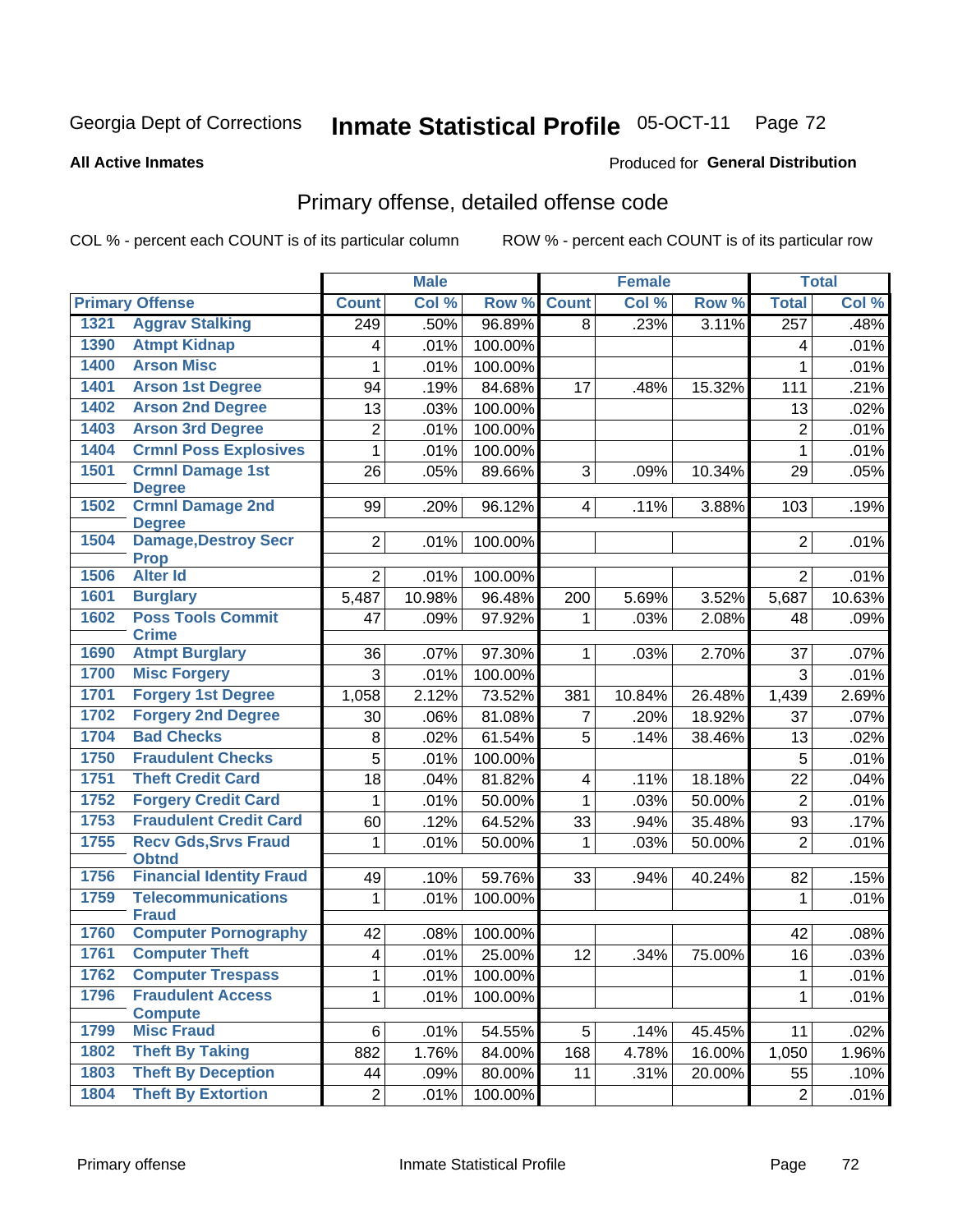#### **All Active Inmates**

#### Produced for **General Distribution**

### Primary offense, detailed offense code

|      |                                            |                | <b>Male</b> |         |                 | <b>Female</b> |                    |                | <b>Total</b> |
|------|--------------------------------------------|----------------|-------------|---------|-----------------|---------------|--------------------|----------------|--------------|
|      | <b>Primary Offense</b>                     | <b>Count</b>   | Col %       | Row %   | <b>Count</b>    | Col %         | Row %              | <b>Total</b>   | Col %        |
| 1805 | <b>Theft Of Lost Property</b>              | $\mathbf 1$    | .01%        | 100.00% |                 |               |                    | $\mathbf{1}$   | .01%         |
| 1806 | <b>Theft By Rec Stolen Prop</b>            | 793            | 1.59%       | 93.74%  | 53              | 1.51%         | 6.26%              | 846            | 1.58%        |
| 1807 | <b>Theft Of Services</b>                   | 5              | .01%        | 83.33%  | 1               | .03%          | 16.67%             | 6              | .01%         |
| 1808 | <b>Theft By Conversion</b>                 | 24             | .05%        | 77.42%  | 7               | .20%          | 22.58%             | 31             | .06%         |
| 1811 | <b>Convsn Paymnts Real</b>                 | $\mathbf{1}$   | .01%        | 100.00% |                 |               |                    | 1              | .01%         |
|      | <b>Propy</b>                               |                |             |         |                 |               |                    |                |              |
| 1812 | <b>Atmpt Theft By Taking</b>               | $\overline{7}$ | .01%        | 100.00% |                 |               |                    | 7              | .01%         |
| 1813 | <b>Theft Motorveh Or Part</b>              | 98             | .20%        | 93.33%  | $\overline{7}$  | .20%          | 6.67%              | 105            | .20%         |
| 1815 | <b>Theft Bring Prop In State</b>           | 6              | .01%        | 100.00% |                 |               |                    | 6              | .01%         |
| 1816 | <b>Theft Recv Prop Out</b><br><b>State</b> |                |             |         | 1               | .03%          | 100.00%            | 1              | .01%         |
| 1817 | <b>Livestock Theft</b>                     | 6              | .01%        | 100.00% |                 |               |                    | $6\phantom{1}$ | .01%         |
| 1821 | <b>Theft By Shoplifting</b>                | 373            | .75%        | 67.57%  | 179             | 5.09%         | 32.43%             | 552            | 1.03%        |
| 1880 | <b>Entering Vehicle</b>                    | 144            | .29%        | 98.63%  | $\overline{2}$  | .06%          | 1.37%              | 146            | .27%         |
| 1901 | <b>Robbery</b>                             | 1,694          | 3.39%       | 93.90%  | 110             | 3.13%         | 6.10%              | 1,804          | 3.37%        |
| 1902 | <b>Armed Robbery</b>                       | 5,334          | 10.67%      | 96.82%  | 175             | 4.98%         | 3.18%              | 5,509          | 10.30%       |
| 1903 | <b>Robbery By Force</b>                    | 256            | .51%        | 90.46%  | 27              | .77%          | 9.54%              | 283            | .53%         |
| 1904 | <b>Robbery By Intimidation</b>             | 278            | .56%        | 93.29%  | 20              | .57%          | 6.71%              | 298            | .56%         |
| 1905 | <b>Robbery By Sudden</b>                   | 117            | .23%        | 90.70%  | 12              | .34%          | 9.30%              | 129            | .24%         |
|      | <b>Snatch</b>                              |                |             |         |                 |               |                    |                |              |
| 1911 | <b>Hijacking Motor Vehicle</b>             | 38             | .08%        | 100.00% |                 |               |                    | 38             | .07%         |
| 1991 | <b>Atmpt Robbery</b>                       | 40             | .08%        | 97.56%  | $\mathbf 1$     | .03%          | 2.44%              | 41             | .08%         |
| 1992 | <b>Atmpt Armed Robbery</b>                 | 79             | .16%        | 92.94%  | $6\phantom{1}6$ | .17%          | 7.06%              | 85             | .16%         |
| 2000 | <b>Misc Sexual Offense</b>                 | 14             | .03%        | 100.00% |                 |               |                    | 14             | .03%         |
| 2001 | <b>Rape</b>                                | 1,787          | 3.57%       | 99.78%  | 4               | .11%          | $\overline{.}22\%$ | 1,791          | 3.35%        |
| 2002 | <b>Sodomy</b>                              | 21             | .04%        | 95.45%  | 1               | .03%          | 4.55%              | 22             | .04%         |
| 2003 | <b>Aggrav Sodomy</b>                       | 210            | .42%        | 99.53%  | 1               | .03%          | .47%               | 211            | .39%         |
| 2004 | <b>Bestiality</b>                          | $\overline{2}$ | .01%        | 66.67%  | 1               | .03%          | 33.33%             | 3              | .01%         |
| 2006 | <b>Incest</b>                              | 175            | .35%        | 97.77%  | 4               | .11%          | 2.23%              | 179            | .33%         |
| 2007 | <b>Bigamy</b>                              | $\mathbf{3}$   | .01%        | 75.00%  | 1               | .03%          | 25.00%             | 4              | .01%         |
| 2009 | <b>Aggrav Sexual Battery</b>               | 180            | .36%        | 99.45%  | 1               | .03%          | .55%               | 181            | .34%         |
| 2011 | <b>Sexual Battery</b>                      | 142            | .28%        | 100.00% |                 |               |                    | 142            | .27%         |
| 2016 | <b>Pimping A Minor Under</b><br>18         | 5              | .01%        | 100.00% |                 |               |                    | 5              | .01%         |
| 2018 | <b>Statutory Rape</b>                      | 716            | 1.43%       | 98.76%  | 9               | .26%          | 1.24%              | 725            | 1.35%        |
| 2019 | <b>Child Molestation</b>                   | 2,435          | 4.87%       | 97.91%  | 52              | 1.48%         | 2.09%              | 2,487          | 4.65%        |
| 2020 | <b>Enticing Child-Indec</b>                | 79             | .16%        | 96.34%  | 3               | .09%          | 3.66%              | 82             | .15%         |
|      | <b>Purp</b>                                |                |             |         |                 |               |                    |                |              |
| 2021 | <b>Aggrav Child Molestation</b>            | 1,279          | 2.56%       | 98.54%  | 19              | .54%          | 1.46%              | 1,298          | 2.43%        |
| 2022 | <b>Necrophilia</b>                         | $\mathbf 1$    | .01%        | 100.00% |                 |               |                    | $\mathbf 1$    | .01%         |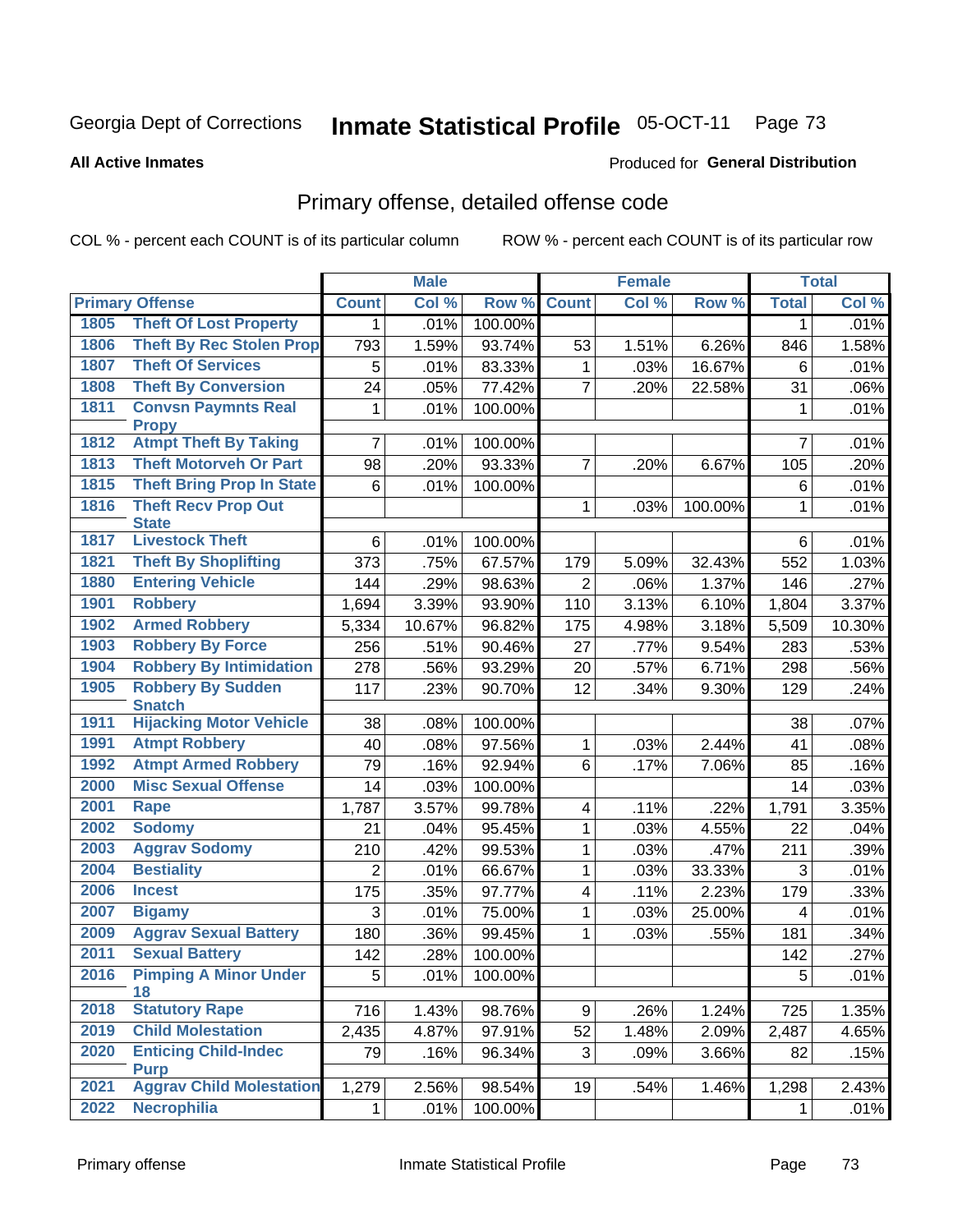#### **All Active Inmates**

#### Produced for **General Distribution**

### Primary offense, detailed offense code

|      |                                            | <b>Male</b>             |       |         | <b>Female</b>  |       | <b>Total</b> |                |       |
|------|--------------------------------------------|-------------------------|-------|---------|----------------|-------|--------------|----------------|-------|
|      | <b>Primary Offense</b>                     | <b>Count</b>            | Col % | Row %   | <b>Count</b>   | Col % | Row %        | <b>Total</b>   | Col % |
| 2023 | Sexl/Asslt/Agn/Pers/Cstdy                  | 5                       | .01%  | 100.00% |                |       |              | 5              | .01%  |
| 2025 | <b>Solicit Sodomy From</b><br><b>Minor</b> | $\overline{\mathbf{4}}$ | .01%  | 100.00% |                |       |              | 4              | .01%  |
| 2026 | <b>Sex Offender Fail Registr</b>           | 343                     | .69%  | 98.56%  | 5              | .14%  | 1.44%        | 348            | .65%  |
| 2028 | <b>Sex Offender Fail To</b><br><b>Move</b> | $\overline{7}$          | .01%  | 100.00% |                |       |              | $\overline{7}$ | .01%  |
| 2090 | <b>Entice Child, Attempted</b>             | 5                       | .01%  | 100.00% |                |       |              | 5              | .01%  |
| 2091 | <b>Atmpt Rape</b>                          | 26                      | .05%  | 96.30%  | 1              | .03%  | 3.70%        | 27             | .05%  |
| 2092 | <b>Atmpt Sodomy</b>                        | $\overline{2}$          | .01%  | 100.00% |                |       |              | $\overline{2}$ | .01%  |
| 2093 | <b>Atmpt Aggrav Sodomy</b>                 | $\overline{3}$          | .01%  | 100.00% |                |       |              | 3              | .01%  |
| 2094 | <b>Atmpt Child Molestation</b>             | 24                      | .05%  | 100.00% |                |       |              | 24             | .04%  |
| 2095 | <b>Agg Aslt W Intnt To Rape</b>            | 52                      | .10%  | 100.00% |                |       |              | 52             | .10%  |
| 2096 | <b>Aggrav Ch Molest, Atmpt</b>             | 3                       | .01%  | 100.00% |                |       |              | 3              | .01%  |
| 2097 | <b>Statutory Rape, Atmpt</b>               | $\mathbf{1}$            | .01%  | 100.00% |                |       |              | 1              | .01%  |
| 2098 | <b>Incest, Atmpt</b>                       | $\mathbf{1}$            | .01%  | 100.00% |                |       |              | 1              | .01%  |
| 2099 | <b>Agg Sex Battery Atmpt</b>               | $\overline{2}$          | .01%  | 100.00% |                |       |              | $\overline{2}$ | .01%  |
| 2100 | <b>Misc Obscenity</b>                      | $\overline{2}$          | .01%  | 100.00% |                |       |              | $\overline{2}$ | .01%  |
| 2200 | <b>Misc Public Order</b>                   | $\overline{2}$          | .01%  | 100.00% |                |       |              | $\overline{2}$ | .01%  |
| 2202 | <b>Insurrection</b>                        | $\mathbf{1}$            | .01%  | 100.00% |                |       |              | $\mathbf{1}$   | .01%  |
| 2205 | <b>False Swearng Writtn</b><br><b>Stmt</b> | 12                      | .02%  | 85.71%  | $\overline{2}$ | .06%  | 14.29%       | 14             | .03%  |
| 2301 | <b>Bribery Govt Officer</b>                | $\mathbf{1}$            | .01%  | 100.00% |                |       |              | 1              | .01%  |
| 2307 | <b>Defrauding State</b>                    | $\mathbf 1$             | .01%  | 50.00%  | 1              | .03%  | 50.00%       | $\overline{2}$ | .01%  |
| 2311 | <b>False Certificates</b>                  |                         |       |         | 1              | .03%  | 100.00%      | $\mathbf{1}$   | .01%  |
| 2313 | <b>Influencing Witness</b>                 | $\overline{4}$          | .01%  | 66.67%  | $\overline{2}$ | .06%  | 33.33%       | 6              | .01%  |
| 2314 | <b>Obstr Of Law Enf Officer</b>            | 508                     | 1.02% | 94.42%  | 30             | .85%  | 5.58%        | 538            | 1.01% |
| 2315 | <b>Tampering With</b><br><b>Evidence</b>   | $\overline{7}$          | .01%  | 70.00%  | 3              | .09%  | 30.00%       | 10             | .02%  |
| 2316 | <b>Fleeing/Eluding Police</b>              | 173                     | .35%  | 94.02%  | 11             | .31%  | 5.98%        | 184            | .34%  |
| 2401 | <b>Perjury</b>                             | $\overline{2}$          | .01%  | 100.00% |                |       |              | $\overline{2}$ | .01%  |
| 2402 | <b>False Swearing</b>                      | 6                       | .01%  | 75.00%  | $\overline{2}$ | .06%  | 25.00%       | 8              | .01%  |
| 2404 | <b>Impersonation</b>                       | 3                       | .01%  | 100.00% |                |       |              | 3              | .01%  |
| 2405 | <b>Impersonating Officer</b>               | $\overline{\mathbf{4}}$ | .01%  | 80.00%  | $\mathbf{1}$   | .03%  | 20.00%       | $\overline{5}$ | .01%  |
| 2408 | <b>False Statements Govt</b>               | 25                      | .05%  | 67.57%  | 12             | .34%  | 32.43%       | 37             | .07%  |
| 2409 | <b>Unauth Represtn Peace</b>               | $\mathbf{1}$            | .01%  | 100.00% |                |       |              | 1              | .01%  |
| 2411 | <b>Impersntng In Legal</b><br><b>Procd</b> | $\mathbf 1$             | .01%  | 100.00% |                |       |              | 1              | .01%  |
| 2501 | <b>Escape</b>                              | 55                      | .11%  | 93.22%  | 4              | .11%  | 6.78%        | 59             | .11%  |
| 2503 | <b>Hindering Appreh Or Pun</b>             | 3                       | .01%  | 60.00%  | $\overline{2}$ | .06%  | 40.00%       | 5              | .01%  |
| 2507 | <b>Mutiny In Penal Inst</b>                | $\overline{2}$          | .01%  | 100.00% |                |       |              | $\overline{2}$ | .01%  |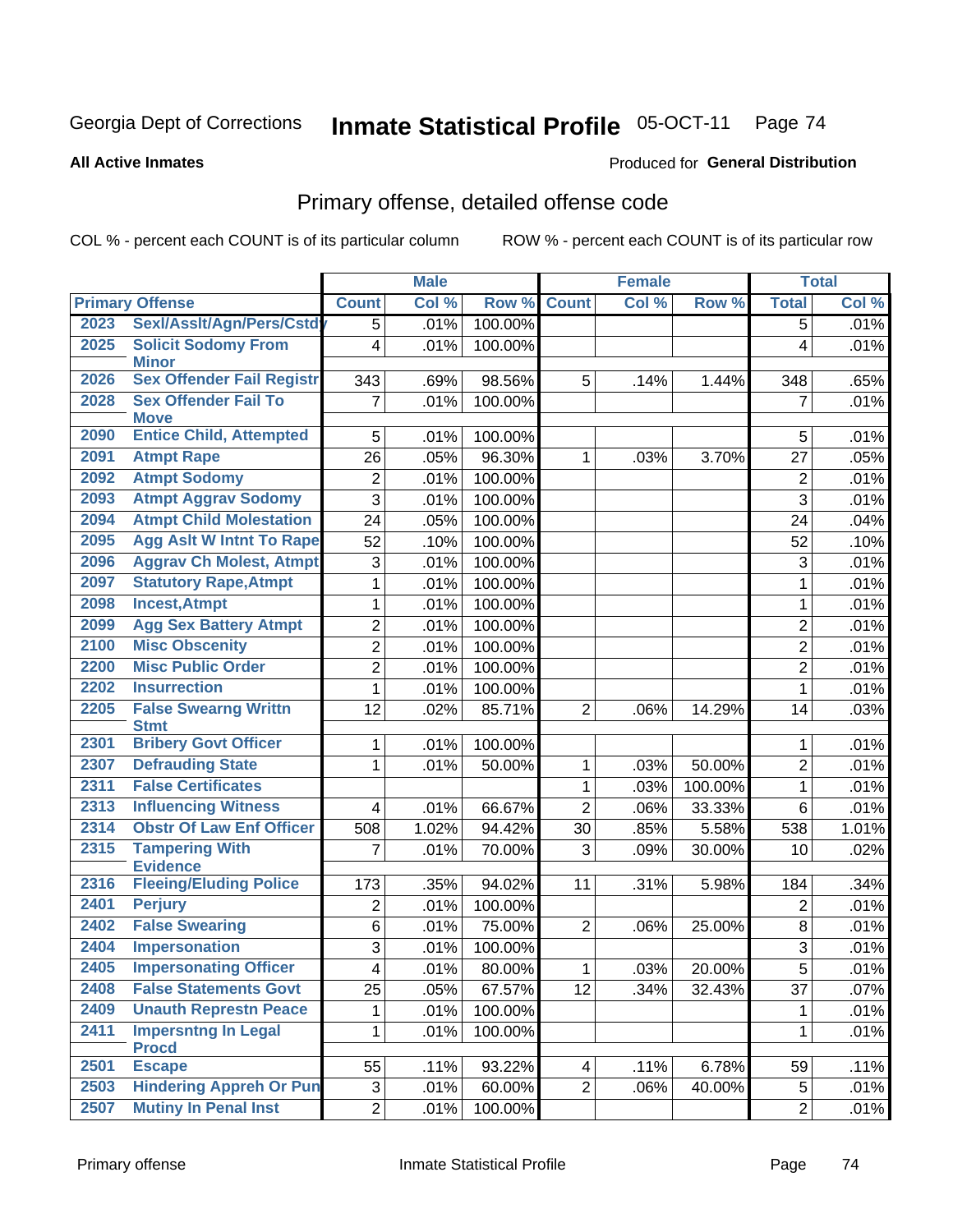#### **All Active Inmates**

#### Produced for **General Distribution**

### Primary offense, detailed offense code

|      |                                               | <b>Male</b>    |       | <b>Female</b> |                         |       | <b>Total</b> |                |       |
|------|-----------------------------------------------|----------------|-------|---------------|-------------------------|-------|--------------|----------------|-------|
|      | <b>Primary Offense</b>                        | <b>Count</b>   | Col % | Row %         | <b>Count</b>            | Col % | Row %        | <b>Total</b>   | Col % |
| 2511 | <b>Bail Jumping</b>                           | $\overline{3}$ | .01%  | 60.00%        | $\overline{2}$          | .06%  | 40.00%       | $\overline{5}$ | .01%  |
| 2590 | <b>Atmpt Escape</b>                           | 1              | .01%  | 100.00%       |                         |       |              | $\mathbf{1}$   | .01%  |
| 2613 | <b>Crmnl Interfere Govt</b>                   | 22             | .04%  | 84.62%        | $\overline{4}$          | .11%  | 15.38%       | 26             | .05%  |
|      | <b>Prop</b>                                   |                |       |               |                         |       |              |                |       |
| 2718 | <b>Dogfighting</b>                            | 1              | .01%  | 100.00%       |                         |       |              | 1              | .01%  |
| 2761 | <b>Removal Baggage, Cargo</b><br><b>Etc</b>   |                |       |               | 1                       | .03%  | 100.00%      | $\mathbf{1}$   | .01%  |
| 2801 | <b>Cruelty To Children</b>                    | 225            | .45%  | 70.75%        | 93                      | 2.65% | 29.25%       | 318            | .59%  |
| 2802 | <b>Atmpt Cruelty To</b>                       | 1              | .01%  | 100.00%       |                         |       |              | 1              | .01%  |
|      | <b>Children</b>                               |                |       |               |                         |       |              |                |       |
| 2803 | <b>Manufact Meth Near</b><br><b>Child</b>     | 10             | .02%  | 71.43%        | $\overline{4}$          | .11%  | 28.57%       | 14             | .03%  |
| 2811 | <b>Cruelty To Elder Person</b>                | 18             | .04%  | 69.23%        | 8                       | .23%  | 30.77%       | 26             | .05%  |
| 2843 | <b>Sex Exploitation Child</b>                 | 121            | .24%  | 98.37%        | $\overline{2}$          | .06%  | 1.63%        | 123            | .23%  |
| 2854 | <b>Cntrbtng Delingency</b>                    |                |       |               | $\mathbf{1}$            | .03%  | 100.00%      | 1              | .01%  |
|      | <b>Minor</b>                                  |                |       |               |                         |       |              |                |       |
| 2901 | <b>Carry Concealed Weapon</b>                 | 6 <sup>1</sup> | .01%  | 100.00%       |                         |       |              | 6              | .01%  |
| 2910 | <b>Poss Of Firearm Dur</b>                    | 346            | .69%  | 96.38%        | 13                      | .37%  | 3.62%        | 359            | .67%  |
|      | <b>Crime</b>                                  |                |       |               |                         |       |              |                |       |
| 2911 | <b>Poss Knife During Crime</b>                | 3 <sup>1</sup> | .01%  | 75.00%        | $\mathbf{1}$            | .03%  | 25.00%       | $\overline{4}$ | .01%  |
| 2912 | <b>Poss Of Certain</b><br><b>Weapons</b>      | 24             | .05%  | 100.00%       |                         |       |              | 24             | .04%  |
| 2913 | <b>Poss Firearm 1st</b>                       | 97             | .19%  | 98.98%        | $\mathbf{1}$            | .03%  | 1.02%        | 98             | .18%  |
|      | <b>Offender</b>                               |                |       |               |                         |       |              |                |       |
| 2914 | <b>Poss Firearm Convct</b>                    | 824            | 1.65% | 98.10%        | 16                      | .46%  | 1.90%        | 840            | 1.57% |
| 2915 | <b>Felon</b><br><b>Carry Weapon At School</b> | 3              | .01%  | 100.00%       |                         |       |              | 3              | .01%  |
| 2963 | <b>Guard Line</b>                             | 8              | .02%  | 66.67%        | $\overline{4}$          | .11%  | 33.33%       | 12             | .02%  |
|      | <b>W/Weapon/Drugs</b>                         |                |       |               |                         |       |              |                |       |
| 2965 | <b>Poss Wpn, Drugs By</b>                     | 39             | .08%  | 92.86%        | 3                       | .09%  | 7.14%        | 42             | .08%  |
|      | <b>Prisnr</b>                                 |                |       |               |                         |       |              |                |       |
| 2967 | <b>Destroy/Injur Police Dog</b>               | 1              | .01%  | 100.00%       |                         |       |              | 1              | .01%  |
| 2971 | <b>Cruelty To Animals</b>                     | 6              | .01%  | 100.00%       |                         |       |              | 6              | .01%  |
| 2972 | <b>Aggrav Cruelty To</b><br><b>Animals</b>    | $\overline{7}$ | .01%  | 87.50%        | $\mathbf{1}$            | .03%  | 12.50%       | 8              | .01%  |
| 3000 | <b>Misc Invasion Of Privacy</b>               | $\overline{c}$ | .01%  | 100.00%       |                         |       |              | $\overline{c}$ | .01%  |
| 3001 | Eavesdrop &                                   | $\overline{2}$ | .01%  | 100.00%       |                         |       |              | $\overline{2}$ | .01%  |
|      | <b>Surveillance</b>                           |                |       |               |                         |       |              |                |       |
| 3002 | <b>Peeping Tom</b>                            | 14             | .03%  | 100.00%       |                         |       |              | 14             | .03%  |
| 3404 | <b>Racketeering</b>                           | 38             | .08%  | 74.51%        | 13                      | .37%  | 25.49%       | 51             | .10%  |
| 4001 | <b>S/D Narcotics Opiates</b>                  | 30             | .06%  | 88.24%        | $\overline{\mathbf{4}}$ | .11%  | 11.76%       | 34             | .06%  |
| 4002 | <b>S/D Dep Stim Cntrf Drugs</b>               | 54             | .11%  | 71.05%        | 22                      | .63%  | 28.95%       | 76             | .14%  |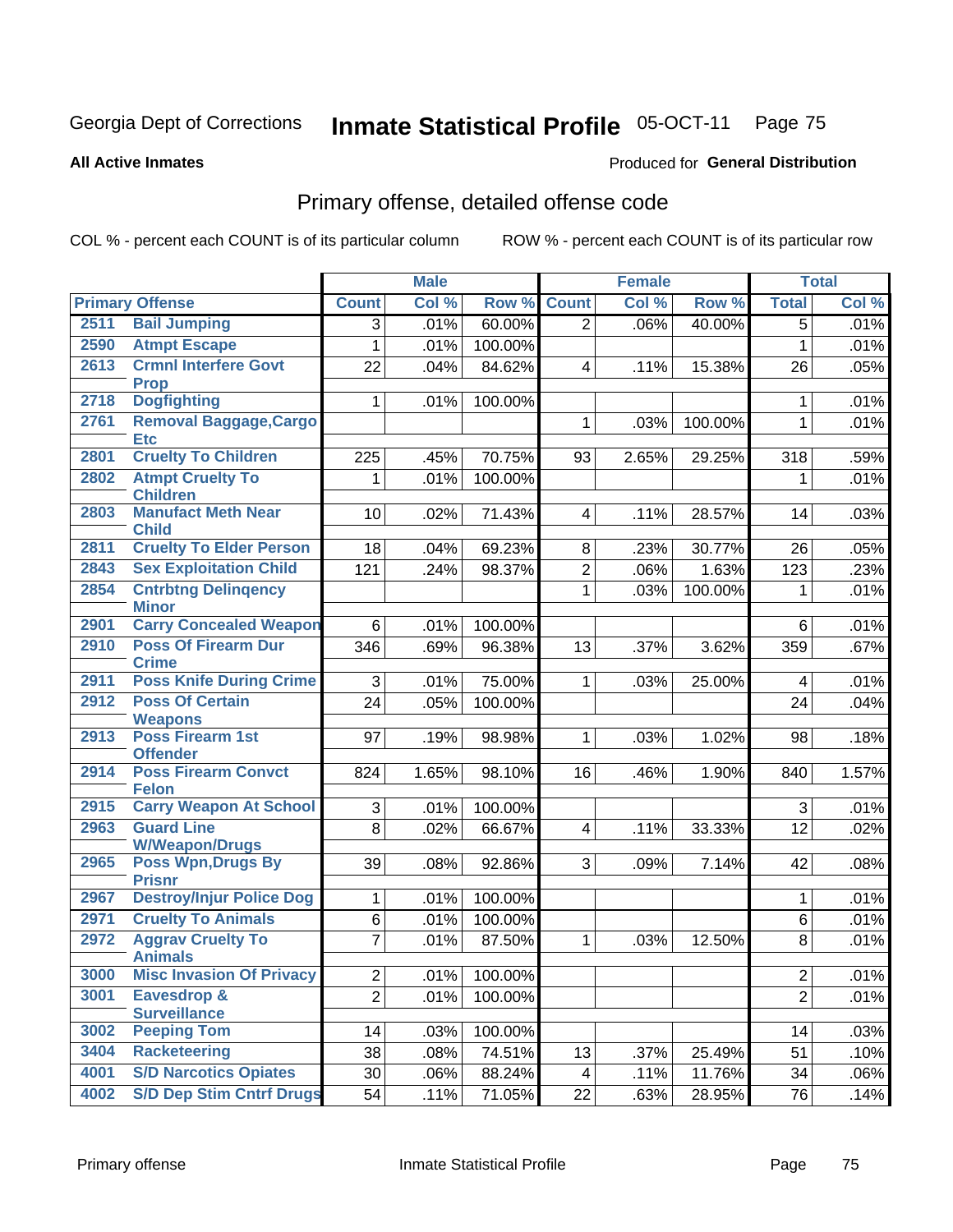#### **All Active Inmates**

#### Produced for **General Distribution**

### Primary offense, detailed offense code

|      |                                            | <b>Male</b>              |       |         | <b>Female</b>   |       | <b>Total</b> |                         |       |
|------|--------------------------------------------|--------------------------|-------|---------|-----------------|-------|--------------|-------------------------|-------|
|      | <b>Primary Offense</b>                     | <b>Count</b>             | Col % | Row %   | <b>Count</b>    | Col % | Row %        | <b>Total</b>            | Col % |
| 4004 | <b>S/D Of Marijuana</b>                    | 310                      | .62%  | 96.88%  | 10 <sup>1</sup> | .28%  | 3.13%        | 320                     | .60%  |
| 4005 | <b>S/D Of Alcoholic Intox</b>              | 1                        | .01%  | 100.00% |                 |       |              | 1                       | .01%  |
| 4006 | <b>Poss Narcotics Opiates</b>              | 55                       | .11%  | 82.09%  | 12              | .34%  | 17.91%       | 67                      | .13%  |
| 4007 | <b>Poss Dep Stim Cntrf</b>                 | 80                       | .16%  | 74.77%  | 27              | .77%  | 25.23%       | 107                     | .20%  |
|      | <b>Drugs</b>                               |                          |       |         |                 |       |              |                         |       |
| 4009 | <b>Poss Of Marijuana</b>                   | 106                      | .21%  | 89.08%  | 13              | .37%  | 10.92%       | 119                     | .22%  |
| 4010 | <b>Illegal Poss/Manf Liquor</b>            | 2                        | .01%  | 100.00% |                 |       |              | $\overline{2}$          | .01%  |
| 4011 | <b>Illegal Attm To Obt Drugs</b>           | 4                        | .01%  | 33.33%  | 8               | .23%  | 66.67%       | 12                      | .02%  |
| 4012 | <b>Viol Ga Cntrl Sbst Act</b>              | 41                       | .08%  | 89.13%  | $\overline{5}$  | .14%  | 10.87%       | 46                      | .09%  |
| 4013 | <b>Viol Dngrous Drgs Act</b>               | 79                       | .16%  | 84.04%  | 15              | .43%  | 15.96%       | 94                      | .18%  |
| 4014 | <b>Uniwfl Mfg/Del/Dist N-C S</b>           | 22                       | .04%  | 100.00% |                 |       |              | 22                      | .04%  |
| 4016 | <b>Poss Drug Related Matri</b>             | 8                        | .02%  | 61.54%  | 5               | .14%  | 38.46%       | 13                      | .02%  |
| 4017 | <b>S/D Cont Sub Public</b>                 | 57                       | .11%  | 98.28%  | 1               | .03%  | 1.72%        | 58                      | .11%  |
| 4018 | <b>S/D Cont Sub School</b>                 | 32                       | .06%  | 96.97%  | 1               | .03%  | 3.03%        | 33                      | .06%  |
| 4021 | <b>S/D Cocaine</b>                         | 968                      | 1.94% | 94.44%  | 57              | 1.62% | 5.56%        | 1,025                   | 1.92% |
| 4022 | <b>Poss Of Cocaine</b>                     | 916                      | 1.83% | 87.16%  | 135             | 3.84% | 12.84%       | 1,051                   | 1.96% |
| 4030 | <b>Poss Ephedrine</b>                      | 10                       | .02%  | 66.67%  | 5               | .14%  | 33.33%       | 15                      | .03%  |
| 4031 | <b>Poss Methamphetamine</b>                | 486                      | .97%  | 80.87%  | 115             | 3.27% | 19.13%       | 601                     | 1.12% |
| 4032 | <b>Sale Methamphetamine</b>                | 101                      | .20%  | 78.29%  | 28              | .80%  | 21.71%       | 129                     | .24%  |
| 4033 | <b>Poss Mda/Extsy</b>                      | 20                       | .04%  | 90.91%  | $\overline{2}$  | .06%  | 9.09%        | 22                      | .04%  |
| 4034 | <b>Sale Mda/Extsy</b>                      | 8                        | .02%  | 100.00% |                 |       |              | 8                       | .01%  |
| 4050 | <b>Poss W Int Dist Cocaine</b>             | 531                      | 1.06% | 95.16%  | 27              | .77%  | 4.84%        | 558                     | 1.04% |
| 4051 | <b>Poss W Int Dist</b>                     | 736                      | 1.47% | 96.34%  | 28              | .80%  | 3.66%        | 764                     | 1.43% |
|      | <b>Marijuana</b>                           |                          |       |         |                 |       |              |                         |       |
| 4052 | <b>Poss W Int Dist Meth</b>                | 279                      | .56%  | 85.06%  | 49              | 1.39% | 14.94%       | 328                     | .61%  |
| 4053 | <b>Poss W Int Dis Other</b><br><b>Drug</b> | 91                       | .18%  | 83.49%  | 18              | .51%  | 16.51%       | 109                     | .20%  |
| 4090 | <b>Atmpt Viol Substance</b>                | 33                       | .07%  | 86.84%  | 5               | .14%  | 13.16%       | 38                      | .07%  |
|      | <b>Act</b>                                 |                          |       |         |                 |       |              |                         |       |
| 4100 | <b>Misc Drugs Trafficking</b>              | 33                       | .07%  | 100.00% |                 |       |              | 33                      | .06%  |
| 4101 | <b>Traf Cocaine Less 200</b><br>Gm         | 468                      | .94%  | 97.10%  | 14              | .40%  | 2.90%        | 482                     | .90%  |
| 4102 | <b>Traf Cocaine 201-400</b><br>Gm          | 214                      | .43%  | 94.27%  | 13              | .37%  | 5.73%        | 227                     | .42%  |
| 4103 | <b>Traf Cocaine 401+ Gm</b>                | 152                      | .30%  | 95.60%  | $\overline{7}$  | .20%  | 4.40%        | 159                     | .30%  |
| 4111 | <b>Traf Narcotic Less 14 Gm</b>            | 10                       | .02%  | 90.91%  | 1.              | .03%  | 9.09%        | 11                      | .02%  |
| 4112 | <b>Traf Narcotic 15-28 Gm</b>              | 8                        | .02%  | 100.00% |                 |       |              | 8                       | .01%  |
| 4113 | <b>Traf Narcotic 29+ Gm</b>                | 6                        | .01%  | 100.00% |                 |       |              | 6                       | .01%  |
| 4121 | <b>Traf Marijna 10-2000 Lb</b>             | 105                      | .21%  | 95.45%  | 5               | .14%  | 4.55%        | 110                     | .21%  |
| 4122 | Traf Marijna 2001-10k Lb                   | $\overline{\mathcal{A}}$ | .01%  | 100.00% |                 |       |              | $\overline{\mathbf{4}}$ | .01%  |
|      |                                            |                          |       |         |                 |       |              |                         |       |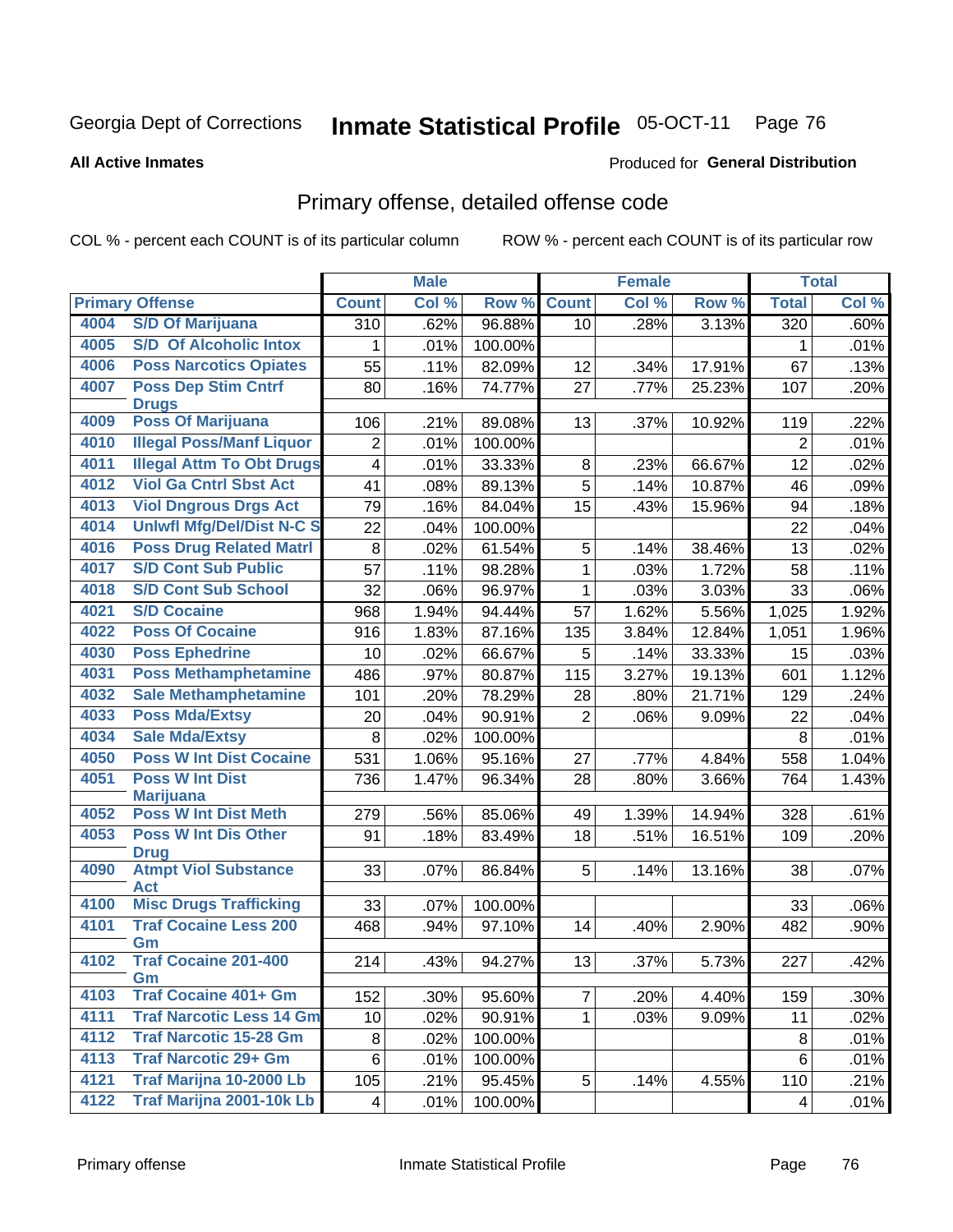**All Active Inmates**

#### Produced for **General Distribution**

### Primary offense, detailed offense code

|      |                                            |                 | <b>Male</b> |         |                  | Female |        |                | <b>Total</b> |
|------|--------------------------------------------|-----------------|-------------|---------|------------------|--------|--------|----------------|--------------|
|      | <b>Primary Offense</b>                     | <b>Count</b>    | Col %       | Row %   | <b>Count</b>     | Col %  | Row %  | <b>Total</b>   | Col %        |
|      | 4123 Traf Marijna 10001+ Lb                | $\overline{5}$  | .01%        | 100.00% |                  |        |        | $\overline{5}$ | .01%         |
| 4126 | <b>Traf Amphtmine 28-199</b><br>Gm         | $\overline{4}$  | .01%        | 80.00%  | 1                | .03%   | 20.00% | 5              | .01%         |
| 4127 | <b>Traf Amphtmine 200-399</b><br>Gm        | 2               | .01%        | 100.00% |                  |        |        | $\overline{2}$ | .01%         |
| 4128 | <b>Traf Amphtmine 400+ Gm</b>              | 5               | .01%        | 100.00% |                  |        |        | 5              | .01%         |
| 4130 | <b>Cnspire Traffic Cntrl Sub</b>           | 16              | .03%        | 84.21%  | 3                | .09%   | 15.79% | 19             | .04%         |
| 4132 | <b>Transactions Cntrft</b><br><b>Drugs</b> | $\mathbf 1$     | .01%        | 100.00% |                  |        |        | 1              | .01%         |
| 4133 | <b>Use Comm Facity Vio C</b><br><b>Sub</b> | 5 <sup>1</sup>  | .01%        | 100.00% |                  |        |        | 5              | .01%         |
| 4134 | <b>Att/Consprcy Commt</b><br>C/S/Of        | 45              | .09%        | 84.91%  | 8                | .23%   | 15.09% | 53             | .10%         |
| 4135 | <b>Unauth Dist Contrild Sub</b>            | 1               | .01%        | 50.00%  | 1                | .03%   | 50.00% | $\overline{2}$ | .01%         |
| 4136 | <b>Illgl Dist Contrild Subst</b>           | $\mathbf{1}$    | .01%        | 100.00% |                  |        |        | $\mathbf{1}$   | .01%         |
| 4140 | <b>Traf Methamph 28-199</b><br>Gm          | 225             | .45%        | 84.91%  | 40               | 1.14%  | 15.09% | 265            | .50%         |
| 4141 | <b>Traf Methamph 200-399</b><br>Gm         | 75              | .15%        | 91.46%  | $\overline{7}$   | .20%   | 8.54%  | 82             | .15%         |
| 4142 | Traf Methamph 400+ Gm                      | 61              | .12%        | 95.31%  | 3                | .09%   | 4.69%  | 64             | .12%         |
| 4143 | <b>Manf Methamph 28-199</b><br>Gm          | 23              | .05%        | 79.31%  | 6                | .17%   | 20.69% | 29             | .05%         |
| 4144 | Manf Methamph 200-399<br>Gm                | 7 <sup>1</sup>  | .01%        | 100.00% |                  |        |        | $\overline{7}$ | .01%         |
| 4145 | <b>Manf Methamph 400+ Gm</b>               | $\mathbf{1}$    | .01%        | 100.00% |                  |        |        | 1              | .01%         |
| 4146 | <b>Traf Methamph Unspec</b><br><b>Amt</b>  | 70              | .14%        | 90.91%  | $\overline{7}$   | .20%   | 9.09%  | 77             | .14%         |
| 4147 | <b>Manf Methamph Unspec</b><br>Amt         | 192             | .38%        | 88.89%  | 24               | .68%   | 11.11% | 216            | .40%         |
| 4150 | <b>Traf Mda/Extsy 28-199gm</b>             | 21              | .04%        | 87.50%  | $\sqrt{3}$       | .09%   | 12.50% | 24             | .04%         |
| 4151 | <b>Traf Mda/Extsy 200-</b><br><b>399gm</b> | 9               | .02%        | 81.82%  | $\overline{2}$   | .06%   | 18.18% | 11             | .02%         |
| 4152 | Traf Mda/Extsy 400+Gm                      | 3 <sup>1</sup>  | .01%        | 100.00% |                  |        |        | 3              | .01%         |
| 5001 | <b>Viol Motor Vehicle Laws</b>             | 45              | .09%        | 95.74%  | $\boldsymbol{2}$ | .06%   | 4.26%  | 47             | .09%         |
| 5003 | <b>Chop Shop Violation</b>                 | $\mathbf{1}$    | .01%        | 100.00% |                  |        |        | 1              | .01%         |
| 5004 | <b>Drvng Habtl Violator</b>                | 8               | .02%        | 100.00% |                  |        |        | $\bf 8$        | .01%         |
| 5005 | <b>Habit Traf Viol/Impaired</b>            | 22              | .04%        | 95.65%  | 1                | .03%   | 4.35%  | 23             | .04%         |
| 5006 | <b>Habit Traf Viol/Other</b>               | 30              | .06%        | 100.00% |                  |        |        | 30             | .06%         |
| 5007 | <b>Hit-Run W/Injury/Fatality</b>           | $\overline{7}$  | .01%        | 77.78%  | $\overline{2}$   | .06%   | 22.22% | 9              | .02%         |
| 5173 | <b>Conceal Contraband</b>                  | 1               | .01%        | 100.00% |                  |        |        | 1              | .01%         |
| 6000 | <b>Misc Mrals/Pblic H/Safty</b>            | 6               | .01%        | 75.00%  | $\overline{2}$   | .06%   | 25.00% | $\bf 8$        | .01%         |
| 6200 | <b>Misc CorrectionI Inst Off</b>           | $\vert 4 \vert$ | .01%        | 100.00% |                  |        |        | $\overline{4}$ | .01%         |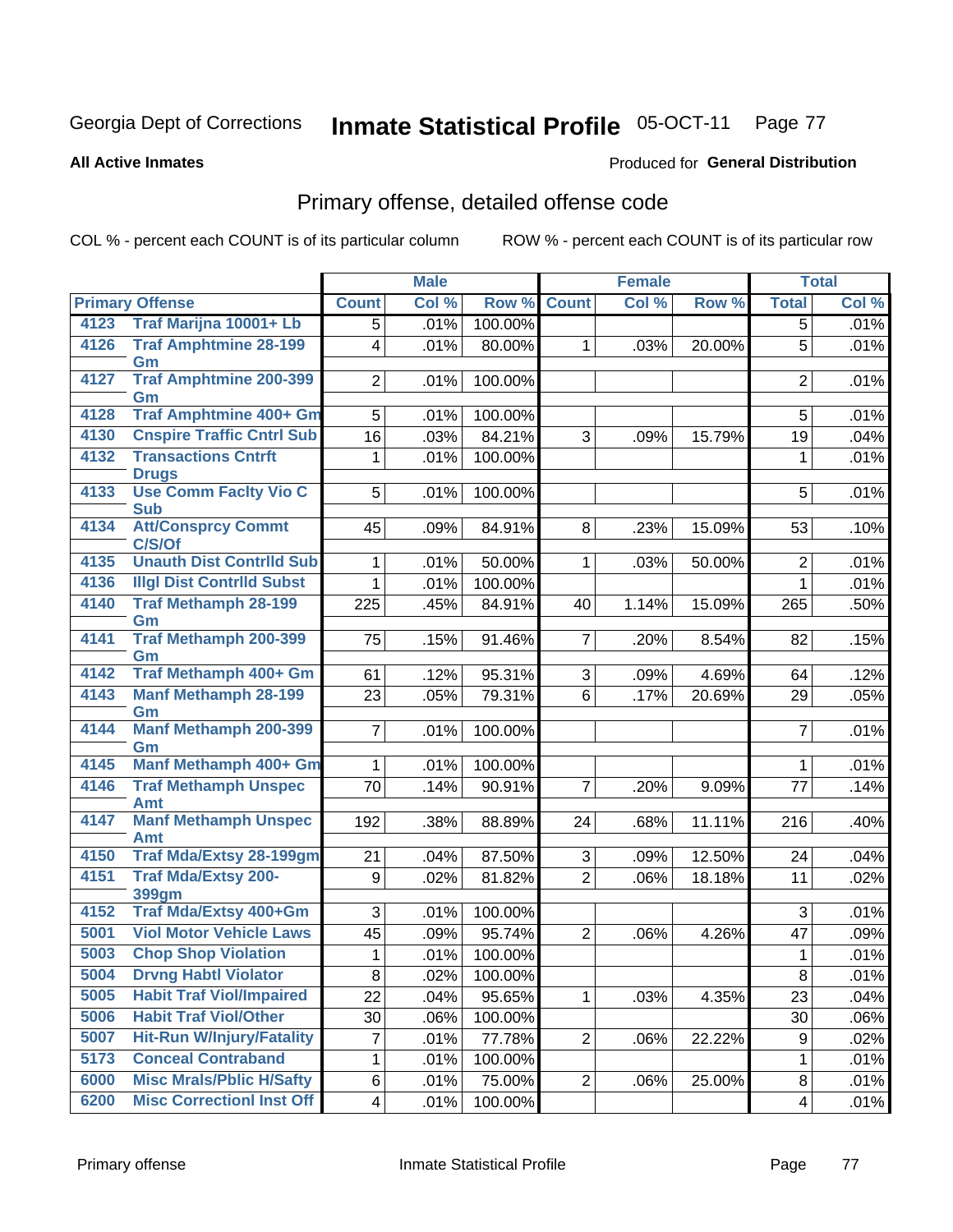**All Active Inmates**

#### Produced for **General Distribution**

### Primary offense, detailed offense code

|                      |                                            |              | <b>Male</b> |         |              | <b>Female</b> |        |                | <b>Total</b> |
|----------------------|--------------------------------------------|--------------|-------------|---------|--------------|---------------|--------|----------------|--------------|
|                      | <b>Primary Offense</b>                     | <b>Count</b> | Col %       | Row %   | <b>Count</b> | Col %         | Row %  | <b>Total</b>   | Col %        |
| 8001                 | <b>Violatn Othr States Law</b>             | 3            | .01%        | 75.00%  |              | .03%          | 25.00% | 4              | .01%         |
| 9901                 | <b>Conspiracy</b>                          | 51           | .10%        | 92.73%  | 4            | .11%          | 7.27%  | 55             | .10%         |
| 9905                 | <b>Crmnl Atmpt</b>                         |              | .01%        | 100.00% |              |               |        |                | .01%         |
| 9906                 | <b>Aircraft Hijacking</b>                  | 3            | .01%        | 100.00% |              |               |        | 3              | .01%         |
| 9907                 | <b>Unauth Dist Recrd</b><br><b>Devices</b> | 8            | .02%        | 100.00% |              |               |        | 8              | .01%         |
| 9910                 | <b>Crmnl Solicitation</b>                  |              | .01%        | 100.00% |              |               |        |                | .01%         |
| 9911                 | <b>Party To A Crime</b>                    | 2            | $.01\%$     | 100.00% |              |               |        | 2              | .01%         |
| 9912                 | <b>Crmnl Trespassing</b>                   | 2            | .01%        | 100.00% |              |               |        | $\overline{2}$ | .01%         |
| 9914                 | <b>Gang Participation</b>                  | 34           | .07%        | 100.00% |              |               |        | 34             | .06%         |
| 9999                 | <b>Unknown Offense</b>                     | 25           | .05%        | 83.33%  | 5            | .14%          | 16.67% | 30             | $.06\%$      |
| <b>Total Rported</b> |                                            | 49,992       | 101%        | 93.43%  | 3,514        | 100%          | 6.57%  | 53,506         | 101%         |

| <b>Not</b><br><b>Reported</b> | ,387   | 199                      | .586   |
|-------------------------------|--------|--------------------------|--------|
| Totai                         | 51,379 | <b>2742</b><br>. .<br>◡. | 55,092 |

| Mode (most frequent) | 1601 Burglary | 1701 Forgery 1st Degree | 1601 Burglary |
|----------------------|---------------|-------------------------|---------------|
|----------------------|---------------|-------------------------|---------------|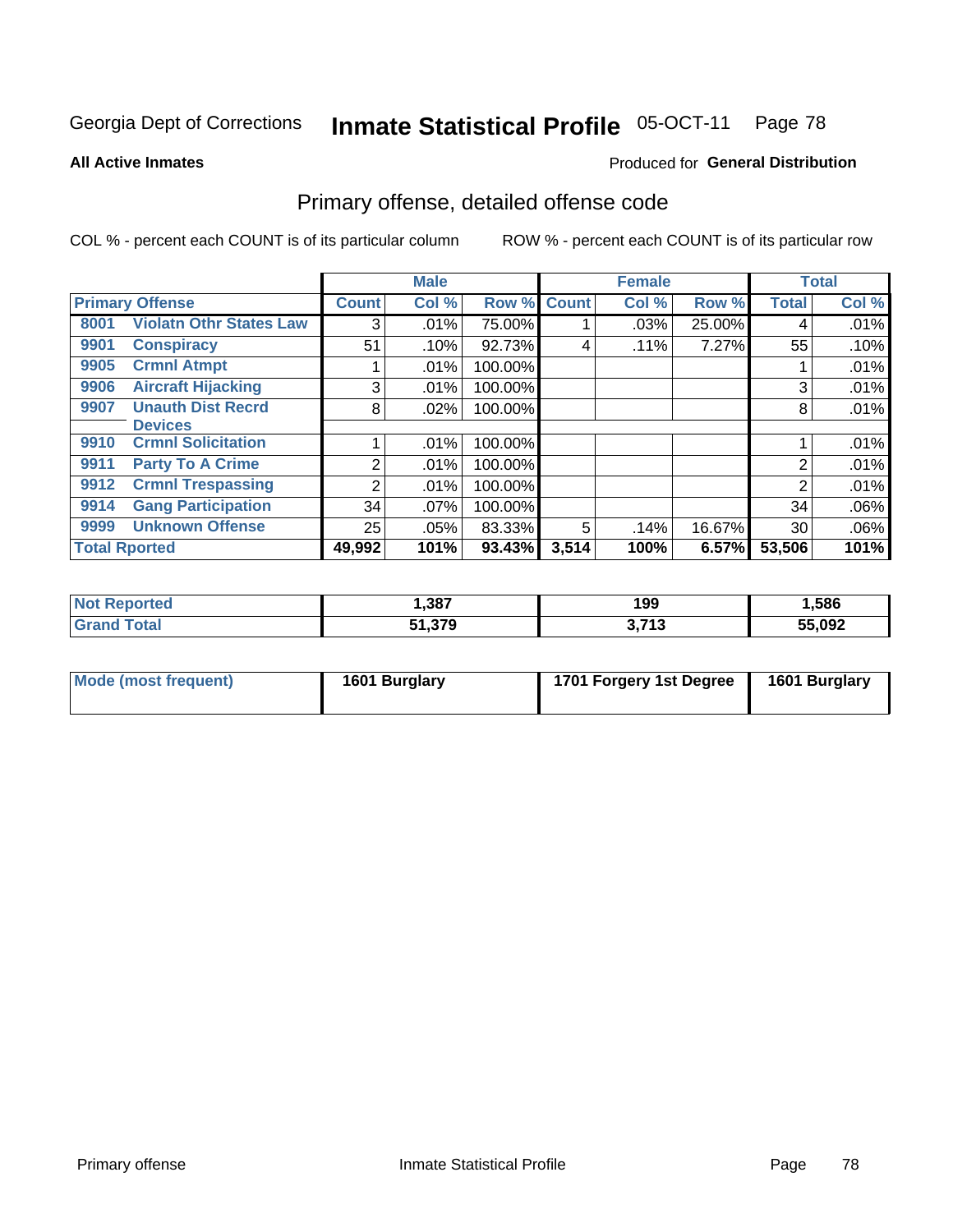**All Active Inmates**

#### Produced for **General Distribution**

### County of conviction of primary offense

|                                    |              | <b>Male</b> |       |         |                  | <b>Female</b> |        | <b>Total</b> |       |  |
|------------------------------------|--------------|-------------|-------|---------|------------------|---------------|--------|--------------|-------|--|
| <b>County of Conviction</b>        | <b>Count</b> |             | Col % | Row %   | <b>Count</b>     | Col %         | Row %  | <b>Total</b> | Col % |  |
| <b>Unknown</b><br>000              | 1,387        |             | 2.70% | 87.45%  | 199              | 5.36%         | 12.55% | 1,586        | 2.88% |  |
| <b>Appling County</b><br>001       |              | 91          | .18%  | 96.81%  | 3                | .08%          | 3.19%  | 94           | .17%  |  |
| <b>Atkinson County</b><br>002      |              | 45          | .09%  | 91.84%  | 4                | .11%          | 8.16%  | 49           | .09%  |  |
| <b>Bacon County</b><br>003         |              | 57          | .11%  | 98.28%  | $\mathbf{1}$     | .03%          | 1.72%  | 58           | .11%  |  |
| <b>Baker County</b><br>004         |              | 14          | .03%  | 100.00% |                  |               |        | 14           | .03%  |  |
| <b>Baldwin County</b><br>005       | 291          |             | .57%  | 93.87%  | 19               | .51%          | 6.13%  | 310          | .56%  |  |
| <b>Banks County</b><br>006         |              | 64          | .12%  | 92.75%  | 5                | .13%          | 7.25%  | 69           | .13%  |  |
| <b>Barrow County</b><br>007        | 250          |             | .49%  | 92.94%  | 19               | .51%          | 7.06%  | 269          | .49%  |  |
| <b>Bartow County</b><br>008        | 559          |             | 1.09% | 89.73%  | 64               | 1.72%         | 10.27% | 623          | 1.13% |  |
| <b>Ben Hill County</b><br>009      | 217          |             | .42%  | 94.35%  | 13               | .35%          | 5.65%  | 230          | .42%  |  |
| <b>Berrien County</b><br>010       |              | 72          | .14%  | 94.74%  | 4                | .11%          | 5.26%  | 76           | .14%  |  |
| <b>Bibb County</b><br>011          | 1,103        |             | 2.15% | 95.42%  | 53               | 1.43%         | 4.58%  | 1,156        | 2.10% |  |
| <b>Bleckley County</b><br>012      |              | 74          | .14%  | 93.67%  | 5                | .13%          | 6.33%  | 79           | .14%  |  |
| <b>Brantley County</b><br>013      |              | 59          | .11%  | 93.65%  | 4                | .11%          | 6.35%  | 63           | .11%  |  |
| <b>Brooks County</b><br>014        |              | 68          | .13%  | 94.44%  | 4                | .11%          | 5.56%  | 72           | .13%  |  |
| 015<br><b>Bryan County</b>         | 104          |             | .20%  | 98.11%  | $\overline{2}$   | .05%          | 1.89%  | 106          | .19%  |  |
| <b>Bulloch County</b><br>016       | 486          |             | .95%  | 92.75%  | 38               | 1.02%         | 7.25%  | 524          | .95%  |  |
| <b>Burke County</b><br>017         | 218          |             | .42%  | 96.89%  | 7                | .19%          | 3.11%  | 225          | .41%  |  |
| <b>Butts County</b><br>018         | 170          |             | .33%  | 96.59%  | 6                | .16%          | 3.41%  | 176          | .32%  |  |
| <b>Calhoun County</b><br>019       |              | 38          | .07%  | 86.36%  | 6                | .16%          | 13.64% | 44           | .08%  |  |
| <b>Camden County</b><br>020        | 161          |             | .31%  | 94.71%  | $\boldsymbol{9}$ | .24%          | 5.29%  | 170          | .31%  |  |
| <b>Candler County</b><br>021       |              | 93          | .18%  | 91.18%  | 9                | .24%          | 8.82%  | 102          | .19%  |  |
| <b>Carroll County</b><br>022       | 622          |             | 1.21% | 90.94%  | 62               | 1.67%         | 9.06%  | 684          | 1.24% |  |
| <b>Catoosa County</b><br>023       | 324          |             | .63%  | 90.76%  | 33               | .89%          | 9.24%  | 357          | .65%  |  |
| <b>Charlton County</b><br>024      |              | 46          | .09%  | 92.00%  | 4                | .11%          | 8.00%  | 50           | .09%  |  |
| 025<br><b>Chatham County</b>       | 2,524        |             | 4.91% | 95.61%  | 116              | 3.12%         | 4.39%  | 2,640        | 4.79% |  |
| <b>Chattahoochee County</b><br>026 |              | 30          | .06%  | 100.00% |                  |               |        | 30           | .05%  |  |
| <b>Chattooga County</b><br>027     | 267          |             | .52%  | 90.82%  | 27               | .73%          | 9.18%  | 294          | .53%  |  |
| <b>Cherokee County</b><br>028      | 554          |             | 1.08% | 92.03%  | 48               | 1.29%         | 7.97%  | 602          | 1.09% |  |
| <b>Clarke County</b><br>029        | 487          |             | .95%  | 94.20%  | 30               | .81%          | 5.80%  | 517          | .94%  |  |
| <b>Clay County</b><br>030          |              | 32          | .06%  | 91.43%  | 3                | .08%          | 8.57%  | 35           | .06%  |  |
| 031<br><b>Clayton County</b>       | 1,490        |             | 2.90% | 92.89%  | 114              | 3.07%         | 7.11%  | 1,604        | 2.91% |  |
| <b>Clinch County</b><br>032        |              | 58          | .11%  | 95.08%  | 3                | .08%          | 4.92%  | 61           | .11%  |  |
| <b>Cobb County</b><br>033          | 2,563        |             | 4.99% | 91.34%  | 243              | 6.54%         | 8.66%  | 2,806        | 5.09% |  |
| <b>Coffee County</b><br>034        | 242          |             | .47%  | 94.90%  | 13               | .35%          | 5.10%  | 255          | .46%  |  |
| <b>Colquitt County</b><br>035      | 289          |             | .56%  | 96.66%  | 10               | .27%          | 3.34%  | 299          | .54%  |  |
| <b>Columbia County</b><br>036      | 319          |             | .62%  | 92.73%  | 25               | .67%          | 7.27%  | 344          | .62%  |  |
| <b>Cook County</b><br>037          | 113          |             | .22%  | 94.96%  | 6                | .16%          | 5.04%  | 119          | .22%  |  |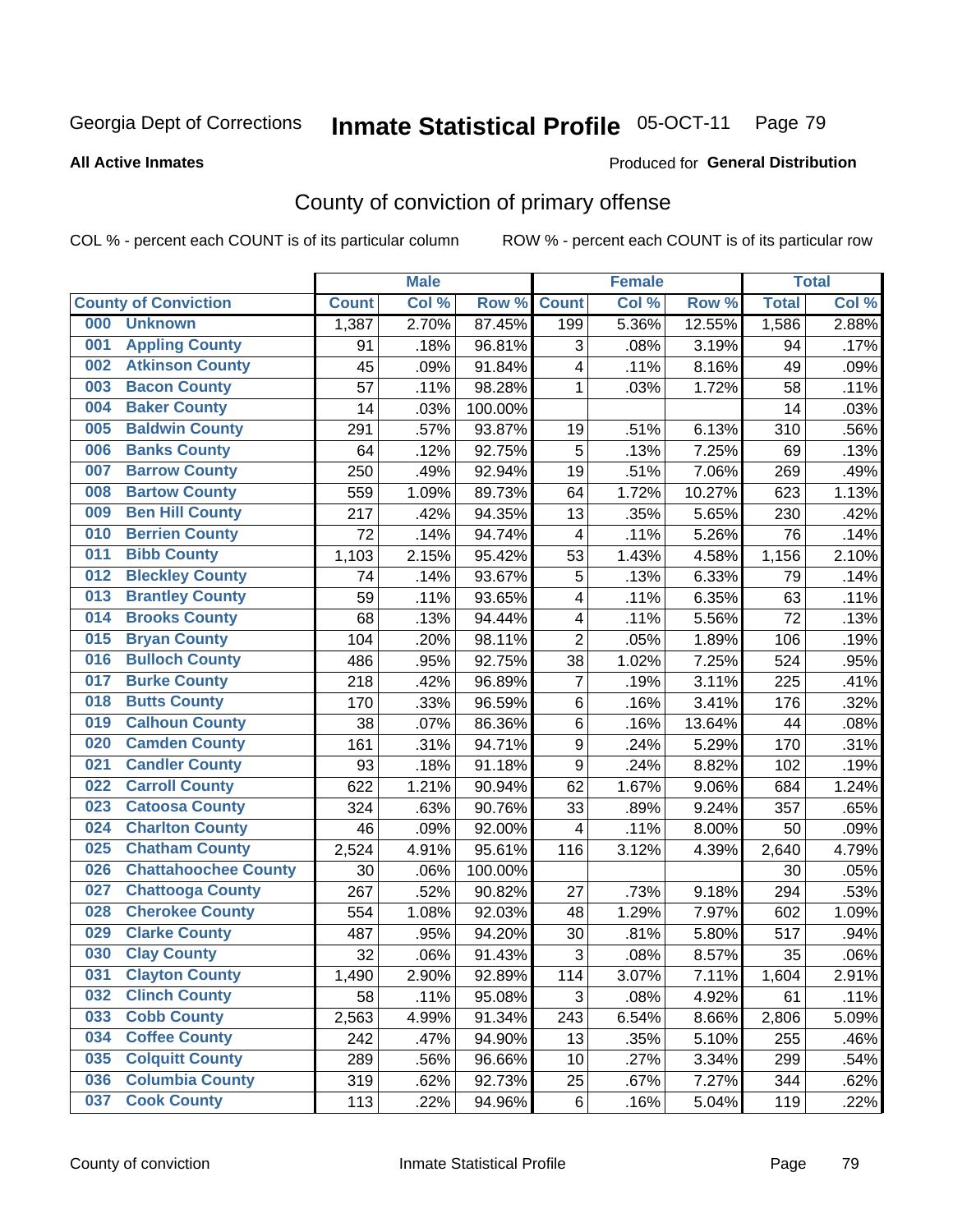**All Active Inmates**

#### Produced for **General Distribution**

### County of conviction of primary offense

|     |                             |                | <b>Male</b> |         |                           | <b>Female</b> |        |              | <b>Total</b> |
|-----|-----------------------------|----------------|-------------|---------|---------------------------|---------------|--------|--------------|--------------|
|     | <b>County of Conviction</b> | <b>Count</b>   | Col %       | Row %   | <b>Count</b>              | Col %         | Row %  | <b>Total</b> | Col %        |
| 038 | <b>Coweta County</b>        | 539            | 1.05%       | 92.93%  | 41                        | 1.10%         | 7.07%  | 580          | 1.05%        |
| 039 | <b>Crawford County</b>      | 17             | .03%        | 94.44%  | 1                         | .03%          | 5.56%  | 18           | .03%         |
| 040 | <b>Crisp County</b>         | 263            | .51%        | 93.26%  | 19                        | .51%          | 6.74%  | 282          | .51%         |
| 041 | <b>Dade County</b>          | 139            | .27%        | 94.56%  | 8                         | .22%          | 5.44%  | 147          | .27%         |
| 042 | <b>Dawson County</b>        | 129            | .25%        | 92.81%  | 10                        | .27%          | 7.19%  | 139          | .25%         |
| 043 | <b>Decatur County</b>       | 311            | .61%        | 93.11%  | 23                        | .62%          | 6.89%  | 334          | .61%         |
| 044 | <b>Dekalb County</b>        | 2,865          | 5.58%       | 94.52%  | 166                       | 4.47%         | 5.48%  | 3,031        | 5.50%        |
| 045 | <b>Dodge County</b>         | 144            | .28%        | 93.51%  | 10                        | .27%          | 6.49%  | 154          | .28%         |
| 046 | <b>Dooly County</b>         | 94             | .18%        | 95.92%  | 4                         | .11%          | 4.08%  | 98           | .18%         |
| 047 | <b>Dougherty County</b>     | 954            | 1.86%       | 94.64%  | 54                        | 1.45%         | 5.36%  | 1,008        | 1.83%        |
| 048 | <b>Douglas County</b>       | 1,224          | 2.38%       | 88.63%  | 157                       | 4.23%         | 11.37% | 1,381        | 2.51%        |
| 049 | <b>Early County</b>         | 94             | .18%        | 94.95%  | 5                         | .13%          | 5.05%  | 99           | .18%         |
| 050 | <b>Echols County</b>        | 9              | .02%        | 100.00% |                           |               |        | 9            | .02%         |
| 051 | <b>Effingham County</b>     | 154            | .30%        | 91.67%  | 14                        | .38%          | 8.33%  | 168          | .30%         |
| 052 | <b>Elbert County</b>        | 123            | .24%        | 93.89%  | 8                         | .22%          | 6.11%  | 131          | .24%         |
| 053 | <b>Emanuel County</b>       | 179            | .35%        | 93.72%  | 12                        | .32%          | 6.28%  | 191          | .35%         |
| 054 | <b>Evans County</b>         | 99             | .19%        | 97.06%  | $\ensuremath{\mathsf{3}}$ | .08%          | 2.94%  | 102          | .19%         |
| 055 | <b>Fannin County</b>        | 107            | .21%        | 92.24%  | $\boldsymbol{9}$          | .24%          | 7.76%  | 116          | .21%         |
| 056 | <b>Fayette County</b>       | 359            | .70%        | 93.49%  | 25                        | .67%          | 6.51%  | 384          | .70%         |
| 057 | <b>Floyd County</b>         | 746            | 1.45%       | 91.20%  | 72                        | 1.94%         | 8.80%  | 818          | 1.48%        |
| 058 | <b>Forsyth County</b>       | 287            | .56%        | 86.19%  | 46                        | 1.24%         | 13.81% | 333          | .60%         |
| 059 | <b>Franklin County</b>      | 130            | .25%        | 92.20%  | 11                        | .30%          | 7.80%  | 141          | .26%         |
| 060 | <b>Fulton County</b>        | 5,081          | 9.89%       | 96.41%  | 189                       | 5.09%         | 3.59%  | 5,270        | 9.57%        |
| 061 | <b>Gilmer County</b>        | 134            | .26%        | 90.54%  | 14                        | .38%          | 9.46%  | 148          | .27%         |
| 062 | <b>Glascock County</b>      | $\overline{7}$ | .01%        | 87.50%  | $\mathbf 1$               | .03%          | 12.50% | 8            | .01%         |
| 063 | <b>Glynn County</b>         | 388            | .76%        | 93.72%  | 26                        | .70%          | 6.28%  | 414          | .75%         |
| 064 | <b>Gordon County</b>        | 291            | .57%        | 89.26%  | 35                        | .94%          | 10.74% | 326          | .59%         |
| 065 | <b>Grady County</b>         | 202            | .39%        | 94.39%  | 12                        | .32%          | 5.61%  | 214          | .39%         |
| 066 | <b>Greene County</b>        | 152            | .30%        | 94.41%  | 9                         | .24%          | 5.59%  | 161          | .29%         |
| 067 | <b>Gwinnett County</b>      | 2,227          | 4.33%       | 92.68%  | 176                       | 4.74%         | 7.32%  | 2,403        | 4.36%        |
| 068 | <b>Habersham County</b>     | 103            | .20%        | 93.64%  | 7                         | .19%          | 6.36%  | 110          | .20%         |
| 069 | <b>Hall County</b>          | 698            | 1.36%       | 91.84%  | 62                        | 1.67%         | 8.16%  | 760          | 1.38%        |
| 070 | <b>Hancock County</b>       | 39             | .08%        | 100.00% |                           |               |        | 39           | .07%         |
| 071 | <b>Haralson County</b>      | 87             | .17%        | 97.75%  | $\overline{c}$            | .05%          | 2.25%  | 89           | .16%         |
| 072 | <b>Harris County</b>        | 129            | .25%        | 95.56%  | 6                         | .16%          | 4.44%  | 135          | .25%         |
| 073 | <b>Hart County</b>          | 116            | .23%        | 96.67%  | 4                         | .11%          | 3.33%  | 120          | .22%         |
| 074 | <b>Heard County</b>         | 71             | .14%        | 97.26%  | $\overline{2}$            | .05%          | 2.74%  | 73           | .13%         |
| 075 | <b>Henry County</b>         | 589            | 1.15%       | 90.06%  | 65                        | 1.75%         | 9.94%  | 654          | 1.19%        |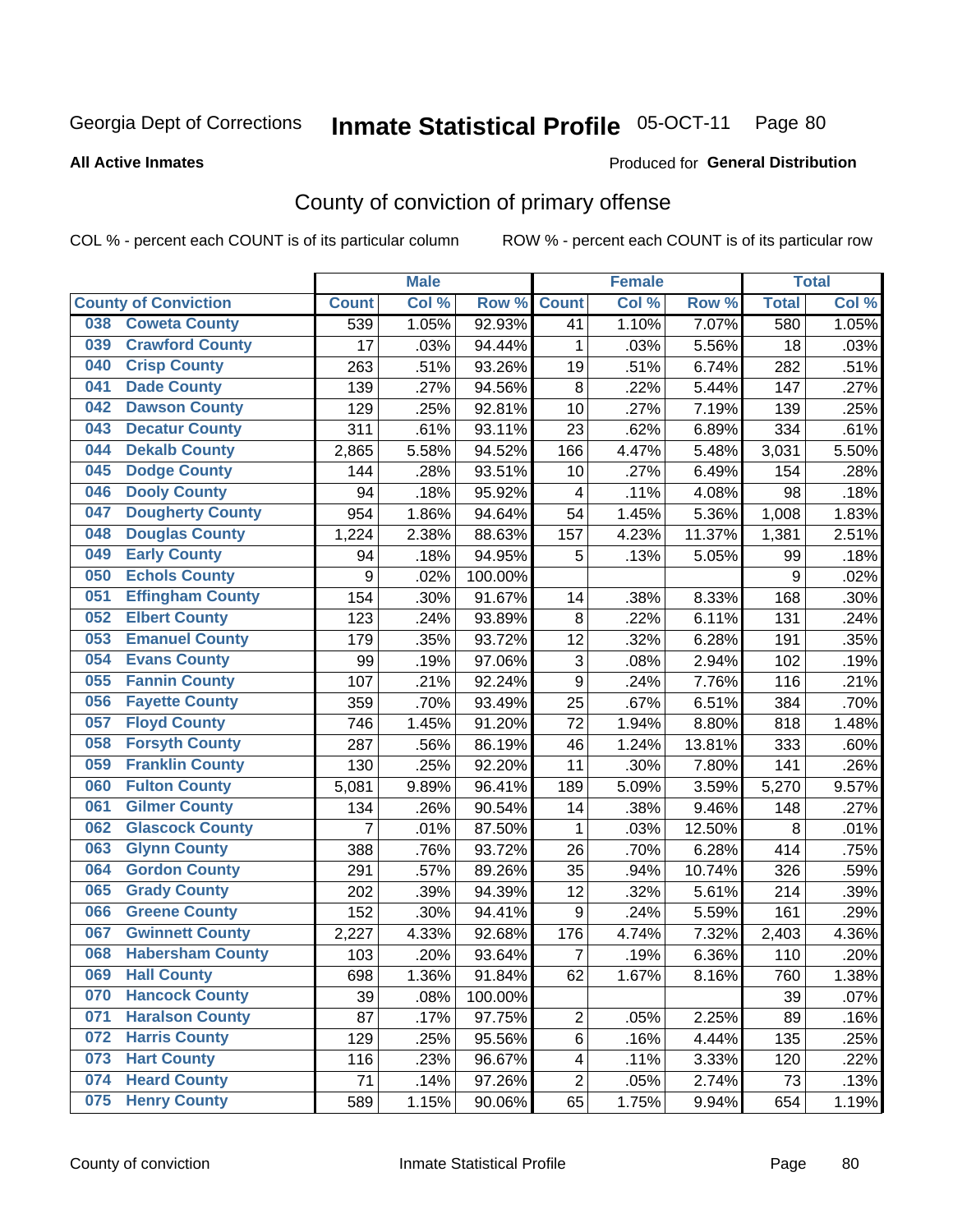Produced for **General Distribution**

#### **All Active Inmates**

### County of conviction of primary offense

|     |                             |              | <b>Male</b> |         | <b>Female</b>           |       |        | <b>Total</b> |       |  |
|-----|-----------------------------|--------------|-------------|---------|-------------------------|-------|--------|--------------|-------|--|
|     | <b>County of Conviction</b> | <b>Count</b> | Col %       | Row %   | <b>Count</b>            | Col % | Row %  | <b>Total</b> | Col % |  |
| 076 | <b>Houston County</b>       | 639          | 1.24%       | 93.70%  | 43                      | 1.16% | 6.30%  | 682          | 1.24% |  |
| 077 | <b>Irwin County</b>         | 73           | .14%        | 97.33%  | $\overline{2}$          | .05%  | 2.67%  | 75           | .14%  |  |
| 078 | <b>Jackson County</b>       | 205          | .40%        | 93.61%  | 14                      | .38%  | 6.39%  | 219          | .40%  |  |
| 079 | <b>Jasper County</b>        | 61           | .12%        | 91.04%  | 6                       | .16%  | 8.96%  | 67           | .12%  |  |
| 080 | <b>Jeff Davis County</b>    | 59           | .11%        | 83.10%  | 12                      | .32%  | 16.90% | 71           | .13%  |  |
| 081 | <b>Jefferson County</b>     | 139          | .27%        | 94.56%  | 8                       | .22%  | 5.44%  | 147          | .27%  |  |
| 082 | <b>Jenkins County</b>       | 59           | .11%        | 93.65%  | 4                       | .11%  | 6.35%  | 63           | .11%  |  |
| 083 | <b>Johnson County</b>       | 53           | .10%        | 89.83%  | 6                       | .16%  | 10.17% | 59           | .11%  |  |
| 084 | <b>Jones County</b>         | 190          | .37%        | 89.62%  | 22                      | .59%  | 10.38% | 212          | .38%  |  |
| 085 | <b>Lamar County</b>         | 79           | .15%        | 91.86%  | $\overline{7}$          | .19%  | 8.14%  | 86           | .16%  |  |
| 086 | <b>Lanier County</b>        | 44           | .09%        | 95.65%  | $\overline{2}$          | .05%  | 4.35%  | 46           | .08%  |  |
| 087 | <b>Laurens County</b>       | 295          | .57%        | 94.25%  | 18                      | .48%  | 5.75%  | 313          | .57%  |  |
| 088 | <b>Lee County</b>           | 67           | .13%        | 94.37%  | 4                       | .11%  | 5.63%  | 71           | .13%  |  |
| 089 | <b>Liberty County</b>       | 302          | .59%        | 92.64%  | 24                      | .65%  | 7.36%  | 326          | .59%  |  |
| 090 | <b>Lincoln County</b>       | 22           | .04%        | 100.00% |                         |       |        | 22           | .04%  |  |
| 091 | <b>Long County</b>          | 75           | .15%        | 97.40%  | $\overline{2}$          | .05%  | 2.60%  | 77           | .14%  |  |
| 092 | <b>Lowndes County</b>       | 535          | 1.04%       | 94.52%  | 31                      | .83%  | 5.48%  | 566          | 1.03% |  |
| 093 | <b>Lumpkin County</b>       | 101          | .20%        | 88.60%  | 13                      | .35%  | 11.40% | 114          | .21%  |  |
| 094 | <b>Macon County</b>         | 74           | .14%        | 97.37%  | $\overline{2}$          | .05%  | 2.63%  | 76           | .14%  |  |
| 095 | <b>Madison County</b>       | 116          | .23%        | 94.31%  | 7                       | .19%  | 5.69%  | 123          | .22%  |  |
| 096 | <b>Marion County</b>        | 39           | .08%        | 95.12%  | $\overline{2}$          | .05%  | 4.88%  | 41           | .07%  |  |
| 097 | <b>Mcduffie County</b>      | 192          | .37%        | 94.12%  | 12                      | .32%  | 5.88%  | 204          | .37%  |  |
| 098 | <b>Mcintosh County</b>      | 61           | .12%        | 100.00% |                         |       |        | 61           | .11%  |  |
| 099 | <b>Meriwether County</b>    | 225          | .44%        | 96.98%  | $\overline{7}$          | .19%  | 3.02%  | 232          | .42%  |  |
| 100 | <b>Miller County</b>        | 31           | .06%        | 100.00% |                         |       |        | 31           | .06%  |  |
| 101 | <b>Mitchell County</b>      | 217          | .42%        | 93.53%  | 15                      | .40%  | 6.47%  | 232          | .42%  |  |
| 102 | <b>Monroe County</b>        | 163          | .32%        | 91.06%  | 16                      | .43%  | 8.94%  | 179          | .32%  |  |
| 103 | <b>Montgomery County</b>    | 47           | .09%        | 92.16%  | $\overline{\mathbf{4}}$ | .11%  | 7.84%  | 51           | .09%  |  |
| 104 | <b>Morgan County</b>        | 146          | .28%        | 91.25%  | 14                      | .38%  | 8.75%  | 160          | .29%  |  |
| 105 | <b>Murray County</b>        | 191          | .37%        | 94.55%  | 11                      | .30%  | 5.45%  | 202          | .37%  |  |
| 106 | <b>Muscogee County</b>      | 1,584        | 3.08%       | 95.71%  | 71                      | 1.91% | 4.29%  | 1,655        | 3.00% |  |
| 107 | <b>Newton County</b>        | 642          | 1.25%       | 91.85%  | 57                      | 1.54% | 8.15%  | 699          | 1.27% |  |
| 108 | <b>Oconee County</b>        | 50           | .10%        | 92.59%  | 4                       | .11%  | 7.41%  | 54           | .10%  |  |
| 109 | <b>Oglethorpe County</b>    | 59           | .11%        | 98.33%  | 1                       | .03%  | 1.67%  | 60           | .11%  |  |
| 110 | <b>Paulding County</b>      | 268          | .52%        | 93.38%  | 19                      | .51%  | 6.62%  | 287          | .52%  |  |
| 111 | <b>Peach County</b>         | 75           | .15%        | 97.40%  | $\overline{2}$          | .05%  | 2.60%  | 77           | .14%  |  |
| 112 | <b>Pickens County</b>       | 111          | .22%        | 90.24%  | 12                      | .32%  | 9.76%  | 123          | .22%  |  |
| 113 | <b>Pierce County</b>        | 72           | .14%        | 94.74%  | 4                       | .11%  | 5.26%  | 76           | .14%  |  |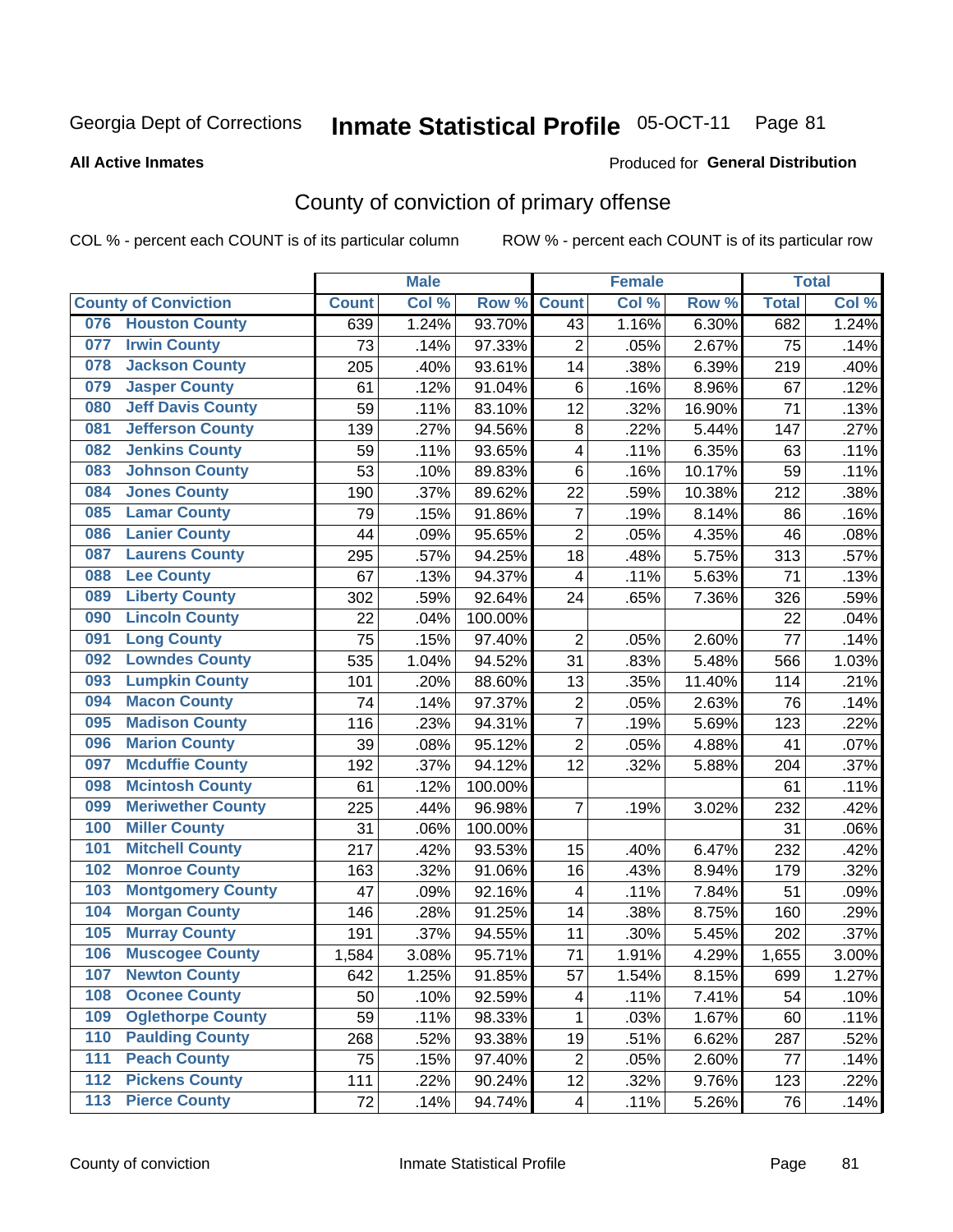**All Active Inmates**

#### Produced for **General Distribution**

### County of conviction of primary offense

|                                        |              | <b>Male</b> |         |                | <b>Female</b> |        |              | <b>Total</b> |
|----------------------------------------|--------------|-------------|---------|----------------|---------------|--------|--------------|--------------|
| <b>County of Conviction</b>            | <b>Count</b> | Col %       | Row %   | <b>Count</b>   | Col %         | Row %  | <b>Total</b> | Col %        |
| <b>Pike County</b><br>114              | 54           | .11%        | 90.00%  | 6              | .16%          | 10.00% | 60           | .11%         |
| <b>Polk County</b><br>$\overline{115}$ | 156          | .30%        | 91.76%  | 14             | .38%          | 8.24%  | 170          | .31%         |
| <b>Pulaski County</b><br>116           | 74           | .14%        | 93.67%  | $\mathbf 5$    | .13%          | 6.33%  | 79           | .14%         |
| <b>Putnam County</b><br>117            | 147          | .29%        | 94.84%  | 8              | .22%          | 5.16%  | 155          | .28%         |
| 118<br><b>Quitman County</b>           | 21           | .04%        | 95.45%  | $\mathbf{1}$   | .03%          | 4.55%  | 22           | .04%         |
| <b>Rabun County</b><br>119             | 45           | .09%        | 88.24%  | 6              | .16%          | 11.76% | 51           | .09%         |
| <b>Randolph County</b><br>120          | 71           | .14%        | 97.26%  | $\overline{2}$ | .05%          | 2.74%  | 73           | .13%         |
| <b>Richmond County</b><br>121          | 1,832        | 3.57%       | 94.87%  | 99             | 2.67%         | 5.13%  | 1,931        | 3.51%        |
| <b>Rockdale County</b><br>122          | 452          | .88%        | 91.31%  | 43             | 1.16%         | 8.69%  | 495          | .90%         |
| <b>Schley County</b><br>123            | 16           | .03%        | 100.00% |                |               |        | 16           | .03%         |
| <b>Screven County</b><br>124           | 129          | .25%        | 96.99%  | 4              | .11%          | 3.01%  | 133          | .24%         |
| <b>Seminole County</b><br>125          | 56           | .11%        | 87.50%  | 8              | .22%          | 12.50% | 64           | .12%         |
| 126<br><b>Spalding County</b>          | 556          | 1.08%       | 91.15%  | 54             | 1.45%         | 8.85%  | 610          | 1.11%        |
| 127<br><b>Stephens County</b>          | 182          | .35%        | 93.33%  | 13             | .35%          | 6.67%  | 195          | .35%         |
| <b>Stewart County</b><br>128           | 28           | .05%        | 93.33%  | $\overline{2}$ | .05%          | 6.67%  | 30           | .05%         |
| <b>Sumter County</b><br>129            | 210          | .41%        | 96.33%  | $\,8\,$        | .22%          | 3.67%  | 218          | .40%         |
| <b>Talbot County</b><br>130            | 63           | .12%        | 98.44%  | $\mathbf{1}$   | .03%          | 1.56%  | 64           | .12%         |
| <b>Taliaferro County</b><br>131        | 24           | .05%        | 88.89%  | 3              | .08%          | 11.11% | 27           | .05%         |
| <b>Tattnall County</b><br>132          | 186          | .36%        | 94.90%  | 10             | .27%          | 5.10%  | 196          | .36%         |
| <b>Taylor County</b><br>133            | 85           | .17%        | 92.39%  | $\overline{7}$ | .19%          | 7.61%  | 92           | .17%         |
| <b>Telfair County</b><br>134           | 96           | .19%        | 87.27%  | 14             | .38%          | 12.73% | 110          | .20%         |
| <b>Terrell County</b><br>135           | 86           | .17%        | 96.63%  | 3              | .08%          | 3.37%  | 89           | .16%         |
| <b>Thomas County</b><br>136            | 245          | .48%        | 95.70%  | 11             | .30%          | 4.30%  | 256          | .46%         |
| <b>Tift County</b><br>137              | 286          | .56%        | 95.65%  | 13             | .35%          | 4.35%  | 299          | .54%         |
| <b>Toombs County</b><br>138            | 356          | .69%        | 91.99%  | 31             | .83%          | 8.01%  | 387          | .70%         |
| <b>Towns County</b><br>139             | 49           | .10%        | 83.05%  | 10             | .27%          | 16.95% | 59           | .11%         |
| <b>Treutlen County</b><br>140          | 76           | .15%        | 96.20%  | 3              | .08%          | 3.80%  | 79           | .14%         |
| <b>Troup County</b><br>141             | 658          | 1.28%       | 92.81%  | 51             | 1.37%         | 7.19%  | 709          | 1.29%        |
| <b>Turner County</b><br>142            | 72           | .14%        | 93.51%  | 5              | .13%          | 6.49%  | 77           | .14%         |
| <b>Twiggs County</b><br>143            | 61           | .12%        | 95.31%  | $\mathsf 3$    | .08%          | 4.69%  | 64           | .12%         |
| <b>Union County</b><br>144             | 89           | .17%        | 92.71%  | $\overline{7}$ | .19%          | 7.29%  | 96           | .17%         |
| 145<br><b>Upson County</b>             | 178          | .35%        | 94.18%  | 11             | .30%          | 5.82%  | 189          | .34%         |
| <b>Walker County</b><br>146            | 426          | .83%        | 92.21%  | 36             | .97%          | 7.79%  | 462          | .84%         |
| <b>Walton County</b><br>147            | 431          | .84%        | 90.17%  | 47             | 1.27%         | 9.83%  | 478          | .87%         |
| <b>Ware County</b><br>148              | 293          | .57%        | 92.72%  | 23             | .62%          | 7.28%  | 316          | .57%         |
| <b>Warren County</b><br>149            | 41           | .08%        | 95.35%  | $\overline{2}$ | .05%          | 4.65%  | 43           | .08%         |
| <b>Washington County</b><br>150        | 150          | .29%        | 89.29%  | 18             | .48%          | 10.71% | 168          | .30%         |
| <b>Wayne County</b><br>151             | 138          | .27%        | 90.20%  | 15             | .40%          | 9.80%  | 153          | .28%         |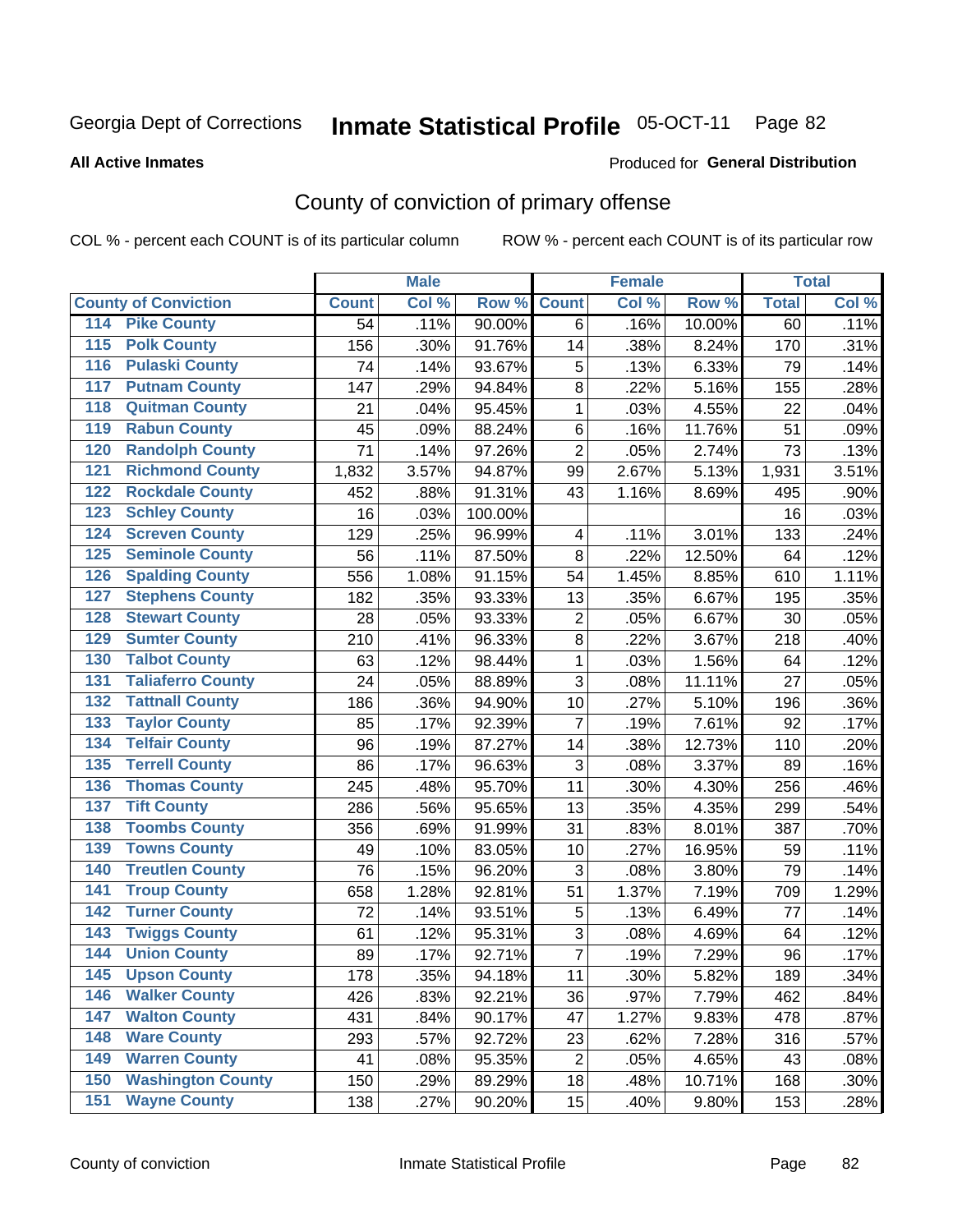**All Active Inmates**

### Produced for **General Distribution**

### County of conviction of primary offense

|                                |              | <b>Male</b> |             |       | <b>Female</b> |        |              | <b>Total</b> |
|--------------------------------|--------------|-------------|-------------|-------|---------------|--------|--------------|--------------|
| <b>County of Conviction</b>    | <b>Count</b> | Col %       | Row % Count |       | Col %         | Row %  | <b>Total</b> | Col %        |
| <b>Webster County</b><br>152   | 6            | .01%        | 100.00%     |       |               |        | 6            | .01%         |
| <b>Wheeler County</b><br>153   | 32           | $.06\%$     | 88.89%      | 4     | .11%          | 11.11% | 36           | .07%         |
| <b>White County</b><br>154     | 104          | .20%        | 91.23%      | 10    | .27%          | 8.77%  | 114          | .21%         |
| <b>Whitfield County</b><br>155 | 624          | 1.21%       | 88.39%      | 82    | 2.21%         | 11.61% | 706          | 1.28%        |
| <b>Wilcox County</b><br>156    | 50           | .10%        | 83.33%      | 10    | .27%          | 16.67% | 60           | .11%         |
| <b>Wilkes County</b><br>157    | 70           | .14%        | 93.33%      | 5     | .13%          | 6.67%  | 75           | .14%         |
| <b>Wilkinson County</b><br>158 | 42           | $.08\%$     | 95.45%      | 2     | .05%          | 4.55%  | 44           | .08%         |
| <b>Worth County</b><br>159     | 111          | $.22\%$     | 94.87%      | 6     | .16%          | 5.13%  | 117          | .21%         |
| <b>Total Rported</b>           | 51,379       | 100%        | 93.26%      | 3,713 | 100%          | 6.74%  | 55,092       | 100%         |

| <b>Not Reported</b> |        |                      |        |
|---------------------|--------|----------------------|--------|
| <b>Grand Total</b>  | 51,379 | 2742<br><b>J.IIJ</b> | 55,092 |

| Mode (most frequent) | <b>Fulton County</b> | <b>Cobb County</b> | <b>Fulton County</b> |
|----------------------|----------------------|--------------------|----------------------|
|                      |                      |                    |                      |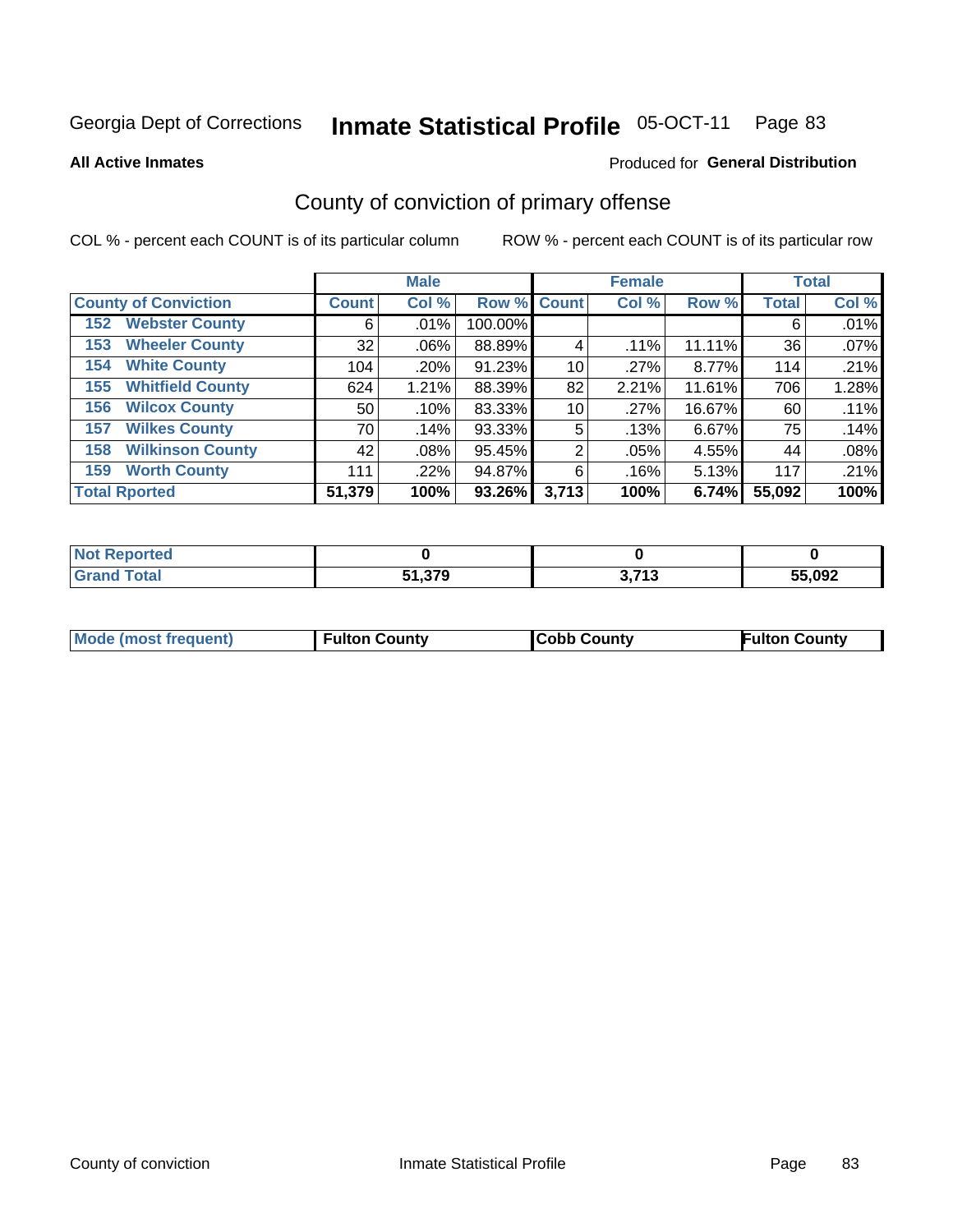Produced for **General Distribution**

#### **All Active Inmates**

### Circuit of conviction of primary offense

|                         |                                 |              | <b>Male</b> |        |              | <b>Female</b> |        |              | <b>Total</b> |
|-------------------------|---------------------------------|--------------|-------------|--------|--------------|---------------|--------|--------------|--------------|
|                         | <b>Circuit of Conviction</b>    | <b>Count</b> | Col %       | Row %  | <b>Count</b> | Col %         | Row %  | <b>Total</b> | Col %        |
| 1                       | <b>Alapaha Circuit</b>          | 332          | .66%        | 94.59% | 19           | .54%          | 5.41%  | 351          | $.66\%$      |
| $\overline{2}$          | <b>Alcovy Circuit</b>           | 1,073        | 2.15%       | 91.16% | 104          | 2.96%         | 8.84%  | 1,177        | 2.20%        |
| $\overline{\mathbf{3}}$ | <b>Atlanta Circuit</b>          | 5,081        | 10.16%      | 96.41% | 189          | 5.38%         | 3.59%  | 5,270        | 9.85%        |
| 4                       | <b>Atlantic Circuit</b>         | 827          | 1.65%       | 95.28% | 41           | 1.17%         | 4.72%  | 868          | 1.62%        |
| 5                       | <b>Augusta Circuit</b>          | 2,369        | 4.74%       | 94.76% | 131          | 3.73%         | 5.24%  | 2,500        | 4.67%        |
| $\overline{\mathbf{6}}$ | <b>Blue Ridge Circuit</b>       | 554          | 1.11%       | 92.03% | 48           | 1.37%         | 7.97%  | 602          | 1.13%        |
| $\overline{\mathbf{7}}$ | <b>Brunswick Circuit</b>        | 837          | 1.67%       | 92.79% | 65           | 1.85%         | 7.21%  | 902          | 1.69%        |
| 8                       | <b>Chattahoochee Circuit</b>    | 1,930        | 3.86%       | 95.69% | 87           | 2.48%         | 4.31%  | 2,017        | 3.77%        |
| $\overline{9}$          | <b>Cherokee Circuit</b>         | 850          | 1.70%       | 89.57% | 99           | 2.82%         | 10.43% | 949          | 1.77%        |
| 10                      | <b>Clayton Circuit</b>          | 1,490        | 2.98%       | 92.89% | 114          | 3.24%         | 7.11%  | 1,604        | 3.00%        |
| $\overline{11}$         | <b>Cobb Circuit</b>             | 2,563        | 5.13%       | 91.34% | 243          | 6.92%         | 8.66%  | 2,806        | 5.24%        |
| $\overline{12}$         | <b>Conasauga Circuit</b>        | 815          | 1.63%       | 89.76% | 93           | 2.65%         | 10.24% | 908          | 1.70%        |
| 13                      | <b>Cordele Circuit</b>          | 624          | 1.25%       | 93.13% | 46           | 1.31%         | 6.87%  | 670          | 1.25%        |
| 14                      | <b>Coweta Circuit</b>           | 2,115        | 4.23%       | 92.84% | 163          | 4.64%         | 7.16%  | 2,278        | 4.26%        |
| 15                      | <b>Dougherty Circuit</b>        | 954          | 1.91%       | 94.64% | 54           | 1.54%         | 5.36%  | 1,008        | 1.88%        |
| 16                      | <b>Dublin Circuit</b>           | 485          | .97%        | 94.17% | 30           | .85%          | 5.83%  | 515          | .96%         |
| 17                      | <b>Eastern Circuit</b>          | 2,524        | 5.05%       | 95.61% | 116          | 3.30%         | 4.39%  | 2,640        | 4.93%        |
| 18                      | <b>Flint Circuit</b>            | 589          | 1.18%       | 90.06% | 65           | 1.85%         | 9.94%  | 654          | 1.22%        |
| 19                      | <b>Griffin Circuit</b>          | 1,147        | 2.29%       | 92.28% | 96           | 2.73%         | 7.72%  | 1,243        | 2.32%        |
| 20                      | <b>Gwinnett Circuit</b>         | 2,227        | 4.45%       | 92.68% | 176          | 5.01%         | 7.32%  | 2,403        | 4.49%        |
| $\overline{21}$         | <b>Houston Circuit</b>          | 639          | 1.28%       | 93.70% | 43           | 1.22%         | 6.30%  | 682          | 1.27%        |
| $\overline{22}$         | <b>Lookout Mountain Circuit</b> | 1,156        | 2.31%       | 91.75% | 104          | 2.96%         | 8.25%  | 1,260        | 2.35%        |
| 23                      | <b>Macon Circuit</b>            | 1,195        | 2.39%       | 95.52% | 56           | 1.59%         | 4.48%  | 1,251        | 2.34%        |
| $\overline{24}$         | <b>Middle Circuit</b>           | 917          | 1.83%       | 92.16% | 78           | 2.22%         | 7.84%  | 995          | 1.86%        |
| 25                      | <b>Mountain Circuit</b>         | 330          | .66%        | 92.70% | 26           | .74%          | 7.30%  | 356          | .67%         |
| 26                      | <b>Northeastern Circuit</b>     | 827          | 1.65%       | 91.99% | 72           | 2.05%         | 8.01%  | 899          | 1.68%        |
| $\overline{27}$         | <b>Northern Circuit</b>         | 544          | 1.09%       | 94.61% | 31           | .88%          | 5.39%  | 575          | 1.07%        |
| 28                      | <b>Ocmulgee Circuit</b>         | 1,068        | 2.14%       | 93.03% | 80           | 2.28%         | 6.97%  | 1,148        | 2.15%        |
| 29                      | <b>Oconee Circuit</b>           | 467          | .93%        | 91.75% | 42           | 1.20%         | 8.25%  | 509          | .95%         |
| 30                      | <b>Ogeechee Circuit</b>         | 828          | 1.66%       | 93.24% | 60           | 1.71%         | 6.76%  | 888          | 1.66%        |
| $\overline{31}$         | <b>Pataula Circuit</b>          | 391          | .78%        | 94.67% | 22           | .63%          | 5.33%  | 413          | .77%         |
| 32                      | <b>Piedmont Circuit</b>         | 519          | 1.04%       | 93.18% | 38           | 1.08%         | 6.82%  | 557          | 1.04%        |
| 33                      | <b>Rome Circuit</b>             | 746          | 1.49%       | 91.20% | 72           | 2.05%         | 8.80%  | 818          | 1.53%        |
| 34                      | <b>South Georgia Circuit</b>    | 782          | 1.56%       | 93.32% | 56           | 1.59%         | 6.68%  | 838          | 1.57%        |
| 35                      | <b>Southern Circuit</b>         | 1,146        | 2.29%       | 95.34% | 56           | 1.59%         | 4.66%  | 1,202        | 2.25%        |
| 36                      | <b>Southwestern Circuit</b>     | 401          | .80%        | 96.16% | 16           | .46%          | 3.84%  | 417          | .78%         |
| 37                      | <b>Stone Mountain Circuit</b>   | 2,865        | 5.73%       | 94.52% | 166          | 4.72%         | 5.48%  | 3,031        | 5.66%        |
| 38                      | <b>Tallapoosa Circuit</b>       | 243          | .49%        | 93.82% | 16           | .46%          | 6.18%  | 259          | .48%         |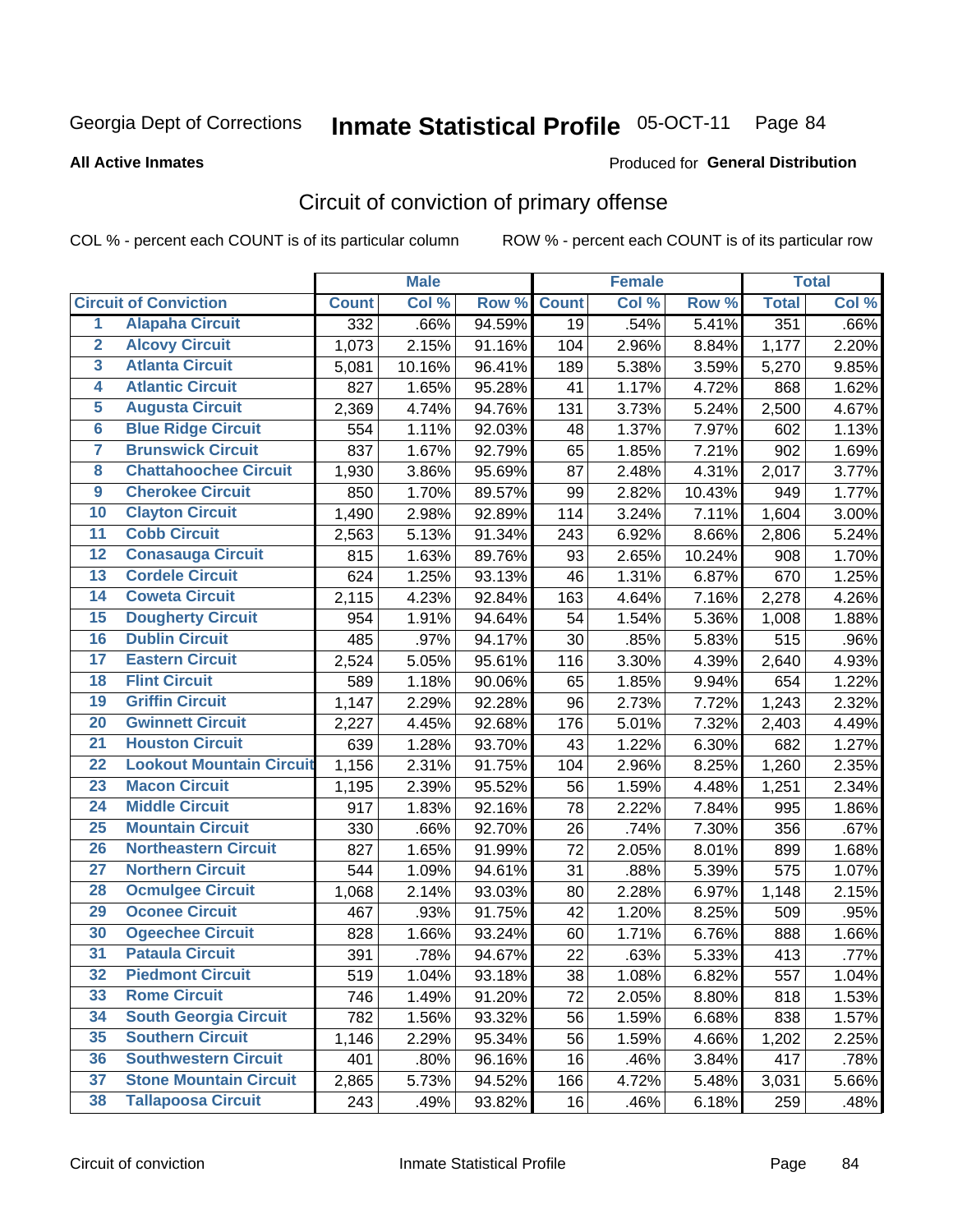Produced for **General Distribution**

#### **All Active Inmates**

### Circuit of conviction of primary offense

|                                   |              | <b>Male</b> |        |              | <b>Female</b> |        |              | <b>Total</b> |
|-----------------------------------|--------------|-------------|--------|--------------|---------------|--------|--------------|--------------|
| <b>Circuit of Conviction</b>      | <b>Count</b> | Col %       | Row %  | <b>Count</b> | Col %         | Row %  | <b>Total</b> | Col %        |
| <b>Tifton Circuit</b><br>39       | 542          | 1.08%       | 95.42% | 26           | .74%          | 4.58%  | 568          | 1.06%        |
| <b>Toombs Circuit</b><br>40       | 356          | .71%        | 93.93% | 23           | .65%          | 6.07%  | 379          | .71%         |
| <b>Waycross Circuit</b><br>41     | 769          | 1.54%       | 94.01% | 49           | 1.39%         | 5.99%  | 818          | 1.53%        |
| <b>Western Circuit</b><br>42      | 537          | 1.07%       | 94.05% | 34           | .97%          | 5.95%  | 571          | 1.07%        |
| <b>Rockdale Circuit</b><br>43     | 452          | .90%        | 91.31% | 43           | 1.22%         | 8.69%  | 495          | .93%         |
| <b>Douglas Circuit</b><br>44      | 1,224        | 2.45%       | 88.63% | 157          | 4.47%         | 11.37% | 1,381        | 2.58%        |
| <b>Appalachian Circuit</b><br>45  | 352          | .70%        | 90.96% | 35           | 1.00%         | 9.04%  | 387          | .72%         |
| <b>Enotah Circuit</b><br>46       | 343          | .69%        | 89.56% | 40           | 1.14%         | 10.44% | 383          | .72%         |
| 47<br><b>Bell-Forsyth Circuit</b> | 287          | .57%        | 86.19% | 46           | 1.31%         | 13.81% | 333          | .62%         |
| <b>Towaliga Circuit</b><br>48     | 412          | .82%        | 93.42% | 29           | .83%          | 6.58%  | 441          | .82%         |
| <b>Paulding Circuit</b><br>49     | 268          | .54%        | 93.38% | 19           | .54%          | 6.62%  | 287          | .54%         |
| <b>Total Rported</b>              | 49,992       | 100%        | 93.43% | 3,514        | 100%          | 6.57%  | 53,506       | 100%         |

| .387                          | 199                   | ,586   |
|-------------------------------|-----------------------|--------|
| <b>270</b><br>E4.<br>- 71,975 | 0.740<br>. I J<br>v., | 55,092 |

| M<br>- - -<br>.<br>.<br>⊂opp<br>нс |
|------------------------------------|
|------------------------------------|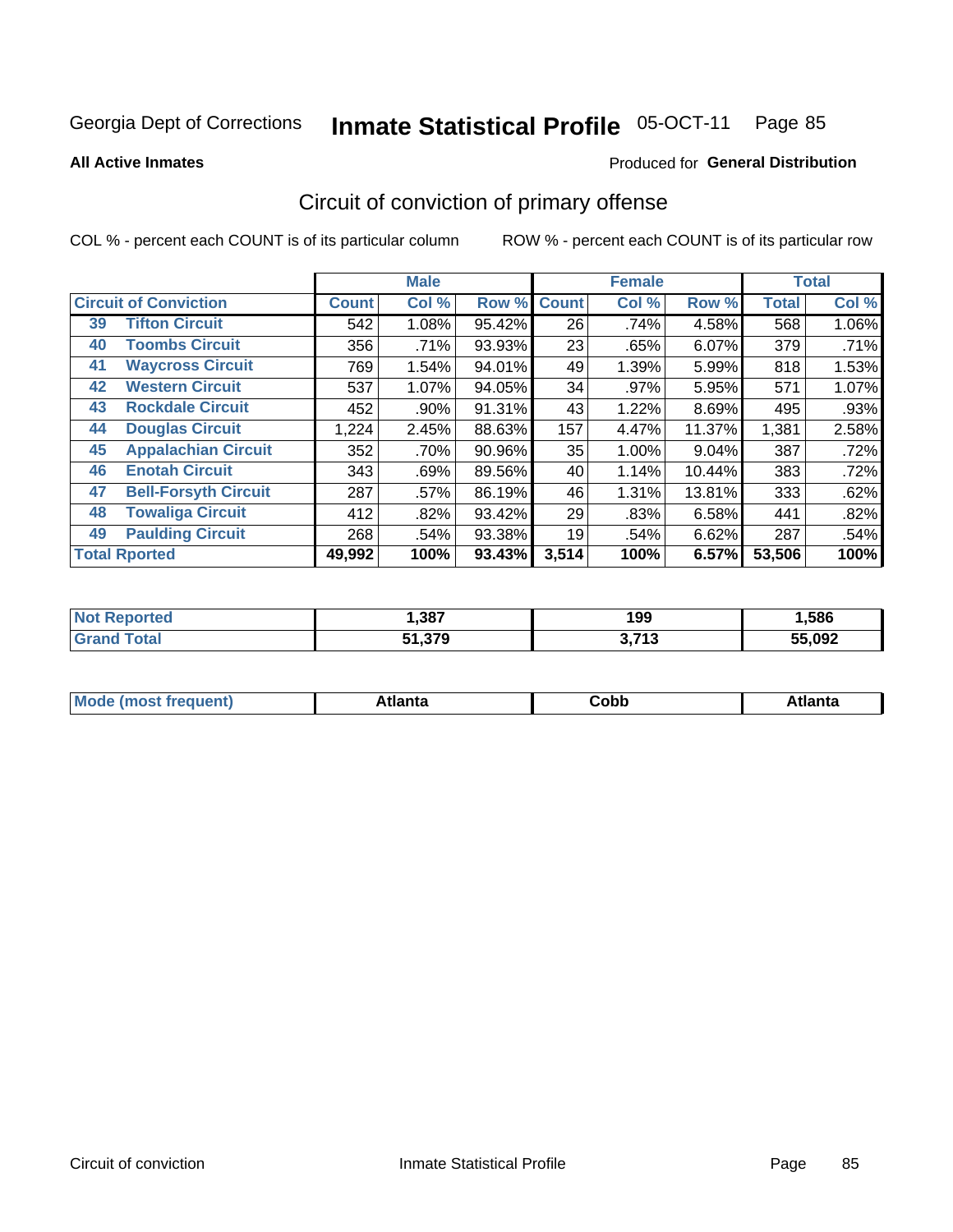### **All Active Inmates**

### Produced for **General Distribution**

### Years served (jail + prison) in this incarceration

|                       |              | <b>Male</b> |                  |                | <b>Female</b> |        |              | <b>Total</b> |
|-----------------------|--------------|-------------|------------------|----------------|---------------|--------|--------------|--------------|
| <b>Years Served</b>   | <b>Count</b> | Col %       | Row <sup>%</sup> | <b>Count</b>   | Col %         | Row %  | <b>Total</b> | Col %        |
| Less than one year    | 10,259       | 20.08%      | 89.52%           | 1,201          | 32.46%        | 10.48% | 11,460       | 20.92%       |
| 1 to 1.99 years       | 9,513        | 18.62%      | 90.21%           | 1,032          | 27.89%        | 9.79%  | 10,545       | 19.25%       |
| 2 to 2.99 years       | 6,306        | 12.34%      | 92.95%           | 478            | 12.92%        | 7.05%  | 6,784        | 12.38%       |
| 3 to 3.99 years       | 4,155        | 8.13%       | 95.25%           | 207            | 5.59%         | 4.75%  | 4,362        | 7.96%        |
| 4 to 4.99 years       | 3,308        | 6.48%       | 95.80%           | 145            | 3.92%         | 4.20%  | 3,453        | 6.30%        |
| 5 to 5.99 years       | 2,232        | 4.37%       | 95.43%           | 107            | 2.89%         | 4.57%  | 2,339        | 4.27%        |
| $6$ to $6.99$ years   | 1,684        | 3.30%       | 96.28%           | 65             | 1.76%         | 3.72%  | 1,749        | 3.19%        |
| 7 to 7.99 years       | 1,479        | 2.90%       | 95.67%           | 67             | 1.81%         | 4.33%  | 1,546        | 2.82%        |
| 8 to 8.99 years       | 1,449        | 2.84%       | 95.90%           | 62             | 1.68%         | 4.10%  | 1,511        | 2.76%        |
| 9 to 9.99 years       | 1,286        | 2.52%       | 95.97%           | 54             | 1.46%         | 4.03%  | 1,340        | 2.45%        |
| 10 to 10.99 years     | 986          | 1.93%       | 96.48%           | 36             | 0.97%         | 3.52%  | 1,022        | 1.87%        |
| 11 to 11.99 years     | 880          | 1.72%       | 96.07%           | 36             | 0.97%         | 3.93%  | 916          | 1.67%        |
| 12 to 12.99 years     | 770          | 1.51%       | 95.89%           | 33             | 0.89%         | 4.11%  | 803          | 1.47%        |
| 13 to 13.99 years     | 803          | 1.57%       | 96.28%           | 31             | 0.84%         | 3.72%  | 834          | 1.52%        |
| 14 to 14.99 years     | 846          | 1.66%       | 97.24%           | 24             | 0.65%         | 2.76%  | 870          | 1.59%        |
| 15 to 15.99 years     | 588          | 1.15%       | 96.71%           | 20             | 0.54%         | 3.29%  | 608          | 1.11%        |
| 16 to 16.99 years     | 566          | 1.11%       | 97.75%           | 13             | 0.35%         | 2.25%  | 579          | 1.06%        |
| 17 to 17.99 years     | 485          | 0.95%       | 95.66%           | 22             | 0.59%         | 4.34%  | 507          | 0.93%        |
| 18 to 18.99 years     | 435          | 0.85%       | 98.19%           | 8              | 0.22%         | 1.81%  | 443          | 0.81%        |
| 19 to 19.99 years     | 361          | 0.71%       | 97.04%           | 11             | 0.30%         | 2.96%  | 372          | 0.68%        |
| 20 to 20.99 years     | 315          | 0.62%       | 96.63%           | 11             | 0.30%         | 3.37%  | 326          | 0.60%        |
| 21 to 21.99 years     | 216          | 0.42%       | 96.43%           | 8              | 0.22%         | 3.57%  | 224          | 0.41%        |
| 22 to 22.99 years     | 206          | 0.40%       | 98.56%           | 3              | 0.08%         | 1.44%  | 209          | 0.38%        |
| 23 to 23.99 years     | 187          | 0.37%       | 96.89%           | 6              | 0.16%         | 3.11%  | 193          | 0.35%        |
| 24 to 24.99 years     | 157          | 0.31%       | 98.74%           | $\overline{2}$ | 0.05%         | 1.26%  | 159          | 0.29%        |
| 25 to 25.99 years     | 128          | 0.25%       | 98.46%           | 2              | 0.05%         | 1.54%  | 130          | 0.24%        |
| 26 to 26.99 years     | 103          | 0.20%       | 98.10%           | $\overline{2}$ | 0.05%         | 1.90%  | 105          | 0.19%        |
| 27 to 27.99 years     | 95           | 0.19%       | 98.96%           | $\mathbf{1}$   | 0.03%         | 1.04%  | 96           | 0.18%        |
| 28 to 28.99 years     | 68           | 0.13%       | 97.14%           | $\overline{2}$ | 0.05%         | 2.86%  | 70           | 0.13%        |
| 29 to 29.99 years     | 46           | 0.09%       | 100.00%          |                |               |        | 46           | 0.08%        |
| Thirty + years        | 1,172        | 2.29%       | 99.07%           | 11             | 0.30%         | 0.93%  | 1,183        | 2.16%        |
| <b>Total Reported</b> | 51,084       | 100%        | 93.25%           | 3,700          | 100%          | 6.75%  | 54,784       | 100.0%       |

| 295 | . .                | 308  |
|-----|--------------------|------|
| 270 | 2.742<br>. .<br>J. | .092 |

| ∣Mean<br>(average)   | 6.35               | J.Z                | 6.14          |
|----------------------|--------------------|--------------------|---------------|
| Median (middle)      | 2.89               | 1.58               | 2.71          |
| Mode (most frequent) | Less than one year | Less than one year | Less than one |
|                      |                    |                    | vear          |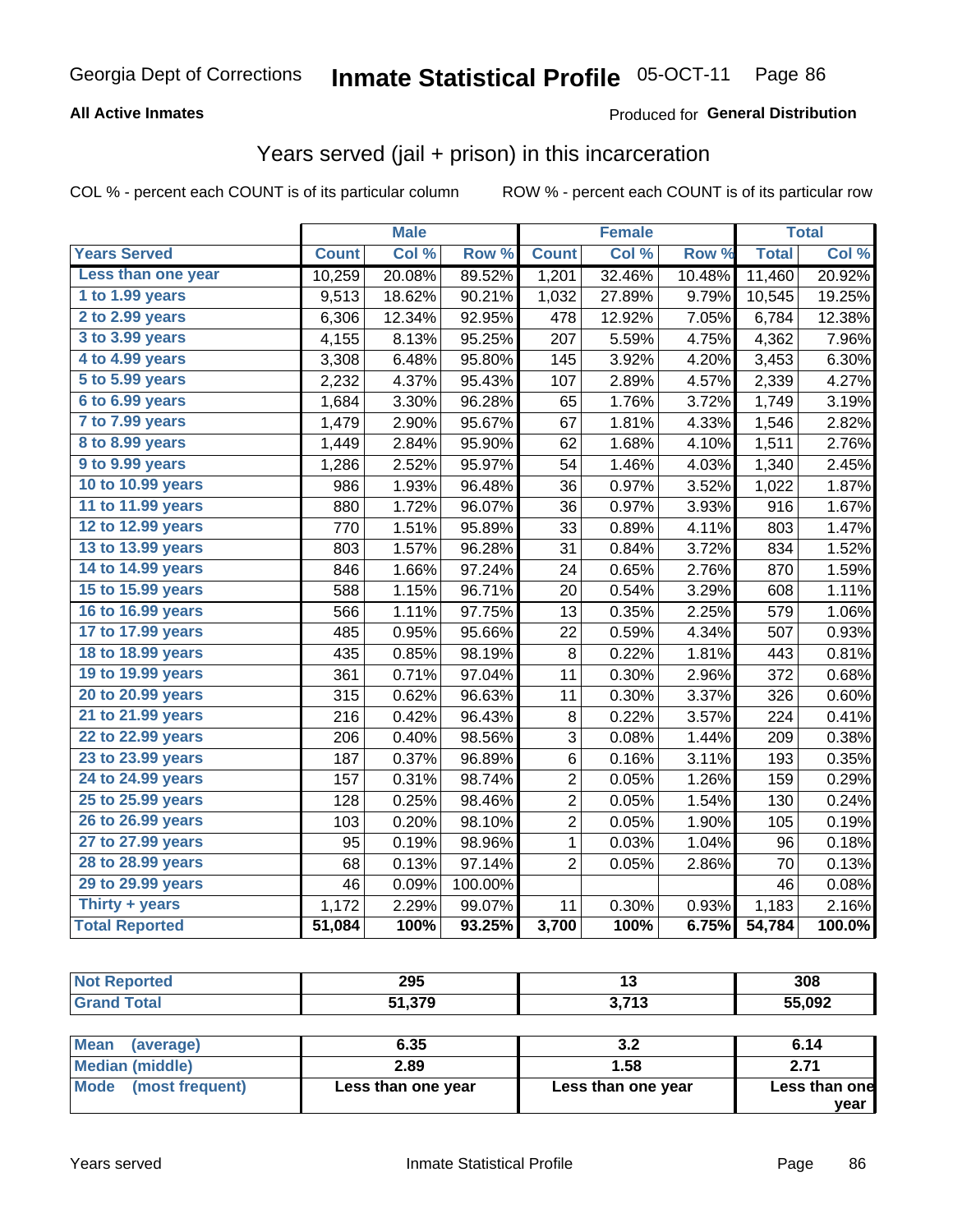#### **All Active Inmates**

Produced for **General Distribution**

### Results of most recent HIV tests

|                         |              | <b>Male</b> |           |              | <b>Female</b> |          |                 | Total  |
|-------------------------|--------------|-------------|-----------|--------------|---------------|----------|-----------------|--------|
| <b>HIV Test Results</b> | <b>Count</b> | Col%        | Row %I    | <b>Count</b> | Col %         | Row %    | Total           | Col %  |
| <b>Positive</b>         | 808          | 1.69%       | $91.61\%$ | 74           | $2.07\%$      | $8.39\%$ | 882             | 1.71%  |
| <b>Negative</b>         | 47,116       | 98.30%      | 93.07%    | 3,507        | $97.93\%$     | $6.93\%$ | 50,623          | 98.27% |
| <b>Indeterminate</b>    |              | 0.01%       | 100.00%   |              |               |          |                 | 0.01%  |
| <b>Total Reported</b>   | 47,931       | 100%        | 93.05%    | 3,581        | 100%          |          | $6.95\%$ 51,512 | 100%   |

| <b>Not Reported</b> | 3,448  | 132   | 3,580  |
|---------------------|--------|-------|--------|
| <b>Grand Total</b>  | 51,379 | 3,713 | 55,092 |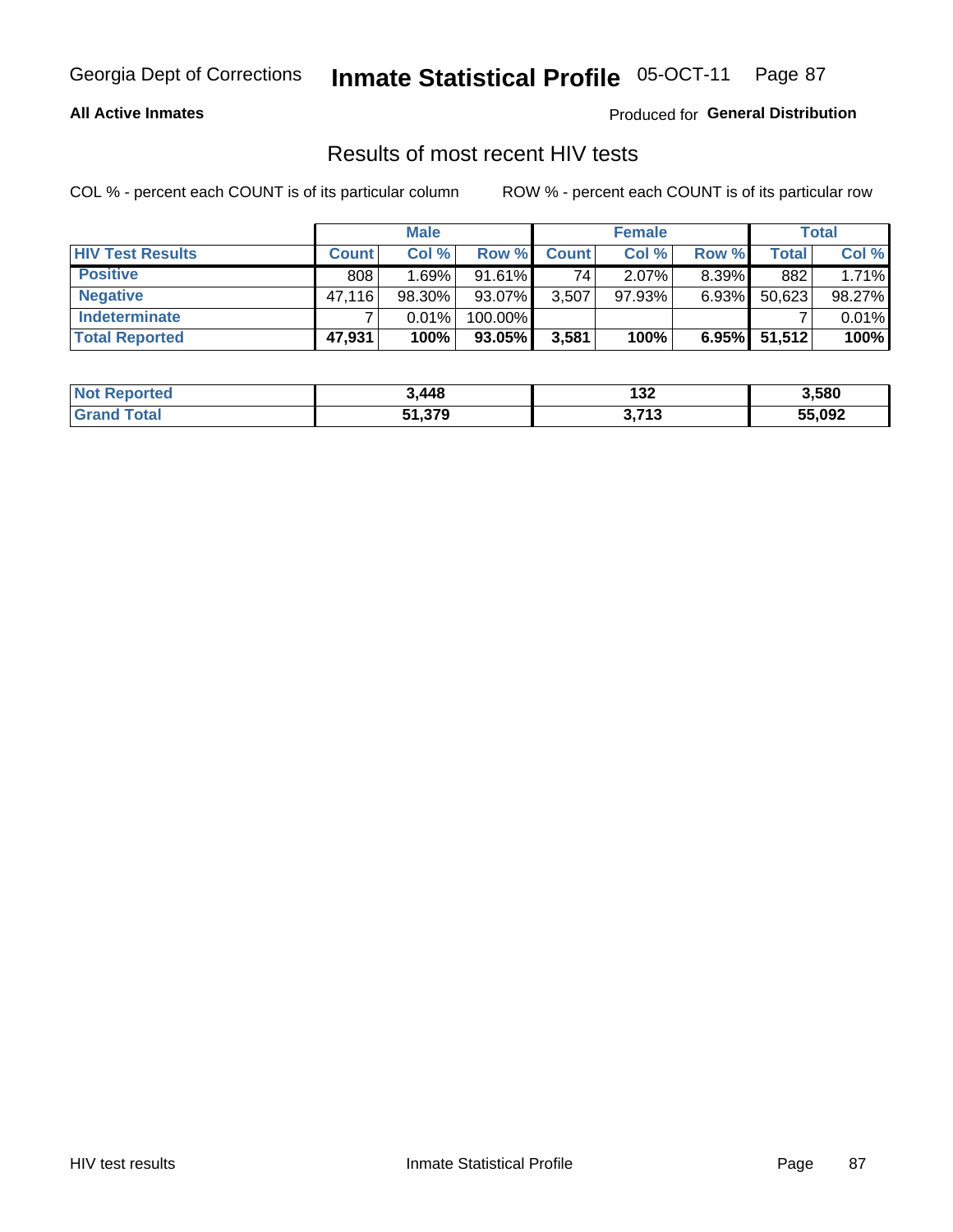#### **All Active Inmates**

#### Produced for **General Distribution**

### Results of most recent tuberculosis test

|                                  | <b>Male</b>  |        |           | <b>Female</b> |          |          | Total        |        |
|----------------------------------|--------------|--------|-----------|---------------|----------|----------|--------------|--------|
| <b>Tuberculosis Test Results</b> | <b>Count</b> | Col %  | Row %     | <b>Count</b>  | Col %    | Row %    | <b>Total</b> | Col %  |
| <b>Positive on current test</b>  | 9.175        | 19.01% | 97.42%    | 243           | $6.77\%$ | 2.58%    | 9,418        | 18.16% |
| <b>Positive on previous test</b> | 90           | 0.19%  | 100.00%   |               |          |          | 90           | 0.17%  |
| <b>Negative</b>                  | 38.996       | 80.80% | $92.09\%$ | 3,348         | 93.23%   | $7.91\%$ | 42.344       | 81.66% |
| <b>Total Reported</b>            | 48,261       | 100%   | 93.07%    | 3,591         | 100%     | $6.93\%$ | 51,852       | 100%   |

| <b>Not Reported</b>     | 3,118  | ימו<br>1 L L           | 3,240  |
|-------------------------|--------|------------------------|--------|
| <b>Total</b><br>' Grand | 51,379 | 2742<br><b>J</b> , 1 J | 55,092 |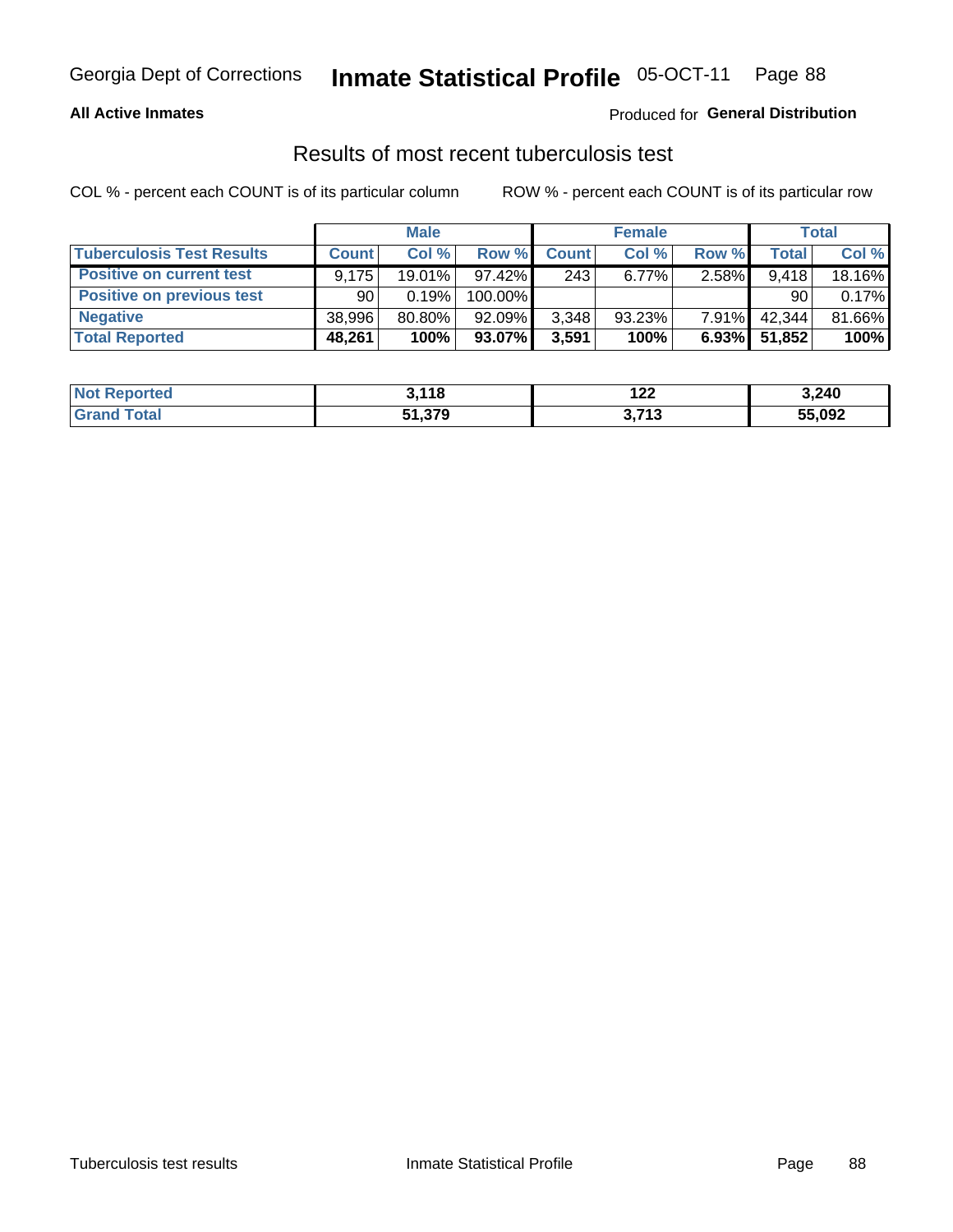#### **All Active Inmates**

Produced for **General Distribution**

### Results of most recent syphilis test

|                                 | <b>Male</b>  |           |           | <b>Female</b> |          |          | Total        |        |
|---------------------------------|--------------|-----------|-----------|---------------|----------|----------|--------------|--------|
| <b>Syphilis Test Results</b>    | <b>Count</b> | Col%      | Row %     | <b>Count</b>  | Col %    | Row %    | Total I      | Col %  |
| <b>Positive on current test</b> | 512          | $1.40\%$  | $92.09\%$ | 44            | $1.92\%$ | $7.91\%$ | 556          | 1.43%  |
| <b>Negative</b>                 | 36.027       | $98.60\%$ | 94.13%    | 2.245         | 98.08%   |          | 5.87% 38,272 | 98.57% |
| <b>Total Reported</b>           | 36,539       | 100%      | 94.10%    | 2,289         | 100%     | $5.90\%$ | 38,828       | 100%   |

| <b>Not Reported</b> | 14,840 | 424. ا | 16,264 |
|---------------------|--------|--------|--------|
| <b>Grand Total</b>  | 51,379 | 3,713  | 55,092 |